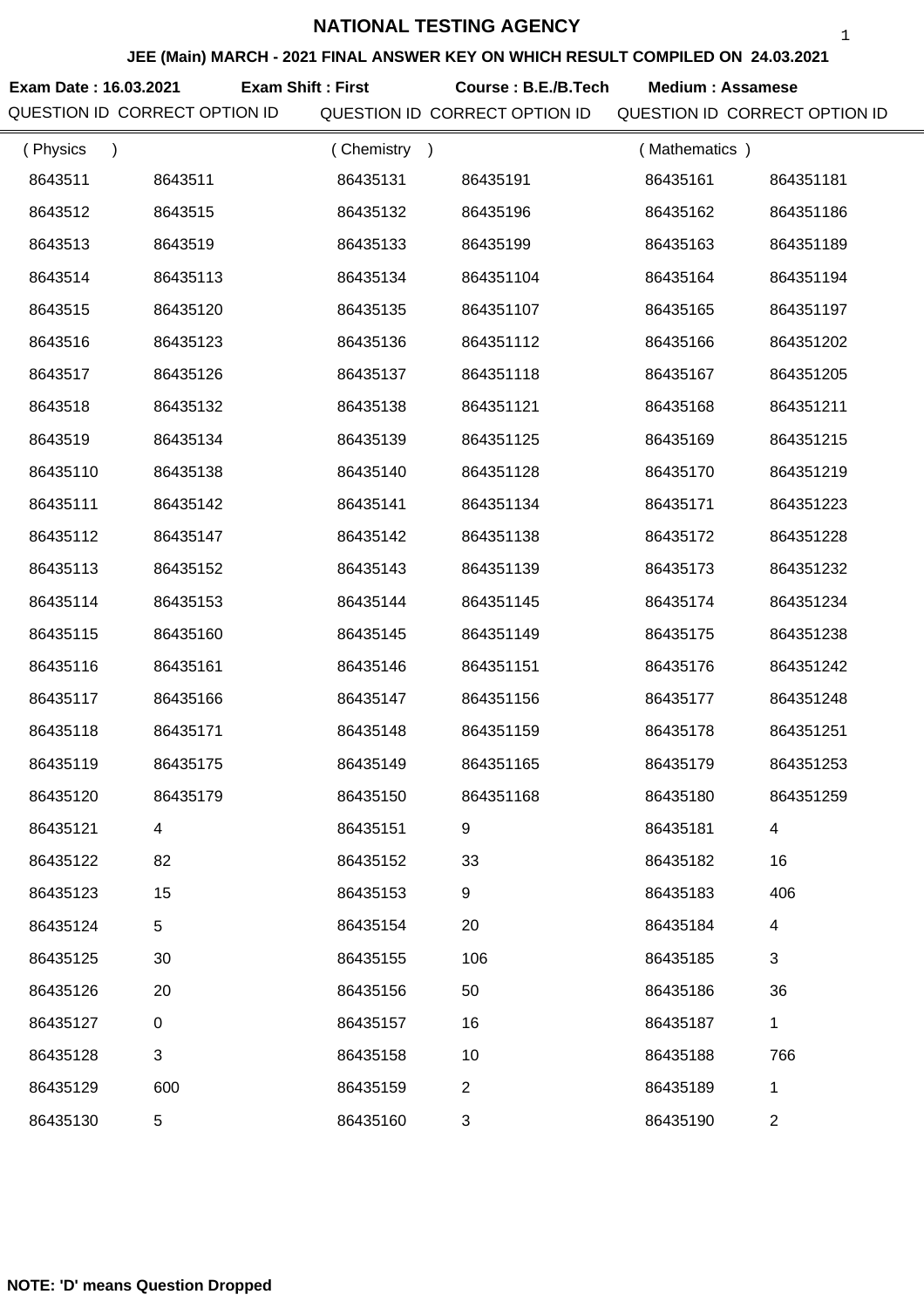#### **JEE (Main) MARCH - 2021 FINAL ANSWER KEY ON WHICH RESULT COMPILED ON 24.03.2021**

**Exam Date : 16.03.2021 Course : B.E./B.Tech Medium : Bengali Exam Shift : First**

| (Physics<br>$\lambda$ |            | (Chemistry<br>$\rightarrow$ |                | (Mathematics) |                |
|-----------------------|------------|-----------------------------|----------------|---------------|----------------|
| 864351721             | 8643512161 | 864351751                   | 8643512251     | 864351781     | 8643512341     |
| 864351722             | 8643512165 | 864351752                   | 8643512256     | 864351782     | 8643512346     |
| 864351723             | 8643512169 | 864351753                   | 8643512259     | 864351783     | 8643512349     |
| 864351724             | 8643512173 | 864351754                   | 8643512264     | 864351784     | 8643512354     |
| 864351725             | 8643512180 | 864351755                   | 8643512267     | 864351785     | 8643512357     |
| 864351726             | 8643512183 | 864351756                   | 8643512272     | 864351786     | 8643512362     |
| 864351727             | 8643512186 | 864351757                   | 8643512278     | 864351787     | 8643512365     |
| 864351728             | 8643512192 | 864351758                   | 8643512281     | 864351788     | 8643512371     |
| 864351729             | 8643512194 | 864351759                   | 8643512285     | 864351789     | 8643512375     |
| 864351730             | 8643512198 | 864351760                   | 8643512288     | 864351790     | 8643512379     |
| 864351731             | 8643512202 | 864351761                   | 8643512294     | 864351791     | 8643512383     |
| 864351732             | 8643512207 | 864351762                   | 8643512298     | 864351792     | 8643512388     |
| 864351733             | 8643512212 | 864351763                   | 8643512299     | 864351793     | 8643512392     |
| 864351734             | 8643512213 | 864351764                   | 8643512305     | 864351794     | 8643512394     |
| 864351735             | 8643512220 | 864351765                   | 8643512309     | 864351795     | 8643512398     |
| 864351736             | 8643512221 | 864351766                   | 8643512311     | 864351796     | 8643512402     |
| 864351737             | 8643512226 | 864351767                   | 8643512316     | 864351797     | 8643512408     |
| 864351738             | 8643512231 | 864351768                   | 8643512319     | 864351798     | 8643512411     |
| 864351739             | 8643512235 | 864351769                   | 8643512325     | 864351799     | 8643512413     |
| 864351740             | 8643512239 | 864351770                   | 8643512328     | 864351800     | 8643512419     |
| 864351741             |            | 864351771                   | 9              | 864351801     |                |
| 864351742             | 82         | 864351772                   | 33             | 864351802     | 16             |
| 864351743             | 15         | 864351773                   | 9              | 864351803     | 406            |
| 864351744             | 5          | 864351774                   | 20             | 864351804     | 4              |
| 864351745             | 30         | 864351775                   | 106            | 864351805     | 3              |
| 864351746             | 20         | 864351776                   | 50             | 864351806     | 36             |
| 864351747             | $\pmb{0}$  | 864351777                   | 16             | 864351807     | 1              |
| 864351748             | $\sqrt{3}$ | 864351778                   | 10             | 864351808     | 766            |
| 864351749             | 600        | 864351779                   | $\overline{2}$ | 864351809     | 1              |
| 864351750             | 5          | 864351780                   | 3              | 864351810     | $\overline{c}$ |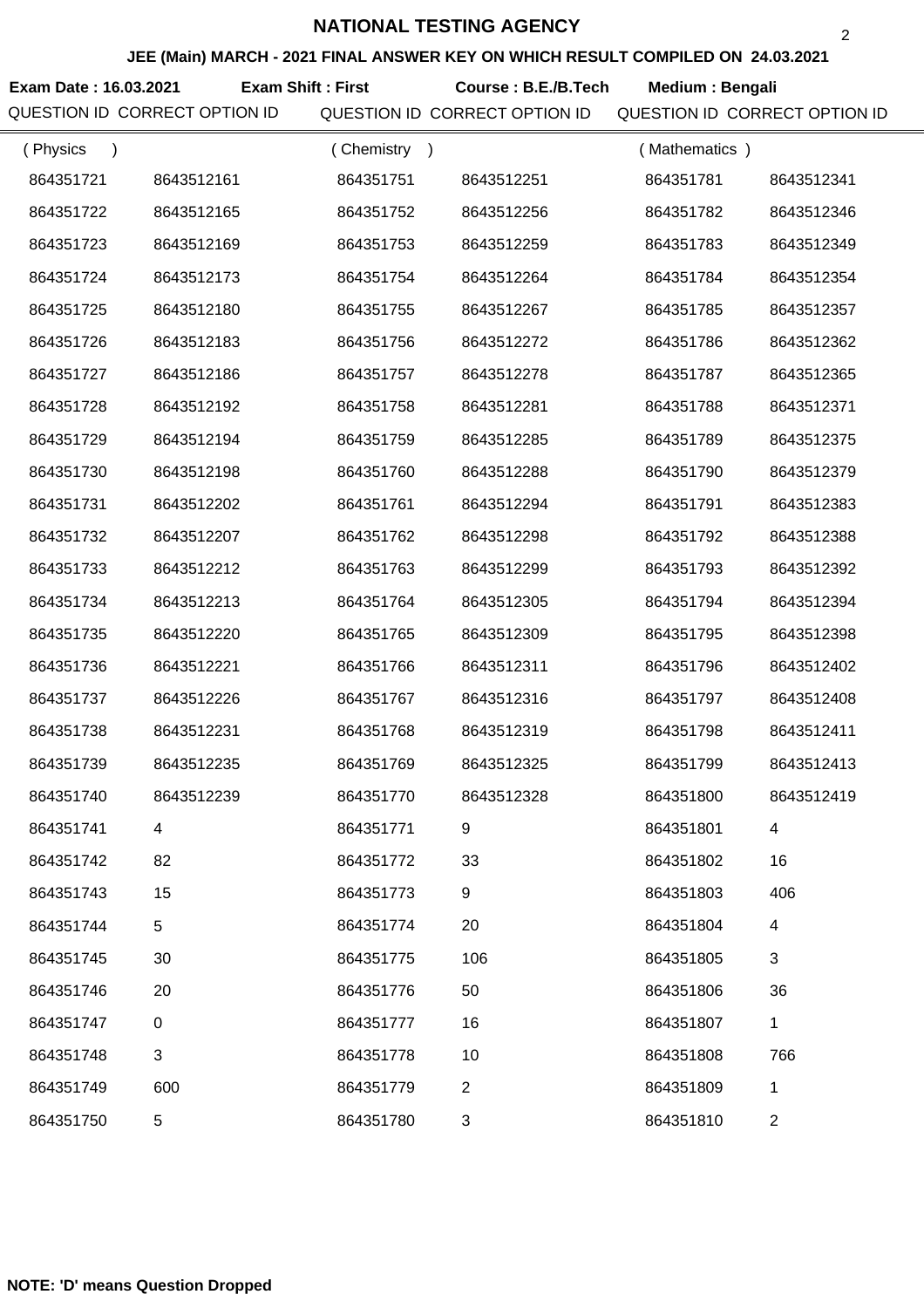#### **JEE (Main) MARCH - 2021 FINAL ANSWER KEY ON WHICH RESULT COMPILED ON 24.03.2021**

**Exam Date : 16.03.2021 Course : B.E./B.Tech Medium : English Exam Shift : First**

| (Physics<br>$\lambda$ |             | (Chemistry) |                | (Mathematics) |                |
|-----------------------|-------------|-------------|----------------|---------------|----------------|
| 86435191              | 864351271   | 864351121   | 864351361      | 864351151     | 864351451      |
| 86435192              | 864351275   | 864351122   | 864351366      | 864351152     | 864351456      |
| 86435193              | 864351279   | 864351123   | 864351369      | 864351153     | 864351459      |
| 86435194              | 864351283   | 864351124   | 864351374      | 864351154     | 864351464      |
| 86435195              | 864351290   | 864351125   | 864351377      | 864351155     | 864351467      |
| 86435196              | 864351293   | 864351126   | 864351382      | 864351156     | 864351472      |
| 86435197              | 864351296   | 864351127   | 864351388      | 864351157     | 864351475      |
| 86435198              | 864351302   | 864351128   | 864351391      | 864351158     | 864351481      |
| 86435199              | 864351304   | 864351129   | 864351395      | 864351159     | 864351485      |
| 864351100             | 864351308   | 864351130   | 864351398      | 864351160     | 864351489      |
| 864351101             | 864351312   | 864351131   | 864351404      | 864351161     | 864351493      |
| 864351102             | 864351317   | 864351132   | 864351408      | 864351162     | 864351498      |
| 864351103             | 864351322   | 864351133   | 864351409      | 864351163     | 864351502      |
| 864351104             | 864351323   | 864351134   | 864351415      | 864351164     | 864351504      |
| 864351105             | 864351330   | 864351135   | 864351419      | 864351165     | 864351508      |
| 864351106             | 864351331   | 864351136   | 864351421      | 864351166     | 864351512      |
| 864351107             | 864351336   | 864351137   | 864351426      | 864351167     | 864351518      |
| 864351108             | 864351341   | 864351138   | 864351429      | 864351168     | 864351521      |
| 864351109             | 864351345   | 864351139   | 864351435      | 864351169     | 864351523      |
| 864351110             | 864351349   | 864351140   | 864351438      | 864351170     | 864351529      |
| 864351111             |             | 864351141   |                | 864351171     |                |
| 864351112             | 82          | 864351142   | 33             | 864351172     | 16             |
| 864351113             | 15          | 864351143   | 9              | 864351173     | 406            |
| 864351114             | 5           | 864351144   | 20             | 864351174     | 4              |
| 864351115             | 30          | 864351145   | 106            | 864351175     | 3              |
| 864351116             | 20          | 864351146   | 50             | 864351176     | 36             |
| 864351117             | $\mathbf 0$ | 864351147   | 16             | 864351177     | 1              |
| 864351118             | 3           | 864351148   | 10             | 864351178     | 766            |
| 864351119             | 600         | 864351149   | $\overline{2}$ | 864351179     | 1              |
| 864351120             | 5           | 864351150   | 3              | 864351180     | $\overline{c}$ |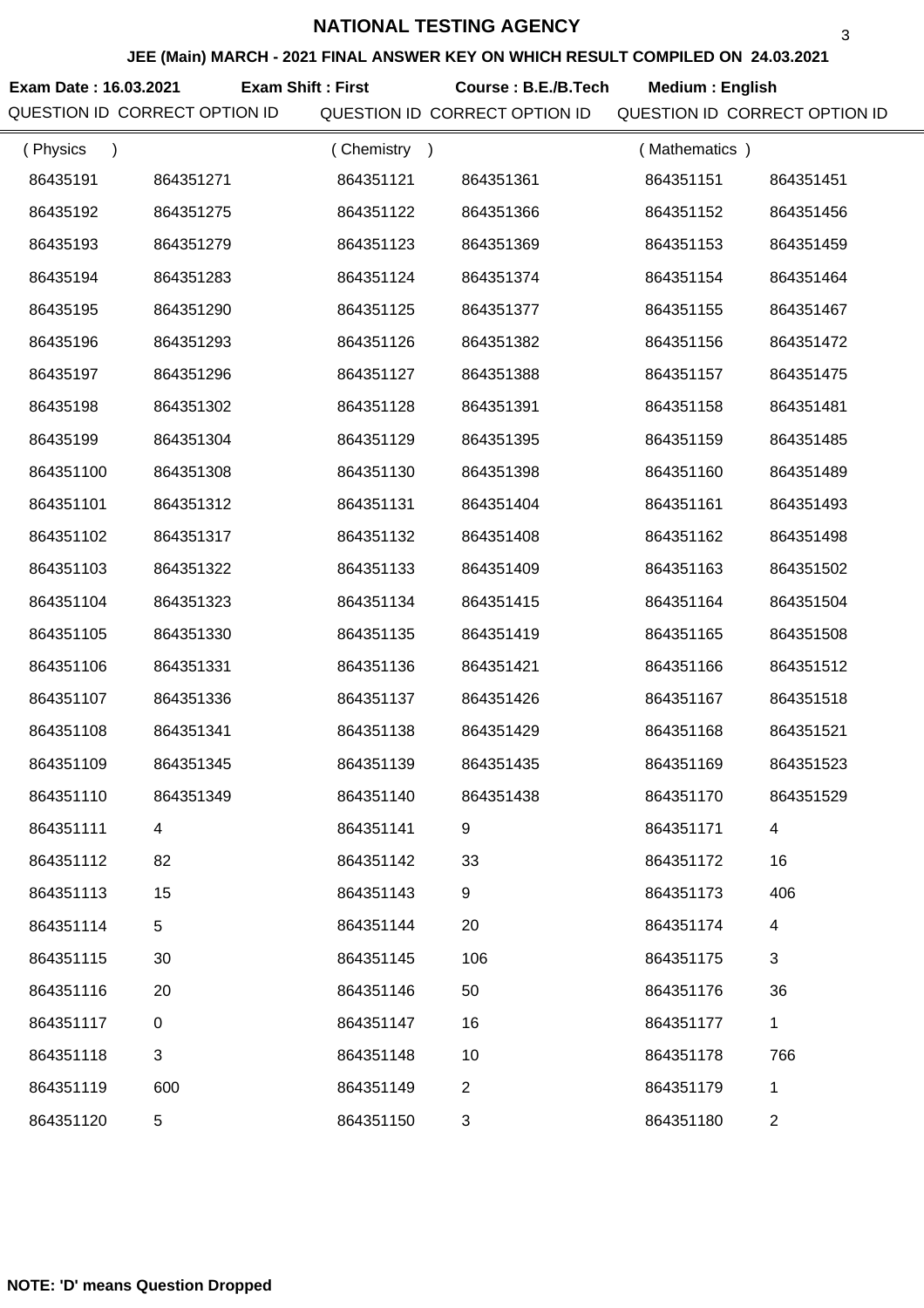#### **JEE (Main) MARCH - 2021 FINAL ANSWER KEY ON WHICH RESULT COMPILED ON 24.03.2021**

**Exam Date : 16.03.2021 Exam Shift : First Course : B.E./B.Tech Medium : Gujarati** 

QUESTION ID CORRECT OPTION ID QUESTION ID CORRECT OPTION ID QUESTION ID CORRECT OPTION ID

| (Physics  |            | (Chemistry<br>$\rightarrow$ |            | (Mathematics) |                |
|-----------|------------|-----------------------------|------------|---------------|----------------|
| 864351811 | 8643512431 | 864351841                   | 8643512521 | 864351871     | 8643512611     |
| 864351812 | 8643512435 | 864351842                   | 8643512526 | 864351872     | 8643512616     |
| 864351813 | 8643512439 | 864351843                   | 8643512529 | 864351873     | 8643512619     |
| 864351814 | 8643512443 | 864351844                   | 8643512534 | 864351874     | 8643512624     |
| 864351815 | 8643512450 | 864351845                   | 8643512537 | 864351875     | 8643512627     |
| 864351816 | 8643512453 | 864351846                   | 8643512542 | 864351876     | 8643512632     |
| 864351817 | 8643512456 | 864351847                   | 8643512548 | 864351877     | 8643512635     |
| 864351818 | 8643512462 | 864351848                   | 8643512551 | 864351878     | 8643512641     |
| 864351819 | 8643512464 | 864351849                   | 8643512555 | 864351879     | 8643512645     |
| 864351820 | 8643512468 | 864351850                   | 8643512558 | 864351880     | 8643512649     |
| 864351821 | 8643512472 | 864351851                   | 8643512564 | 864351881     | 8643512653     |
| 864351822 | 8643512477 | 864351852                   | 8643512568 | 864351882     | 8643512658     |
| 864351823 | 8643512482 | 864351853                   | 8643512569 | 864351883     | 8643512662     |
| 864351824 | 8643512483 | 864351854                   | 8643512575 | 864351884     | 8643512664     |
| 864351825 | 8643512490 | 864351855                   | 8643512579 | 864351885     | 8643512668     |
| 864351826 | 8643512491 | 864351856                   | 8643512581 | 864351886     | 8643512672     |
| 864351827 | 8643512496 | 864351857                   | 8643512586 | 864351887     | 8643512678     |
| 864351828 | 8643512501 | 864351858                   | 8643512589 | 864351888     | 8643512681     |
| 864351829 | 8643512505 | 864351859                   | 8643512595 | 864351889     | 8643512683     |
| 864351830 | 8643512509 | 864351860                   | 8643512598 | 864351890     | 8643512689     |
| 864351831 |            | 864351861                   |            | 864351891     |                |
| 864351832 | 82         | 864351862                   | 33         | 864351892     | 16             |
| 864351833 | 15         | 864351863                   | 9          | 864351893     | 406            |
| 864351834 | 5          | 864351864                   | 20         | 864351894     | 4              |
| 864351835 | 30         | 864351865                   | 106        | 864351895     | 3              |
| 864351836 | 20         | 864351866                   | 50         | 864351896     | 36             |
| 864351837 | $\pmb{0}$  | 864351867                   | 16         | 864351897     | $\mathbf{1}$   |
| 864351838 | 3          | 864351868                   | 10         | 864351898     | 766            |
| 864351839 | 600        | 864351869                   | 2          | 864351899     | 1              |
| 864351840 | 5          | 864351870                   | 3          | 864351900     | $\overline{c}$ |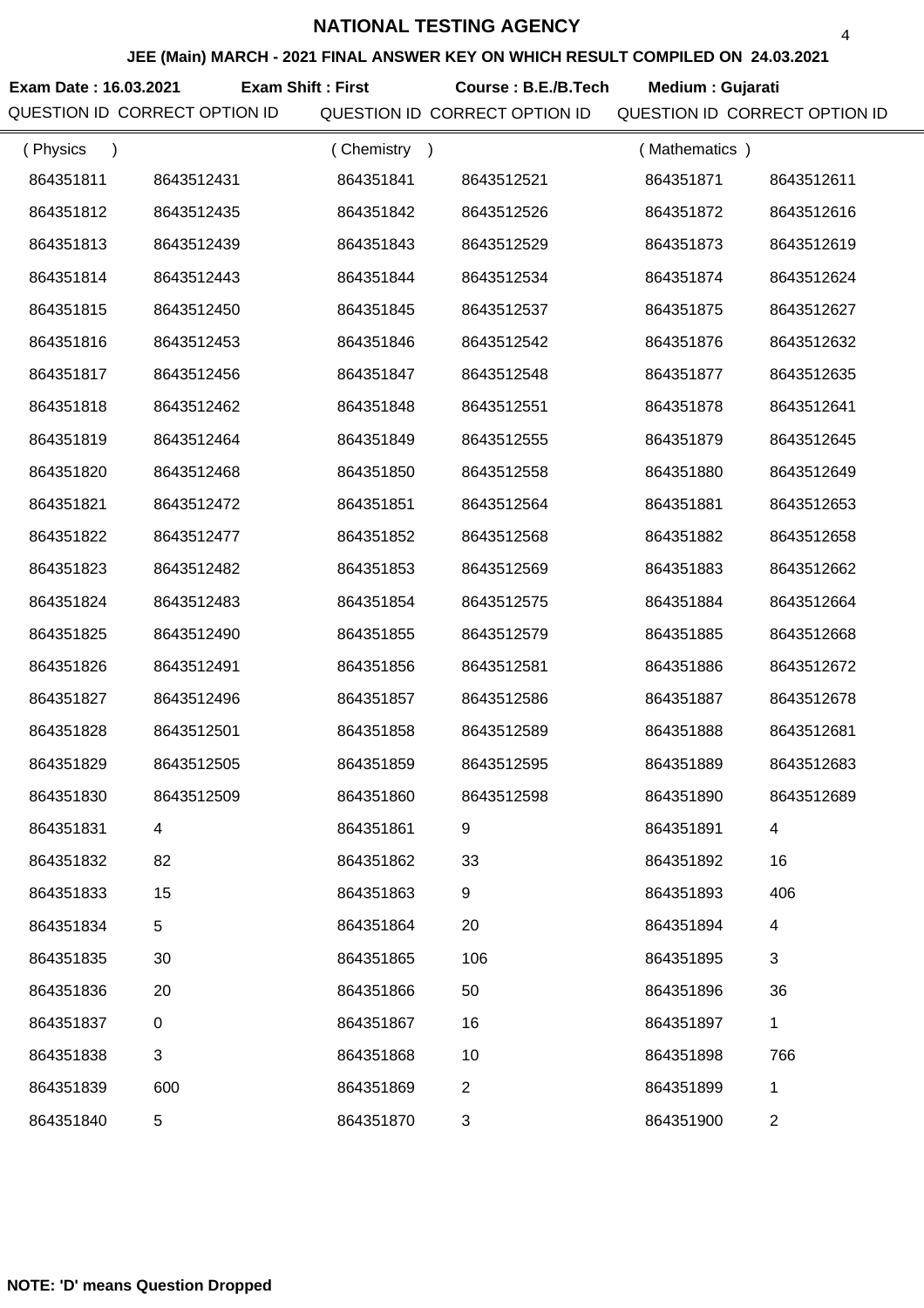**JEE (Main) MARCH - 2021 FINAL ANSWER KEY ON WHICH RESULT COMPILED ON 24.03.2021**

Exam Date : 16.03.2021 Exam Shift : First Course : B.E./B.Tech Medium : Hindi

| (Physics<br>$\lambda$ |             | (Chemistry) |                | (Mathematics) |                |
|-----------------------|-------------|-------------|----------------|---------------|----------------|
| 8643511081            | 8643513241  | 8643511111  | 8643513331     | 8643511141    | 8643513421     |
| 8643511082            | 8643513245  | 8643511112  | 8643513336     | 8643511142    | 8643513426     |
| 8643511083            | 8643513249  | 8643511113  | 8643513339     | 8643511143    | 8643513429     |
| 8643511084            | 8643513253  | 8643511114  | 8643513344     | 8643511144    | 8643513434     |
| 8643511085            | 8643513260  | 8643511115  | 8643513347     | 8643511145    | 8643513437     |
| 8643511086            | 8643513263  | 8643511116  | 8643513352     | 8643511146    | 8643513442     |
| 8643511087            | 8643513266  | 8643511117  | 8643513358     | 8643511147    | 8643513445     |
| 8643511088            | 8643513272  | 8643511118  | 8643513361     | 8643511148    | 8643513451     |
| 8643511089            | 8643513274  | 8643511119  | 8643513365     | 8643511149    | 8643513455     |
| 8643511090            | 8643513278  | 8643511120  | 8643513368     | 8643511150    | 8643513459     |
| 8643511091            | 8643513282  | 8643511121  | 8643513374     | 8643511151    | 8643513463     |
| 8643511092            | 8643513287  | 8643511122  | 8643513378     | 8643511152    | 8643513468     |
| 8643511093            | 8643513292  | 8643511123  | 8643513379     | 8643511153    | 8643513472     |
| 8643511094            | 8643513293  | 8643511124  | 8643513385     | 8643511154    | 8643513474     |
| 8643511095            | 8643513300  | 8643511125  | 8643513389     | 8643511155    | 8643513478     |
| 8643511096            | 8643513301  | 8643511126  | 8643513391     | 8643511156    | 8643513482     |
| 8643511097            | 8643513306  | 8643511127  | 8643513396     | 8643511157    | 8643513488     |
| 8643511098            | 8643513311  | 8643511128  | 8643513399     | 8643511158    | 8643513491     |
| 8643511099            | 8643513315  | 8643511129  | 8643513405     | 8643511159    | 8643513493     |
| 8643511100            | 8643513319  | 8643511130  | 8643513408     | 8643511160    | 8643513499     |
| 8643511101            |             | 8643511131  |                | 8643511161    |                |
| 8643511102            | 82          | 8643511132  | 33             | 8643511162    | 16             |
| 8643511103            | 15          | 8643511133  | 9              | 8643511163    | 406            |
| 8643511104            | 5           | 8643511134  | 20             | 8643511164    | 4              |
| 8643511105            | 30          | 8643511135  | 106            | 8643511165    | 3              |
| 8643511106            | 20          | 8643511136  | 50             | 8643511166    | 36             |
| 8643511107            | $\pmb{0}$   | 8643511137  | 16             | 8643511167    | $\mathbf{1}$   |
| 8643511108            | 3           | 8643511138  | 10             | 8643511168    | 766            |
| 8643511109            | 600         | 8643511139  | $\overline{2}$ | 8643511169    | 1              |
| 8643511110            | $\,$ 5 $\,$ | 8643511140  | 3              | 8643511170    | $\overline{2}$ |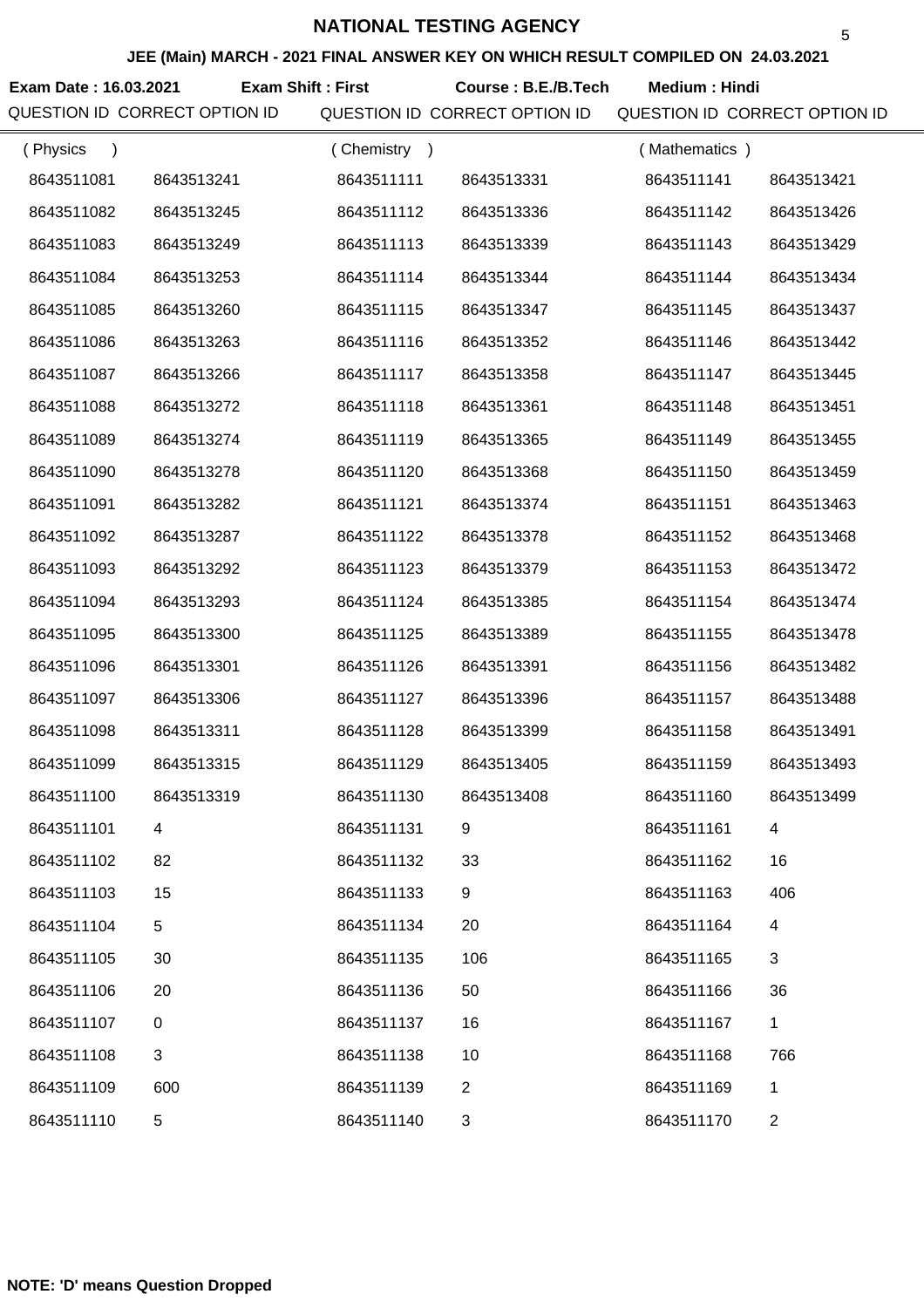#### **JEE (Main) MARCH - 2021 FINAL ANSWER KEY ON WHICH RESULT COMPILED ON 24.03.2021**

Exam Date : 16.03.2021 Exam Shift : First Course : B.E./B.Tech Medium : Kannada QUESTION ID CORRECT OPTION ID QUESTION ID CORRECT OPTION ID QUESTION ID CORRECT OPTION ID

| (Physics  |                  | (Chemistry) |                | (Mathematics) |                |
|-----------|------------------|-------------|----------------|---------------|----------------|
| 864351181 | 864351541        | 864351211   | 864351631      | 864351241     | 864351721      |
| 864351182 | 864351545        | 864351212   | 864351636      | 864351242     | 864351726      |
| 864351183 | 864351549        | 864351213   | 864351639      | 864351243     | 864351729      |
| 864351184 | 864351553        | 864351214   | 864351644      | 864351244     | 864351734      |
| 864351185 | 864351560        | 864351215   | 864351647      | 864351245     | 864351737      |
| 864351186 | 864351563        | 864351216   | 864351652      | 864351246     | 864351742      |
| 864351187 | 864351566        | 864351217   | 864351658      | 864351247     | 864351745      |
| 864351188 | 864351572        | 864351218   | 864351661      | 864351248     | 864351751      |
| 864351189 | 864351574        | 864351219   | 864351665      | 864351249     | 864351755      |
| 864351190 | 864351578        | 864351220   | 864351668      | 864351250     | 864351759      |
| 864351191 | 864351582        | 864351221   | 864351674      | 864351251     | 864351763      |
| 864351192 | 864351587        | 864351222   | 864351678      | 864351252     | 864351768      |
| 864351193 | 864351592        | 864351223   | 864351679      | 864351253     | 864351772      |
| 864351194 | 864351593        | 864351224   | 864351685      | 864351254     | 864351774      |
| 864351195 | 864351600        | 864351225   | 864351689      | 864351255     | 864351778      |
| 864351196 | 864351601        | 864351226   | 864351691      | 864351256     | 864351782      |
| 864351197 | 864351606        | 864351227   | 864351696      | 864351257     | 864351788      |
| 864351198 | 864351611        | 864351228   | 864351699      | 864351258     | 864351791      |
| 864351199 | 864351615        | 864351229   | 864351705      | 864351259     | 864351793      |
| 864351200 | 864351619        | 864351230   | 864351708      | 864351260     | 864351799      |
| 864351201 |                  | 864351231   | 9              | 864351261     | 4              |
| 864351202 | 82               | 864351232   | 33             | 864351262     | 16             |
| 864351203 | 15               | 864351233   | 9              | 864351263     | 406            |
| 864351204 | 5                | 864351234   | 20             | 864351264     | 4              |
| 864351205 | 30               | 864351235   | 106            | 864351265     | 3              |
| 864351206 | 20               | 864351236   | 50             | 864351266     | 36             |
| 864351207 | $\boldsymbol{0}$ | 864351237   | 16             | 864351267     | 1              |
| 864351208 | 3                | 864351238   | 10             | 864351268     | 766            |
| 864351209 | 600              | 864351239   | $\overline{2}$ | 864351269     | 1              |
| 864351210 | 5                | 864351240   | 3              | 864351270     | $\overline{c}$ |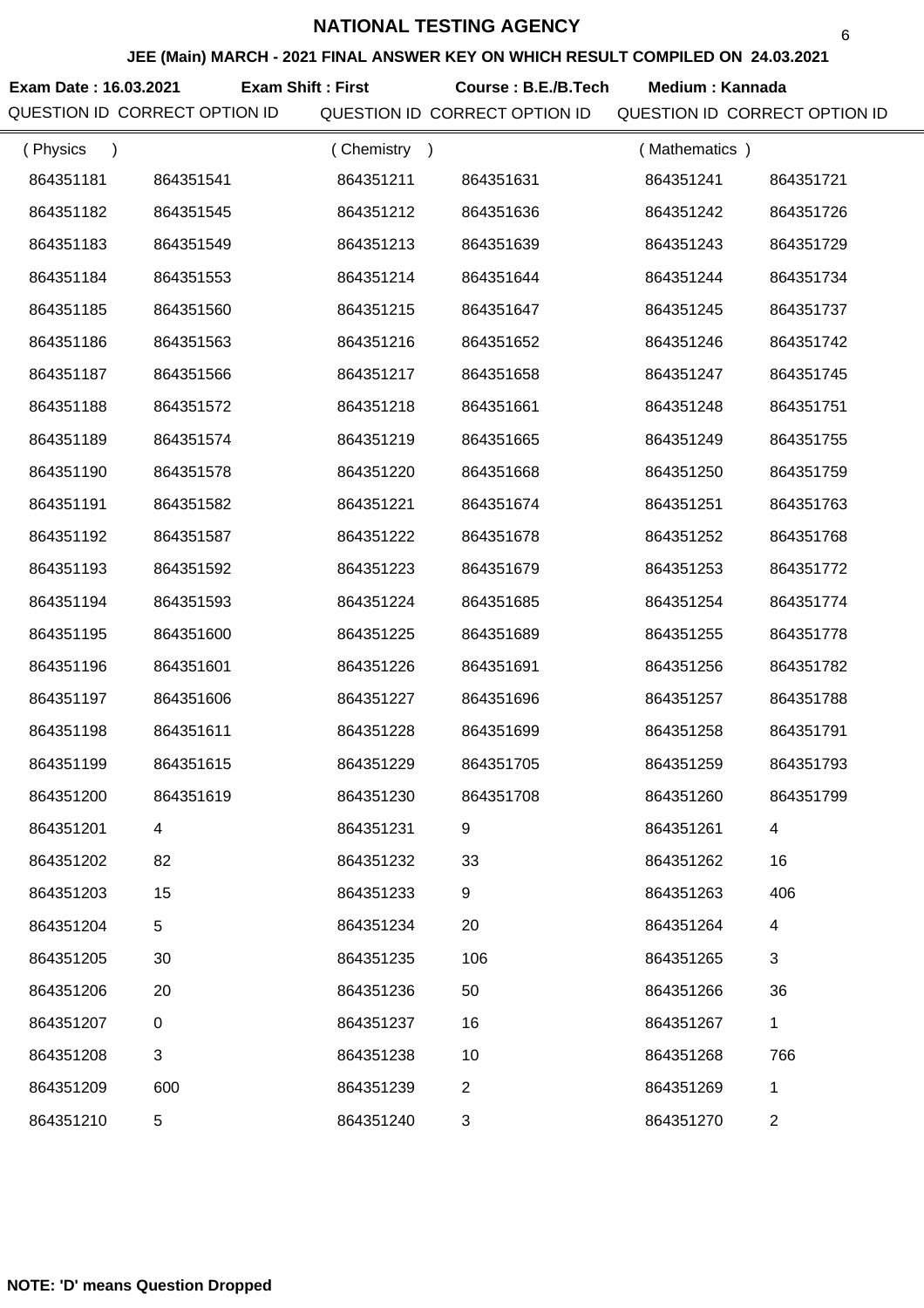#### **JEE (Main) MARCH - 2021 FINAL ANSWER KEY ON WHICH RESULT COMPILED ON 24.03.2021**

**Exam Date : 16.03.2021 Course : B.E./B.Tech Medium : Malayalam Exam Shift : First**

QUESTION ID CORRECT OPTION ID QUESTION ID CORRECT OPTION ID QUESTION ID CORRECT OPTION ID

| (Physics<br>$\lambda$ |             | (Chemistry)<br>$\rightarrow$ |                | (Mathematics) |                |
|-----------------------|-------------|------------------------------|----------------|---------------|----------------|
| 864351271             | 864351811   | 864351301                    | 864351901      | 864351331     | 864351991      |
| 864351272             | 864351815   | 864351302                    | 864351906      | 864351332     | 864351996      |
| 864351273             | 864351819   | 864351303                    | 864351909      | 864351333     | 864351999      |
| 864351274             | 864351823   | 864351304                    | 864351914      | 864351334     | 8643511004     |
| 864351275             | 864351830   | 864351305                    | 864351917      | 864351335     | 8643511007     |
| 864351276             | 864351833   | 864351306                    | 864351922      | 864351336     | 8643511012     |
| 864351277             | 864351836   | 864351307                    | 864351928      | 864351337     | 8643511015     |
| 864351278             | 864351842   | 864351308                    | 864351931      | 864351338     | 8643511021     |
| 864351279             | 864351844   | 864351309                    | 864351935      | 864351339     | 8643511025     |
| 864351280             | 864351848   | 864351310                    | 864351938      | 864351340     | 8643511029     |
| 864351281             | 864351852   | 864351311                    | 864351944      | 864351341     | 8643511033     |
| 864351282             | 864351857   | 864351312                    | 864351948      | 864351342     | 8643511038     |
| 864351283             | 864351862   | 864351313                    | 864351949      | 864351343     | 8643511042     |
| 864351284             | 864351863   | 864351314                    | 864351955      | 864351344     | 8643511044     |
| 864351285             | 864351870   | 864351315                    | 864351959      | 864351345     | 8643511048     |
| 864351286             | 864351871   | 864351316                    | 864351961      | 864351346     | 8643511052     |
| 864351287             | 864351876   | 864351317                    | 864351966      | 864351347     | 8643511058     |
| 864351288             | 864351881   | 864351318                    | 864351969      | 864351348     | 8643511061     |
| 864351289             | 864351885   | 864351319                    | 864351975      | 864351349     | 8643511063     |
| 864351290             | 864351889   | 864351320                    | 864351978      | 864351350     | 8643511069     |
| 864351291             |             | 864351321                    |                | 864351351     |                |
| 864351292             | 82          | 864351322                    | 33             | 864351352     | 16             |
| 864351293             | 15          | 864351323                    | 9              | 864351353     | 406            |
| 864351294             | 5           | 864351324                    | 20             | 864351354     | 4              |
| 864351295             | 30          | 864351325                    | 106            | 864351355     | 3              |
| 864351296             | 20          | 864351326                    | 50             | 864351356     | 36             |
| 864351297             | $\mathbf 0$ | 864351327                    | 16             | 864351357     | 1              |
| 864351298             | 3           | 864351328                    | 10             | 864351358     | 766            |
| 864351299             | 600         | 864351329                    | $\overline{2}$ | 864351359     | 1              |
| 864351300             | 5           | 864351330                    | 3              | 864351360     | $\overline{c}$ |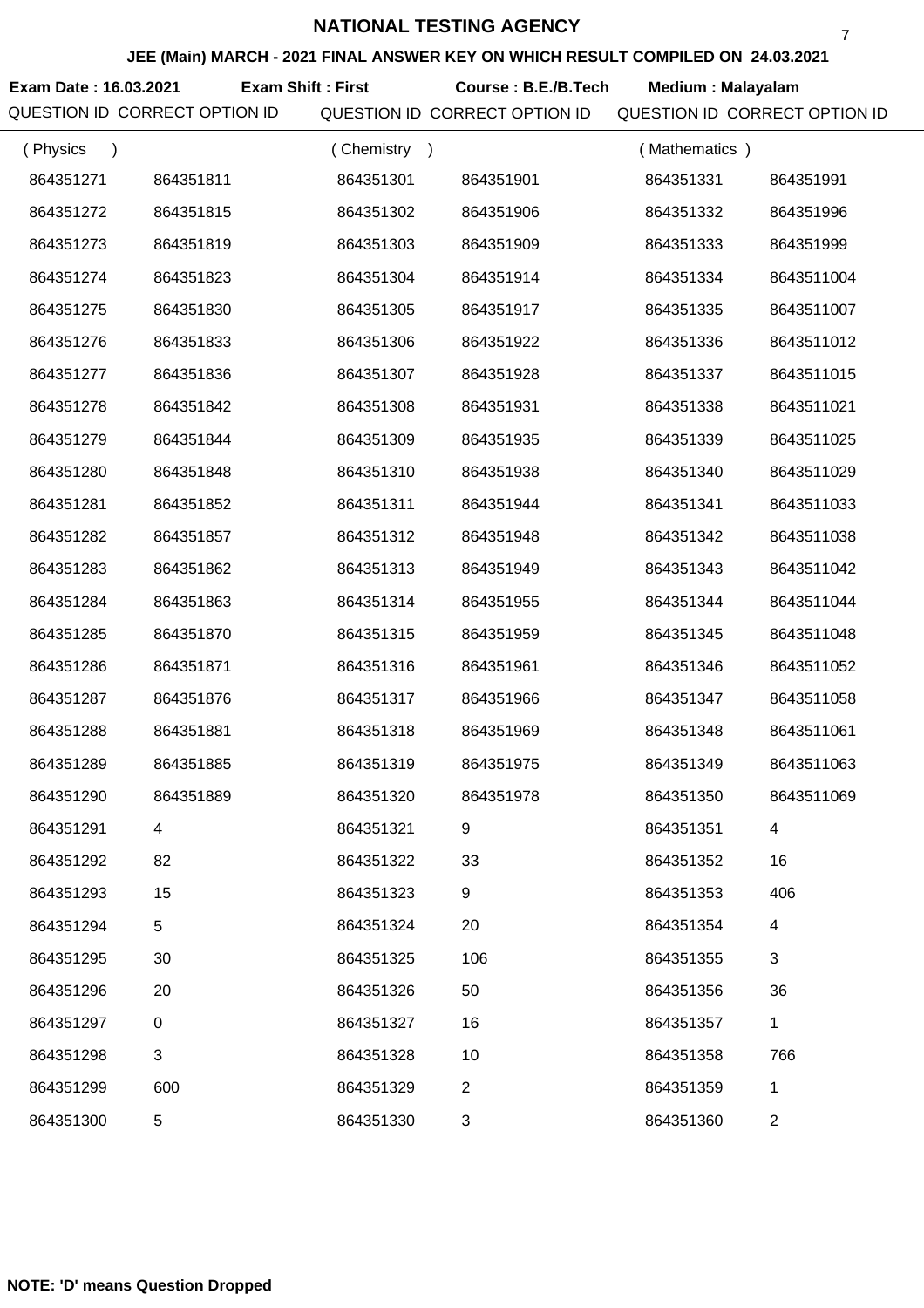#### **JEE (Main) MARCH - 2021 FINAL ANSWER KEY ON WHICH RESULT COMPILED ON 24.03.2021**

**Exam Date : 16.03.2021 Course : B.E./B.Tech Medium : Marathi Exam Shift : First**

QUESTION ID CORRECT OPTION ID QUESTION ID CORRECT OPTION ID QUESTION ID CORRECT OPTION ID

| (Physics<br>$\lambda$ |            | (Chemistry<br>$\rightarrow$ |                | (Mathematics) |                |
|-----------------------|------------|-----------------------------|----------------|---------------|----------------|
| 864351361             | 8643511081 | 864351391                   | 8643511171     | 864351421     | 8643511261     |
| 864351362             | 8643511085 | 864351392                   | 8643511176     | 864351422     | 8643511266     |
| 864351363             | 8643511089 | 864351393                   | 8643511179     | 864351423     | 8643511269     |
| 864351364             | 8643511093 | 864351394                   | 8643511184     | 864351424     | 8643511274     |
| 864351365             | 8643511100 | 864351395                   | 8643511187     | 864351425     | 8643511277     |
| 864351366             | 8643511103 | 864351396                   | 8643511192     | 864351426     | 8643511282     |
| 864351367             | 8643511106 | 864351397                   | 8643511198     | 864351427     | 8643511285     |
| 864351368             | 8643511112 | 864351398                   | 8643511201     | 864351428     | 8643511291     |
| 864351369             | 8643511114 | 864351399                   | 8643511205     | 864351429     | 8643511295     |
| 864351370             | 8643511118 | 864351400                   | 8643511208     | 864351430     | 8643511299     |
| 864351371             | 8643511122 | 864351401                   | 8643511214     | 864351431     | 8643511303     |
| 864351372             | 8643511127 | 864351402                   | 8643511218     | 864351432     | 8643511308     |
| 864351373             | 8643511132 | 864351403                   | 8643511219     | 864351433     | 8643511312     |
| 864351374             | 8643511133 | 864351404                   | 8643511225     | 864351434     | 8643511314     |
| 864351375             | 8643511140 | 864351405                   | 8643511229     | 864351435     | 8643511318     |
| 864351376             | 8643511141 | 864351406                   | 8643511231     | 864351436     | 8643511322     |
| 864351377             | 8643511146 | 864351407                   | 8643511236     | 864351437     | 8643511328     |
| 864351378             | 8643511151 | 864351408                   | 8643511239     | 864351438     | 8643511331     |
| 864351379             | 8643511155 | 864351409                   | 8643511245     | 864351439     | 8643511333     |
| 864351380             | 8643511159 | 864351410                   | 8643511248     | 864351440     | 8643511339     |
| 864351381             |            | 864351411                   |                | 864351441     |                |
| 864351382             | 82         | 864351412                   | 33             | 864351442     | 16             |
| 864351383             | 15         | 864351413                   | 9              | 864351443     | 406            |
| 864351384             | 5          | 864351414                   | 20             | 864351444     | 4              |
| 864351385             | 30         | 864351415                   | 106            | 864351445     | 3              |
| 864351386             | 20         | 864351416                   | 50             | 864351446     | 36             |
| 864351387             | $\pmb{0}$  | 864351417                   | 16             | 864351447     | $\mathbf{1}$   |
| 864351388             | 3          | 864351418                   | 10             | 864351448     | 766            |
| 864351389             | 600        | 864351419                   | $\overline{2}$ | 864351449     | 1              |
| 864351390             | 5          | 864351420                   | 3              | 864351450     | $\overline{2}$ |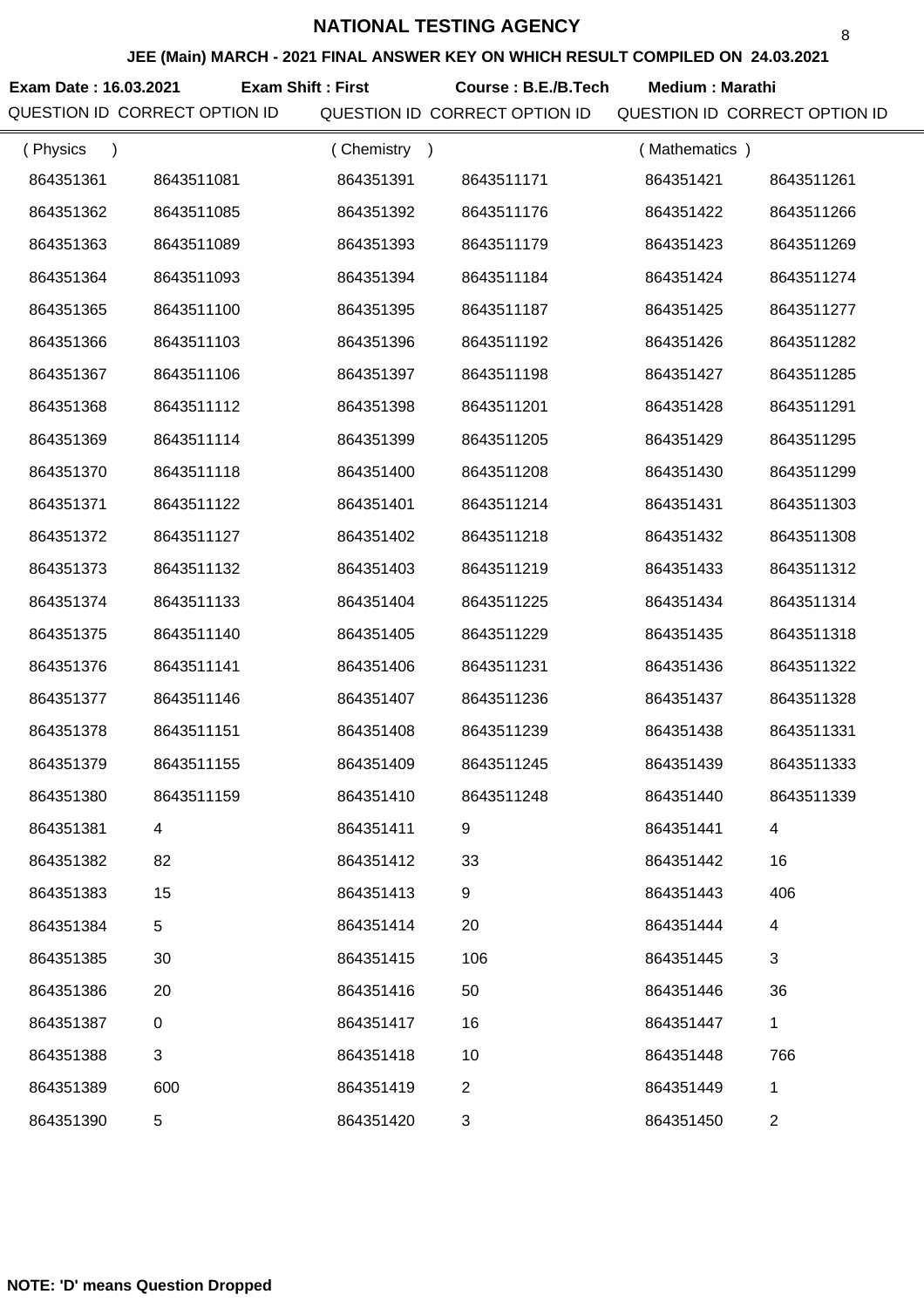#### **JEE (Main) MARCH - 2021 FINAL ANSWER KEY ON WHICH RESULT COMPILED ON 24.03.2021**

**Exam Date : 16.03.2021 Course : B.E./B.Tech Medium : Odia Exam Shift : First**

QUESTION ID CORRECT OPTION ID QUESTION ID CORRECT OPTION ID QUESTION ID CORRECT OPTION ID

| (Physics<br>$\lambda$ |            | (Chemistry)<br>$\rightarrow$ |                | (Mathematics) |            |
|-----------------------|------------|------------------------------|----------------|---------------|------------|
| 864351451             | 8643511351 | 864351481                    | 8643511441     | 864351511     | 8643511531 |
| 864351452             | 8643511355 | 864351482                    | 8643511446     | 864351512     | 8643511536 |
| 864351453             | 8643511359 | 864351483                    | 8643511449     | 864351513     | 8643511539 |
| 864351454             | 8643511363 | 864351484                    | 8643511454     | 864351514     | 8643511544 |
| 864351455             | 8643511370 | 864351485                    | 8643511457     | 864351515     | 8643511547 |
| 864351456             | 8643511373 | 864351486                    | 8643511462     | 864351516     | 8643511552 |
| 864351457             | 8643511376 | 864351487                    | 8643511468     | 864351517     | 8643511555 |
| 864351458             | 8643511382 | 864351488                    | 8643511471     | 864351518     | 8643511561 |
| 864351459             | 8643511384 | 864351489                    | 8643511475     | 864351519     | 8643511565 |
| 864351460             | 8643511388 | 864351490                    | 8643511478     | 864351520     | 8643511569 |
| 864351461             | 8643511392 | 864351491                    | 8643511484     | 864351521     | 8643511573 |
| 864351462             | 8643511397 | 864351492                    | 8643511488     | 864351522     | 8643511578 |
| 864351463             | 8643511402 | 864351493                    | 8643511489     | 864351523     | 8643511582 |
| 864351464             | 8643511403 | 864351494                    | 8643511495     | 864351524     | 8643511584 |
| 864351465             | 8643511410 | 864351495                    | 8643511499     | 864351525     | 8643511588 |
| 864351466             | 8643511411 | 864351496                    | 8643511501     | 864351526     | 8643511592 |
| 864351467             | 8643511416 | 864351497                    | 8643511506     | 864351527     | 8643511598 |
| 864351468             | 8643511421 | 864351498                    | 8643511509     | 864351528     | 8643511601 |
| 864351469             | 8643511425 | 864351499                    | 8643511515     | 864351529     | 8643511603 |
| 864351470             | 8643511429 | 864351500                    | 8643511518     | 864351530     | 8643511609 |
| 864351471             |            | 864351501                    |                | 864351531     |            |
| 864351472             | 82         | 864351502                    | 33             | 864351532     | 16         |
| 864351473             | 15         | 864351503                    | 9              | 864351533     | 406        |
| 864351474             | 5          | 864351504                    | 20             | 864351534     | 4          |
| 864351475             | 30         | 864351505                    | 106            | 864351535     | 3          |
| 864351476             | 20         | 864351506                    | 50             | 864351536     | 36         |
| 864351477             | $\pmb{0}$  | 864351507                    | 16             | 864351537     | 1          |
| 864351478             | 3          | 864351508                    | 10             | 864351538     | 766        |
| 864351479             | 600        | 864351509                    | $\overline{2}$ | 864351539     | 1          |
| 864351480             | 5          | 864351510                    | 3              | 864351540     | 2          |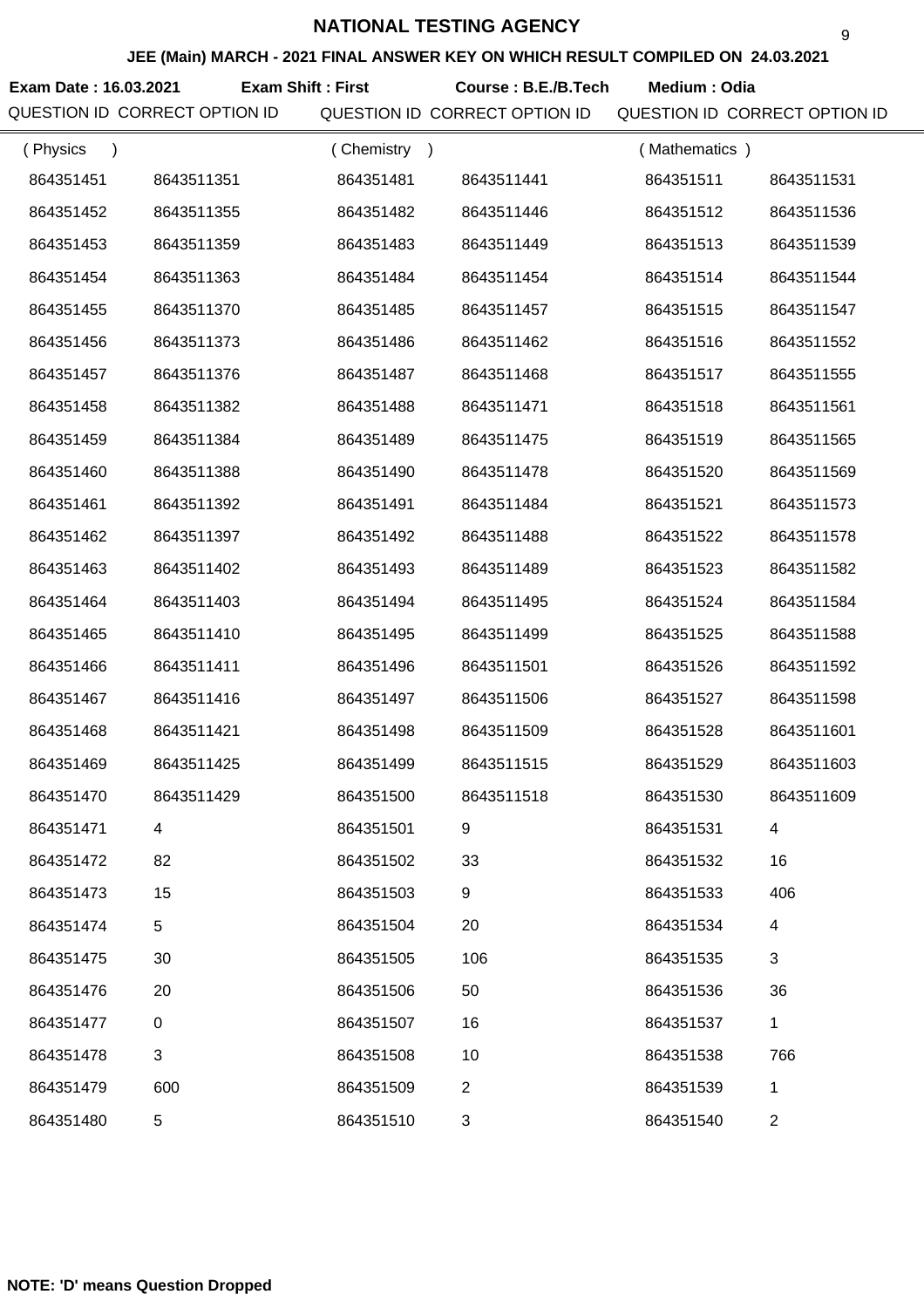**Exam Date : 16.03.2021 Course : B.E./B.Tech Medium : Punjabi Exam Shift : First**

| (Physics<br>$\lambda$ |            | (Chemistry<br>$\rightarrow$ |            | (Mathematics) |                |
|-----------------------|------------|-----------------------------|------------|---------------|----------------|
| 864351901             | 8643512701 | 864351931                   | 8643512791 | 864351961     | 8643512881     |
| 864351902             | 8643512705 | 864351932                   | 8643512796 | 864351962     | 8643512886     |
| 864351903             | 8643512709 | 864351933                   | 8643512799 | 864351963     | 8643512889     |
| 864351904             | 8643512713 | 864351934                   | 8643512804 | 864351964     | 8643512894     |
| 864351905             | 8643512720 | 864351935                   | 8643512807 | 864351965     | 8643512897     |
| 864351906             | 8643512723 | 864351936                   | 8643512812 | 864351966     | 8643512902     |
| 864351907             | 8643512726 | 864351937                   | 8643512818 | 864351967     | 8643512905     |
| 864351908             | 8643512732 | 864351938                   | 8643512821 | 864351968     | 8643512911     |
| 864351909             | 8643512734 | 864351939                   | 8643512825 | 864351969     | 8643512915     |
| 864351910             | 8643512738 | 864351940                   | 8643512828 | 864351970     | 8643512919     |
| 864351911             | 8643512742 | 864351941                   | 8643512834 | 864351971     | 8643512923     |
| 864351912             | 8643512747 | 864351942                   | 8643512838 | 864351972     | 8643512928     |
| 864351913             | 8643512752 | 864351943                   | 8643512839 | 864351973     | 8643512932     |
| 864351914             | 8643512753 | 864351944                   | 8643512845 | 864351974     | 8643512934     |
| 864351915             | 8643512760 | 864351945                   | 8643512849 | 864351975     | 8643512938     |
| 864351916             | 8643512761 | 864351946                   | 8643512851 | 864351976     | 8643512942     |
| 864351917             | 8643512766 | 864351947                   | 8643512856 | 864351977     | 8643512948     |
| 864351918             | 8643512771 | 864351948                   | 8643512859 | 864351978     | 8643512951     |
| 864351919             | 8643512775 | 864351949                   | 8643512865 | 864351979     | 8643512953     |
| 864351920             | 8643512779 | 864351950                   | 8643512868 | 864351980     | 8643512959     |
| 864351921             | 4          | 864351951                   | 9          | 864351981     | 4              |
| 864351922             | 82         | 864351952                   | 33         | 864351982     | 16             |
| 864351923             | 15         | 864351953                   | 9          | 864351983     | 406            |
| 864351924             | 5          | 864351954                   | 20         | 864351984     | 4              |
| 864351925             | 30         | 864351955                   | 106        | 864351985     | 3              |
| 864351926             | 20         | 864351956                   | 50         | 864351986     | 36             |
| 864351927             | $\pmb{0}$  | 864351957                   | 16         | 864351987     | $\mathbf{1}$   |
| 864351928             | 3          | 864351958                   | 10         | 864351988     | 766            |
| 864351929             | 600        | 864351959                   | 2          | 864351989     | 1              |
| 864351930             | 5          | 864351960                   | 3          | 864351990     | $\overline{2}$ |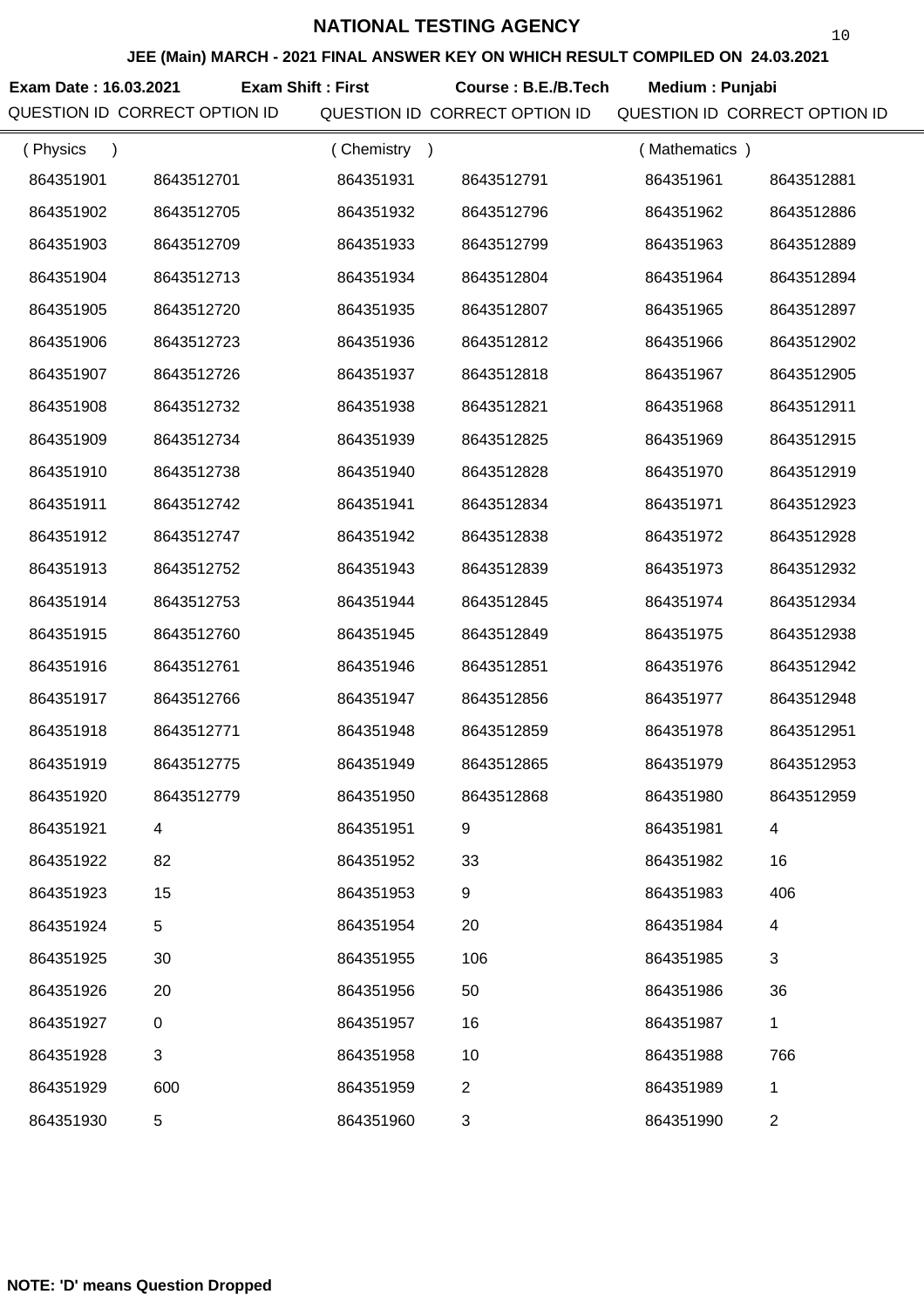**JEE (Main) MARCH - 2021 FINAL ANSWER KEY ON WHICH RESULT COMPILED ON 24.03.2021**

**Exam Date : 16.03.2021 Course : B.E./B.Tech Medium : Tamil Exam Shift : First**

QUESTION ID CORRECT OPTION ID QUESTION ID CORRECT OPTION ID QUESTION ID CORRECT OPTION ID

| (Physics<br>$\lambda$ |            | (Chemistry) |                | (Mathematics) |            |
|-----------------------|------------|-------------|----------------|---------------|------------|
| 864351991             | 8643512971 | 8643511021  | 8643513061     | 8643511051    | 8643513151 |
| 864351992             | 8643512975 | 8643511022  | 8643513066     | 8643511052    | 8643513156 |
| 864351993             | 8643512979 | 8643511023  | 8643513069     | 8643511053    | 8643513159 |
| 864351994             | 8643512983 | 8643511024  | 8643513074     | 8643511054    | 8643513164 |
| 864351995             | 8643512990 | 8643511025  | 8643513077     | 8643511055    | 8643513167 |
| 864351996             | 8643512993 | 8643511026  | 8643513082     | 8643511056    | 8643513172 |
| 864351997             | 8643512996 | 8643511027  | 8643513088     | 8643511057    | 8643513175 |
| 864351998             | 8643513002 | 8643511028  | 8643513091     | 8643511058    | 8643513181 |
| 864351999             | 8643513004 | 8643511029  | 8643513095     | 8643511059    | 8643513185 |
| 8643511000            | 8643513008 | 8643511030  | 8643513098     | 8643511060    | 8643513189 |
| 8643511001            | 8643513012 | 8643511031  | 8643513104     | 8643511061    | 8643513193 |
| 8643511002            | 8643513017 | 8643511032  | 8643513108     | 8643511062    | 8643513198 |
| 8643511003            | 8643513022 | 8643511033  | 8643513109     | 8643511063    | 8643513202 |
| 8643511004            | 8643513023 | 8643511034  | 8643513115     | 8643511064    | 8643513204 |
| 8643511005            | 8643513030 | 8643511035  | 8643513119     | 8643511065    | 8643513208 |
| 8643511006            | 8643513031 | 8643511036  | 8643513121     | 8643511066    | 8643513212 |
| 8643511007            | 8643513036 | 8643511037  | 8643513126     | 8643511067    | 8643513218 |
| 8643511008            | 8643513041 | 8643511038  | 8643513129     | 8643511068    | 8643513221 |
| 8643511009            | 8643513045 | 8643511039  | 8643513135     | 8643511069    | 8643513223 |
| 8643511010            | 8643513049 | 8643511040  | 8643513138     | 8643511070    | 8643513229 |
| 8643511011            |            | 8643511041  |                | 8643511071    |            |
| 8643511012            | 82         | 8643511042  | 33             | 8643511072    | 16         |
| 8643511013            | 15         | 8643511043  | 9              | 8643511073    | 406        |
| 8643511014            | 5          | 8643511044  | 20             | 8643511074    | 4          |
| 8643511015            | 30         | 8643511045  | 106            | 8643511075    | 3          |
| 8643511016            | 20         | 8643511046  | 50             | 8643511076    | 36         |
| 8643511017            | $\pmb{0}$  | 8643511047  | 16             | 8643511077    | 1          |
| 8643511018            | 3          | 8643511048  | 10             | 8643511078    | 766        |
| 8643511019            | 600        | 8643511049  | $\overline{2}$ | 8643511079    | 1          |
| 8643511020            | 5          | 8643511050  | 3              | 8643511080    | 2          |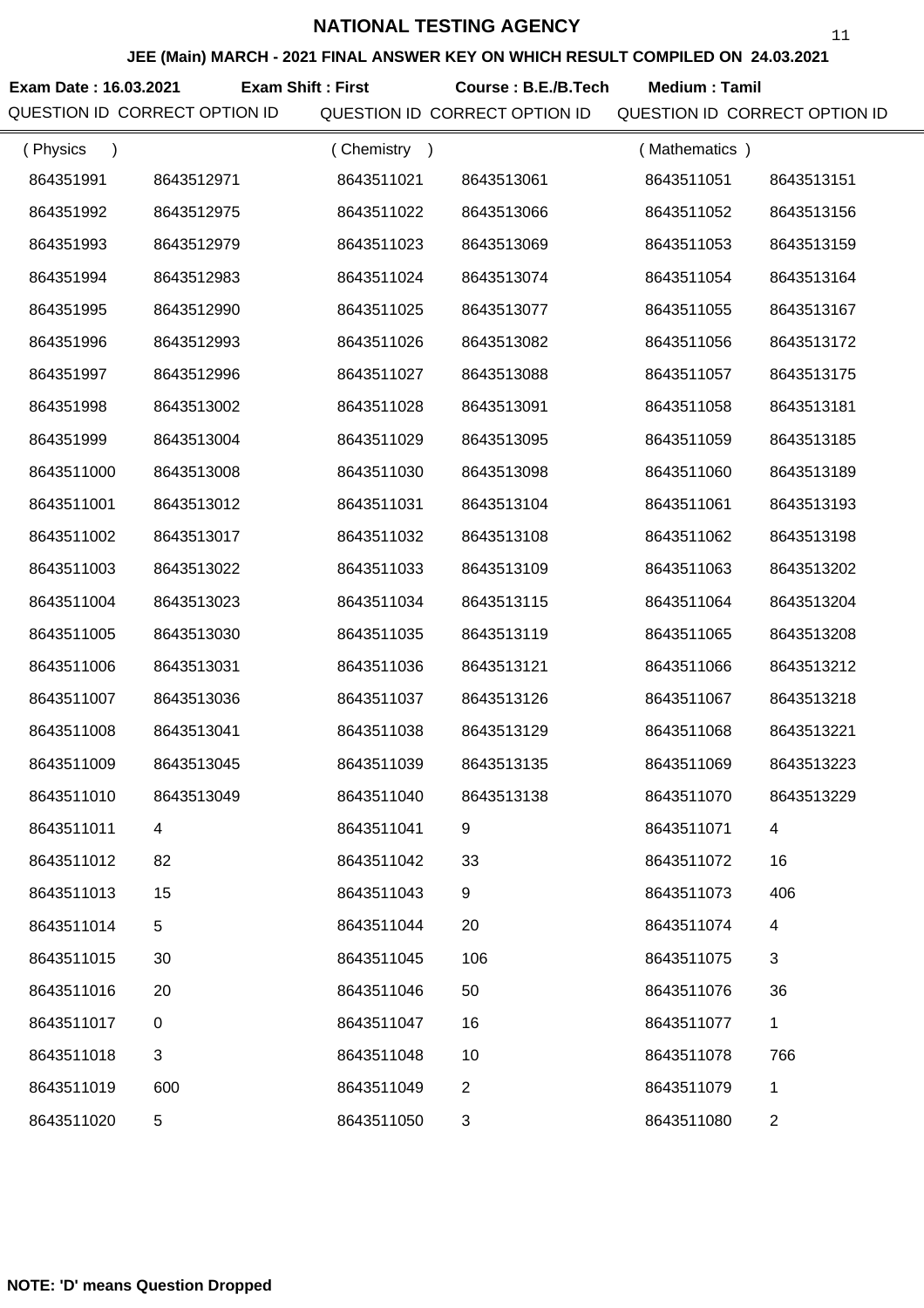**Exam Date : 16.03.2021 Course : B.E./B.Tech Medium : Telugu Exam Shift : First**

QUESTION ID CORRECT OPTION ID QUESTION ID CORRECT OPTION ID QUESTION ID CORRECT OPTION ID

| (Physics<br>$\lambda$ |            | (Chemistry)<br>$\rightarrow$ |                | (Mathematics) |                |
|-----------------------|------------|------------------------------|----------------|---------------|----------------|
| 864351541             | 8643511621 | 864351571                    | 8643511711     | 864351601     | 8643511801     |
| 864351542             | 8643511625 | 864351572                    | 8643511716     | 864351602     | 8643511806     |
| 864351543             | 8643511629 | 864351573                    | 8643511719     | 864351603     | 8643511809     |
| 864351544             | 8643511633 | 864351574                    | 8643511724     | 864351604     | 8643511814     |
| 864351545             | 8643511640 | 864351575                    | 8643511727     | 864351605     | 8643511817     |
| 864351546             | 8643511643 | 864351576                    | 8643511732     | 864351606     | 8643511822     |
| 864351547             | 8643511646 | 864351577                    | 8643511738     | 864351607     | 8643511825     |
| 864351548             | 8643511652 | 864351578                    | 8643511741     | 864351608     | 8643511831     |
| 864351549             | 8643511654 | 864351579                    | 8643511745     | 864351609     | 8643511835     |
| 864351550             | 8643511658 | 864351580                    | 8643511748     | 864351610     | 8643511839     |
| 864351551             | 8643511662 | 864351581                    | 8643511754     | 864351611     | 8643511843     |
| 864351552             | 8643511667 | 864351582                    | 8643511758     | 864351612     | 8643511848     |
| 864351553             | 8643511672 | 864351583                    | 8643511759     | 864351613     | 8643511852     |
| 864351554             | 8643511673 | 864351584                    | 8643511765     | 864351614     | 8643511854     |
| 864351555             | 8643511680 | 864351585                    | 8643511769     | 864351615     | 8643511858     |
| 864351556             | 8643511681 | 864351586                    | 8643511771     | 864351616     | 8643511862     |
| 864351557             | 8643511686 | 864351587                    | 8643511776     | 864351617     | 8643511868     |
| 864351558             | 8643511691 | 864351588                    | 8643511779     | 864351618     | 8643511871     |
| 864351559             | 8643511695 | 864351589                    | 8643511785     | 864351619     | 8643511873     |
| 864351560             | 8643511699 | 864351590                    | 8643511788     | 864351620     | 8643511879     |
| 864351561             |            | 864351591                    | 9              | 864351621     |                |
| 864351562             | 82         | 864351592                    | 33             | 864351622     | 16             |
| 864351563             | 15         | 864351593                    | 9              | 864351623     | 406            |
| 864351564             | 5          | 864351594                    | 20             | 864351624     | 4              |
| 864351565             | 30         | 864351595                    | 106            | 864351625     | 3              |
| 864351566             | 20         | 864351596                    | 50             | 864351626     | 36             |
| 864351567             | $\pmb{0}$  | 864351597                    | 16             | 864351627     | 1              |
| 864351568             | 3          | 864351598                    | 10             | 864351628     | 766            |
| 864351569             | 600        | 864351599                    | $\overline{2}$ | 864351629     | 1              |
| 864351570             | 5          | 864351600                    | 3              | 864351630     | $\overline{c}$ |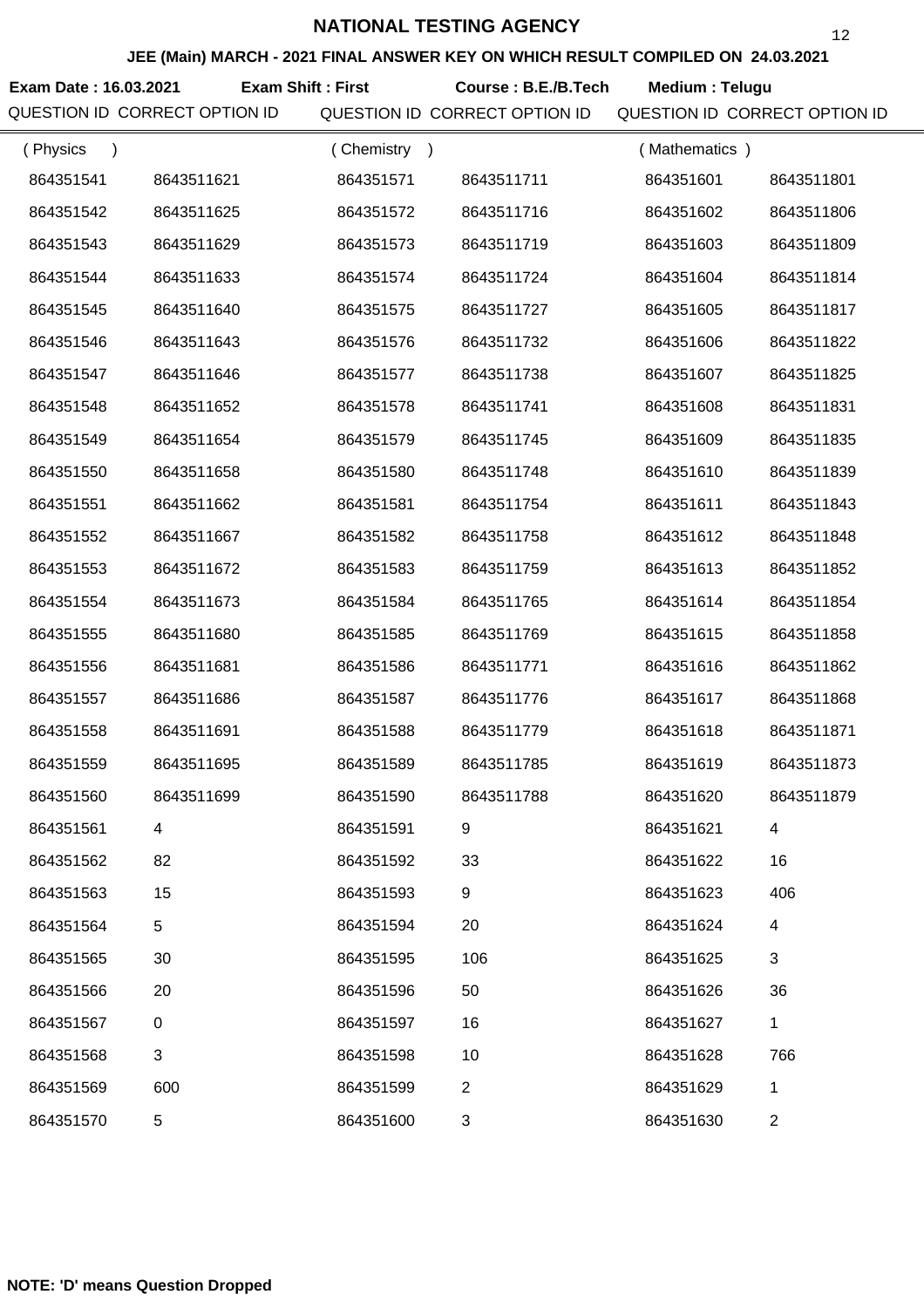**Exam Date : 16.03.2021 Course : B.E./B.Tech Medium : Urdu Exam Shift : First**

| (Physics<br>$\lambda$ |            | (Chemistry)<br>$\rightarrow$ |                | (Mathematics) |              |
|-----------------------|------------|------------------------------|----------------|---------------|--------------|
| 864351631             | 8643511891 | 864351661                    | 8643511981     | 864351691     | 8643512071   |
| 864351632             | 8643511895 | 864351662                    | 8643511986     | 864351692     | 8643512076   |
| 864351633             | 8643511899 | 864351663                    | 8643511989     | 864351693     | 8643512079   |
| 864351634             | 8643511903 | 864351664                    | 8643511994     | 864351694     | 8643512084   |
| 864351635             | 8643511910 | 864351665                    | 8643511997     | 864351695     | 8643512087   |
| 864351636             | 8643511913 | 864351666                    | 8643512002     | 864351696     | 8643512092   |
| 864351637             | 8643511916 | 864351667                    | 8643512008     | 864351697     | 8643512095   |
| 864351638             | 8643511922 | 864351668                    | 8643512011     | 864351698     | 8643512101   |
| 864351639             | 8643511924 | 864351669                    | 8643512015     | 864351699     | 8643512105   |
| 864351640             | 8643511928 | 864351670                    | 8643512018     | 864351700     | 8643512109   |
| 864351641             | 8643511932 | 864351671                    | 8643512024     | 864351701     | 8643512113   |
| 864351642             | 8643511937 | 864351672                    | 8643512028     | 864351702     | 8643512118   |
| 864351643             | 8643511942 | 864351673                    | 8643512029     | 864351703     | 8643512122   |
| 864351644             | 8643511943 | 864351674                    | 8643512035     | 864351704     | 8643512124   |
| 864351645             | 8643511950 | 864351675                    | 8643512039     | 864351705     | 8643512128   |
| 864351646             | 8643511951 | 864351676                    | 8643512041     | 864351706     | 8643512132   |
| 864351647             | 8643511956 | 864351677                    | 8643512046     | 864351707     | 8643512138   |
| 864351648             | 8643511961 | 864351678                    | 8643512049     | 864351708     | 8643512141   |
| 864351649             | 8643511965 | 864351679                    | 8643512055     | 864351709     | 8643512143   |
| 864351650             | 8643511969 | 864351680                    | 8643512058     | 864351710     | 8643512149   |
| 864351651             |            | 864351681                    | 9              | 864351711     |              |
| 864351652             | 82         | 864351682                    | 33             | 864351712     | 16           |
| 864351653             | 15         | 864351683                    | 9              | 864351713     | 406          |
| 864351654             | 5          | 864351684                    | 20             | 864351714     | 4            |
| 864351655             | 30         | 864351685                    | 106            | 864351715     | 3            |
| 864351656             | 20         | 864351686                    | 50             | 864351716     | 36           |
| 864351657             | $\pmb{0}$  | 864351687                    | 16             | 864351717     | $\mathbf{1}$ |
| 864351658             | 3          | 864351688                    | 10             | 864351718     | 766          |
| 864351659             | 600        | 864351689                    | $\overline{2}$ | 864351719     | 1            |
| 864351660             | 5          | 864351690                    | 3              | 864351720     | 2            |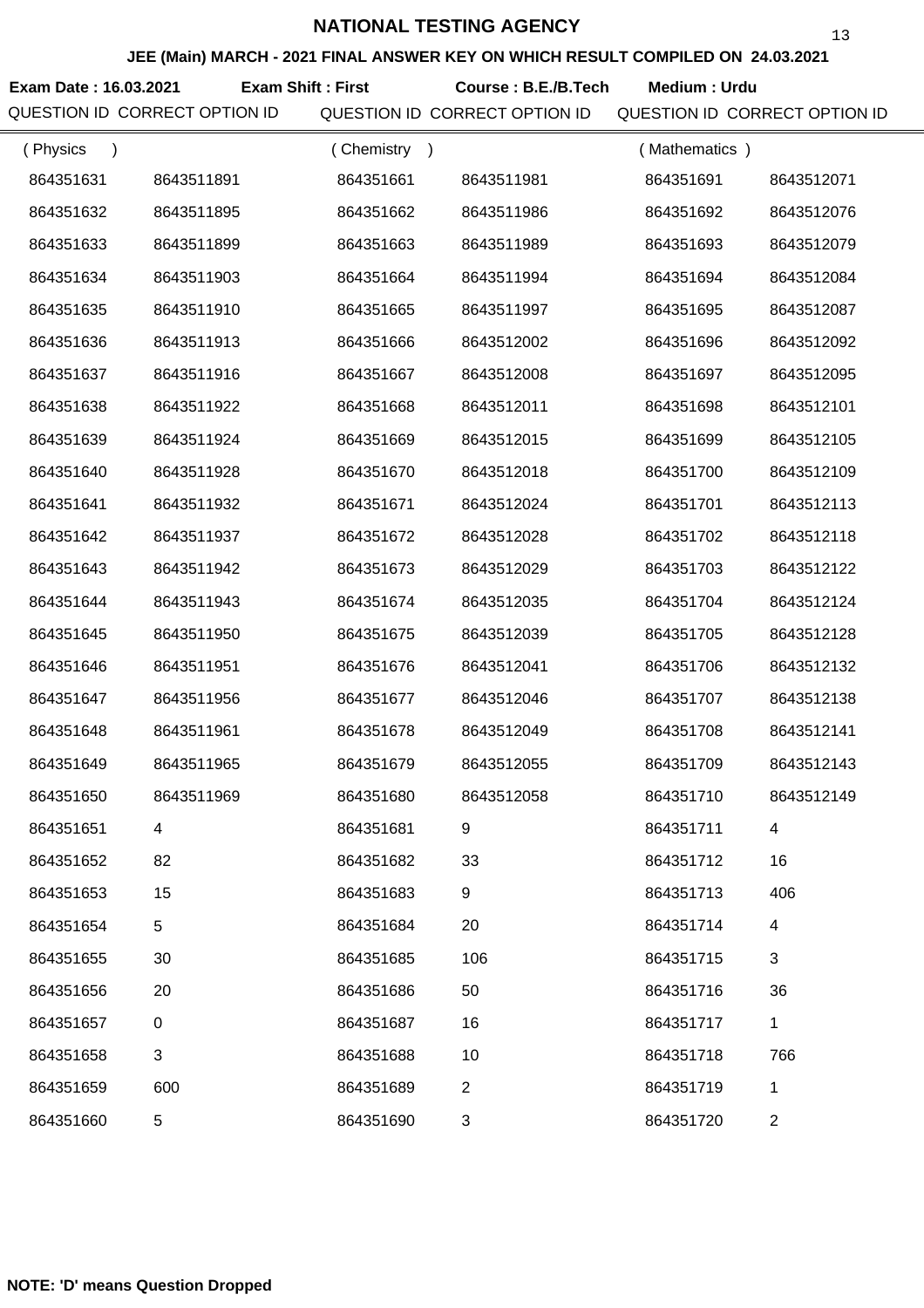**JEE (Main) MARCH - 2021 FINAL ANSWER KEY ON WHICH RESULT COMPILED ON 24.03.2021**

**Exam Date : 16.03.2021 Exam Shift : Second Course : B.E./B.Tech Medium : Assamese** 

| (Physics<br>$\lambda$ |            | (Chemistry)<br>$\rightarrow$ |             | (Mathematics) |                |
|-----------------------|------------|------------------------------|-------------|---------------|----------------|
| 8643511171            | 8643513512 | 8643511201                   | 8643513601  | 8643511231    | 8643513691     |
| 8643511172            | 8643513515 | 8643511202                   | 8643513608  | 8643511232    | 8643513698     |
| 8643511173            | 8643513521 | 8643511203                   | 8643513611  | 8643511233    | 8643513702     |
| 8643511174            | 8643513524 | 8643511204                   | 8643513616  | 8643511234    | 8643513704     |
| 8643511175            | 8643513528 | 8643511205                   | 8643513617  | 8643511235    | 8643513710     |
| 8643511176            | 8643513531 | 8643511206                   | 8643513621  | 8643511236    | 8643513713     |
| 8643511177            | 8643513538 | 8643511207                   | 8643513627  | 8643511237    | 8643513715     |
| 8643511178            | 8643513539 | 8643511208                   | 8643513630  | 8643511238    | 8643513719     |
| 8643511179            | 8643513544 | 8643511209                   | 8643513634  | 8643511239    | 8643513724     |
| 8643511180            | 8643513547 | 8643511210                   | 8643513639  | 8643511240    | 8643513730     |
| 8643511181            | 8643513551 | 8643511211                   | 8643513642  | 8643511241    | 8643513733     |
| 8643511182            | 8643513556 | 8643511212                   | 8643513648  | 8643511242    | 8643513735     |
| 8643511183            | 8643513560 | 8643511213                   | 8643513651  | 8643511243    | 8643513741     |
| 8643511184            | 8643513565 | 8643511214                   | 8643513655  | 8643511244    | 8643513745     |
| 8643511185            | 8643513567 | 8643511215                   | 8643513658  | 8643511245    | 8643513747     |
| 8643511186            | 8643513574 | 8643511216                   | 8643513661  | 8643511246    | 8643513753     |
| 8643511187            | 8643513575 | 8643511217                   | 8643513665  | 8643511247    | 8643513755     |
| 8643511188            | 8643513582 | 8643511218                   | 8643513672  | 8643511248    | 8643513762     |
| 8643511189            | 8643513585 | 8643511219                   | 8643513674  | 8643511249    | 8643513763     |
| 8643511190            | 8643513590 | 8643511220                   | 8643513679  | 8643511250    | 8643513769     |
| 8643511191            |            | 8643511221                   | 525         | 8643511251    | 6              |
| 8643511192            | 120        | 8643511222                   | 15          | 8643511252    | 15             |
| 8643511193            | 12         | 8643511223                   | 3           | 8643511253    | $\overline{2}$ |
| 8643511194            | 20         | 8643511224                   | 2218        | 8643511254    | 28             |
| 8643511195            | 3          | 8643511225                   | 19          | 8643511255    | 1              |
| 8643511196            | D          | 8643511226                   | $\mathbf 1$ | 8643511256    | 5              |
| 8643511197            | 3          | 8643511227                   | 14          | 8643511257    | 6              |
| 8643511198            | 2500       | 8643511228                   | 108         | 8643511258    | 1              |
| 8643511199            | 12         | 8643511229                   | 4           | 8643511259    | 14             |
| 8643511200            | 4          | 8643511230                   | 19          | 8643511260    | 16             |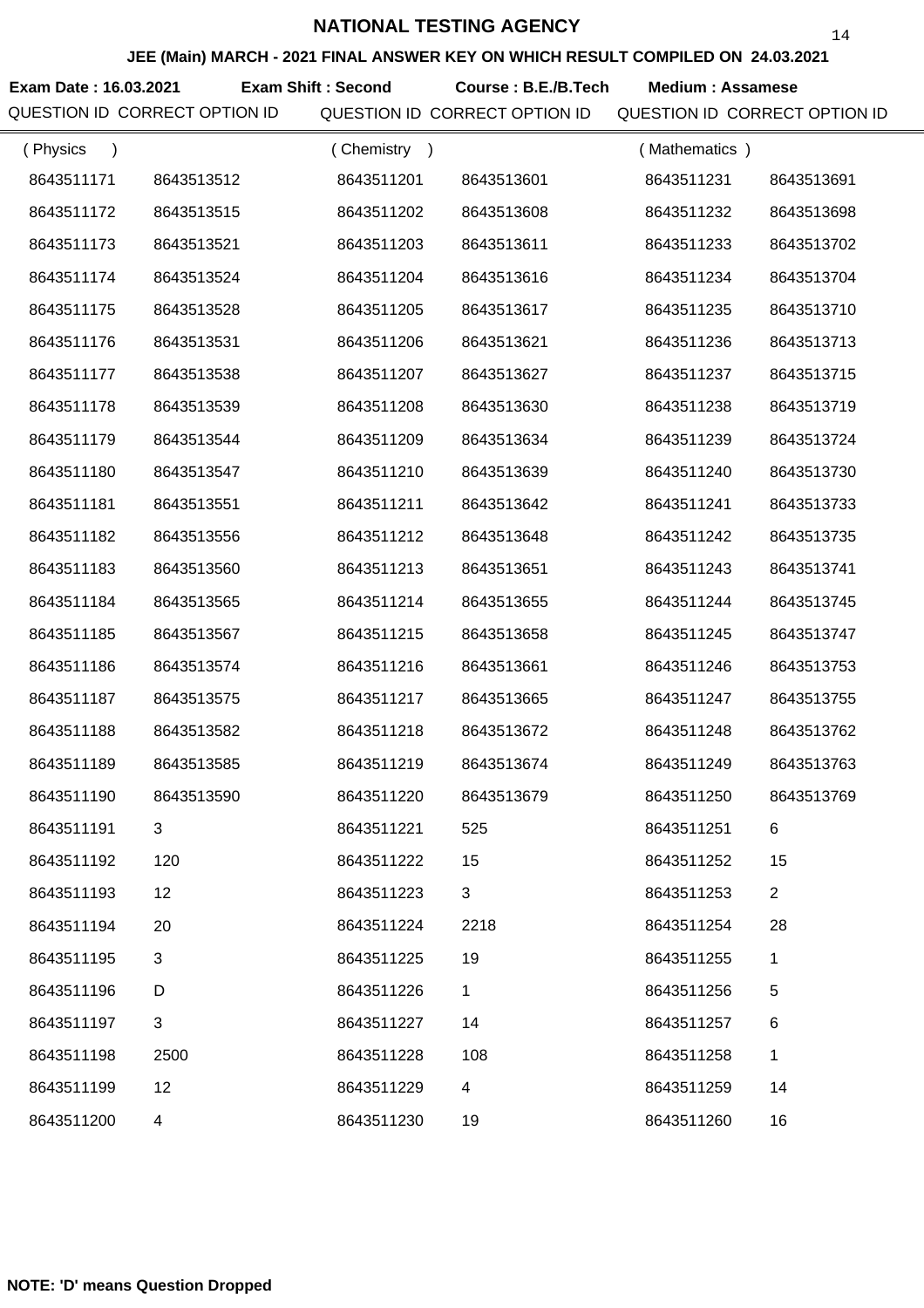**JEE (Main) MARCH - 2021 FINAL ANSWER KEY ON WHICH RESULT COMPILED ON 24.03.2021**

**Exam Date : 16.03.2021 Course : B.E./B.Tech Medium : Bengali Exam Shift : Second**

| (Physics<br>$\lambda$ |                | Chemistry<br>$\rightarrow$ |             | (Mathematics) |                |
|-----------------------|----------------|----------------------------|-------------|---------------|----------------|
| 8643511261            | 8643513782     | 8643511291                 | 8643513871  | 8643511321    | 8643513961     |
| 8643511262            | 8643513785     | 8643511292                 | 8643513878  | 8643511322    | 8643513968     |
| 8643511263            | 8643513791     | 8643511293                 | 8643513881  | 8643511323    | 8643513972     |
| 8643511264            | 8643513794     | 8643511294                 | 8643513886  | 8643511324    | 8643513974     |
| 8643511265            | 8643513798     | 8643511295                 | 8643513887  | 8643511325    | 8643513980     |
| 8643511266            | 8643513801     | 8643511296                 | 8643513891  | 8643511326    | 8643513983     |
| 8643511267            | 8643513808     | 8643511297                 | 8643513897  | 8643511327    | 8643513985     |
| 8643511268            | 8643513809     | 8643511298                 | 8643513900  | 8643511328    | 8643513989     |
| 8643511269            | 8643513814     | 8643511299                 | 8643513904  | 8643511329    | 8643513994     |
| 8643511270            | 8643513817     | 8643511300                 | 8643513909  | 8643511330    | 8643514000     |
| 8643511271            | 8643513821     | 8643511301                 | 8643513912  | 8643511331    | 8643514003     |
| 8643511272            | 8643513826     | 8643511302                 | 8643513918  | 8643511332    | 8643514005     |
| 8643511273            | 8643513830     | 8643511303                 | 8643513921  | 8643511333    | 8643514011     |
| 8643511274            | 8643513835     | 8643511304                 | 8643513925  | 8643511334    | 8643514015     |
| 8643511275            | 8643513837     | 8643511305                 | 8643513928  | 8643511335    | 8643514017     |
| 8643511276            | 8643513844     | 8643511306                 | 8643513931  | 8643511336    | 8643514023     |
| 8643511277            | 8643513845     | 8643511307                 | 8643513935  | 8643511337    | 8643514025     |
| 8643511278            | 8643513852     | 8643511308                 | 8643513942  | 8643511338    | 8643514032     |
| 8643511279            | 8643513855     | 8643511309                 | 8643513944  | 8643511339    | 8643514033     |
| 8643511280            | 8643513860     | 8643511310                 | 8643513949  | 8643511340    | 8643514039     |
| 8643511281            |                | 8643511311                 | 525         | 8643511341    |                |
| 8643511282            | 120            | 8643511312                 | 15          | 8643511342    | 15             |
| 8643511283            | 12             | 8643511313                 | 3           | 8643511343    | $\overline{2}$ |
| 8643511284            | 20             | 8643511314                 | 2218        | 8643511344    | 28             |
| 8643511285            | 3              | 8643511315                 | 19          | 8643511345    | 1              |
| 8643511286            | D              | 8643511316                 | $\mathbf 1$ | 8643511346    | 5              |
| 8643511287            | $\sqrt{3}$     | 8643511317                 | 14          | 8643511347    | 6              |
| 8643511288            | 2500           | 8643511318                 | 108         | 8643511348    | $\mathbf 1$    |
| 8643511289            | 12             | 8643511319                 | 4           | 8643511349    | 14             |
| 8643511290            | $\overline{4}$ | 8643511320                 | 19          | 8643511350    | 16             |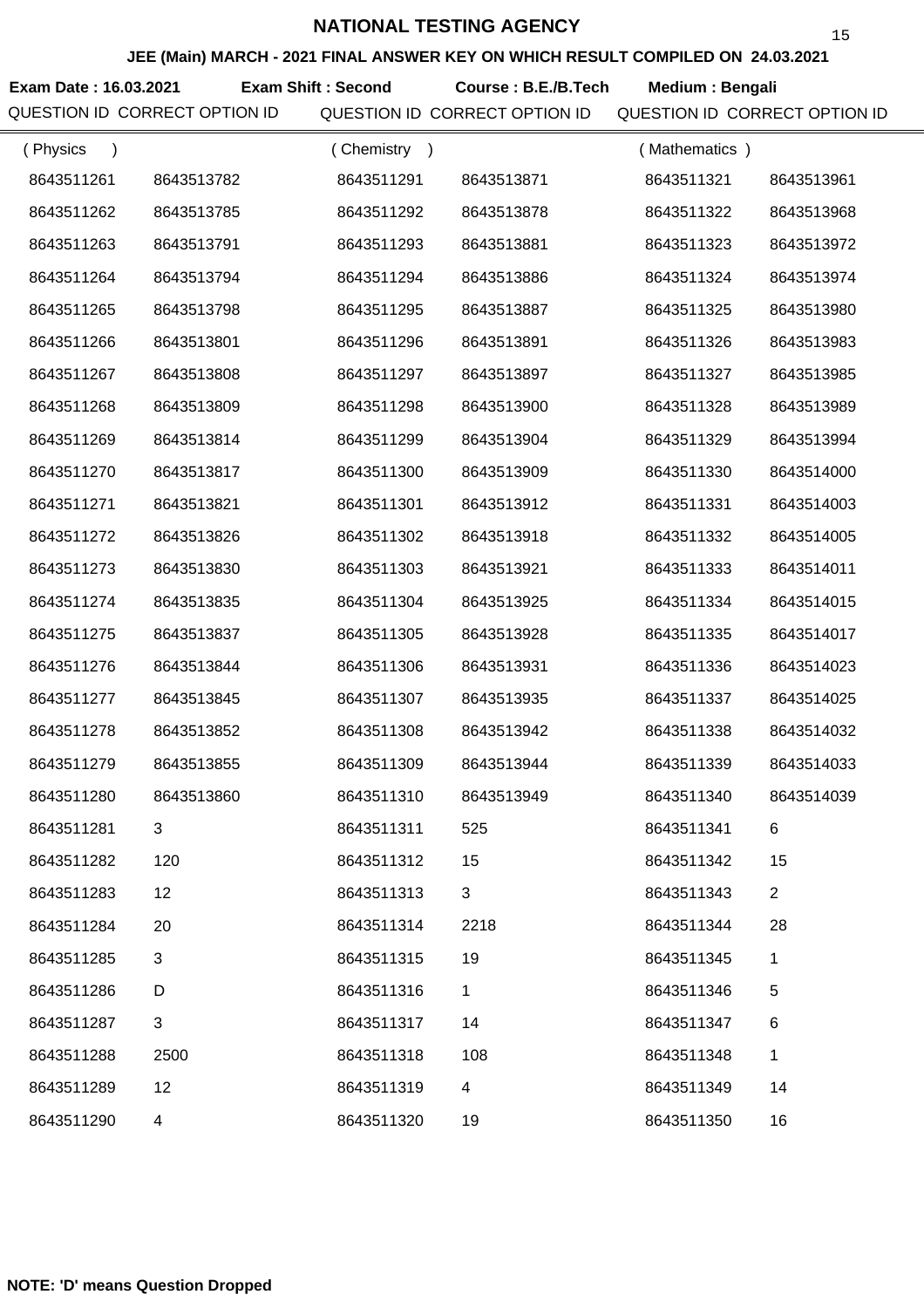**JEE (Main) MARCH - 2021 FINAL ANSWER KEY ON WHICH RESULT COMPILED ON 24.03.2021**

**Exam Date : 16.03.2021 Course : B.E./B.Tech Medium : English Exam Shift : Second**

| (Physics<br>$\lambda$ |            | Chemistry<br>$\rightarrow$ |             | (Mathematics) |                |
|-----------------------|------------|----------------------------|-------------|---------------|----------------|
| 8643512251            | 8643516752 | 8643512281                 | 8643516841  | 8643512311    | 8643516931     |
| 8643512252            | 8643516755 | 8643512282                 | 8643516848  | 8643512312    | 8643516938     |
| 8643512253            | 8643516761 | 8643512283                 | 8643516851  | 8643512313    | 8643516942     |
| 8643512254            | 8643516764 | 8643512284                 | 8643516856  | 8643512314    | 8643516944     |
| 8643512255            | 8643516768 | 8643512285                 | 8643516857  | 8643512315    | 8643516950     |
| 8643512256            | 8643516771 | 8643512286                 | 8643516861  | 8643512316    | 8643516953     |
| 8643512257            | 8643516778 | 8643512287                 | 8643516867  | 8643512317    | 8643516955     |
| 8643512258            | 8643516779 | 8643512288                 | 8643516870  | 8643512318    | 8643516959     |
| 8643512259            | 8643516784 | 8643512289                 | 8643516874  | 8643512319    | 8643516964     |
| 8643512260            | 8643516787 | 8643512290                 | 8643516879  | 8643512320    | 8643516970     |
| 8643512261            | 8643516791 | 8643512291                 | 8643516882  | 8643512321    | 8643516973     |
| 8643512262            | 8643516796 | 8643512292                 | 8643516888  | 8643512322    | 8643516975     |
| 8643512263            | 8643516800 | 8643512293                 | 8643516891  | 8643512323    | 8643516981     |
| 8643512264            | 8643516805 | 8643512294                 | 8643516895  | 8643512324    | 8643516985     |
| 8643512265            | 8643516807 | 8643512295                 | 8643516898  | 8643512325    | 8643516987     |
| 8643512266            | 8643516814 | 8643512296                 | 8643516901  | 8643512326    | 8643516993     |
| 8643512267            | 8643516815 | 8643512297                 | 8643516905  | 8643512327    | 8643516995     |
| 8643512268            | 8643516822 | 8643512298                 | 8643516912  | 8643512328    | 8643517002     |
| 8643512269            | 8643516825 | 8643512299                 | 8643516914  | 8643512329    | 8643517003     |
| 8643512270            | 8643516830 | 8643512300                 | 8643516919  | 8643512330    | 8643517009     |
| 8643512271            |            | 8643512301                 | 525         | 8643512331    |                |
| 8643512272            | 120        | 8643512302                 | 15          | 8643512332    | 15             |
| 8643512273            | 12         | 8643512303                 | 3           | 8643512333    | $\overline{2}$ |
| 8643512274            | 20         | 8643512304                 | 2218        | 8643512334    | 28             |
| 8643512275            | 3          | 8643512305                 | 19          | 8643512335    | 1              |
| 8643512276            | D          | 8643512306                 | $\mathbf 1$ | 8643512336    | 5              |
| 8643512277            | 3          | 8643512307                 | 14          | 8643512337    | 6              |
| 8643512278            | 2500       | 8643512308                 | 108         | 8643512338    | $\mathbf{1}$   |
| 8643512279            | 12         | 8643512309                 | 4           | 8643512339    | 14             |
| 8643512280            | 4          | 8643512310                 | 19          | 8643512340    | 16             |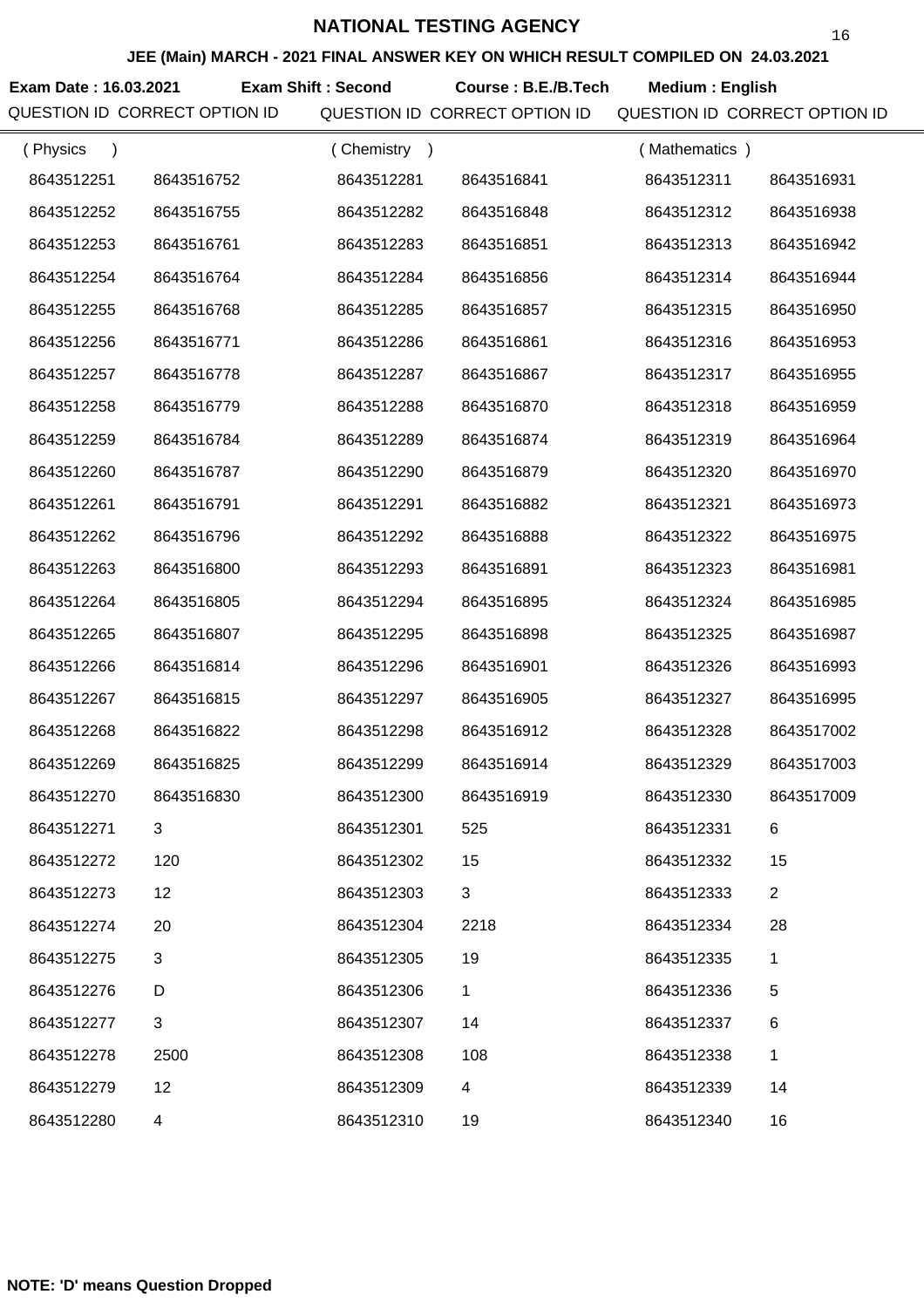**JEE (Main) MARCH - 2021 FINAL ANSWER KEY ON WHICH RESULT COMPILED ON 24.03.2021**

**Exam Date : 16.03.2021 Exam Shift : Second Course : B.E./B.Tech Medium : Gujarati** 

| (Physics<br>$\lambda$ |            | (Chemistry)<br>$\rightarrow$ |              | (Mathematics) |                |
|-----------------------|------------|------------------------------|--------------|---------------|----------------|
| 8643511351            | 8643514052 | 8643511381                   | 8643514141   | 8643511411    | 8643514231     |
| 8643511352            | 8643514055 | 8643511382                   | 8643514148   | 8643511412    | 8643514238     |
| 8643511353            | 8643514061 | 8643511383                   | 8643514151   | 8643511413    | 8643514242     |
| 8643511354            | 8643514064 | 8643511384                   | 8643514156   | 8643511414    | 8643514244     |
| 8643511355            | 8643514068 | 8643511385                   | 8643514157   | 8643511415    | 8643514250     |
| 8643511356            | 8643514071 | 8643511386                   | 8643514161   | 8643511416    | 8643514253     |
| 8643511357            | 8643514078 | 8643511387                   | 8643514167   | 8643511417    | 8643514255     |
| 8643511358            | 8643514079 | 8643511388                   | 8643514170   | 8643511418    | 8643514259     |
| 8643511359            | 8643514084 | 8643511389                   | 8643514174   | 8643511419    | 8643514264     |
| 8643511360            | 8643514087 | 8643511390                   | 8643514179   | 8643511420    | 8643514270     |
| 8643511361            | 8643514091 | 8643511391                   | 8643514182   | 8643511421    | 8643514273     |
| 8643511362            | 8643514096 | 8643511392                   | 8643514188   | 8643511422    | 8643514275     |
| 8643511363            | 8643514100 | 8643511393                   | 8643514191   | 8643511423    | 8643514281     |
| 8643511364            | 8643514105 | 8643511394                   | 8643514195   | 8643511424    | 8643514285     |
| 8643511365            | 8643514107 | 8643511395                   | 8643514198   | 8643511425    | 8643514287     |
| 8643511366            | 8643514114 | 8643511396                   | 8643514201   | 8643511426    | 8643514293     |
| 8643511367            | 8643514115 | 8643511397                   | 8643514205   | 8643511427    | 8643514295     |
| 8643511368            | 8643514122 | 8643511398                   | 8643514212   | 8643511428    | 8643514302     |
| 8643511369            | 8643514125 | 8643511399                   | 8643514214   | 8643511429    | 8643514303     |
| 8643511370            | 8643514130 | 8643511400                   | 8643514219   | 8643511430    | 8643514309     |
| 8643511371            |            | 8643511401                   | 525          | 8643511431    | 6              |
| 8643511372            | 120        | 8643511402                   | 15           | 8643511432    | 15             |
| 8643511373            | 12         | 8643511403                   | 3            | 8643511433    | $\overline{2}$ |
| 8643511374            | 20         | 8643511404                   | 2218         | 8643511434    | 28             |
| 8643511375            | 3          | 8643511405                   | 19           | 8643511435    | 1              |
| 8643511376            | D          | 8643511406                   | $\mathbf{1}$ | 8643511436    | 5              |
| 8643511377            | 3          | 8643511407                   | 14           | 8643511437    | 6              |
| 8643511378            | 2500       | 8643511408                   | 108          | 8643511438    | 1              |
| 8643511379            | 12         | 8643511409                   | 4            | 8643511439    | 14             |
| 8643511380            | 4          | 8643511410                   | 19           | 8643511440    | 16             |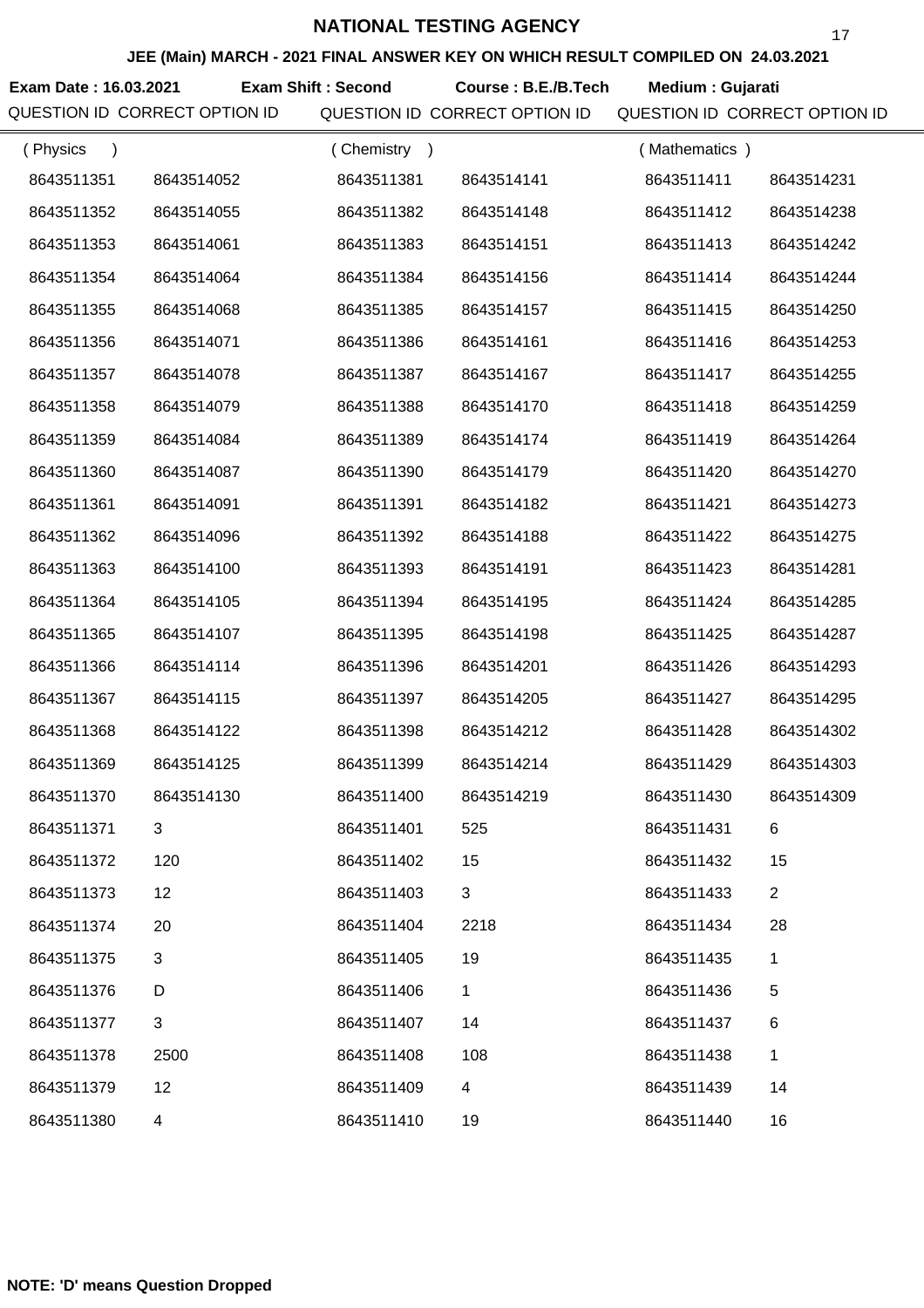**JEE (Main) MARCH - 2021 FINAL ANSWER KEY ON WHICH RESULT COMPILED ON 24.03.2021**

**Exam Date : 16.03.2021 Exam Shift : Second Course : B.E./B.Tech Medium : Hindi** 

| (Physics   |            | (Chemistry<br>$\rightarrow$ |             | (Mathematics) |                |
|------------|------------|-----------------------------|-------------|---------------|----------------|
| 8643512161 | 8643516482 | 8643512191                  | 8643516571  | 8643512221    | 8643516661     |
| 8643512162 | 8643516485 | 8643512192                  | 8643516578  | 8643512222    | 8643516668     |
| 8643512163 | 8643516491 | 8643512193                  | 8643516581  | 8643512223    | 8643516672     |
| 8643512164 | 8643516494 | 8643512194                  | 8643516586  | 8643512224    | 8643516674     |
| 8643512165 | 8643516498 | 8643512195                  | 8643516587  | 8643512225    | 8643516680     |
| 8643512166 | 8643516501 | 8643512196                  | 8643516591  | 8643512226    | 8643516683     |
| 8643512167 | 8643516508 | 8643512197                  | 8643516597  | 8643512227    | 8643516685     |
| 8643512168 | 8643516509 | 8643512198                  | 8643516600  | 8643512228    | 8643516689     |
| 8643512169 | 8643516514 | 8643512199                  | 8643516604  | 8643512229    | 8643516694     |
| 8643512170 | 8643516517 | 8643512200                  | 8643516609  | 8643512230    | 8643516700     |
| 8643512171 | 8643516521 | 8643512201                  | 8643516612  | 8643512231    | 8643516703     |
| 8643512172 | 8643516526 | 8643512202                  | 8643516618  | 8643512232    | 8643516705     |
| 8643512173 | 8643516530 | 8643512203                  | 8643516621  | 8643512233    | 8643516711     |
| 8643512174 | 8643516535 | 8643512204                  | 8643516625  | 8643512234    | 8643516715     |
| 8643512175 | 8643516537 | 8643512205                  | 8643516628  | 8643512235    | 8643516717     |
| 8643512176 | 8643516544 | 8643512206                  | 8643516631  | 8643512236    | 8643516723     |
| 8643512177 | 8643516545 | 8643512207                  | 8643516635  | 8643512237    | 8643516725     |
| 8643512178 | 8643516552 | 8643512208                  | 8643516642  | 8643512238    | 8643516732     |
| 8643512179 | 8643516555 | 8643512209                  | 8643516644  | 8643512239    | 8643516733     |
| 8643512180 | 8643516560 | 8643512210                  | 8643516649  | 8643512240    | 8643516739     |
| 8643512181 |            | 8643512211                  | 525         | 8643512241    | 6              |
| 8643512182 | 120        | 8643512212                  | 15          | 8643512242    | 15             |
| 8643512183 | 12         | 8643512213                  | 3           | 8643512243    | $\overline{2}$ |
| 8643512184 | 20         | 8643512214                  | 2218        | 8643512244    | 28             |
| 8643512185 | 3          | 8643512215                  | 19          | 8643512245    | 1              |
| 8643512186 | D          | 8643512216                  | $\mathbf 1$ | 8643512246    | 5              |
| 8643512187 | $\sqrt{3}$ | 8643512217                  | 14          | 8643512247    | 6              |
| 8643512188 | 2500       | 8643512218                  | 108         | 8643512248    | 1              |
| 8643512189 | 12         | 8643512219                  | 4           | 8643512249    | 14             |
| 8643512190 | 4          | 8643512220                  | 19          | 8643512250    | 16             |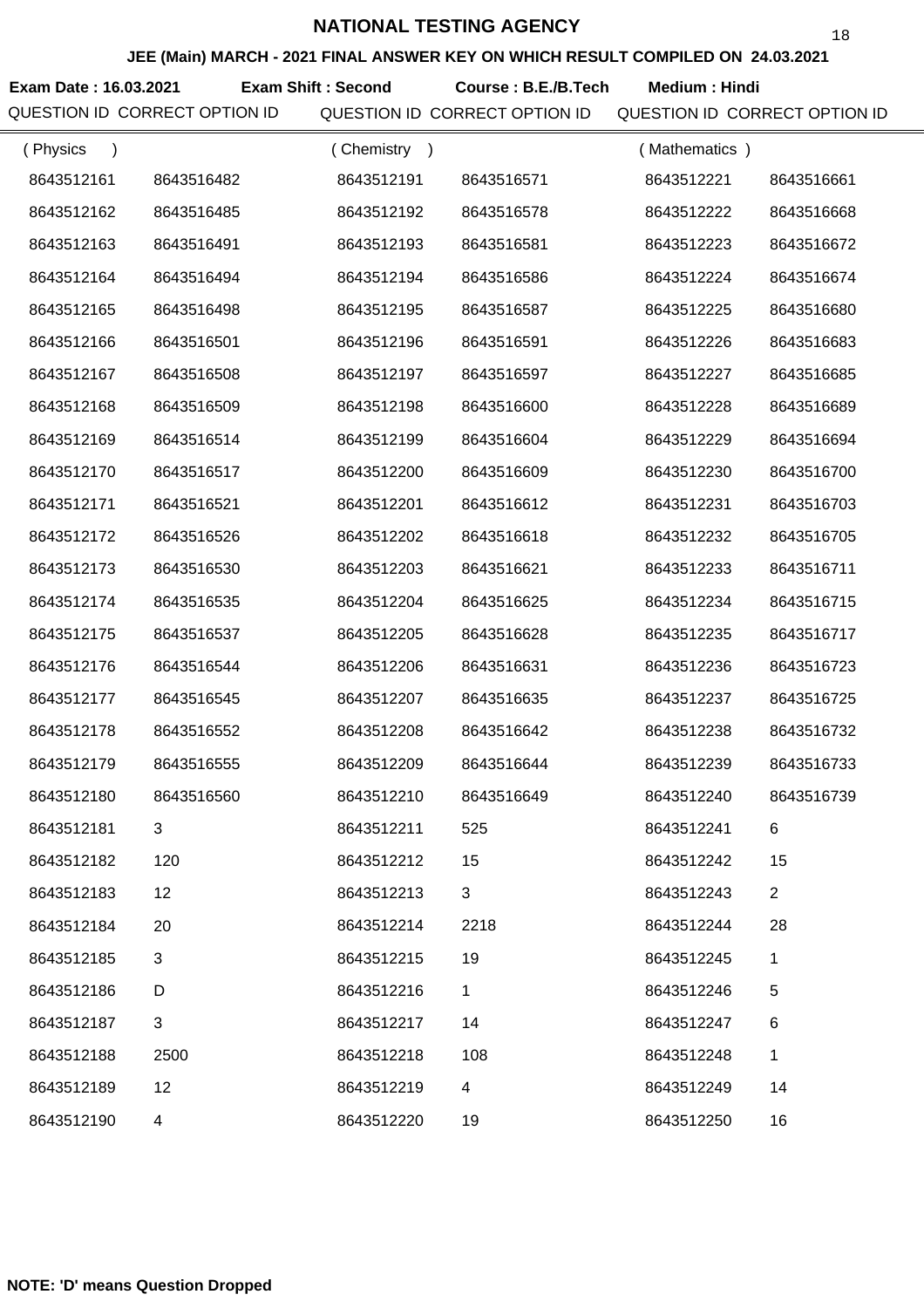**JEE (Main) MARCH - 2021 FINAL ANSWER KEY ON WHICH RESULT COMPILED ON 24.03.2021**

Exam Date : 16.03.2021 Exam Shift : Second Course : B.E./B.Tech Medium : Kannada

| (Physics<br>$\lambda$ |            | (Chemistry) |             | (Mathematics) |                |
|-----------------------|------------|-------------|-------------|---------------|----------------|
| 8643511441            | 8643514322 | 8643511471  | 8643514411  | 8643511501    | 8643514501     |
| 8643511442            | 8643514325 | 8643511472  | 8643514418  | 8643511502    | 8643514508     |
| 8643511443            | 8643514331 | 8643511473  | 8643514421  | 8643511503    | 8643514512     |
| 8643511444            | 8643514334 | 8643511474  | 8643514426  | 8643511504    | 8643514514     |
| 8643511445            | 8643514338 | 8643511475  | 8643514427  | 8643511505    | 8643514520     |
| 8643511446            | 8643514341 | 8643511476  | 8643514431  | 8643511506    | 8643514523     |
| 8643511447            | 8643514348 | 8643511477  | 8643514437  | 8643511507    | 8643514525     |
| 8643511448            | 8643514349 | 8643511478  | 8643514440  | 8643511508    | 8643514529     |
| 8643511449            | 8643514354 | 8643511479  | 8643514444  | 8643511509    | 8643514534     |
| 8643511450            | 8643514357 | 8643511480  | 8643514449  | 8643511510    | 8643514540     |
| 8643511451            | 8643514361 | 8643511481  | 8643514452  | 8643511511    | 8643514543     |
| 8643511452            | 8643514366 | 8643511482  | 8643514458  | 8643511512    | 8643514545     |
| 8643511453            | 8643514370 | 8643511483  | 8643514461  | 8643511513    | 8643514551     |
| 8643511454            | 8643514375 | 8643511484  | 8643514465  | 8643511514    | 8643514555     |
| 8643511455            | 8643514377 | 8643511485  | 8643514468  | 8643511515    | 8643514557     |
| 8643511456            | 8643514384 | 8643511486  | 8643514471  | 8643511516    | 8643514563     |
| 8643511457            | 8643514385 | 8643511487  | 8643514475  | 8643511517    | 8643514565     |
| 8643511458            | 8643514392 | 8643511488  | 8643514482  | 8643511518    | 8643514572     |
| 8643511459            | 8643514395 | 8643511489  | 8643514484  | 8643511519    | 8643514573     |
| 8643511460            | 8643514400 | 8643511490  | 8643514489  | 8643511520    | 8643514579     |
| 8643511461            | 3          | 8643511491  | 525         | 8643511521    | 6              |
| 8643511462            | 120        | 8643511492  | 15          | 8643511522    | 15             |
| 8643511463            | 12         | 8643511493  | 3           | 8643511523    | $\overline{2}$ |
| 8643511464            | 20         | 8643511494  | 2218        | 8643511524    | 28             |
| 8643511465            | 3          | 8643511495  | 19          | 8643511525    | 1              |
| 8643511466            | D          | 8643511496  | $\mathbf 1$ | 8643511526    | 5              |
| 8643511467            | 3          | 8643511497  | 14          | 8643511527    | 6              |
| 8643511468            | 2500       | 8643511498  | 108         | 8643511528    | 1              |
| 8643511469            | 12         | 8643511499  | 4           | 8643511529    | 14             |
| 8643511470            | 4          | 8643511500  | 19          | 8643511530    | 16             |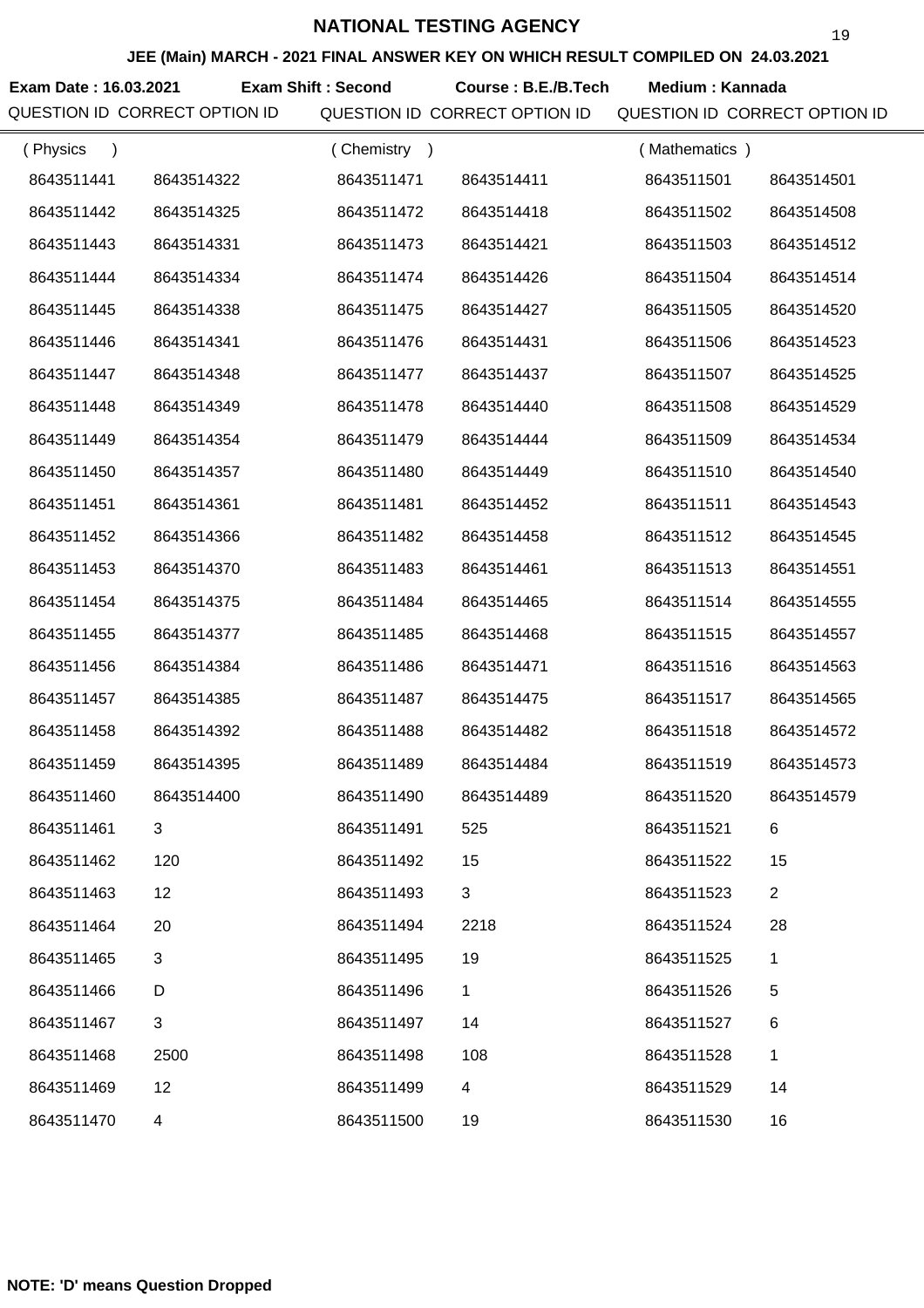**JEE (Main) MARCH - 2021 FINAL ANSWER KEY ON WHICH RESULT COMPILED ON 24.03.2021**

**Exam Date : 16.03.2021 Exam Shift : Second Course : B.E./B.Tech Medium : Malayalam** 

| (Physics<br>$\lambda$ |                           | (Chemistry) |             | (Mathematics) |                |
|-----------------------|---------------------------|-------------|-------------|---------------|----------------|
| 8643511621            | 8643514862                | 8643511651  | 8643514951  | 8643511681    | 8643515041     |
| 8643511622            | 8643514865                | 8643511652  | 8643514958  | 8643511682    | 8643515048     |
| 8643511623            | 8643514871                | 8643511653  | 8643514961  | 8643511683    | 8643515052     |
| 8643511624            | 8643514874                | 8643511654  | 8643514966  | 8643511684    | 8643515054     |
| 8643511625            | 8643514878                | 8643511655  | 8643514967  | 8643511685    | 8643515060     |
| 8643511626            | 8643514881                | 8643511656  | 8643514971  | 8643511686    | 8643515063     |
| 8643511627            | 8643514888                | 8643511657  | 8643514977  | 8643511687    | 8643515065     |
| 8643511628            | 8643514889                | 8643511658  | 8643514980  | 8643511688    | 8643515069     |
| 8643511629            | 8643514894                | 8643511659  | 8643514984  | 8643511689    | 8643515074     |
| 8643511630            | 8643514897                | 8643511660  | 8643514989  | 8643511690    | 8643515080     |
| 8643511631            | 8643514901                | 8643511661  | 8643514992  | 8643511691    | 8643515083     |
| 8643511632            | 8643514906                | 8643511662  | 8643514998  | 8643511692    | 8643515085     |
| 8643511633            | 8643514910                | 8643511663  | 8643515001  | 8643511693    | 8643515091     |
| 8643511634            | 8643514915                | 8643511664  | 8643515005  | 8643511694    | 8643515095     |
| 8643511635            | 8643514917                | 8643511665  | 8643515008  | 8643511695    | 8643515097     |
| 8643511636            | 8643514924                | 8643511666  | 8643515011  | 8643511696    | 8643515103     |
| 8643511637            | 8643514925                | 8643511667  | 8643515015  | 8643511697    | 8643515105     |
| 8643511638            | 8643514932                | 8643511668  | 8643515022  | 8643511698    | 8643515112     |
| 8643511639            | 8643514935                | 8643511669  | 8643515024  | 8643511699    | 8643515113     |
| 8643511640            | 8643514940                | 8643511670  | 8643515029  | 8643511700    | 8643515119     |
| 8643511641            |                           | 8643511671  | 525         | 8643511701    | 6              |
| 8643511642            | 120                       | 8643511672  | 15          | 8643511702    | 15             |
| 8643511643            | 12                        | 8643511673  | 3           | 8643511703    | $\overline{2}$ |
| 8643511644            | 20                        | 8643511674  | 2218        | 8643511704    | 28             |
| 8643511645            | 3                         | 8643511675  | 19          | 8643511705    | 1              |
| 8643511646            | D                         | 8643511676  | $\mathbf 1$ | 8643511706    | 5              |
| 8643511647            | $\ensuremath{\mathsf{3}}$ | 8643511677  | 14          | 8643511707    | $\,6$          |
| 8643511648            | 2500                      | 8643511678  | 108         | 8643511708    | 1              |
| 8643511649            | 12                        | 8643511679  | 4           | 8643511709    | 14             |
| 8643511650            | $\overline{4}$            | 8643511680  | 19          | 8643511710    | 16             |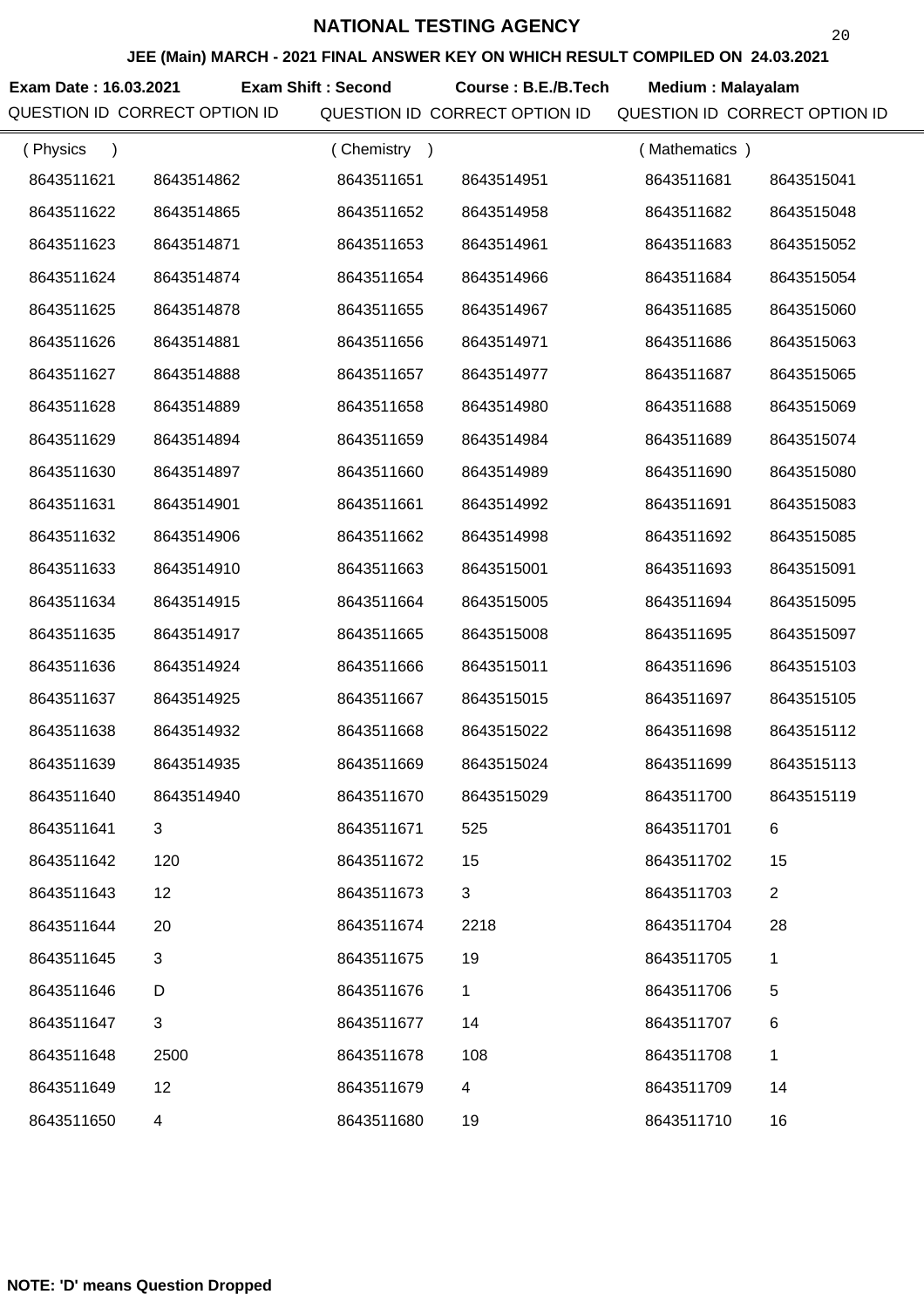**JEE (Main) MARCH - 2021 FINAL ANSWER KEY ON WHICH RESULT COMPILED ON 24.03.2021**

**Exam Date : 16.03.2021 Course : B.E./B.Tech Medium : Marathi Exam Shift : Second**

QUESTION ID CORRECT OPTION ID QUESTION ID CORRECT OPTION ID QUESTION ID CORRECT OPTION ID

| (Physics   |                | (Chemistry) |                          | (Mathematics) |                |
|------------|----------------|-------------|--------------------------|---------------|----------------|
| 8643511531 | 8643514592     | 8643511561  | 8643514681               | 8643511591    | 8643514771     |
| 8643511532 | 8643514595     | 8643511562  | 8643514688               | 8643511592    | 8643514778     |
| 8643511533 | 8643514601     | 8643511563  | 8643514691               | 8643511593    | 8643514782     |
| 8643511534 | 8643514604     | 8643511564  | 8643514696               | 8643511594    | 8643514784     |
| 8643511535 | 8643514608     | 8643511565  | 8643514697               | 8643511595    | 8643514790     |
| 8643511536 | 8643514611     | 8643511566  | 8643514701               | 8643511596    | 8643514793     |
| 8643511537 | 8643514618     | 8643511567  | 8643514707               | 8643511597    | 8643514795     |
| 8643511538 | 8643514619     | 8643511568  | 8643514710               | 8643511598    | 8643514799     |
| 8643511539 | 8643514624     | 8643511569  | 8643514714               | 8643511599    | 8643514804     |
| 8643511540 | 8643514627     | 8643511570  | 8643514719               | 8643511600    | 8643514810     |
| 8643511541 | 8643514631     | 8643511571  | 8643514722               | 8643511601    | 8643514813     |
| 8643511542 | 8643514636     | 8643511572  | 8643514728               | 8643511602    | 8643514815     |
| 8643511543 | 8643514640     | 8643511573  | 8643514731               | 8643511603    | 8643514821     |
| 8643511544 | 8643514645     | 8643511574  | 8643514735               | 8643511604    | 8643514825     |
| 8643511545 | 8643514647     | 8643511575  | 8643514738               | 8643511605    | 8643514827     |
| 8643511546 | 8643514654     | 8643511576  | 8643514741               | 8643511606    | 8643514833     |
| 8643511547 | 8643514655     | 8643511577  | 8643514745               | 8643511607    | 8643514835     |
| 8643511548 | 8643514662     | 8643511578  | 8643514752               | 8643511608    | 8643514842     |
| 8643511549 | 8643514665     | 8643511579  | 8643514754               | 8643511609    | 8643514843     |
| 8643511550 | 8643514670     | 8643511580  | 8643514759               | 8643511610    | 8643514849     |
| 8643511551 |                | 8643511581  | 525                      | 8643511611    |                |
| 8643511552 | 120            | 8643511582  | 15                       | 8643511612    | 15             |
| 8643511553 | 12             | 8643511583  | 3                        | 8643511613    | $\overline{2}$ |
| 8643511554 | 20             | 8643511584  | 2218                     | 8643511614    | 28             |
| 8643511555 | 3              | 8643511585  | 19                       | 8643511615    | 1              |
| 8643511556 | D              | 8643511586  | $\mathbf 1$              | 8643511616    | 5              |
| 8643511557 | $\mathfrak{S}$ | 8643511587  | 14                       | 8643511617    | 6              |
| 8643511558 | 2500           | 8643511588  | 108                      | 8643511618    | 1              |
| 8643511559 | 12             | 8643511589  | $\overline{\mathcal{A}}$ | 8643511619    | 14             |
| 8643511560 | 4              | 8643511590  | 19                       | 8643511620    | 16             |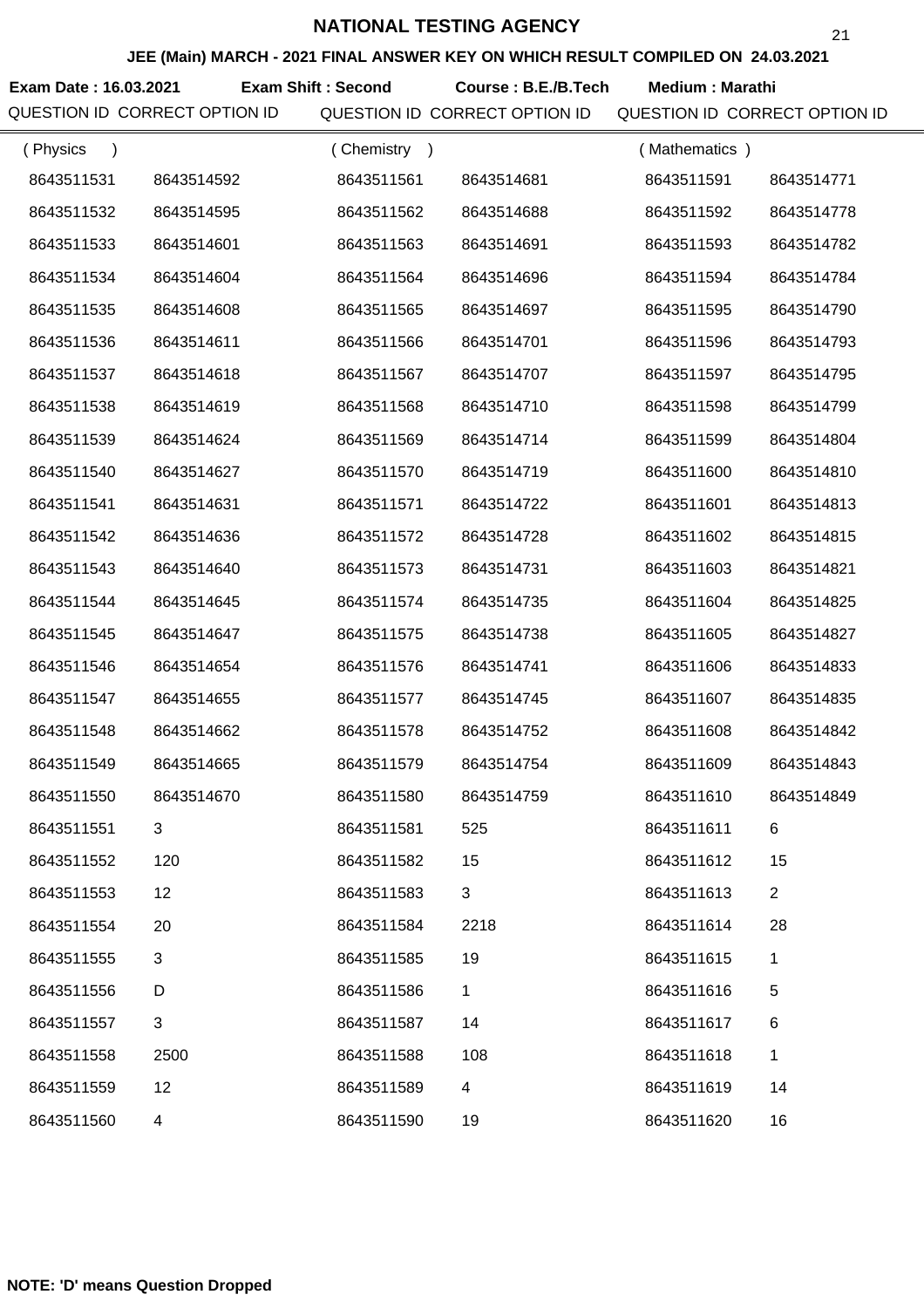**JEE (Main) MARCH - 2021 FINAL ANSWER KEY ON WHICH RESULT COMPILED ON 24.03.2021**

**Exam Date : 16.03.2021 Exam Shift : Second Course : B.E./B.Tech Medium : Odia** 

| (Physics   |            | (Chemistry<br>$\rightarrow$ |            | (Mathematics) |                |
|------------|------------|-----------------------------|------------|---------------|----------------|
| 8643511711 | 8643515132 | 8643511741                  | 8643515221 | 8643511771    | 8643515311     |
| 8643511712 | 8643515135 | 8643511742                  | 8643515228 | 8643511772    | 8643515318     |
| 8643511713 | 8643515141 | 8643511743                  | 8643515231 | 8643511773    | 8643515322     |
| 8643511714 | 8643515144 | 8643511744                  | 8643515236 | 8643511774    | 8643515324     |
| 8643511715 | 8643515148 | 8643511745                  | 8643515237 | 8643511775    | 8643515330     |
| 8643511716 | 8643515151 | 8643511746                  | 8643515241 | 8643511776    | 8643515333     |
| 8643511717 | 8643515158 | 8643511747                  | 8643515247 | 8643511777    | 8643515335     |
| 8643511718 | 8643515159 | 8643511748                  | 8643515250 | 8643511778    | 8643515339     |
| 8643511719 | 8643515164 | 8643511749                  | 8643515254 | 8643511779    | 8643515344     |
| 8643511720 | 8643515167 | 8643511750                  | 8643515259 | 8643511780    | 8643515350     |
| 8643511721 | 8643515171 | 8643511751                  | 8643515262 | 8643511781    | 8643515353     |
| 8643511722 | 8643515176 | 8643511752                  | 8643515268 | 8643511782    | 8643515355     |
| 8643511723 | 8643515180 | 8643511753                  | 8643515271 | 8643511783    | 8643515361     |
| 8643511724 | 8643515185 | 8643511754                  | 8643515275 | 8643511784    | 8643515365     |
| 8643511725 | 8643515187 | 8643511755                  | 8643515278 | 8643511785    | 8643515367     |
| 8643511726 | 8643515194 | 8643511756                  | 8643515281 | 8643511786    | 8643515373     |
| 8643511727 | 8643515195 | 8643511757                  | 8643515285 | 8643511787    | 8643515375     |
| 8643511728 | 8643515202 | 8643511758                  | 8643515292 | 8643511788    | 8643515382     |
| 8643511729 | 8643515205 | 8643511759                  | 8643515294 | 8643511789    | 8643515383     |
| 8643511730 | 8643515210 | 8643511760                  | 8643515299 | 8643511790    | 8643515389     |
| 8643511731 |            | 8643511761                  | 525        | 8643511791    |                |
| 8643511732 | 120        | 8643511762                  | 15         | 8643511792    | 15             |
| 8643511733 | 12         | 8643511763                  | 3          | 8643511793    | $\overline{2}$ |
| 8643511734 | 20         | 8643511764                  | 2218       | 8643511794    | 28             |
| 8643511735 | 3          | 8643511765                  | 19         | 8643511795    | $\mathbf{1}$   |
| 8643511736 | D          | 8643511766                  | 1          | 8643511796    | 5              |
| 8643511737 | 3          | 8643511767                  | 14         | 8643511797    | 6              |
| 8643511738 | 2500       | 8643511768                  | 108        | 8643511798    | $\mathbf{1}$   |
| 8643511739 | 12         | 8643511769                  | 4          | 8643511799    | 14             |
| 8643511740 | 4          | 8643511770                  | 19         | 8643511800    | 16             |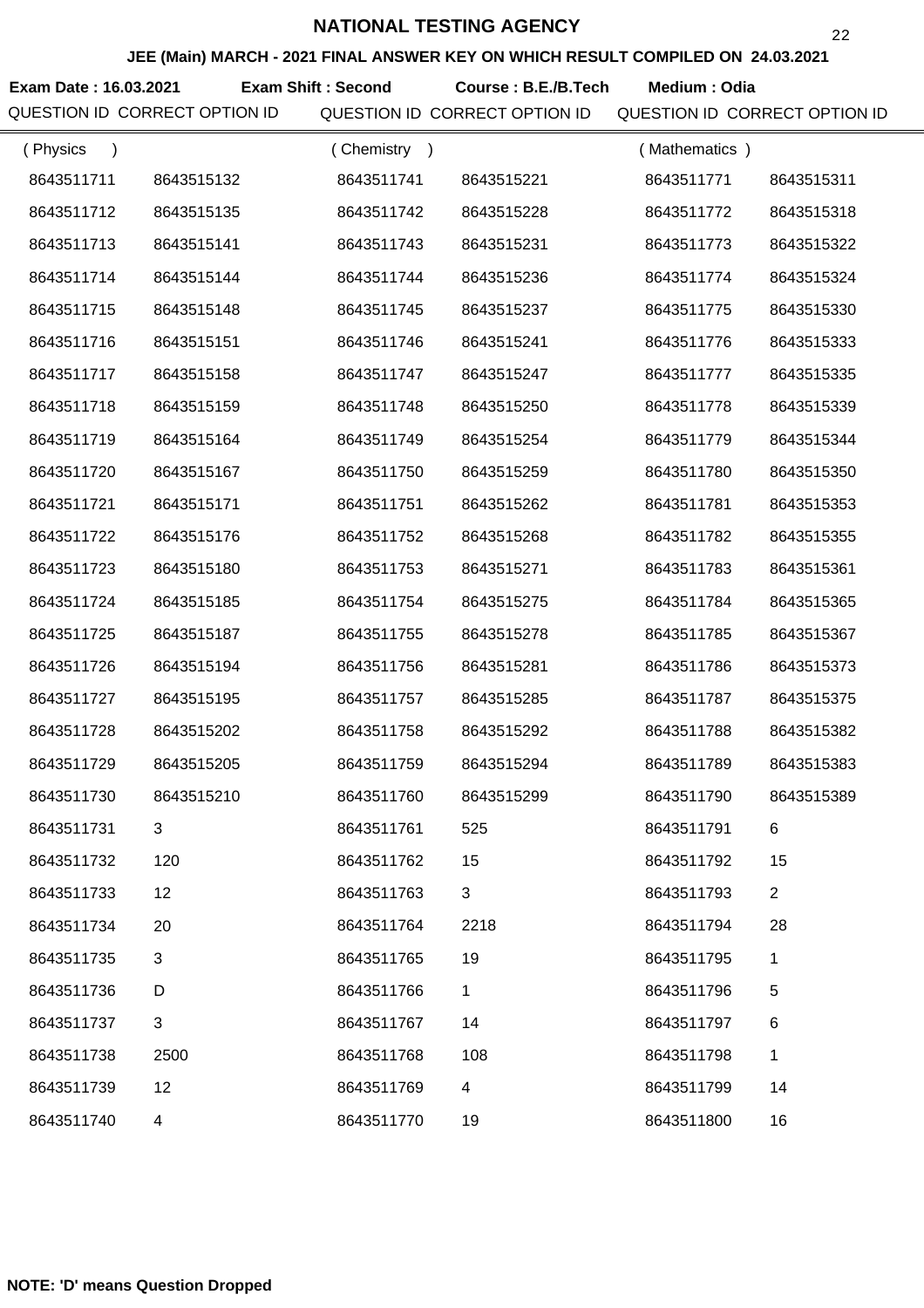**JEE (Main) MARCH - 2021 FINAL ANSWER KEY ON WHICH RESULT COMPILED ON 24.03.2021**

**Exam Date : 16.03.2021 Course : B.E./B.Tech Medium : Punjabi Exam Shift : Second**

| (Physics<br>$\lambda$ |            | (Chemistry<br>$\rightarrow$ |             | (Mathematics) |                |
|-----------------------|------------|-----------------------------|-------------|---------------|----------------|
| 8643511801            | 8643515402 | 8643511831                  | 8643515491  | 8643511861    | 8643515581     |
| 8643511802            | 8643515405 | 8643511832                  | 8643515498  | 8643511862    | 8643515588     |
| 8643511803            | 8643515411 | 8643511833                  | 8643515501  | 8643511863    | 8643515592     |
| 8643511804            | 8643515414 | 8643511834                  | 8643515506  | 8643511864    | 8643515594     |
| 8643511805            | 8643515418 | 8643511835                  | 8643515507  | 8643511865    | 8643515600     |
| 8643511806            | 8643515421 | 8643511836                  | 8643515511  | 8643511866    | 8643515603     |
| 8643511807            | 8643515428 | 8643511837                  | 8643515517  | 8643511867    | 8643515605     |
| 8643511808            | 8643515429 | 8643511838                  | 8643515520  | 8643511868    | 8643515609     |
| 8643511809            | 8643515434 | 8643511839                  | 8643515524  | 8643511869    | 8643515614     |
| 8643511810            | 8643515437 | 8643511840                  | 8643515529  | 8643511870    | 8643515620     |
| 8643511811            | 8643515441 | 8643511841                  | 8643515532  | 8643511871    | 8643515623     |
| 8643511812            | 8643515446 | 8643511842                  | 8643515538  | 8643511872    | 8643515625     |
| 8643511813            | 8643515450 | 8643511843                  | 8643515541  | 8643511873    | 8643515631     |
| 8643511814            | 8643515455 | 8643511844                  | 8643515545  | 8643511874    | 8643515635     |
| 8643511815            | 8643515457 | 8643511845                  | 8643515548  | 8643511875    | 8643515637     |
| 8643511816            | 8643515464 | 8643511846                  | 8643515551  | 8643511876    | 8643515643     |
| 8643511817            | 8643515465 | 8643511847                  | 8643515555  | 8643511877    | 8643515645     |
| 8643511818            | 8643515472 | 8643511848                  | 8643515562  | 8643511878    | 8643515652     |
| 8643511819            | 8643515475 | 8643511849                  | 8643515564  | 8643511879    | 8643515653     |
| 8643511820            | 8643515480 | 8643511850                  | 8643515569  | 8643511880    | 8643515659     |
| 8643511821            |            | 8643511851                  | 525         | 8643511881    |                |
| 8643511822            | 120        | 8643511852                  | 15          | 8643511882    | 15             |
| 8643511823            | 12         | 8643511853                  | 3           | 8643511883    | $\overline{c}$ |
| 8643511824            | 20         | 8643511854                  | 2218        | 8643511884    | 28             |
| 8643511825            | 3          | 8643511855                  | 19          | 8643511885    | 1              |
| 8643511826            | D          | 8643511856                  | $\mathbf 1$ | 8643511886    | 5              |
| 8643511827            | $\sqrt{3}$ | 8643511857                  | 14          | 8643511887    | 6              |
| 8643511828            | 2500       | 8643511858                  | 108         | 8643511888    | 1              |
| 8643511829            | 12         | 8643511859                  | 4           | 8643511889    | 14             |
| 8643511830            | 4          | 8643511860                  | 19          | 8643511890    | 16             |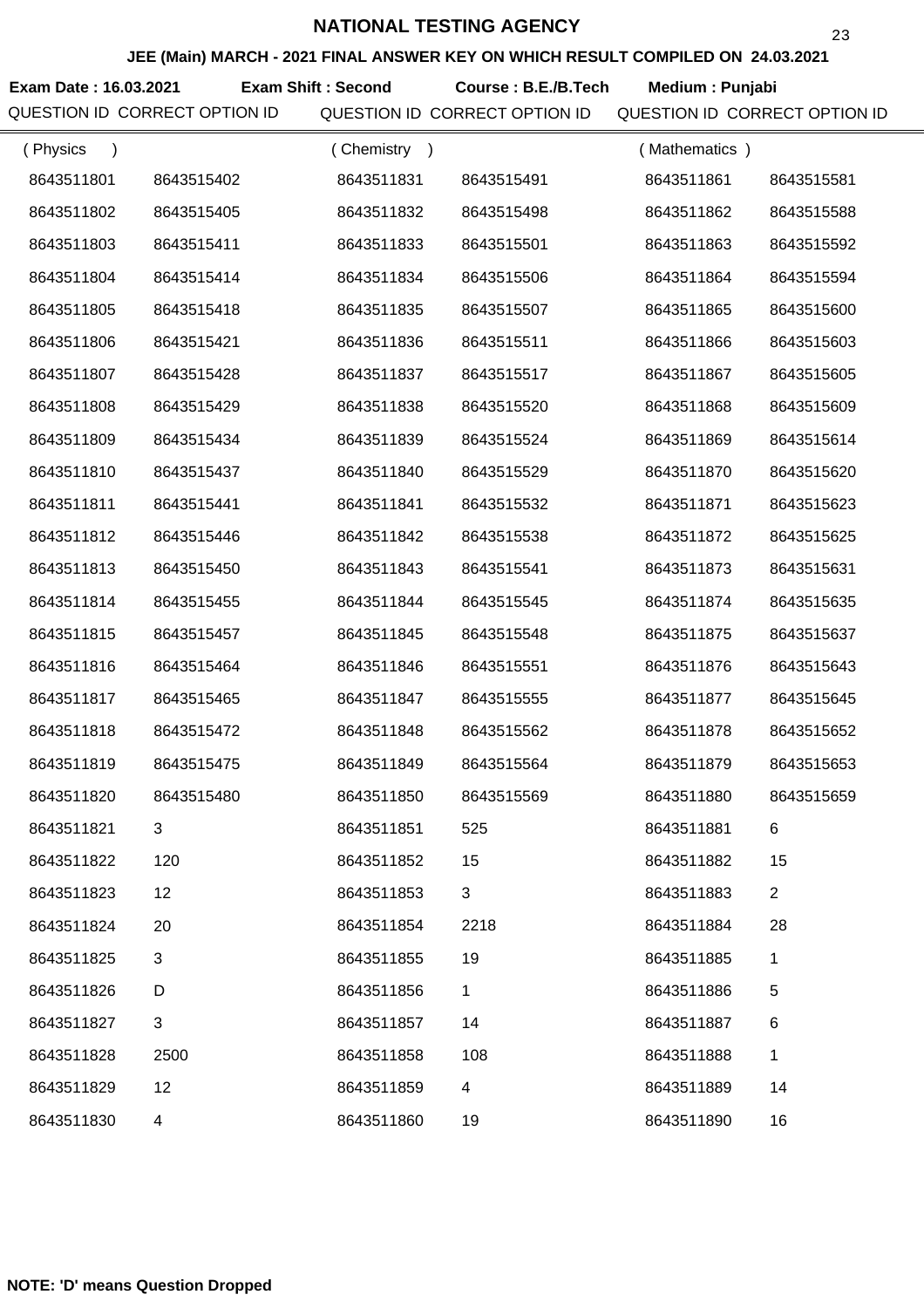**JEE (Main) MARCH - 2021 FINAL ANSWER KEY ON WHICH RESULT COMPILED ON 24.03.2021**

**Exam Date : 16.03.2021 Exam Shift : Second Course : B.E./B.Tech Medium : Tamil** 

| (Physics<br>$\lambda$ |                | (Chemistry) |            | (Mathematics) |                |
|-----------------------|----------------|-------------|------------|---------------|----------------|
| 8643511891            | 8643515672     | 8643511921  | 8643515761 | 8643511951    | 8643515851     |
| 8643511892            | 8643515675     | 8643511922  | 8643515768 | 8643511952    | 8643515858     |
| 8643511893            | 8643515681     | 8643511923  | 8643515771 | 8643511953    | 8643515862     |
| 8643511894            | 8643515684     | 8643511924  | 8643515776 | 8643511954    | 8643515864     |
| 8643511895            | 8643515688     | 8643511925  | 8643515777 | 8643511955    | 8643515870     |
| 8643511896            | 8643515691     | 8643511926  | 8643515781 | 8643511956    | 8643515873     |
| 8643511897            | 8643515698     | 8643511927  | 8643515787 | 8643511957    | 8643515875     |
| 8643511898            | 8643515699     | 8643511928  | 8643515790 | 8643511958    | 8643515879     |
| 8643511899            | 8643515704     | 8643511929  | 8643515794 | 8643511959    | 8643515884     |
| 8643511900            | 8643515707     | 8643511930  | 8643515799 | 8643511960    | 8643515890     |
| 8643511901            | 8643515711     | 8643511931  | 8643515802 | 8643511961    | 8643515893     |
| 8643511902            | 8643515716     | 8643511932  | 8643515808 | 8643511962    | 8643515895     |
| 8643511903            | 8643515720     | 8643511933  | 8643515811 | 8643511963    | 8643515901     |
| 8643511904            | 8643515725     | 8643511934  | 8643515815 | 8643511964    | 8643515905     |
| 8643511905            | 8643515727     | 8643511935  | 8643515818 | 8643511965    | 8643515907     |
| 8643511906            | 8643515734     | 8643511936  | 8643515821 | 8643511966    | 8643515913     |
| 8643511907            | 8643515735     | 8643511937  | 8643515825 | 8643511967    | 8643515915     |
| 8643511908            | 8643515742     | 8643511938  | 8643515832 | 8643511968    | 8643515922     |
| 8643511909            | 8643515745     | 8643511939  | 8643515834 | 8643511969    | 8643515923     |
| 8643511910            | 8643515750     | 8643511940  | 8643515839 | 8643511970    | 8643515929     |
| 8643511911            | 3              | 8643511941  | 525        | 8643511971    | 6              |
| 8643511912            | 120            | 8643511942  | 15         | 8643511972    | 15             |
| 8643511913            | 12             | 8643511943  | 3          | 8643511973    | $\overline{2}$ |
| 8643511914            | 20             | 8643511944  | 2218       | 8643511974    | 28             |
| 8643511915            | 3              | 8643511945  | 19         | 8643511975    | $\mathbf{1}$   |
| 8643511916            | D              | 8643511946  | 1          | 8643511976    | 5              |
| 8643511917            | $\mathfrak{B}$ | 8643511947  | 14         | 8643511977    | 6              |
| 8643511918            | 2500           | 8643511948  | 108        | 8643511978    | 1              |
| 8643511919            | 12             | 8643511949  | 4          | 8643511979    | 14             |
| 8643511920            | 4              | 8643511950  | 19         | 8643511980    | 16             |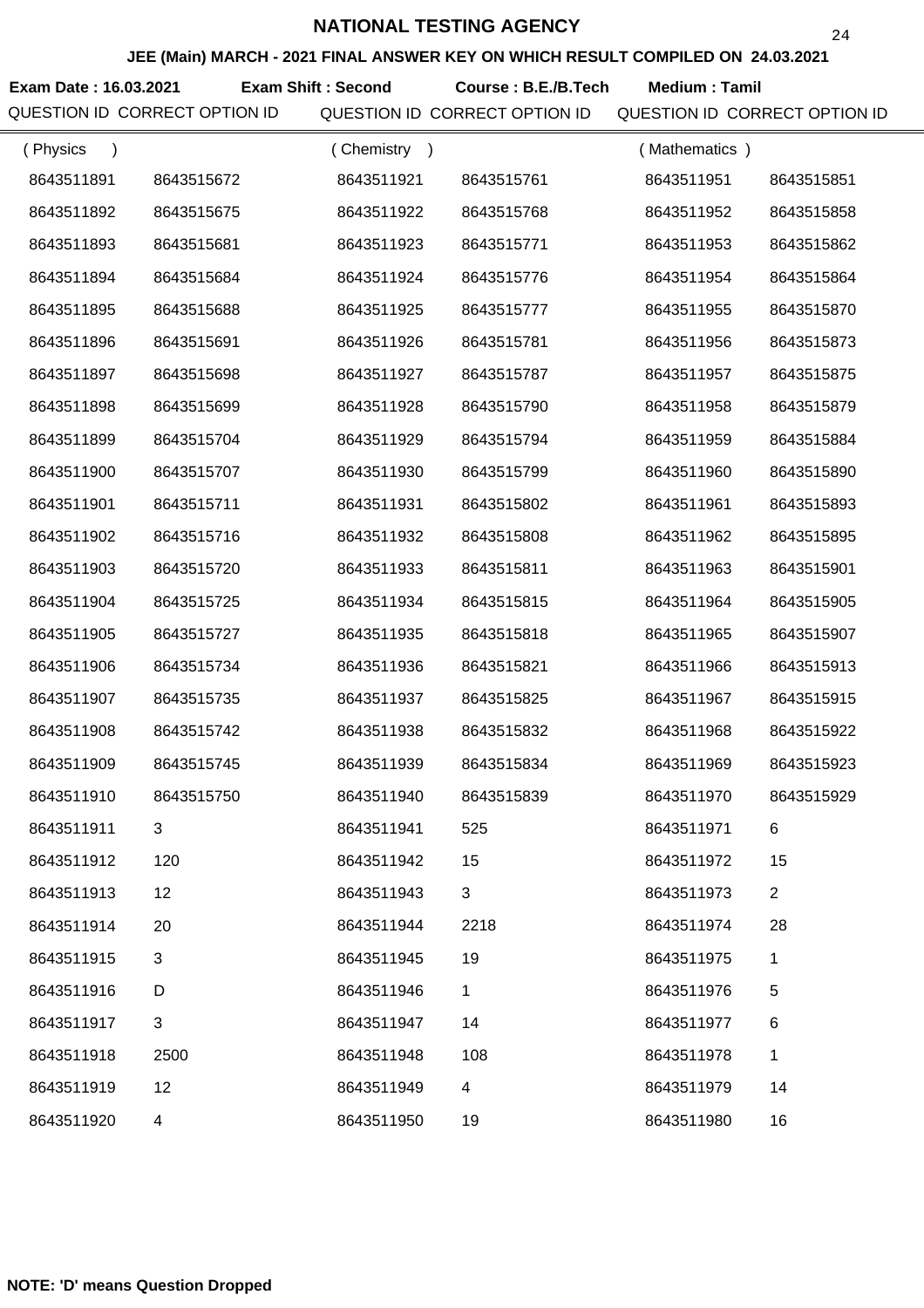**JEE (Main) MARCH - 2021 FINAL ANSWER KEY ON WHICH RESULT COMPILED ON 24.03.2021**

**Exam Date : 16.03.2021 Course : B.E./B.Tech Medium : Telugu Exam Shift : Second**

| (Physics<br>$\lambda$ |                | (Chemistry<br>$\rightarrow$ |            | (Mathematics) |                |
|-----------------------|----------------|-----------------------------|------------|---------------|----------------|
| 8643511981            | 8643515942     | 8643512011                  | 8643516031 | 8643512041    | 8643516121     |
| 8643511982            | 8643515945     | 8643512012                  | 8643516038 | 8643512042    | 8643516128     |
| 8643511983            | 8643515951     | 8643512013                  | 8643516041 | 8643512043    | 8643516132     |
| 8643511984            | 8643515954     | 8643512014                  | 8643516046 | 8643512044    | 8643516134     |
| 8643511985            | 8643515958     | 8643512015                  | 8643516047 | 8643512045    | 8643516140     |
| 8643511986            | 8643515961     | 8643512016                  | 8643516051 | 8643512046    | 8643516143     |
| 8643511987            | 8643515968     | 8643512017                  | 8643516057 | 8643512047    | 8643516145     |
| 8643511988            | 8643515969     | 8643512018                  | 8643516060 | 8643512048    | 8643516149     |
| 8643511989            | 8643515974     | 8643512019                  | 8643516064 | 8643512049    | 8643516154     |
| 8643511990            | 8643515977     | 8643512020                  | 8643516069 | 8643512050    | 8643516160     |
| 8643511991            | 8643515981     | 8643512021                  | 8643516072 | 8643512051    | 8643516163     |
| 8643511992            | 8643515986     | 8643512022                  | 8643516078 | 8643512052    | 8643516165     |
| 8643511993            | 8643515990     | 8643512023                  | 8643516081 | 8643512053    | 8643516171     |
| 8643511994            | 8643515995     | 8643512024                  | 8643516085 | 8643512054    | 8643516175     |
| 8643511995            | 8643515997     | 8643512025                  | 8643516088 | 8643512055    | 8643516177     |
| 8643511996            | 8643516004     | 8643512026                  | 8643516091 | 8643512056    | 8643516183     |
| 8643511997            | 8643516005     | 8643512027                  | 8643516095 | 8643512057    | 8643516185     |
| 8643511998            | 8643516012     | 8643512028                  | 8643516102 | 8643512058    | 8643516192     |
| 8643511999            | 8643516015     | 8643512029                  | 8643516104 | 8643512059    | 8643516193     |
| 8643512000            | 8643516020     | 8643512030                  | 8643516109 | 8643512060    | 8643516199     |
| 8643512001            |                | 8643512031                  | 525        | 8643512061    |                |
| 8643512002            | 120            | 8643512032                  | 15         | 8643512062    | 15             |
| 8643512003            | 12             | 8643512033                  | 3          | 8643512063    | $\overline{2}$ |
| 8643512004            | 20             | 8643512034                  | 2218       | 8643512064    | 28             |
| 8643512005            | $\mathfrak{B}$ | 8643512035                  | 19         | 8643512065    | 1              |
| 8643512006            | D              | 8643512036                  | 1          | 8643512066    | 5              |
| 8643512007            | 3              | 8643512037                  | 14         | 8643512067    | 6              |
| 8643512008            | 2500           | 8643512038                  | 108        | 8643512068    | 1              |
| 8643512009            | 12             | 8643512039                  | 4          | 8643512069    | 14             |
| 8643512010            | 4              | 8643512040                  | 19         | 8643512070    | 16             |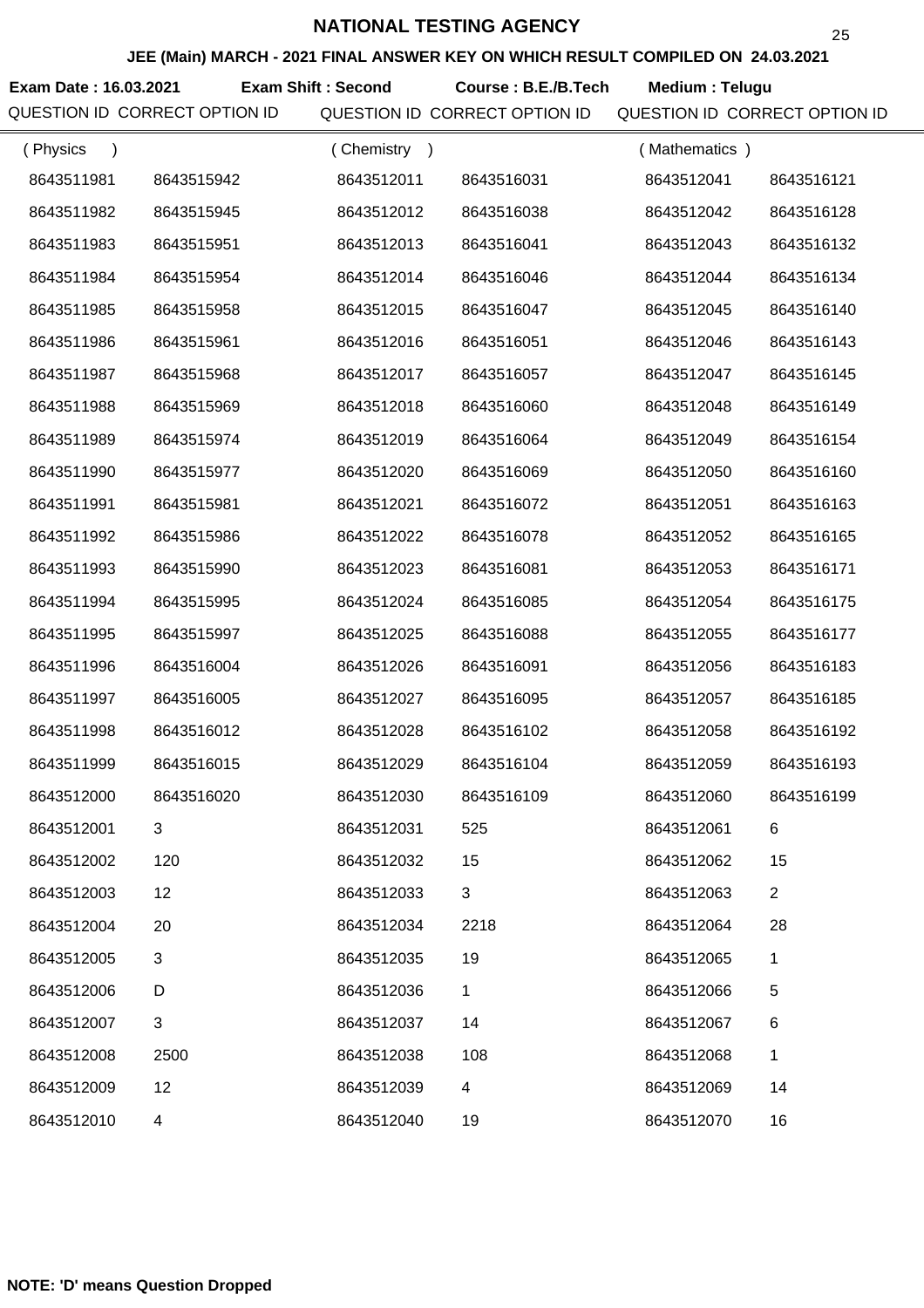**JEE (Main) MARCH - 2021 FINAL ANSWER KEY ON WHICH RESULT COMPILED ON 24.03.2021**

**Exam Date : 16.03.2021 Exam Shift : Second Course : B.E./B.Tech Medium : Urdu** 

| (Physics<br>$\lambda$ |            | (Chemistry)<br>$\rightarrow$ |            | (Mathematics) |                |
|-----------------------|------------|------------------------------|------------|---------------|----------------|
| 8643512071            | 8643516212 | 8643512101                   | 8643516301 | 8643512131    | 8643516391     |
| 8643512072            | 8643516215 | 8643512102                   | 8643516308 | 8643512132    | 8643516398     |
| 8643512073            | 8643516221 | 8643512103                   | 8643516311 | 8643512133    | 8643516402     |
| 8643512074            | 8643516224 | 8643512104                   | 8643516316 | 8643512134    | 8643516404     |
| 8643512075            | 8643516228 | 8643512105                   | 8643516317 | 8643512135    | 8643516410     |
| 8643512076            | 8643516231 | 8643512106                   | 8643516321 | 8643512136    | 8643516413     |
| 8643512077            | 8643516238 | 8643512107                   | 8643516327 | 8643512137    | 8643516415     |
| 8643512078            | 8643516239 | 8643512108                   | 8643516330 | 8643512138    | 8643516419     |
| 8643512079            | 8643516244 | 8643512109                   | 8643516334 | 8643512139    | 8643516424     |
| 8643512080            | 8643516247 | 8643512110                   | 8643516339 | 8643512140    | 8643516430     |
| 8643512081            | 8643516251 | 8643512111                   | 8643516342 | 8643512141    | 8643516433     |
| 8643512082            | 8643516256 | 8643512112                   | 8643516348 | 8643512142    | 8643516435     |
| 8643512083            | 8643516260 | 8643512113                   | 8643516351 | 8643512143    | 8643516441     |
| 8643512084            | 8643516265 | 8643512114                   | 8643516355 | 8643512144    | 8643516445     |
| 8643512085            | 8643516267 | 8643512115                   | 8643516358 | 8643512145    | 8643516447     |
| 8643512086            | 8643516274 | 8643512116                   | 8643516361 | 8643512146    | 8643516453     |
| 8643512087            | 8643516275 | 8643512117                   | 8643516365 | 8643512147    | 8643516455     |
| 8643512088            | 8643516282 | 8643512118                   | 8643516372 | 8643512148    | 8643516462     |
| 8643512089            | 8643516285 | 8643512119                   | 8643516374 | 8643512149    | 8643516463     |
| 8643512090            | 8643516290 | 8643512120                   | 8643516379 | 8643512150    | 8643516469     |
| 8643512091            |            | 8643512121                   | 525        | 8643512151    | 6              |
| 8643512092            | 120        | 8643512122                   | 15         | 8643512152    | 15             |
| 8643512093            | 12         | 8643512123                   | 3          | 8643512153    | $\overline{2}$ |
| 8643512094            | 20         | 8643512124                   | 2218       | 8643512154    | 28             |
| 8643512095            | 3          | 8643512125                   | 19         | 8643512155    | 1              |
| 8643512096            | D          | 8643512126                   | 1          | 8643512156    | 5              |
| 8643512097            | 3          | 8643512127                   | 14         | 8643512157    | 6              |
| 8643512098            | 2500       | 8643512128                   | 108        | 8643512158    | 1              |
| 8643512099            | 12         | 8643512129                   | 4          | 8643512159    | 14             |
| 8643512100            | 4          | 8643512130                   | 19         | 8643512160    | 16             |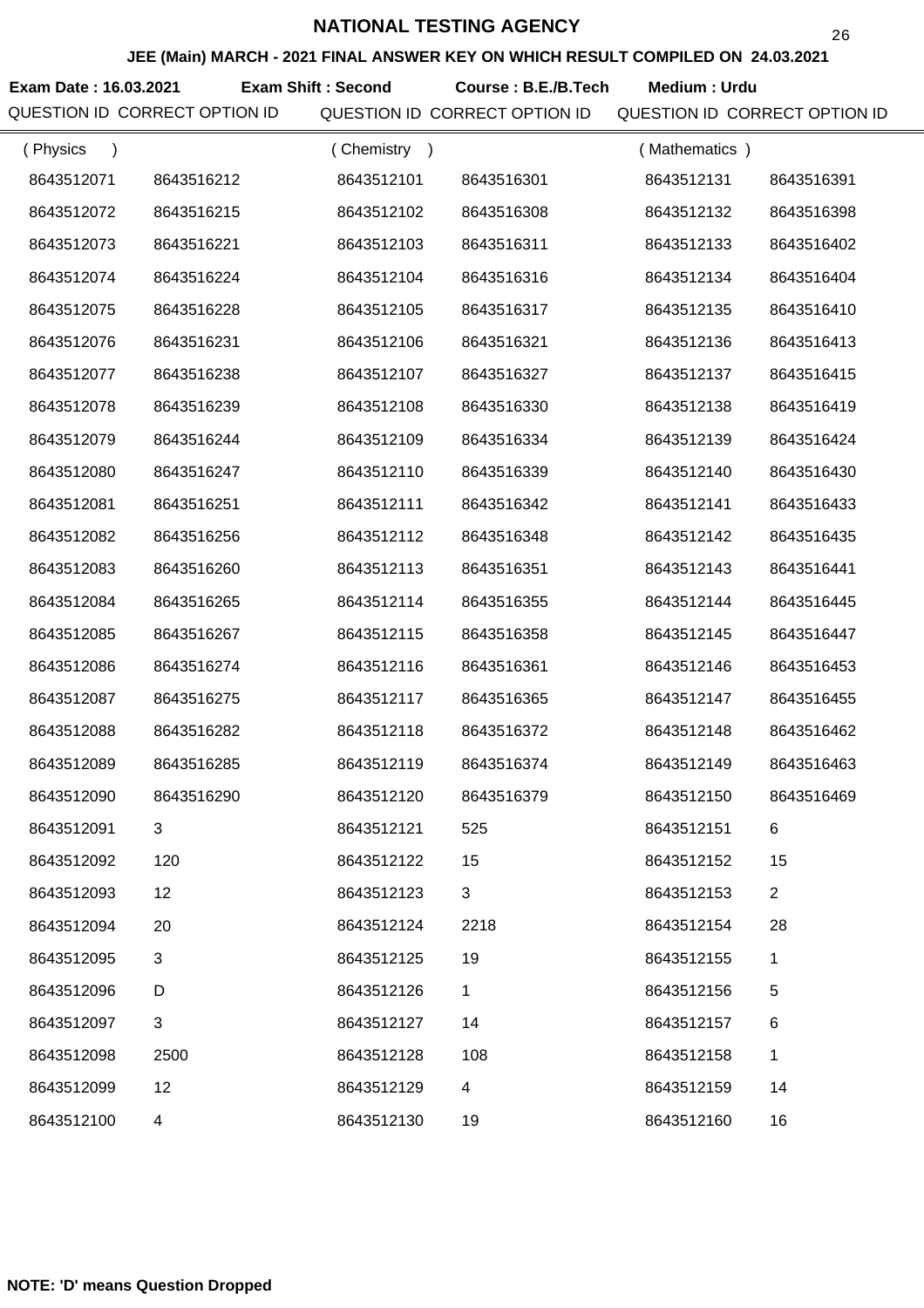**JEE (Main) MARCH - 2021 FINAL ANSWER KEY ON WHICH RESULT COMPILED ON 24.03.2021**

**Exam Date : 17.03.2021 Course : B.E./B.Tech Medium : Assamese Exam Shift : First**

| (Physics   |                | (Chemistry) |                | (Mathematics) |                |
|------------|----------------|-------------|----------------|---------------|----------------|
| 8643513421 | 86435110262    | 8643513451  | 86435110352    | 8643513481    | 86435110444    |
| 8643513422 | 86435110267    | 8643513452  | 86435110356    | 8643513482    | 86435110446    |
| 8643513423 | 86435110269    | 8643513453  | 86435110360    | 8643513483    | 86435110449    |
| 8643513424 | 86435110276    | 8643513454  | 86435110365    | 8643513484    | 86435110456    |
| 8643513425 | 86435110279    | 8643513455  | 86435110369    | 8643513485    | 86435110458    |
| 8643513426 | 86435110282    | 8643513456  | 86435110371    | 8643513486    | 86435110462    |
| 8643513427 | 86435110287    | 8643513457  | 86435110376    | 8643513487    | 86435110465    |
| 8643513428 | 86435110291    | 8643513458  | 86435110381    | 8643513488    | 86435110470    |
| 8643513429 | 86435110293    | 8643513459  | 86435110385    | 8643513489    | 86435110474    |
| 8643513430 | 86435110297    | 8643513460  | 86435110388    | 8643513490    | 86435110479    |
| 8643513431 | 86435110302    | 8643513461  | 86435110392    | 8643513491    | D              |
| 8643513432 | 86435110306    | 8643513462  | 86435110396    | 8643513492    | 86435110485    |
| 8643513433 | 86435110309    | 8643513463  | 86435110401    | 8643513493    | 86435110492    |
| 8643513434 | 86435110315    | 8643513464  | 86435110405    | 8643513494    | 86435110496    |
| 8643513435 | 86435110319    | 8643513465  | 86435110407    | 8643513495    | 86435110499    |
| 8643513436 | 86435110323    | 8643513466  | 86435110412    | 8643513496    | 86435110504    |
| 8643513437 | 86435110327    | 8643513467  | 86435110418    | 8643513497    | 86435110507    |
| 8643513438 | 86435110332    | 8643513468  | 86435110421    | 8643513498    | 86435110511    |
| 8643513439 | 86435110335    | 8643513469  | 86435110425    | 8643513499    | 86435110515    |
| 8643513440 | 86435110340    | 8643513470  | 86435110429    | 8643513500    | 86435110518    |
| 8643513441 | 1206           | 8643513471  | 64             | 8643513501    | 904            |
| 8643513442 | 25             | 8643513472  | 150            | 8643513502    | 16             |
| 8643513443 | $\overline{2}$ | 8643513473  | 0              | 8643513503    | 4              |
| 8643513444 | 4              | 8643513474  | 230            | 8643513504    | 6              |
| 8643513445 | 864            | 8643513475  | 25             | 8643513505    | 1              |
| 8643513446 | 64             | 8643513476  | $\overline{2}$ | 8643513506    | 1              |
| 8643513447 | 728            | 8643513477  | 24             | 8643513507    | 4              |
| 8643513448 | $\overline{2}$ | 8643513478  | $\overline{2}$ | 8643513508    | 6              |
| 8643513449 | 4              | 8643513479  | 4              | 8643513509    | 481            |
| 8643513450 | 21             | 8643513480  | 80             | 8643513510    | $\overline{c}$ |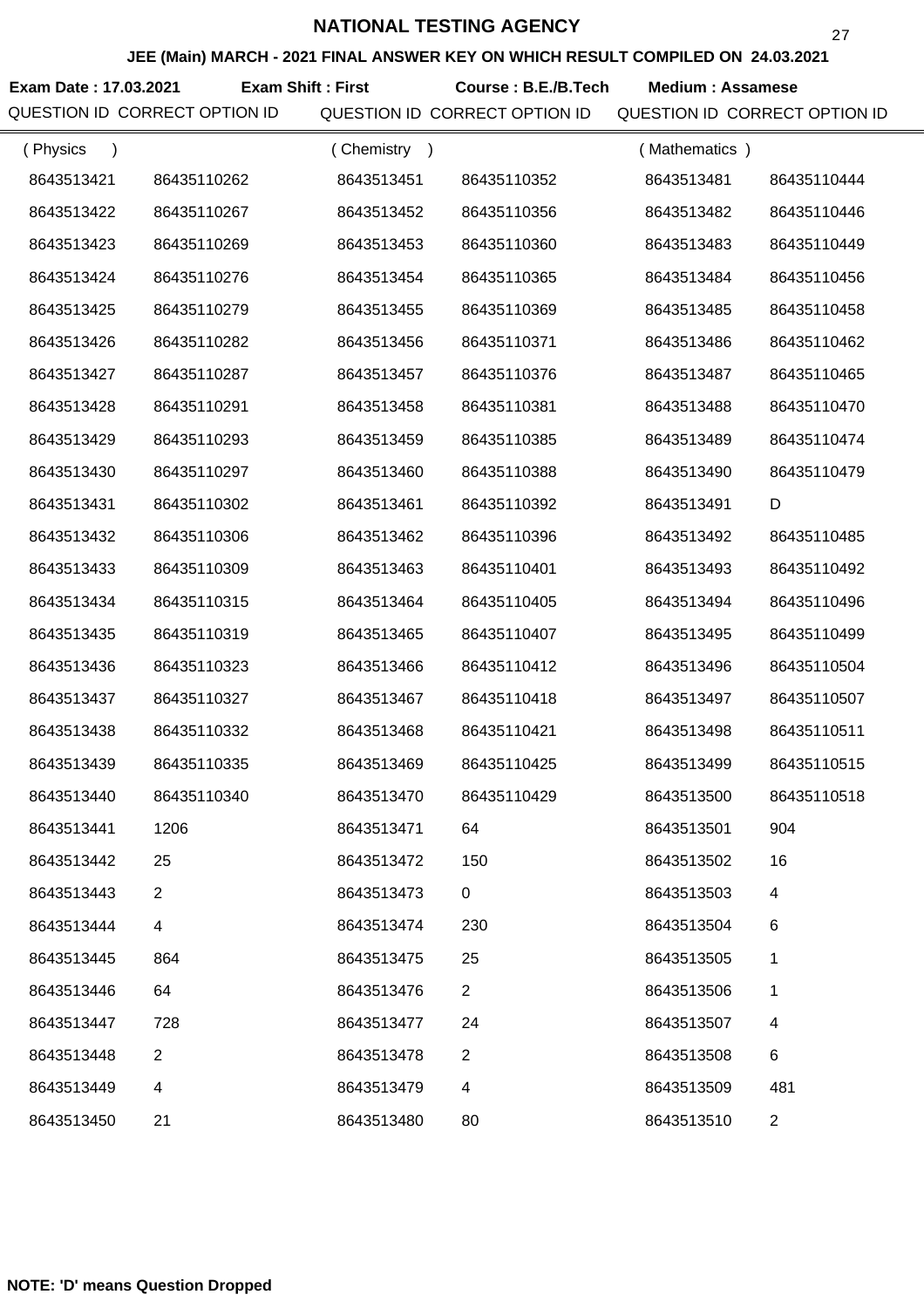**JEE (Main) MARCH - 2021 FINAL ANSWER KEY ON WHICH RESULT COMPILED ON 24.03.2021**

**Exam Date : 17.03.2021 Course : B.E./B.Tech Medium : Bengali Exam Shift : First**

| (Physics<br>$\lambda$ |                | (Chemistry<br>$\rightarrow$ |                | (Mathematics) |                |
|-----------------------|----------------|-----------------------------|----------------|---------------|----------------|
| 8643512341            | 8643517022     | 8643512371                  | 8643517112     | 8643512401    | 8643517204     |
| 8643512342            | 8643517027     | 8643512372                  | 8643517116     | 8643512402    | 8643517206     |
| 8643512343            | 8643517029     | 8643512373                  | 8643517120     | 8643512403    | 8643517209     |
| 8643512344            | 8643517036     | 8643512374                  | 8643517125     | 8643512404    | 8643517216     |
| 8643512345            | 8643517039     | 8643512375                  | 8643517129     | 8643512405    | 8643517218     |
| 8643512346            | 8643517042     | 8643512376                  | 8643517131     | 8643512406    | 8643517222     |
| 8643512347            | 8643517047     | 8643512377                  | 8643517136     | 8643512407    | 8643517225     |
| 8643512348            | 8643517051     | 8643512378                  | 8643517141     | 8643512408    | 8643517230     |
| 8643512349            | 8643517053     | 8643512379                  | 8643517145     | 8643512409    | 8643517234     |
| 8643512350            | 8643517057     | 8643512380                  | 8643517148     | 8643512410    | 8643517239     |
| 8643512351            | 8643517062     | 8643512381                  | 8643517152     | 8643512411    | D              |
| 8643512352            | 8643517066     | 8643512382                  | 8643517156     | 8643512412    | 8643517245     |
| 8643512353            | 8643517069     | 8643512383                  | 8643517161     | 8643512413    | 8643517252     |
| 8643512354            | 8643517075     | 8643512384                  | 8643517165     | 8643512414    | 8643517256     |
| 8643512355            | 8643517079     | 8643512385                  | 8643517167     | 8643512415    | 8643517259     |
| 8643512356            | 8643517083     | 8643512386                  | 8643517172     | 8643512416    | 8643517264     |
| 8643512357            | 8643517087     | 8643512387                  | 8643517178     | 8643512417    | 8643517267     |
| 8643512358            | 8643517092     | 8643512388                  | 8643517181     | 8643512418    | 8643517271     |
| 8643512359            | 8643517095     | 8643512389                  | 8643517185     | 8643512419    | 8643517275     |
| 8643512360            | 8643517100     | 8643512390                  | 8643517189     | 8643512420    | 8643517278     |
| 8643512361            | 1206           | 8643512391                  | 64             | 8643512421    | 904            |
| 8643512362            | 25             | 8643512392                  | 150            | 8643512422    | 16             |
| 8643512363            | $\overline{2}$ | 8643512393                  | 0              | 8643512423    | 4              |
| 8643512364            | 4              | 8643512394                  | 230            | 8643512424    | 6              |
| 8643512365            | 864            | 8643512395                  | 25             | 8643512425    | 1              |
| 8643512366            | 64             | 8643512396                  | $\overline{2}$ | 8643512426    | 1              |
| 8643512367            | 728            | 8643512397                  | 24             | 8643512427    | 4              |
| 8643512368            | 2              | 8643512398                  | 2              | 8643512428    | 6              |
| 8643512369            | 4              | 8643512399                  | 4              | 8643512429    | 481            |
| 8643512370            | 21             | 8643512400                  | 80             | 8643512430    | $\overline{c}$ |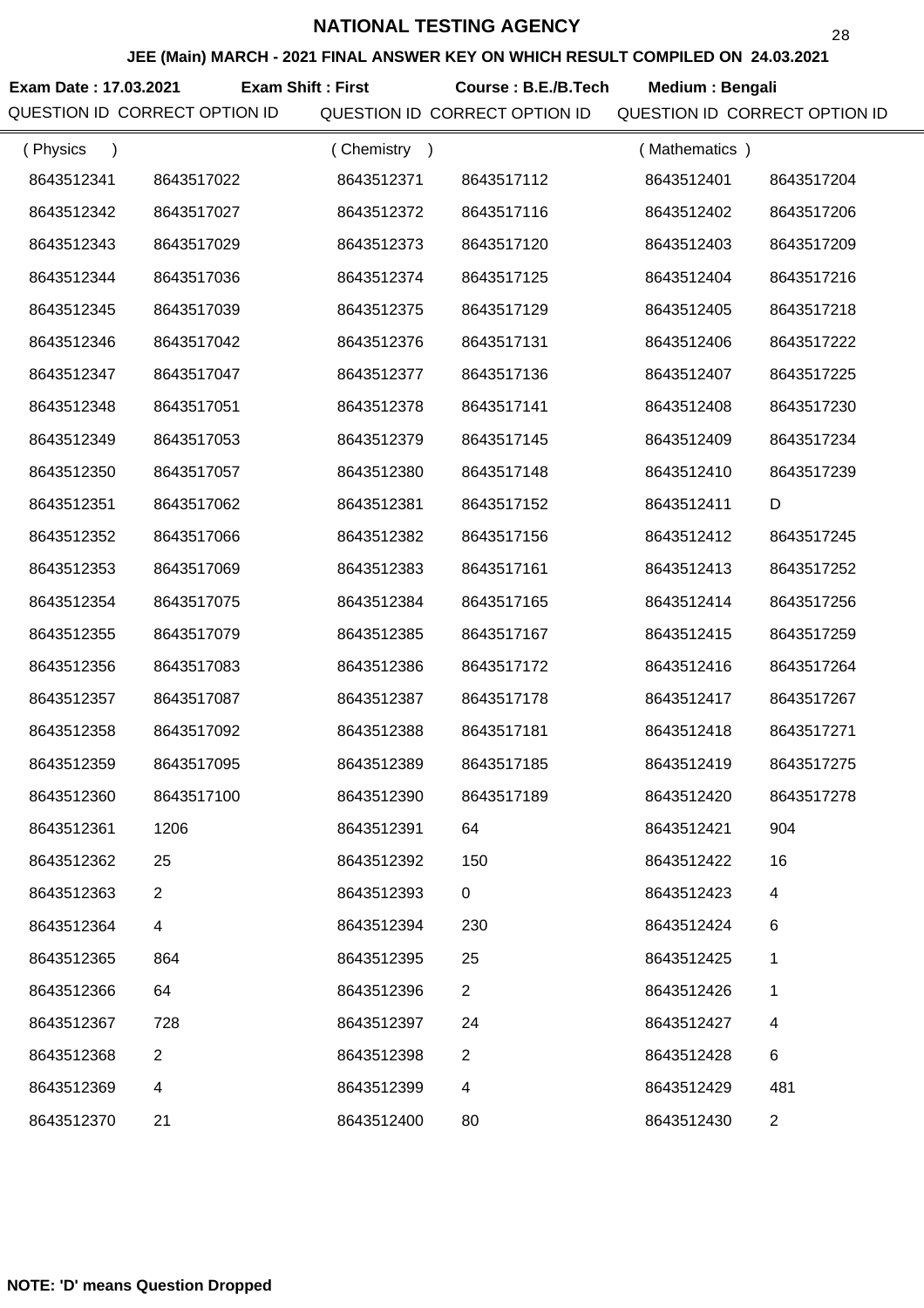**JEE (Main) MARCH - 2021 FINAL ANSWER KEY ON WHICH RESULT COMPILED ON 24.03.2021**

**Exam Date : 17.03.2021 Course : B.E./B.Tech Medium : English Exam Shift : First**

| (Physics<br>$\lambda$ |                | Chemistry<br>$\rightarrow$ |                | (Mathematics) |                |
|-----------------------|----------------|----------------------------|----------------|---------------|----------------|
| 8643513331            | 8643519992     | 8643513361                 | 86435110082    | 8643513391    | 86435110174    |
| 8643513332            | 8643519997     | 8643513362                 | 86435110086    | 8643513392    | 86435110176    |
| 8643513333            | 8643519999     | 8643513363                 | 86435110090    | 8643513393    | 86435110179    |
| 8643513334            | 86435110006    | 8643513364                 | 86435110095    | 8643513394    | 86435110186    |
| 8643513335            | 86435110009    | 8643513365                 | 86435110099    | 8643513395    | 86435110188    |
| 8643513336            | 86435110012    | 8643513366                 | 86435110101    | 8643513396    | 86435110192    |
| 8643513337            | 86435110017    | 8643513367                 | 86435110106    | 8643513397    | 86435110195    |
| 8643513338            | 86435110021    | 8643513368                 | 86435110111    | 8643513398    | 86435110200    |
| 8643513339            | 86435110023    | 8643513369                 | 86435110115    | 8643513399    | 86435110204    |
| 8643513340            | 86435110027    | 8643513370                 | 86435110118    | 8643513400    | 86435110209    |
| 8643513341            | 86435110032    | 8643513371                 | 86435110122    | 8643513401    | D              |
| 8643513342            | 86435110036    | 8643513372                 | 86435110126    | 8643513402    | 86435110215    |
| 8643513343            | 86435110039    | 8643513373                 | 86435110131    | 8643513403    | 86435110222    |
| 8643513344            | 86435110045    | 8643513374                 | 86435110135    | 8643513404    | 86435110226    |
| 8643513345            | 86435110049    | 8643513375                 | 86435110137    | 8643513405    | 86435110229    |
| 8643513346            | 86435110053    | 8643513376                 | 86435110142    | 8643513406    | 86435110234    |
| 8643513347            | 86435110057    | 8643513377                 | 86435110148    | 8643513407    | 86435110237    |
| 8643513348            | 86435110062    | 8643513378                 | 86435110151    | 8643513408    | 86435110241    |
| 8643513349            | 86435110065    | 8643513379                 | 86435110155    | 8643513409    | 86435110245    |
| 8643513350            | 86435110070    | 8643513380                 | 86435110159    | 8643513410    | 86435110248    |
| 8643513351            | 1206           | 8643513381                 | 64             | 8643513411    | 904            |
| 8643513352            | 25             | 8643513382                 | 150            | 8643513412    | 16             |
| 8643513353            | $\overline{2}$ | 8643513383                 | 0              | 8643513413    | 4              |
| 8643513354            | 4              | 8643513384                 | 230            | 8643513414    | 6              |
| 8643513355            | 864            | 8643513385                 | 25             | 8643513415    | 1              |
| 8643513356            | 64             | 8643513386                 | $\overline{2}$ | 8643513416    | 1              |
| 8643513357            | 728            | 8643513387                 | 24             | 8643513417    | 4              |
| 8643513358            | 2              | 8643513388                 | $\overline{2}$ | 8643513418    | 6              |
| 8643513359            | 4              | 8643513389                 | 4              | 8643513419    | 481            |
| 8643513360            | 21             | 8643513390                 | 80             | 8643513420    | $\overline{a}$ |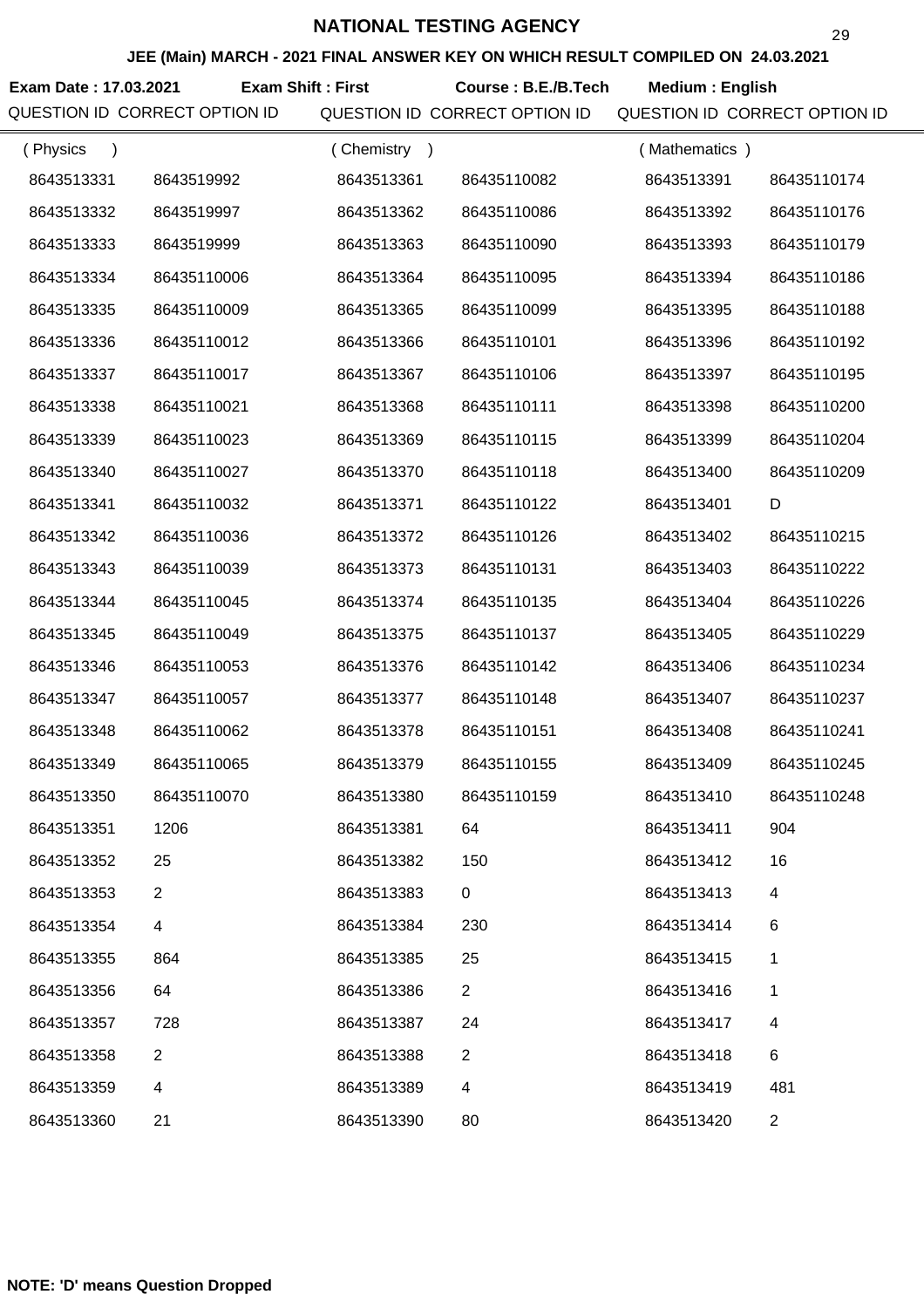**JEE (Main) MARCH - 2021 FINAL ANSWER KEY ON WHICH RESULT COMPILED ON 24.03.2021**

**Exam Date : 17.03.2021 Exam Shift : First Course : B.E./B.Tech Medium : Gujarati** 

| (Physics<br>$\lambda$ |                | (Chemistry)<br>$\rightarrow$ |                | (Mathematics) |                |
|-----------------------|----------------|------------------------------|----------------|---------------|----------------|
| 8643512431            | 8643517292     | 8643512461                   | 8643517382     | 8643512491    | 8643517474     |
| 8643512432            | 8643517297     | 8643512462                   | 8643517386     | 8643512492    | 8643517476     |
| 8643512433            | 8643517299     | 8643512463                   | 8643517390     | 8643512493    | 8643517479     |
| 8643512434            | 8643517306     | 8643512464                   | 8643517395     | 8643512494    | 8643517486     |
| 8643512435            | 8643517309     | 8643512465                   | 8643517399     | 8643512495    | 8643517488     |
| 8643512436            | 8643517312     | 8643512466                   | 8643517401     | 8643512496    | 8643517492     |
| 8643512437            | 8643517317     | 8643512467                   | 8643517406     | 8643512497    | 8643517495     |
| 8643512438            | 8643517321     | 8643512468                   | 8643517411     | 8643512498    | 8643517500     |
| 8643512439            | 8643517323     | 8643512469                   | 8643517415     | 8643512499    | 8643517504     |
| 8643512440            | 8643517327     | 8643512470                   | 8643517418     | 8643512500    | 8643517509     |
| 8643512441            | 8643517332     | 8643512471                   | 8643517422     | 8643512501    | D              |
| 8643512442            | 8643517336     | 8643512472                   | 8643517426     | 8643512502    | 8643517515     |
| 8643512443            | 8643517339     | 8643512473                   | 8643517431     | 8643512503    | 8643517522     |
| 8643512444            | 8643517345     | 8643512474                   | 8643517435     | 8643512504    | 8643517526     |
| 8643512445            | 8643517349     | 8643512475                   | 8643517437     | 8643512505    | 8643517529     |
| 8643512446            | 8643517353     | 8643512476                   | 8643517442     | 8643512506    | 8643517534     |
| 8643512447            | 8643517357     | 8643512477                   | 8643517448     | 8643512507    | 8643517537     |
| 8643512448            | 8643517362     | 8643512478                   | 8643517451     | 8643512508    | 8643517541     |
| 8643512449            | 8643517365     | 8643512479                   | 8643517455     | 8643512509    | 8643517545     |
| 8643512450            | 8643517370     | 8643512480                   | 8643517459     | 8643512510    | 8643517548     |
| 8643512451            | 1206           | 8643512481                   | 64             | 8643512511    | 904            |
| 8643512452            | 25             | 8643512482                   | 150            | 8643512512    | 16             |
| 8643512453            | $\overline{2}$ | 8643512483                   | 0              | 8643512513    | 4              |
| 8643512454            | 4              | 8643512484                   | 230            | 8643512514    | 6              |
| 8643512455            | 864            | 8643512485                   | 25             | 8643512515    | 1              |
| 8643512456            | 64             | 8643512486                   | $\overline{2}$ | 8643512516    | 1              |
| 8643512457            | 728            | 8643512487                   | 24             | 8643512517    | 4              |
| 8643512458            | 2              | 8643512488                   | $\overline{2}$ | 8643512518    | 6              |
| 8643512459            | $\overline{4}$ | 8643512489                   | 4              | 8643512519    | 481            |
| 8643512460            | 21             | 8643512490                   | 80             | 8643512520    | $\overline{2}$ |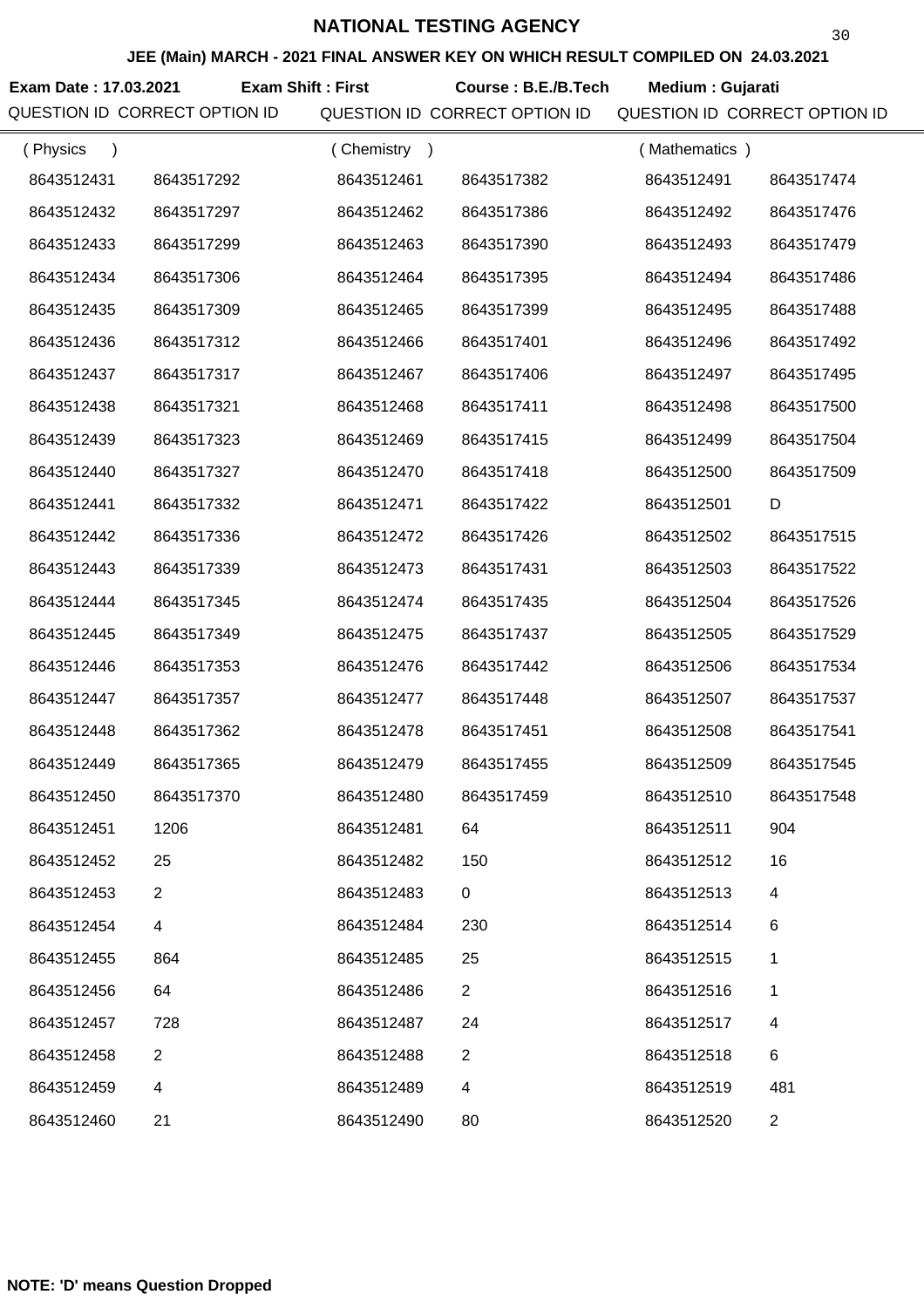**JEE (Main) MARCH - 2021 FINAL ANSWER KEY ON WHICH RESULT COMPILED ON 24.03.2021**

**Exam Date : 17.03.2021 Course : B.E./B.Tech Medium : Hindi Exam Shift : First**

| (Physics<br>$\lambda$ |                | (Chemistry) |                | (Mathematics) |                |
|-----------------------|----------------|-------------|----------------|---------------|----------------|
| 8643513241            | 8643519722     | 8643513271  | 8643519812     | 8643513301    | 8643519904     |
| 8643513242            | 8643519727     | 8643513272  | 8643519816     | 8643513302    | 8643519906     |
| 8643513243            | 8643519729     | 8643513273  | 8643519820     | 8643513303    | 8643519909     |
| 8643513244            | 8643519736     | 8643513274  | 8643519825     | 8643513304    | 8643519916     |
| 8643513245            | 8643519739     | 8643513275  | 8643519829     | 8643513305    | 8643519918     |
| 8643513246            | 8643519742     | 8643513276  | 8643519831     | 8643513306    | 8643519922     |
| 8643513247            | 8643519747     | 8643513277  | 8643519836     | 8643513307    | 8643519925     |
| 8643513248            | 8643519751     | 8643513278  | 8643519841     | 8643513308    | 8643519930     |
| 8643513249            | 8643519753     | 8643513279  | 8643519845     | 8643513309    | 8643519934     |
| 8643513250            | 8643519757     | 8643513280  | 8643519848     | 8643513310    | 8643519939     |
| 8643513251            | 8643519762     | 8643513281  | 8643519852     | 8643513311    | D              |
| 8643513252            | 8643519766     | 8643513282  | 8643519856     | 8643513312    | 8643519945     |
| 8643513253            | 8643519769     | 8643513283  | 8643519861     | 8643513313    | 8643519952     |
| 8643513254            | 8643519775     | 8643513284  | 8643519865     | 8643513314    | 8643519956     |
| 8643513255            | 8643519779     | 8643513285  | 8643519867     | 8643513315    | 8643519959     |
| 8643513256            | 8643519783     | 8643513286  | 8643519872     | 8643513316    | 8643519964     |
| 8643513257            | 8643519787     | 8643513287  | 8643519878     | 8643513317    | 8643519967     |
| 8643513258            | 8643519792     | 8643513288  | 8643519881     | 8643513318    | 8643519971     |
| 8643513259            | 8643519795     | 8643513289  | 8643519885     | 8643513319    | 8643519975     |
| 8643513260            | 8643519800     | 8643513290  | 8643519889     | 8643513320    | 8643519978     |
| 8643513261            | 1206           | 8643513291  | 64             | 8643513321    | 904            |
| 8643513262            | 25             | 8643513292  | 150            | 8643513322    | 16             |
| 8643513263            | $\overline{2}$ | 8643513293  | 0              | 8643513323    | 4              |
| 8643513264            | 4              | 8643513294  | 230            | 8643513324    | 6              |
| 8643513265            | 864            | 8643513295  | 25             | 8643513325    | 1              |
| 8643513266            | 64             | 8643513296  | $\overline{2}$ | 8643513326    | 1              |
| 8643513267            | 728            | 8643513297  | 24             | 8643513327    | 4              |
| 8643513268            | 2              | 8643513298  | $\overline{2}$ | 8643513328    | 6              |
| 8643513269            | 4              | 8643513299  | 4              | 8643513329    | 481            |
| 8643513270            | 21             | 8643513300  | 80             | 8643513330    | $\overline{2}$ |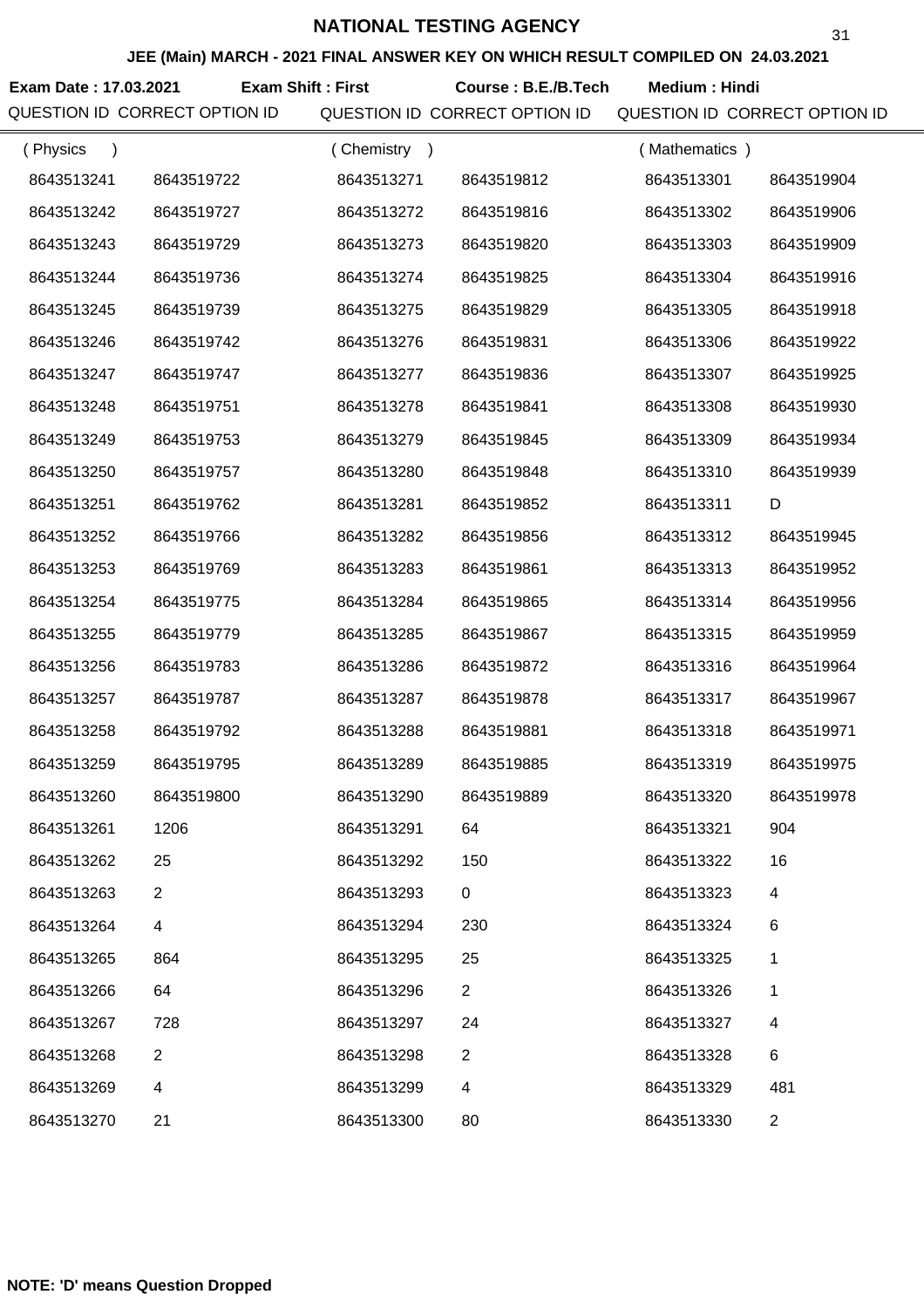**JEE (Main) MARCH - 2021 FINAL ANSWER KEY ON WHICH RESULT COMPILED ON 24.03.2021**

Exam Date : 17.03.2021 Exam Shift : First Course : B.E./B.Tech Medium : Kannada

| (Physics<br>$\lambda$ |                | (Chemistry<br>$\rightarrow$ |                | (Mathematics) |                |
|-----------------------|----------------|-----------------------------|----------------|---------------|----------------|
| 8643512521            | 8643517562     | 8643512551                  | 8643517652     | 8643512581    | 8643517744     |
| 8643512522            | 8643517567     | 8643512552                  | 8643517656     | 8643512582    | 8643517746     |
| 8643512523            | 8643517569     | 8643512553                  | 8643517660     | 8643512583    | 8643517749     |
| 8643512524            | 8643517576     | 8643512554                  | 8643517665     | 8643512584    | 8643517756     |
| 8643512525            | 8643517579     | 8643512555                  | 8643517669     | 8643512585    | 8643517758     |
| 8643512526            | 8643517582     | 8643512556                  | 8643517671     | 8643512586    | 8643517762     |
| 8643512527            | 8643517587     | 8643512557                  | 8643517676     | 8643512587    | 8643517765     |
| 8643512528            | 8643517591     | 8643512558                  | 8643517681     | 8643512588    | 8643517770     |
| 8643512529            | 8643517593     | 8643512559                  | 8643517685     | 8643512589    | 8643517774     |
| 8643512530            | 8643517597     | 8643512560                  | 8643517688     | 8643512590    | 8643517779     |
| 8643512531            | 8643517602     | 8643512561                  | 8643517692     | 8643512591    | D              |
| 8643512532            | 8643517606     | 8643512562                  | 8643517696     | 8643512592    | 8643517785     |
| 8643512533            | 8643517609     | 8643512563                  | 8643517701     | 8643512593    | 8643517792     |
| 8643512534            | 8643517615     | 8643512564                  | 8643517705     | 8643512594    | 8643517796     |
| 8643512535            | 8643517619     | 8643512565                  | 8643517707     | 8643512595    | 8643517799     |
| 8643512536            | 8643517623     | 8643512566                  | 8643517712     | 8643512596    | 8643517804     |
| 8643512537            | 8643517627     | 8643512567                  | 8643517718     | 8643512597    | 8643517807     |
| 8643512538            | 8643517632     | 8643512568                  | 8643517721     | 8643512598    | 8643517811     |
| 8643512539            | 8643517635     | 8643512569                  | 8643517725     | 8643512599    | 8643517815     |
| 8643512540            | 8643517640     | 8643512570                  | 8643517729     | 8643512600    | 8643517818     |
| 8643512541            | 1206           | 8643512571                  | 64             | 8643512601    | 904            |
| 8643512542            | 25             | 8643512572                  | 150            | 8643512602    | 16             |
| 8643512543            | $\overline{2}$ | 8643512573                  | $\mathbf 0$    | 8643512603    | 4              |
| 8643512544            | 4              | 8643512574                  | 230            | 8643512604    | 6              |
| 8643512545            | 864            | 8643512575                  | 25             | 8643512605    | 1              |
| 8643512546            | 64             | 8643512576                  | $\overline{2}$ | 8643512606    | 1              |
| 8643512547            | 728            | 8643512577                  | 24             | 8643512607    | 4              |
| 8643512548            | $\overline{2}$ | 8643512578                  | $\overline{2}$ | 8643512608    | 6              |
| 8643512549            | 4              | 8643512579                  | 4              | 8643512609    | 481            |
| 8643512550            | 21             | 8643512580                  | 80             | 8643512610    | $\overline{2}$ |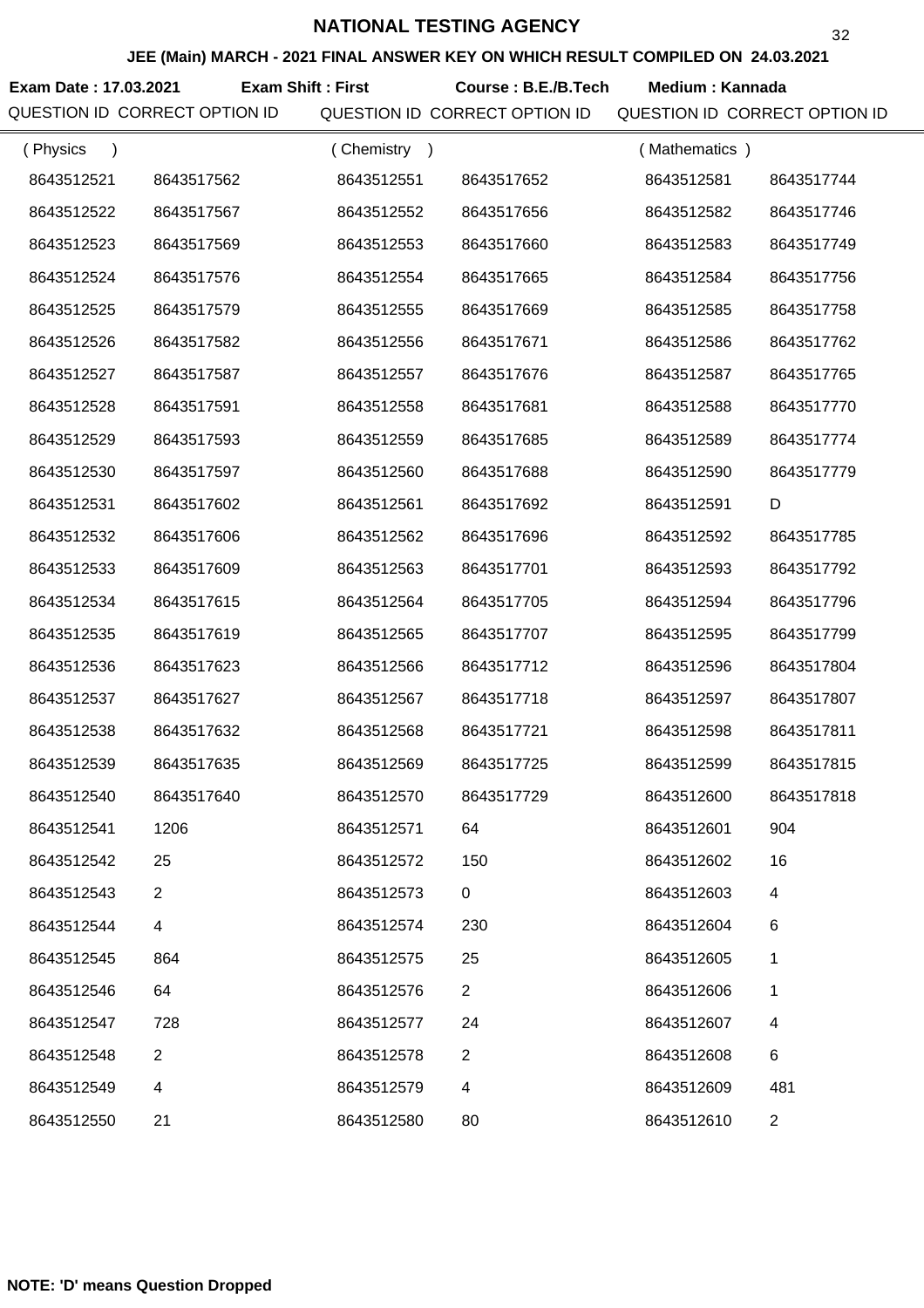**JEE (Main) MARCH - 2021 FINAL ANSWER KEY ON WHICH RESULT COMPILED ON 24.03.2021**

**Exam Date : 17.03.2021 Course : B.E./B.Tech Medium : Malayalam Exam Shift : First**

| (Physics<br>$\lambda$ |                | Chemistry ) |                | (Mathematics) |                |
|-----------------------|----------------|-------------|----------------|---------------|----------------|
| 8643512701            | 8643518102     | 8643512731  | 8643518192     | 8643512761    | 8643518284     |
| 8643512702            | 8643518107     | 8643512732  | 8643518196     | 8643512762    | 8643518286     |
| 8643512703            | 8643518109     | 8643512733  | 8643518200     | 8643512763    | 8643518289     |
| 8643512704            | 8643518116     | 8643512734  | 8643518205     | 8643512764    | 8643518296     |
| 8643512705            | 8643518119     | 8643512735  | 8643518209     | 8643512765    | 8643518298     |
| 8643512706            | 8643518122     | 8643512736  | 8643518211     | 8643512766    | 8643518302     |
| 8643512707            | 8643518127     | 8643512737  | 8643518216     | 8643512767    | 8643518305     |
| 8643512708            | 8643518131     | 8643512738  | 8643518221     | 8643512768    | 8643518310     |
| 8643512709            | 8643518133     | 8643512739  | 8643518225     | 8643512769    | 8643518314     |
| 8643512710            | 8643518137     | 8643512740  | 8643518228     | 8643512770    | 8643518319     |
| 8643512711            | 8643518142     | 8643512741  | 8643518232     | 8643512771    | D              |
| 8643512712            | 8643518146     | 8643512742  | 8643518236     | 8643512772    | 8643518325     |
| 8643512713            | 8643518149     | 8643512743  | 8643518241     | 8643512773    | 8643518332     |
| 8643512714            | 8643518155     | 8643512744  | 8643518245     | 8643512774    | 8643518336     |
| 8643512715            | 8643518159     | 8643512745  | 8643518247     | 8643512775    | 8643518339     |
| 8643512716            | 8643518163     | 8643512746  | 8643518252     | 8643512776    | 8643518344     |
| 8643512717            | 8643518167     | 8643512747  | 8643518258     | 8643512777    | 8643518347     |
| 8643512718            | 8643518172     | 8643512748  | 8643518261     | 8643512778    | 8643518351     |
| 8643512719            | 8643518175     | 8643512749  | 8643518265     | 8643512779    | 8643518355     |
| 8643512720            | 8643518180     | 8643512750  | 8643518269     | 8643512780    | 8643518358     |
| 8643512721            | 1206           | 8643512751  | 64             | 8643512781    | 904            |
| 8643512722            | 25             | 8643512752  | 150            | 8643512782    | 16             |
| 8643512723            | $\mathbf{2}$   | 8643512753  | 0              | 8643512783    | 4              |
| 8643512724            | $\overline{4}$ | 8643512754  | 230            | 8643512784    | 6              |
| 8643512725            | 864            | 8643512755  | 25             | 8643512785    | 1              |
| 8643512726            | 64             | 8643512756  | $\overline{2}$ | 8643512786    | 1              |
| 8643512727            | 728            | 8643512757  | 24             | 8643512787    | 4              |
| 8643512728            | 2              | 8643512758  | 2              | 8643512788    | 6              |
| 8643512729            | 4              | 8643512759  | 4              | 8643512789    | 481            |
| 8643512730            | 21             | 8643512760  | 80             | 8643512790    | $\overline{a}$ |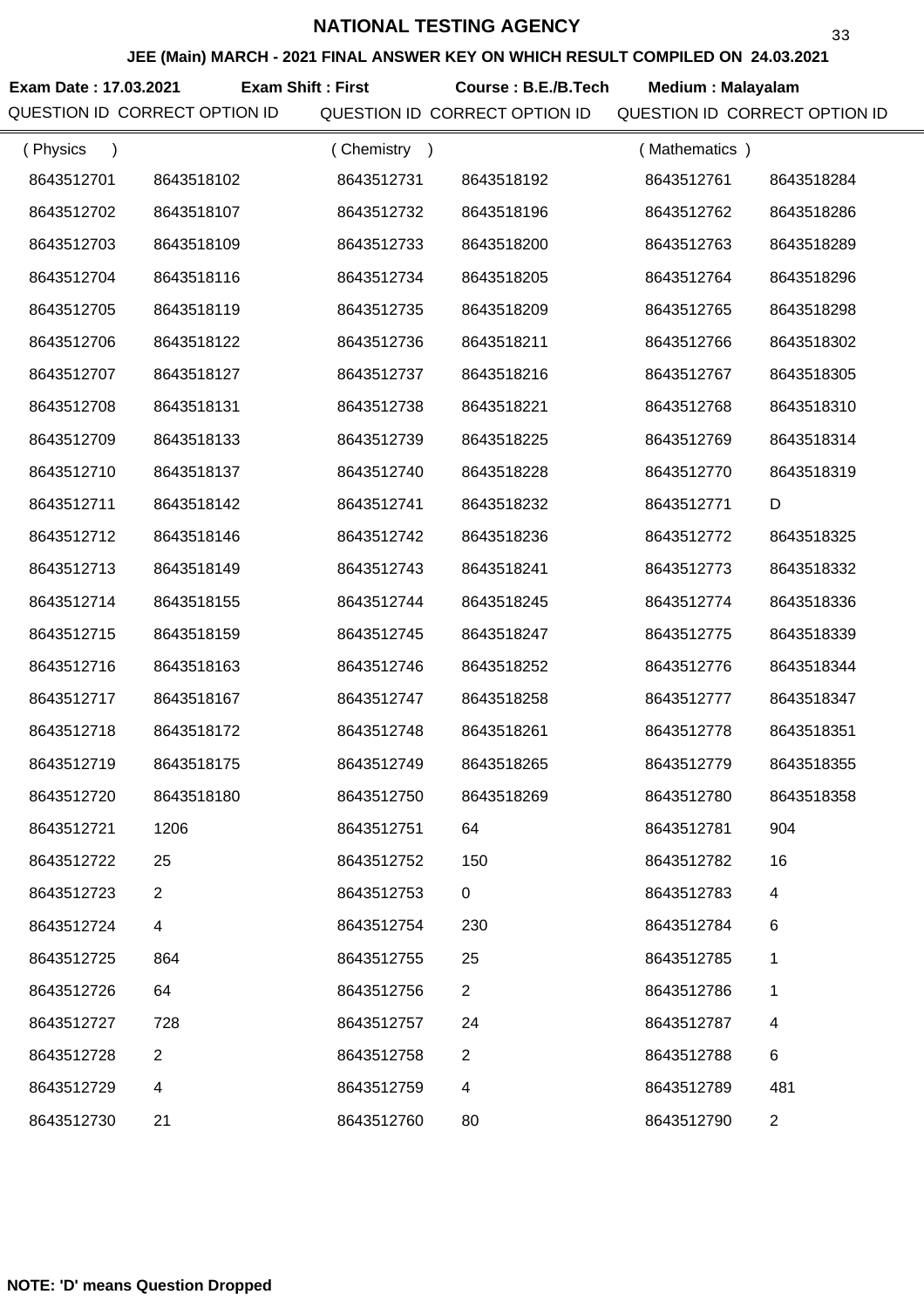**JEE (Main) MARCH - 2021 FINAL ANSWER KEY ON WHICH RESULT COMPILED ON 24.03.2021**

**Exam Date : 17.03.2021 Course : B.E./B.Tech Medium : Marathi Exam Shift : First**

| (Physics<br>$\lambda$ |                | Chemistry<br>$\rightarrow$ |                | (Mathematics) |                |
|-----------------------|----------------|----------------------------|----------------|---------------|----------------|
| 8643512611            | 8643517832     | 8643512641                 | 8643517922     | 8643512671    | 8643518014     |
| 8643512612            | 8643517837     | 8643512642                 | 8643517926     | 8643512672    | 8643518016     |
| 8643512613            | 8643517839     | 8643512643                 | 8643517930     | 8643512673    | 8643518019     |
| 8643512614            | 8643517846     | 8643512644                 | 8643517935     | 8643512674    | 8643518026     |
| 8643512615            | 8643517849     | 8643512645                 | 8643517939     | 8643512675    | 8643518028     |
| 8643512616            | 8643517852     | 8643512646                 | 8643517941     | 8643512676    | 8643518032     |
| 8643512617            | 8643517857     | 8643512647                 | 8643517946     | 8643512677    | 8643518035     |
| 8643512618            | 8643517861     | 8643512648                 | 8643517951     | 8643512678    | 8643518040     |
| 8643512619            | 8643517863     | 8643512649                 | 8643517955     | 8643512679    | 8643518044     |
| 8643512620            | 8643517867     | 8643512650                 | 8643517958     | 8643512680    | 8643518049     |
| 8643512621            | 8643517872     | 8643512651                 | 8643517962     | 8643512681    | D              |
| 8643512622            | 8643517876     | 8643512652                 | 8643517966     | 8643512682    | 8643518055     |
| 8643512623            | 8643517879     | 8643512653                 | 8643517971     | 8643512683    | 8643518062     |
| 8643512624            | 8643517885     | 8643512654                 | 8643517975     | 8643512684    | 8643518066     |
| 8643512625            | 8643517889     | 8643512655                 | 8643517977     | 8643512685    | 8643518069     |
| 8643512626            | 8643517893     | 8643512656                 | 8643517982     | 8643512686    | 8643518074     |
| 8643512627            | 8643517897     | 8643512657                 | 8643517988     | 8643512687    | 8643518077     |
| 8643512628            | 8643517902     | 8643512658                 | 8643517991     | 8643512688    | 8643518081     |
| 8643512629            | 8643517905     | 8643512659                 | 8643517995     | 8643512689    | 8643518085     |
| 8643512630            | 8643517910     | 8643512660                 | 8643517999     | 8643512690    | 8643518088     |
| 8643512631            | 1206           | 8643512661                 | 64             | 8643512691    | 904            |
| 8643512632            | 25             | 8643512662                 | 150            | 8643512692    | 16             |
| 8643512633            | $\overline{2}$ | 8643512663                 | 0              | 8643512693    | 4              |
| 8643512634            | 4              | 8643512664                 | 230            | 8643512694    | 6              |
| 8643512635            | 864            | 8643512665                 | 25             | 8643512695    | 1              |
| 8643512636            | 64             | 8643512666                 | $\overline{2}$ | 8643512696    | 1              |
| 8643512637            | 728            | 8643512667                 | 24             | 8643512697    | 4              |
| 8643512638            | $\overline{2}$ | 8643512668                 | 2              | 8643512698    | 6              |
| 8643512639            | 4              | 8643512669                 | 4              | 8643512699    | 481            |
| 8643512640            | 21             | 8643512670                 | 80             | 8643512700    | $\overline{2}$ |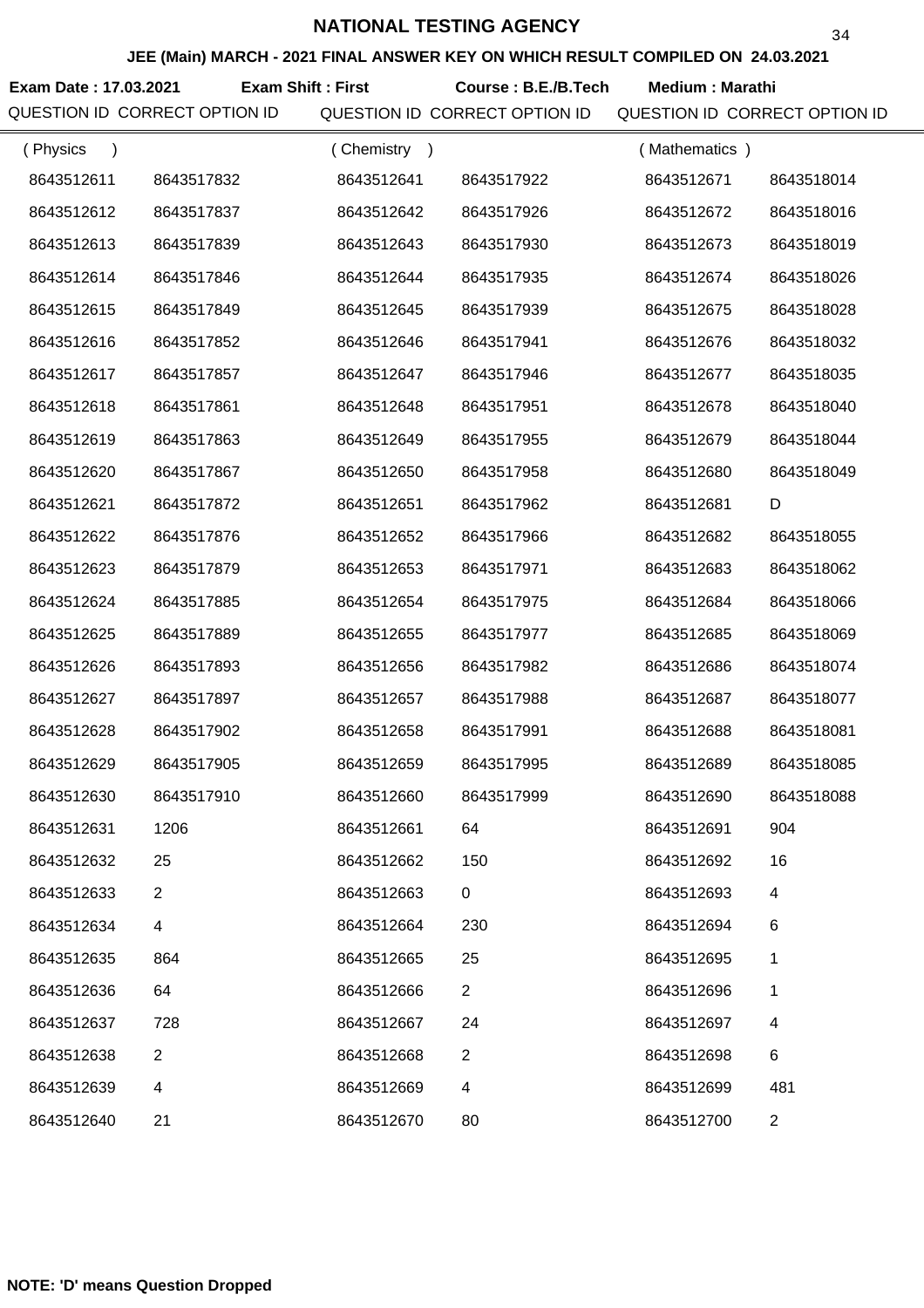**JEE (Main) MARCH - 2021 FINAL ANSWER KEY ON WHICH RESULT COMPILED ON 24.03.2021**

**Exam Date : 17.03.2021 Course : B.E./B.Tech Medium : Odia Exam Shift : First**

| (Physics   |                | (Chemistry<br>$\rightarrow$ |                | (Mathematics) |                |
|------------|----------------|-----------------------------|----------------|---------------|----------------|
| 8643512791 | 8643518372     | 8643512821                  | 8643518462     | 8643512851    | 8643518554     |
| 8643512792 | 8643518377     | 8643512822                  | 8643518466     | 8643512852    | 8643518556     |
| 8643512793 | 8643518379     | 8643512823                  | 8643518470     | 8643512853    | 8643518559     |
| 8643512794 | 8643518386     | 8643512824                  | 8643518475     | 8643512854    | 8643518566     |
| 8643512795 | 8643518389     | 8643512825                  | 8643518479     | 8643512855    | 8643518568     |
| 8643512796 | 8643518392     | 8643512826                  | 8643518481     | 8643512856    | 8643518572     |
| 8643512797 | 8643518397     | 8643512827                  | 8643518486     | 8643512857    | 8643518575     |
| 8643512798 | 8643518401     | 8643512828                  | 8643518491     | 8643512858    | 8643518580     |
| 8643512799 | 8643518403     | 8643512829                  | 8643518495     | 8643512859    | 8643518584     |
| 8643512800 | 8643518407     | 8643512830                  | 8643518498     | 8643512860    | 8643518589     |
| 8643512801 | 8643518412     | 8643512831                  | 8643518502     | 8643512861    | D              |
| 8643512802 | 8643518416     | 8643512832                  | 8643518506     | 8643512862    | 8643518595     |
| 8643512803 | 8643518419     | 8643512833                  | 8643518511     | 8643512863    | 8643518602     |
| 8643512804 | 8643518425     | 8643512834                  | 8643518515     | 8643512864    | 8643518606     |
| 8643512805 | 8643518429     | 8643512835                  | 8643518517     | 8643512865    | 8643518609     |
| 8643512806 | 8643518433     | 8643512836                  | 8643518522     | 8643512866    | 8643518614     |
| 8643512807 | 8643518437     | 8643512837                  | 8643518528     | 8643512867    | 8643518617     |
| 8643512808 | 8643518442     | 8643512838                  | 8643518531     | 8643512868    | 8643518621     |
| 8643512809 | 8643518445     | 8643512839                  | 8643518535     | 8643512869    | 8643518625     |
| 8643512810 | 8643518450     | 8643512840                  | 8643518539     | 8643512870    | 8643518628     |
| 8643512811 | 1206           | 8643512841                  | 64             | 8643512871    | 904            |
| 8643512812 | 25             | 8643512842                  | 150            | 8643512872    | 16             |
| 8643512813 | $\overline{2}$ | 8643512843                  | $\mathbf 0$    | 8643512873    | 4              |
| 8643512814 | 4              | 8643512844                  | 230            | 8643512874    | 6              |
| 8643512815 | 864            | 8643512845                  | 25             | 8643512875    | 1              |
| 8643512816 | 64             | 8643512846                  | $\overline{2}$ | 8643512876    | 1              |
| 8643512817 | 728            | 8643512847                  | 24             | 8643512877    | 4              |
| 8643512818 | 2              | 8643512848                  | $\overline{2}$ | 8643512878    | 6              |
| 8643512819 | 4              | 8643512849                  | 4              | 8643512879    | 481            |
| 8643512820 | 21             | 8643512850                  | 80             | 8643512880    | $\overline{2}$ |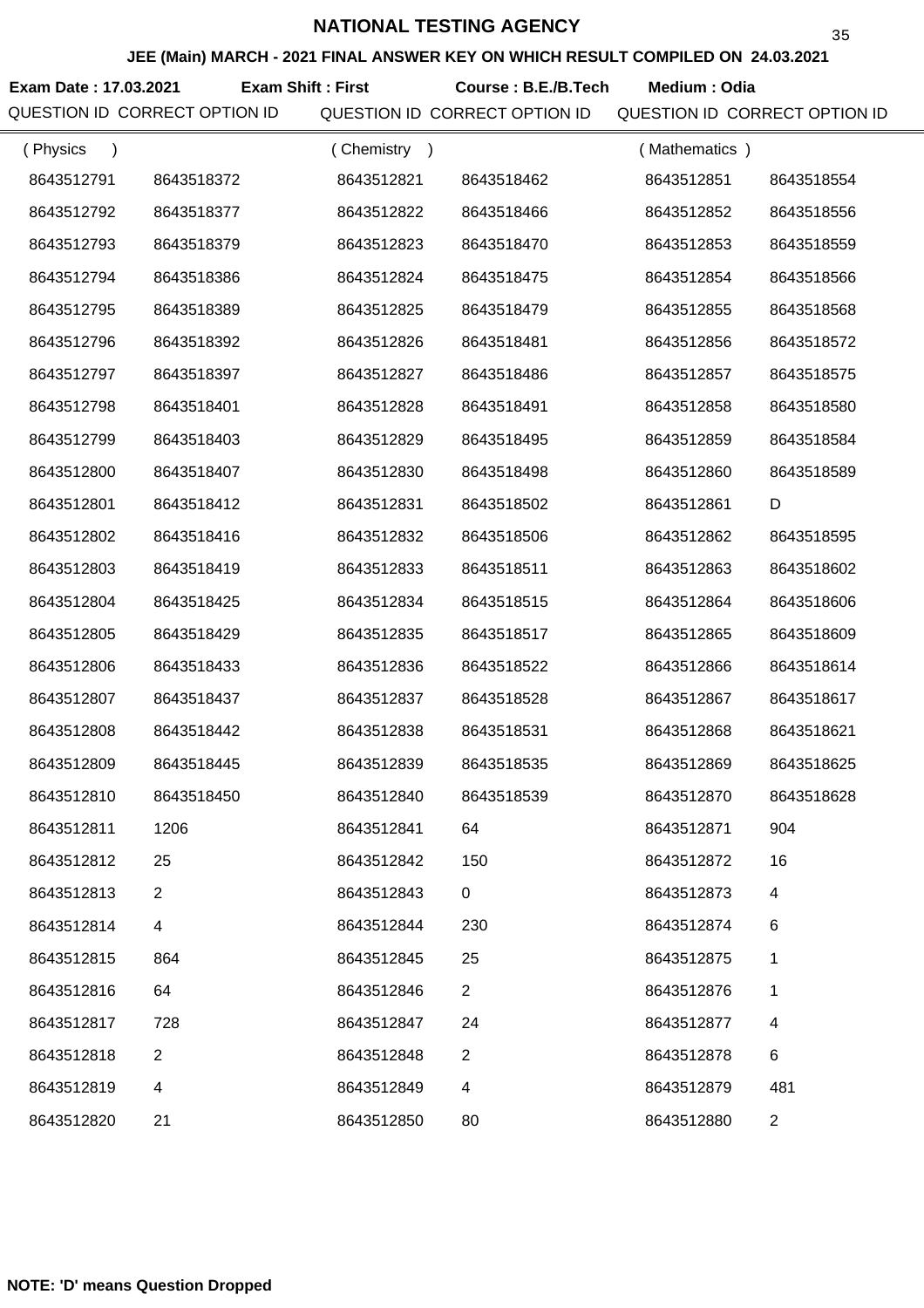**JEE (Main) MARCH - 2021 FINAL ANSWER KEY ON WHICH RESULT COMPILED ON 24.03.2021**

**Exam Date : 17.03.2021 Course : B.E./B.Tech Medium : Punjabi Exam Shift : First**

| (Physics<br>$\lambda$ |              | Chemistry<br>$\rightarrow$ |                | (Mathematics) |                |
|-----------------------|--------------|----------------------------|----------------|---------------|----------------|
| 8643512881            | 8643518642   | 8643512911                 | 8643518732     | 8643512941    | 8643518824     |
| 8643512882            | 8643518647   | 8643512912                 | 8643518736     | 8643512942    | 8643518826     |
| 8643512883            | 8643518649   | 8643512913                 | 8643518740     | 8643512943    | 8643518829     |
| 8643512884            | 8643518656   | 8643512914                 | 8643518745     | 8643512944    | 8643518836     |
| 8643512885            | 8643518659   | 8643512915                 | 8643518749     | 8643512945    | 8643518838     |
| 8643512886            | 8643518662   | 8643512916                 | 8643518751     | 8643512946    | 8643518842     |
| 8643512887            | 8643518667   | 8643512917                 | 8643518756     | 8643512947    | 8643518845     |
| 8643512888            | 8643518671   | 8643512918                 | 8643518761     | 8643512948    | 8643518850     |
| 8643512889            | 8643518673   | 8643512919                 | 8643518765     | 8643512949    | 8643518854     |
| 8643512890            | 8643518677   | 8643512920                 | 8643518768     | 8643512950    | 8643518859     |
| 8643512891            | 8643518682   | 8643512921                 | 8643518772     | 8643512951    | D              |
| 8643512892            | 8643518686   | 8643512922                 | 8643518776     | 8643512952    | 8643518865     |
| 8643512893            | 8643518689   | 8643512923                 | 8643518781     | 8643512953    | 8643518872     |
| 8643512894            | 8643518695   | 8643512924                 | 8643518785     | 8643512954    | 8643518876     |
| 8643512895            | 8643518699   | 8643512925                 | 8643518787     | 8643512955    | 8643518879     |
| 8643512896            | 8643518703   | 8643512926                 | 8643518792     | 8643512956    | 8643518884     |
| 8643512897            | 8643518707   | 8643512927                 | 8643518798     | 8643512957    | 8643518887     |
| 8643512898            | 8643518712   | 8643512928                 | 8643518801     | 8643512958    | 8643518891     |
| 8643512899            | 8643518715   | 8643512929                 | 8643518805     | 8643512959    | 8643518895     |
| 8643512900            | 8643518720   | 8643512930                 | 8643518809     | 8643512960    | 8643518898     |
| 8643512901            | 1206         | 8643512931                 | 64             | 8643512961    | 904            |
| 8643512902            | 25           | 8643512932                 | 150            | 8643512962    | 16             |
| 8643512903            | $\mathbf{2}$ | 8643512933                 | 0              | 8643512963    | $\overline{4}$ |
| 8643512904            | 4            | 8643512934                 | 230            | 8643512964    | 6              |
| 8643512905            | 864          | 8643512935                 | 25             | 8643512965    | 1              |
| 8643512906            | 64           | 8643512936                 | $\overline{2}$ | 8643512966    | 1              |
| 8643512907            | 728          | 8643512937                 | 24             | 8643512967    | 4              |
| 8643512908            | 2            | 8643512938                 | 2              | 8643512968    | 6              |
| 8643512909            | 4            | 8643512939                 | 4              | 8643512969    | 481            |
| 8643512910            | 21           | 8643512940                 | 80             | 8643512970    | $\overline{2}$ |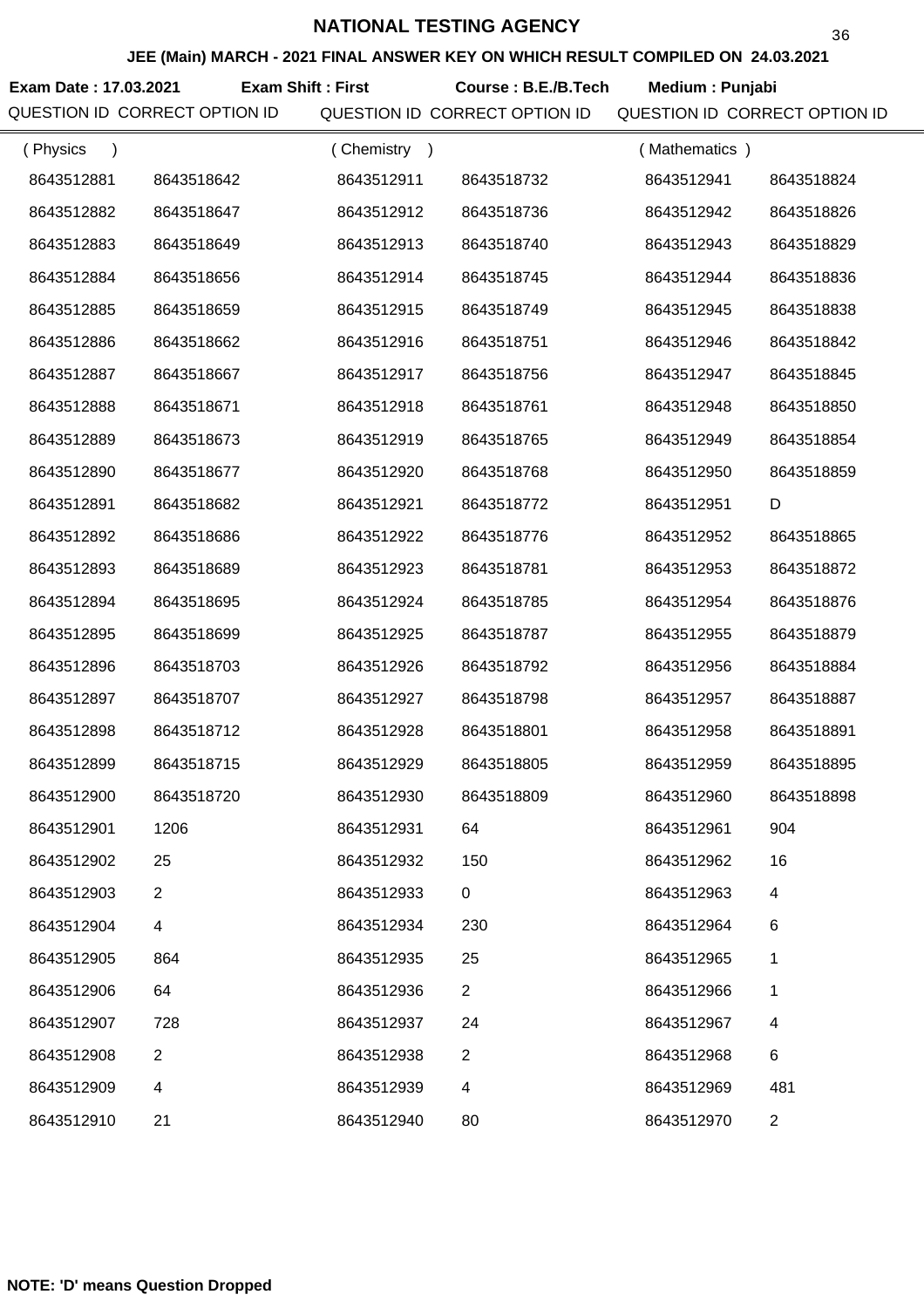**JEE (Main) MARCH - 2021 FINAL ANSWER KEY ON WHICH RESULT COMPILED ON 24.03.2021**

**Exam Date : 17.03.2021 Course : B.E./B.Tech Medium : Tamil Exam Shift : First**

| (Physics<br>$\lambda$ |                | Chemistry<br>$\rightarrow$ |                | (Mathematics) |                |
|-----------------------|----------------|----------------------------|----------------|---------------|----------------|
| 8643512971            | 8643518912     | 8643513001                 | 8643519002     | 8643513031    | 8643519094     |
| 8643512972            | 8643518917     | 8643513002                 | 8643519006     | 8643513032    | 8643519096     |
| 8643512973            | 8643518919     | 8643513003                 | 8643519010     | 8643513033    | 8643519099     |
| 8643512974            | 8643518926     | 8643513004                 | 8643519015     | 8643513034    | 8643519106     |
| 8643512975            | 8643518929     | 8643513005                 | 8643519019     | 8643513035    | 8643519108     |
| 8643512976            | 8643518932     | 8643513006                 | 8643519021     | 8643513036    | 8643519112     |
| 8643512977            | 8643518937     | 8643513007                 | 8643519026     | 8643513037    | 8643519115     |
| 8643512978            | 8643518941     | 8643513008                 | 8643519031     | 8643513038    | 8643519120     |
| 8643512979            | 8643518943     | 8643513009                 | 8643519035     | 8643513039    | 8643519124     |
| 8643512980            | 8643518947     | 8643513010                 | 8643519038     | 8643513040    | 8643519129     |
| 8643512981            | 8643518952     | 8643513011                 | 8643519042     | 8643513041    | D              |
| 8643512982            | 8643518956     | 8643513012                 | 8643519046     | 8643513042    | 8643519135     |
| 8643512983            | 8643518959     | 8643513013                 | 8643519051     | 8643513043    | 8643519142     |
| 8643512984            | 8643518965     | 8643513014                 | 8643519055     | 8643513044    | 8643519146     |
| 8643512985            | 8643518969     | 8643513015                 | 8643519057     | 8643513045    | 8643519149     |
| 8643512986            | 8643518973     | 8643513016                 | 8643519062     | 8643513046    | 8643519154     |
| 8643512987            | 8643518977     | 8643513017                 | 8643519068     | 8643513047    | 8643519157     |
| 8643512988            | 8643518982     | 8643513018                 | 8643519071     | 8643513048    | 8643519161     |
| 8643512989            | 8643518985     | 8643513019                 | 8643519075     | 8643513049    | 8643519165     |
| 8643512990            | 8643518990     | 8643513020                 | 8643519079     | 8643513050    | 8643519168     |
| 8643512991            | 1206           | 8643513021                 | 64             | 8643513051    | 904            |
| 8643512992            | 25             | 8643513022                 | 150            | 8643513052    | 16             |
| 8643512993            | $\overline{2}$ | 8643513023                 | 0              | 8643513053    | $\overline{4}$ |
| 8643512994            | 4              | 8643513024                 | 230            | 8643513054    | 6              |
| 8643512995            | 864            | 8643513025                 | 25             | 8643513055    | 1              |
| 8643512996            | 64             | 8643513026                 | $\overline{2}$ | 8643513056    | 1              |
| 8643512997            | 728            | 8643513027                 | 24             | 8643513057    | 4              |
| 8643512998            | $\overline{2}$ | 8643513028                 | $\overline{2}$ | 8643513058    | $\,6$          |
| 8643512999            | 4              | 8643513029                 | 4              | 8643513059    | 481            |
| 8643513000            | 21             | 8643513030                 | 80             | 8643513060    | $\overline{2}$ |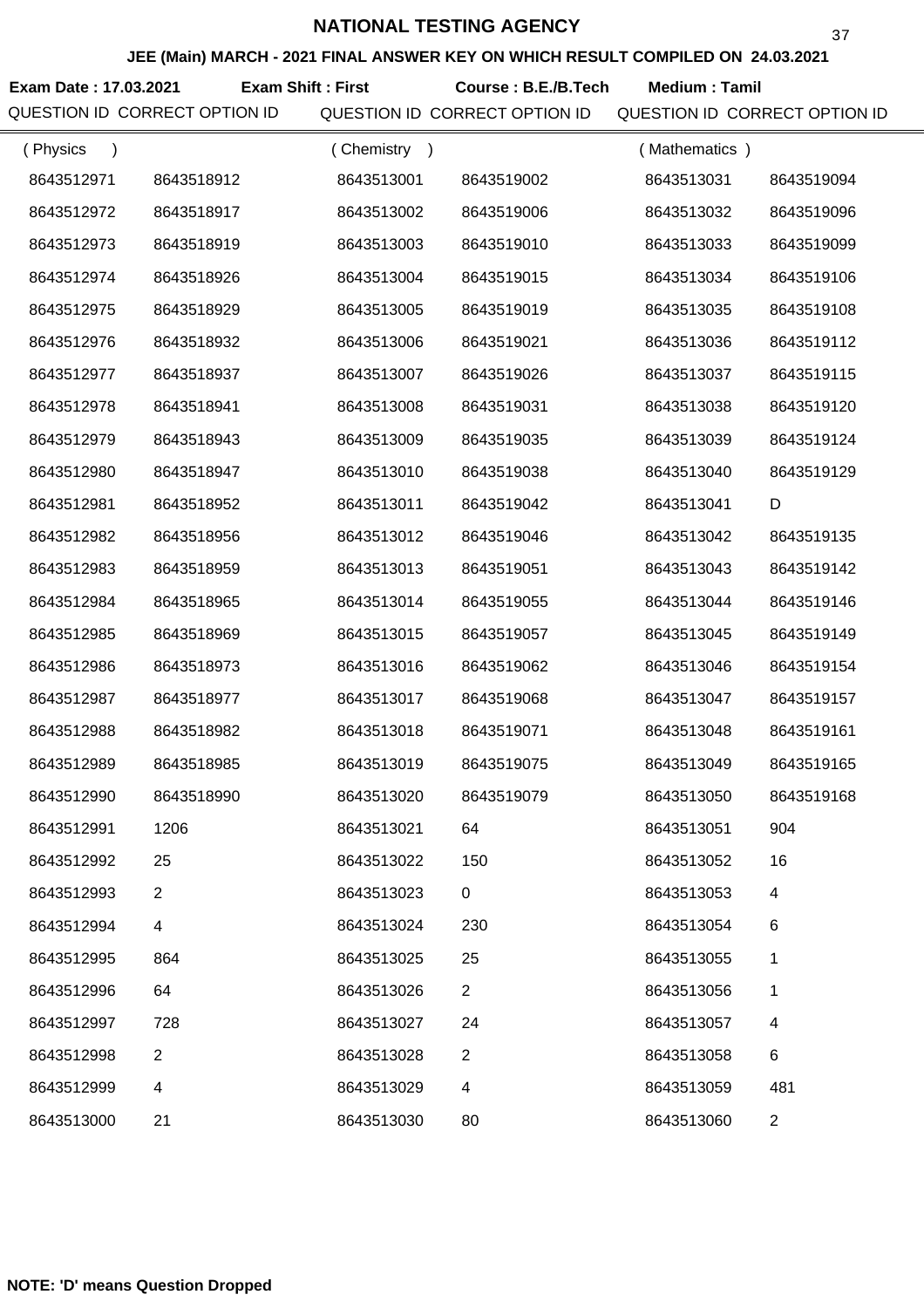**Exam Date : 17.03.2021 Course : B.E./B.Tech Medium : Telugu Exam Shift : First**

| (Physics<br>$\lambda$ |                | (Chemistry)<br>$\rightarrow$ |                | (Mathematics) |                |
|-----------------------|----------------|------------------------------|----------------|---------------|----------------|
| 8643513061            | 8643519182     | 8643513091                   | 8643519272     | 8643513121    | 8643519364     |
| 8643513062            | 8643519187     | 8643513092                   | 8643519276     | 8643513122    | 8643519366     |
| 8643513063            | 8643519189     | 8643513093                   | 8643519280     | 8643513123    | 8643519369     |
| 8643513064            | 8643519196     | 8643513094                   | 8643519285     | 8643513124    | 8643519376     |
| 8643513065            | 8643519199     | 8643513095                   | 8643519289     | 8643513125    | 8643519378     |
| 8643513066            | 8643519202     | 8643513096                   | 8643519291     | 8643513126    | 8643519382     |
| 8643513067            | 8643519207     | 8643513097                   | 8643519296     | 8643513127    | 8643519385     |
| 8643513068            | 8643519211     | 8643513098                   | 8643519301     | 8643513128    | 8643519390     |
| 8643513069            | 8643519213     | 8643513099                   | 8643519305     | 8643513129    | 8643519394     |
| 8643513070            | 8643519217     | 8643513100                   | 8643519308     | 8643513130    | 8643519399     |
| 8643513071            | 8643519222     | 8643513101                   | 8643519312     | 8643513131    | D              |
| 8643513072            | 8643519226     | 8643513102                   | 8643519316     | 8643513132    | 8643519405     |
| 8643513073            | 8643519229     | 8643513103                   | 8643519321     | 8643513133    | 8643519412     |
| 8643513074            | 8643519235     | 8643513104                   | 8643519325     | 8643513134    | 8643519416     |
| 8643513075            | 8643519239     | 8643513105                   | 8643519327     | 8643513135    | 8643519419     |
| 8643513076            | 8643519243     | 8643513106                   | 8643519332     | 8643513136    | 8643519424     |
| 8643513077            | 8643519247     | 8643513107                   | 8643519338     | 8643513137    | 8643519427     |
| 8643513078            | 8643519252     | 8643513108                   | 8643519341     | 8643513138    | 8643519431     |
| 8643513079            | 8643519255     | 8643513109                   | 8643519345     | 8643513139    | 8643519435     |
| 8643513080            | 8643519260     | 8643513110                   | 8643519349     | 8643513140    | 8643519438     |
| 8643513081            | 1206           | 8643513111                   | 64             | 8643513141    | 904            |
| 8643513082            | 25             | 8643513112                   | 150            | 8643513142    | 16             |
| 8643513083            | $\overline{2}$ | 8643513113                   | 0              | 8643513143    | 4              |
| 8643513084            | 4              | 8643513114                   | 230            | 8643513144    | 6              |
| 8643513085            | 864            | 8643513115                   | 25             | 8643513145    | 1              |
| 8643513086            | 64             | 8643513116                   | $\overline{2}$ | 8643513146    | 1              |
| 8643513087            | 728            | 8643513117                   | 24             | 8643513147    | 4              |
| 8643513088            | $\overline{2}$ | 8643513118                   | $\overline{2}$ | 8643513148    | 6              |
| 8643513089            | 4              | 8643513119                   | 4              | 8643513149    | 481            |
| 8643513090            | 21             | 8643513120                   | 80             | 8643513150    | $\overline{2}$ |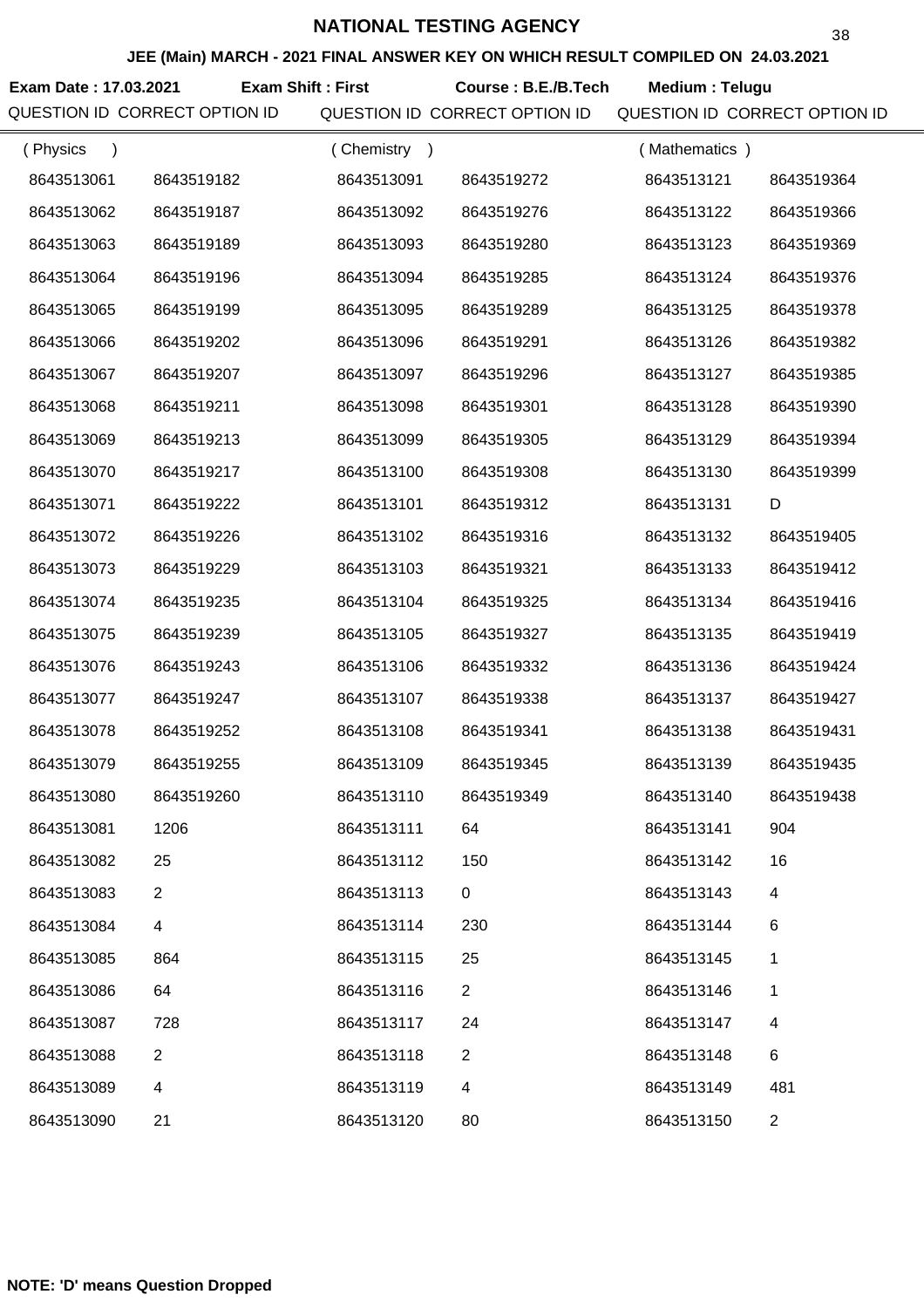**JEE (Main) MARCH - 2021 FINAL ANSWER KEY ON WHICH RESULT COMPILED ON 24.03.2021**

**Exam Date : 17.03.2021 Course : B.E./B.Tech Medium : Urdu Exam Shift : First**

| (Physics   |                | (Chemistry<br>$\rightarrow$ |                | (Mathematics) |                |
|------------|----------------|-----------------------------|----------------|---------------|----------------|
| 8643513151 | 8643519452     | 8643513181                  | 8643519542     | 8643513211    | 8643519634     |
| 8643513152 | 8643519457     | 8643513182                  | 8643519546     | 8643513212    | 8643519636     |
| 8643513153 | 8643519459     | 8643513183                  | 8643519550     | 8643513213    | 8643519639     |
| 8643513154 | 8643519466     | 8643513184                  | 8643519555     | 8643513214    | 8643519646     |
| 8643513155 | 8643519469     | 8643513185                  | 8643519559     | 8643513215    | 8643519648     |
| 8643513156 | 8643519472     | 8643513186                  | 8643519561     | 8643513216    | 8643519652     |
| 8643513157 | 8643519477     | 8643513187                  | 8643519566     | 8643513217    | 8643519655     |
| 8643513158 | 8643519481     | 8643513188                  | 8643519571     | 8643513218    | 8643519660     |
| 8643513159 | 8643519483     | 8643513189                  | 8643519575     | 8643513219    | 8643519664     |
| 8643513160 | 8643519487     | 8643513190                  | 8643519578     | 8643513220    | 8643519669     |
| 8643513161 | 8643519492     | 8643513191                  | 8643519582     | 8643513221    | D              |
| 8643513162 | 8643519496     | 8643513192                  | 8643519586     | 8643513222    | 8643519675     |
| 8643513163 | 8643519499     | 8643513193                  | 8643519591     | 8643513223    | 8643519682     |
| 8643513164 | 8643519505     | 8643513194                  | 8643519595     | 8643513224    | 8643519686     |
| 8643513165 | 8643519509     | 8643513195                  | 8643519597     | 8643513225    | 8643519689     |
| 8643513166 | 8643519513     | 8643513196                  | 8643519602     | 8643513226    | 8643519694     |
| 8643513167 | 8643519517     | 8643513197                  | 8643519608     | 8643513227    | 8643519697     |
| 8643513168 | 8643519522     | 8643513198                  | 8643519611     | 8643513228    | 8643519701     |
| 8643513169 | 8643519525     | 8643513199                  | 8643519615     | 8643513229    | 8643519705     |
| 8643513170 | 8643519530     | 8643513200                  | 8643519619     | 8643513230    | 8643519708     |
| 8643513171 | 1206           | 8643513201                  | 64             | 8643513231    | 904            |
| 8643513172 | 25             | 8643513202                  | 150            | 8643513232    | 16             |
| 8643513173 | $\overline{2}$ | 8643513203                  | $\mathbf 0$    | 8643513233    | 4              |
| 8643513174 | 4              | 8643513204                  | 230            | 8643513234    | 6              |
| 8643513175 | 864            | 8643513205                  | 25             | 8643513235    | 1              |
| 8643513176 | 64             | 8643513206                  | $\overline{2}$ | 8643513236    | 1              |
| 8643513177 | 728            | 8643513207                  | 24             | 8643513237    | 4              |
| 8643513178 | 2              | 8643513208                  | $\overline{2}$ | 8643513238    | 6              |
| 8643513179 | 4              | 8643513209                  | 4              | 8643513239    | 481            |
| 8643513180 | 21             | 8643513210                  | 80             | 8643513240    | $\overline{2}$ |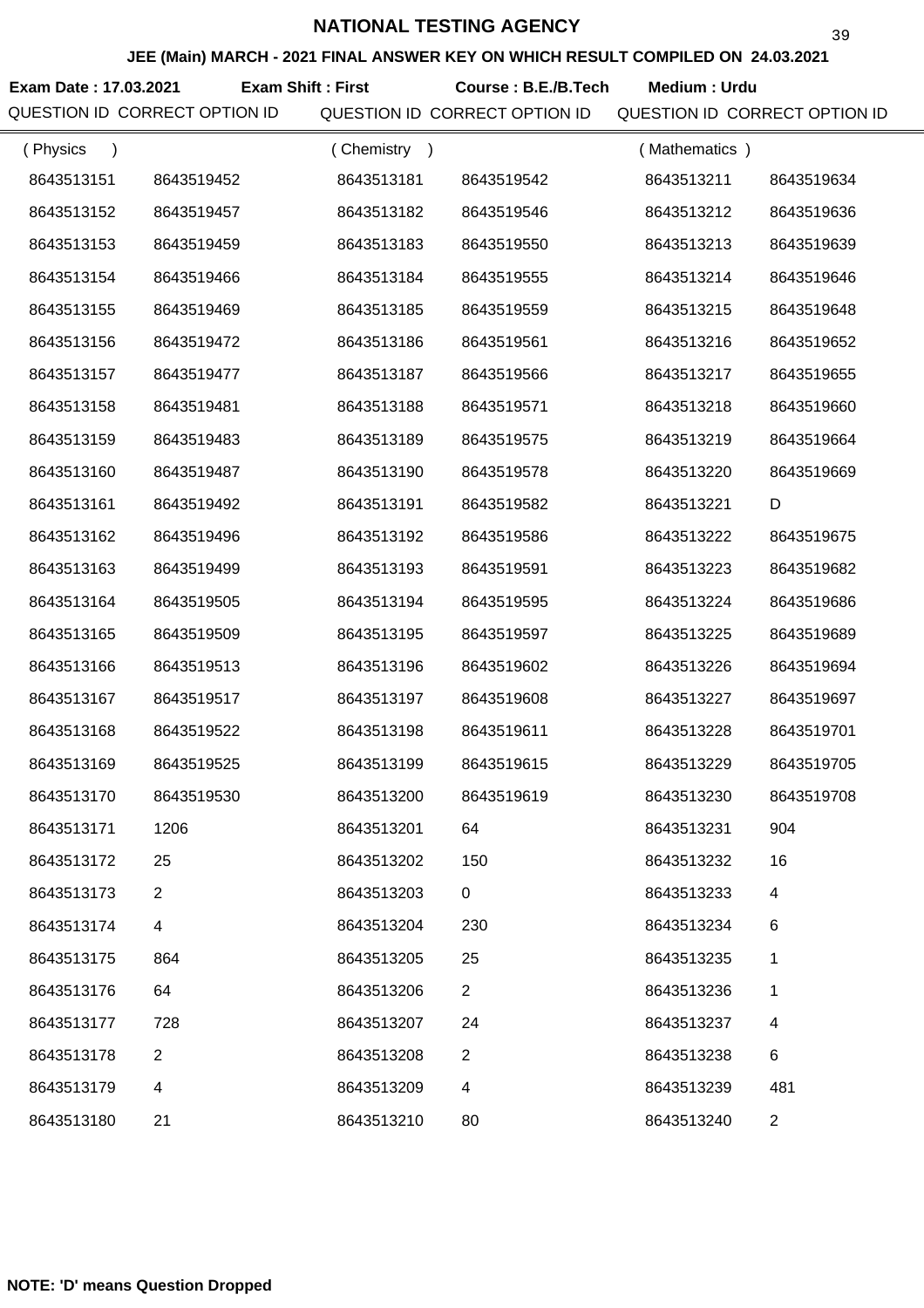**JEE (Main) MARCH - 2021 FINAL ANSWER KEY ON WHICH RESULT COMPILED ON 24.03.2021**

**Exam Date : 17.03.2021 Exam Shift : Second Course : B.E./B.Tech Medium : Assamese** 

| (Physics   |             | (Chemistry) |             | (Mathematics) |                |
|------------|-------------|-------------|-------------|---------------|----------------|
| 8643513601 | 86435110801 | 8643513631  | 86435110891 | 8643513661    | 86435110981    |
| 8643513602 | 86435110805 | 8643513632  | 86435110895 | 8643513662    | 86435110987    |
| 8643513603 | 86435110810 | 8643513633  | 86435110899 | 8643513663    | 86435110992    |
| 8643513604 | 86435110815 | 8643513634  | 86435110905 | 8643513664    | 86435110996    |
| 8643513605 | 86435110818 | 8643513635  | 86435110908 | 8643513665    | 86435110998    |
| 8643513606 | 86435110824 | 8643513636  | 86435110911 | 8643513666    | 86435111001    |
| 8643513607 | 86435110827 | 8643513637  | 86435110917 | 8643513667    | 86435111005    |
| 8643513608 | 86435110830 | 8643513638  | 86435110919 | 8643513668    | 86435111012    |
| 8643513609 | 86435110834 | 8643513639  | 86435110924 | 8643513669    | 86435111016    |
| 8643513610 | 86435110838 | 8643513640  | 86435110929 | 8643513670    | 86435111018    |
| 8643513611 | 86435110843 | 8643513641  | 86435110934 | 8643513671    | 86435111021    |
| 8643513612 | 86435110847 | 8643513642  | 86435110936 | 8643513672    | 86435111027    |
| 8643513613 | 86435110850 | 8643513643  | 86435110941 | 8643513673    | 86435111030    |
| 8643513614 | 86435110854 | 8643513644  | 86435110945 | 8643513674    | 86435111036    |
| 8643513615 | 86435110859 | 8643513645  | 86435110950 | 8643513675    | 86435111037    |
| 8643513616 | 86435110864 | 8643513646  | 86435110951 | 8643513676    | 86435111041    |
| 8643513617 | D           | 8643513647  | 86435110958 | 8643513677    | 86435111047    |
| 8643513618 | 86435110870 | 8643513648  | 86435110961 | 8643513678    | 86435111049    |
| 8643513619 | 86435110876 | 8643513649  | 86435110964 | 8643513679    | 86435111054    |
| 8643513620 | 86435110880 | 8643513650  | 86435110968 | 8643513680    | 86435111058    |
| 8643513621 | 16          | 8643513651  |             | 8643513681    |                |
| 8643513622 | 30          | 8643513652  | 5           | 8643513682    | 144            |
| 8643513623 | 30          | 8643513653  | 49          | 8643513683    | $\overline{2}$ |
| 8643513624 | 3           | 8643513654  | 85          | 8643513684    | 68             |
| 8643513625 | 6           | 8643513655  | 354         | 8643513685    | 5              |
| 8643513626 | 640         | 8643513656  | 57          | 8643513686    | 4              |
| 8643513627 | 4           | 8643513657  | 27          | 8643513687    | 41             |
| 8643513628 | 5           | 8643513658  | 6           | 8643513688    | $\pmb{0}$      |
| 8643513629 | 3           | 8643513659  | 5           | 8643513689    | 486            |
| 8643513630 | 25          | 8643513660  | 77          | 8643513690    | 2020           |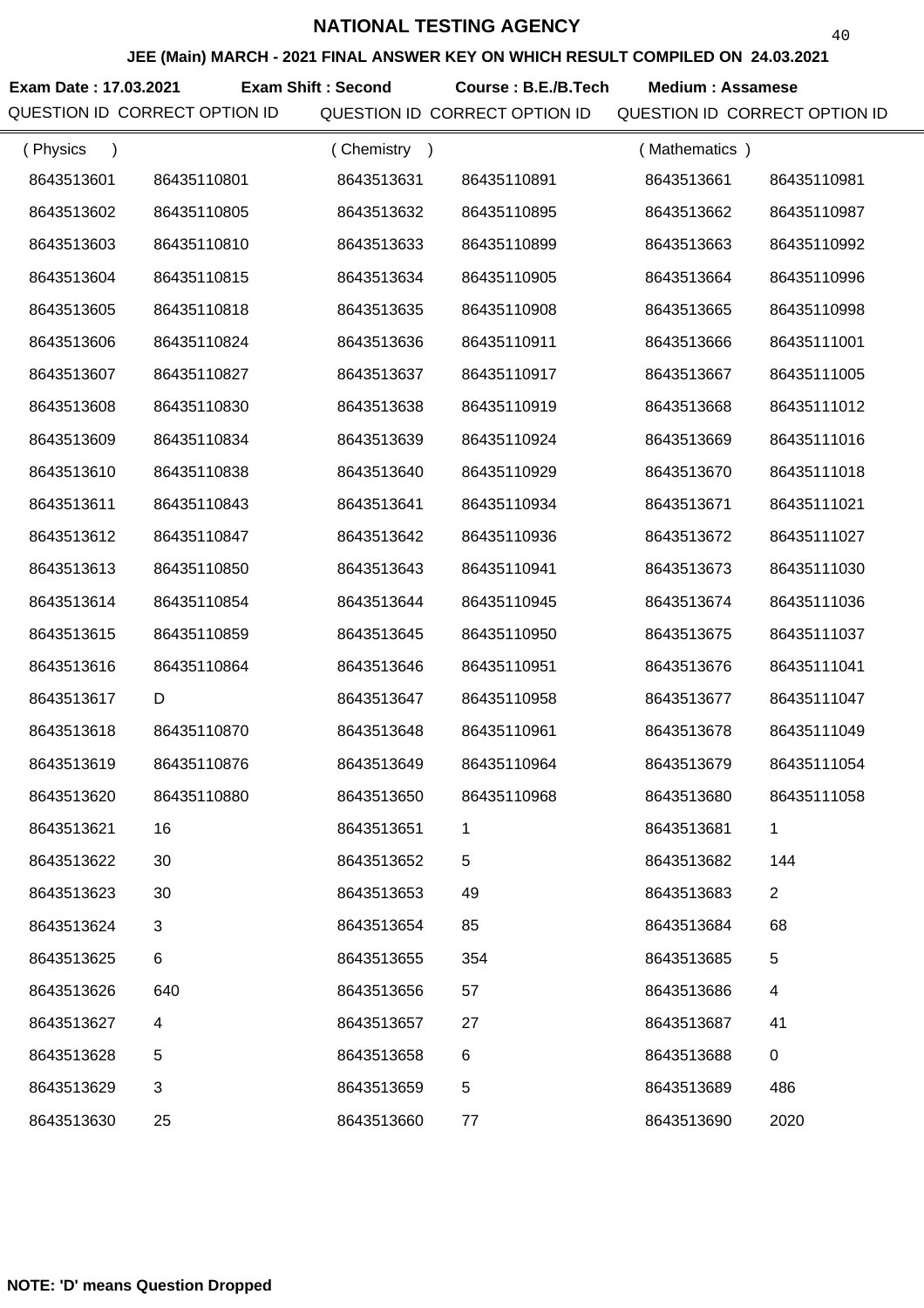**JEE (Main) MARCH - 2021 FINAL ANSWER KEY ON WHICH RESULT COMPILED ON 24.03.2021**

**Exam Date : 17.03.2021 Course : B.E./B.Tech Medium : Bengali Exam Shift : Second**

QUESTION ID CORRECT OPTION ID QUESTION ID CORRECT OPTION ID QUESTION ID CORRECT OPTION ID

41

| (Physics<br>$\lambda$ |             | (Chemistry) |             | (Mathematics) |                |
|-----------------------|-------------|-------------|-------------|---------------|----------------|
| 8643513961            | 86435111881 | 8643513991  | 86435111971 | 8643514021    | 86435112061    |
| 8643513962            | 86435111885 | 8643513992  | 86435111975 | 8643514022    | 86435112067    |
| 8643513963            | 86435111890 | 8643513993  | 86435111979 | 8643514023    | 86435112072    |
| 8643513964            | 86435111895 | 8643513994  | 86435111985 | 8643514024    | 86435112076    |
| 8643513965            | 86435111898 | 8643513995  | 86435111988 | 8643514025    | 86435112078    |
| 8643513966            | 86435111904 | 8643513996  | 86435111991 | 8643514026    | 86435112081    |
| 8643513967            | 86435111907 | 8643513997  | 86435111997 | 8643514027    | 86435112085    |
| 8643513968            | 86435111910 | 8643513998  | 86435111999 | 8643514028    | 86435112092    |
| 8643513969            | 86435111914 | 8643513999  | 86435112004 | 8643514029    | 86435112096    |
| 8643513970            | 86435111918 | 8643514000  | 86435112009 | 8643514030    | 86435112098    |
| 8643513971            | 86435111923 | 8643514001  | 86435112014 | 8643514031    | 86435112101    |
| 8643513972            | 86435111927 | 8643514002  | 86435112016 | 8643514032    | 86435112107    |
| 8643513973            | 86435111930 | 8643514003  | 86435112021 | 8643514033    | 86435112110    |
| 8643513974            | 86435111934 | 8643514004  | 86435112025 | 8643514034    | 86435112116    |
| 8643513975            | 86435111939 | 8643514005  | 86435112030 | 8643514035    | 86435112117    |
| 8643513976            | 86435111944 | 8643514006  | 86435112031 | 8643514036    | 86435112121    |
| 8643513977            | D           | 8643514007  | 86435112038 | 8643514037    | 86435112127    |
| 8643513978            | 86435111950 | 8643514008  | 86435112041 | 8643514038    | 86435112129    |
| 8643513979            | 86435111956 | 8643514009  | 86435112044 | 8643514039    | 86435112134    |
| 8643513980            | 86435111960 | 8643514010  | 86435112048 | 8643514040    | 86435112138    |
| 8643513981            | 16          | 8643514011  |             | 8643514041    |                |
| 8643513982            | 30          | 8643514012  | 5           | 8643514042    | 144            |
| 8643513983            | 30          | 8643514013  | 49          | 8643514043    | $\overline{2}$ |
| 8643513984            | 3           | 8643514014  | 85          | 8643514044    | 68             |
| 8643513985            | 6           | 8643514015  | 354         | 8643514045    | 5              |
| 8643513986            | 640         | 8643514016  | 57          | 8643514046    | 4              |
| 8643513987            | 4           | 8643514017  | 27          | 8643514047    | 41             |
| 8643513988            | 5           | 8643514018  | 6           | 8643514048    | $\mathbf 0$    |
| 8643513989            | 3           | 8643514019  | 5           | 8643514049    | 486            |
| 8643513990            | 25          | 8643514020  | 77          | 8643514050    | 2020           |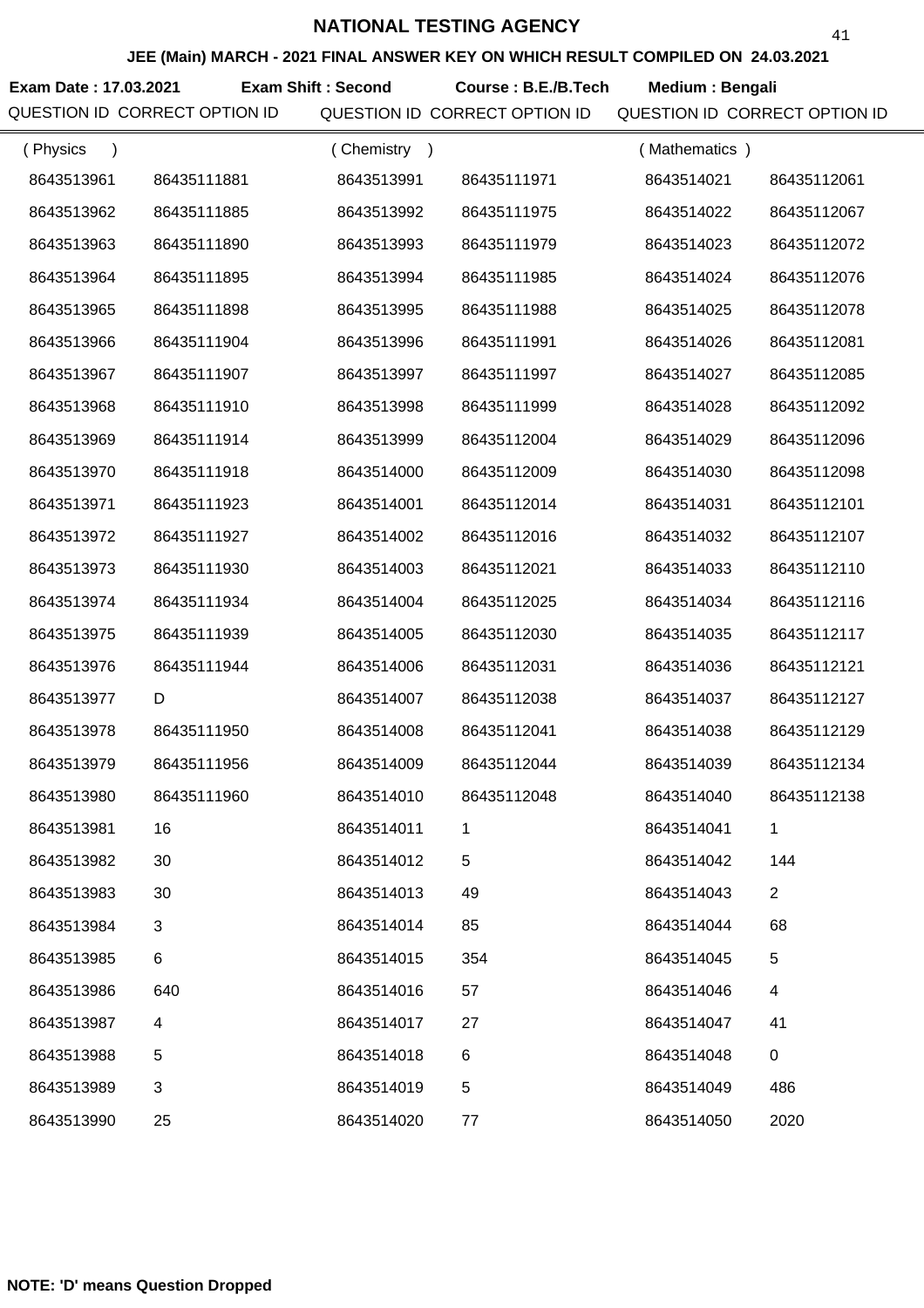**JEE (Main) MARCH - 2021 FINAL ANSWER KEY ON WHICH RESULT COMPILED ON 24.03.2021**

**Exam Date : 17.03.2021 Course : B.E./B.Tech Medium : English Exam Shift : Second**

| (Physics<br>$\lambda$ |             | (Chemistry<br>$\rightarrow$ |             | (Mathematics) |                |
|-----------------------|-------------|-----------------------------|-------------|---------------|----------------|
| 8643513511            | 86435110531 | 8643513541                  | 86435110621 | 8643513571    | 86435110711    |
| 8643513512            | 86435110535 | 8643513542                  | 86435110625 | 8643513572    | 86435110717    |
| 8643513513            | 86435110540 | 8643513543                  | 86435110629 | 8643513573    | 86435110722    |
| 8643513514            | 86435110545 | 8643513544                  | 86435110635 | 8643513574    | 86435110726    |
| 8643513515            | 86435110548 | 8643513545                  | 86435110638 | 8643513575    | 86435110728    |
| 8643513516            | 86435110554 | 8643513546                  | 86435110641 | 8643513576    | 86435110731    |
| 8643513517            | 86435110557 | 8643513547                  | 86435110647 | 8643513577    | 86435110735    |
| 8643513518            | 86435110560 | 8643513548                  | 86435110649 | 8643513578    | 86435110742    |
| 8643513519            | 86435110564 | 8643513549                  | 86435110654 | 8643513579    | 86435110746    |
| 8643513520            | 86435110568 | 8643513550                  | 86435110659 | 8643513580    | 86435110748    |
| 8643513521            | 86435110573 | 8643513551                  | 86435110664 | 8643513581    | 86435110751    |
| 8643513522            | 86435110577 | 8643513552                  | 86435110666 | 8643513582    | 86435110757    |
| 8643513523            | 86435110580 | 8643513553                  | 86435110671 | 8643513583    | 86435110760    |
| 8643513524            | 86435110584 | 8643513554                  | 86435110675 | 8643513584    | 86435110766    |
| 8643513525            | 86435110589 | 8643513555                  | 86435110680 | 8643513585    | 86435110767    |
| 8643513526            | 86435110594 | 8643513556                  | 86435110681 | 8643513586    | 86435110771    |
| 8643513527            | D           | 8643513557                  | 86435110688 | 8643513587    | 86435110777    |
| 8643513528            | 86435110600 | 8643513558                  | 86435110691 | 8643513588    | 86435110779    |
| 8643513529            | 86435110606 | 8643513559                  | 86435110694 | 8643513589    | 86435110784    |
| 8643513530            | 86435110610 | 8643513560                  | 86435110698 | 8643513590    | 86435110788    |
| 8643513531            | 16          | 8643513561                  |             | 8643513591    |                |
| 8643513532            | 30          | 8643513562                  | 5           | 8643513592    | 144            |
| 8643513533            | 30          | 8643513563                  | 49          | 8643513593    | $\overline{2}$ |
| 8643513534            | 3           | 8643513564                  | 85          | 8643513594    | 68             |
| 8643513535            | 6           | 8643513565                  | 354         | 8643513595    | $\,$ 5 $\,$    |
| 8643513536            | 640         | 8643513566                  | 57          | 8643513596    | 4              |
| 8643513537            | 4           | 8643513567                  | 27          | 8643513597    | 41             |
| 8643513538            | 5           | 8643513568                  | 6           | 8643513598    | $\pmb{0}$      |
| 8643513539            | 3           | 8643513569                  | 5           | 8643513599    | 486            |
| 8643513540            | 25          | 8643513570                  | 77          | 8643513600    | 2020           |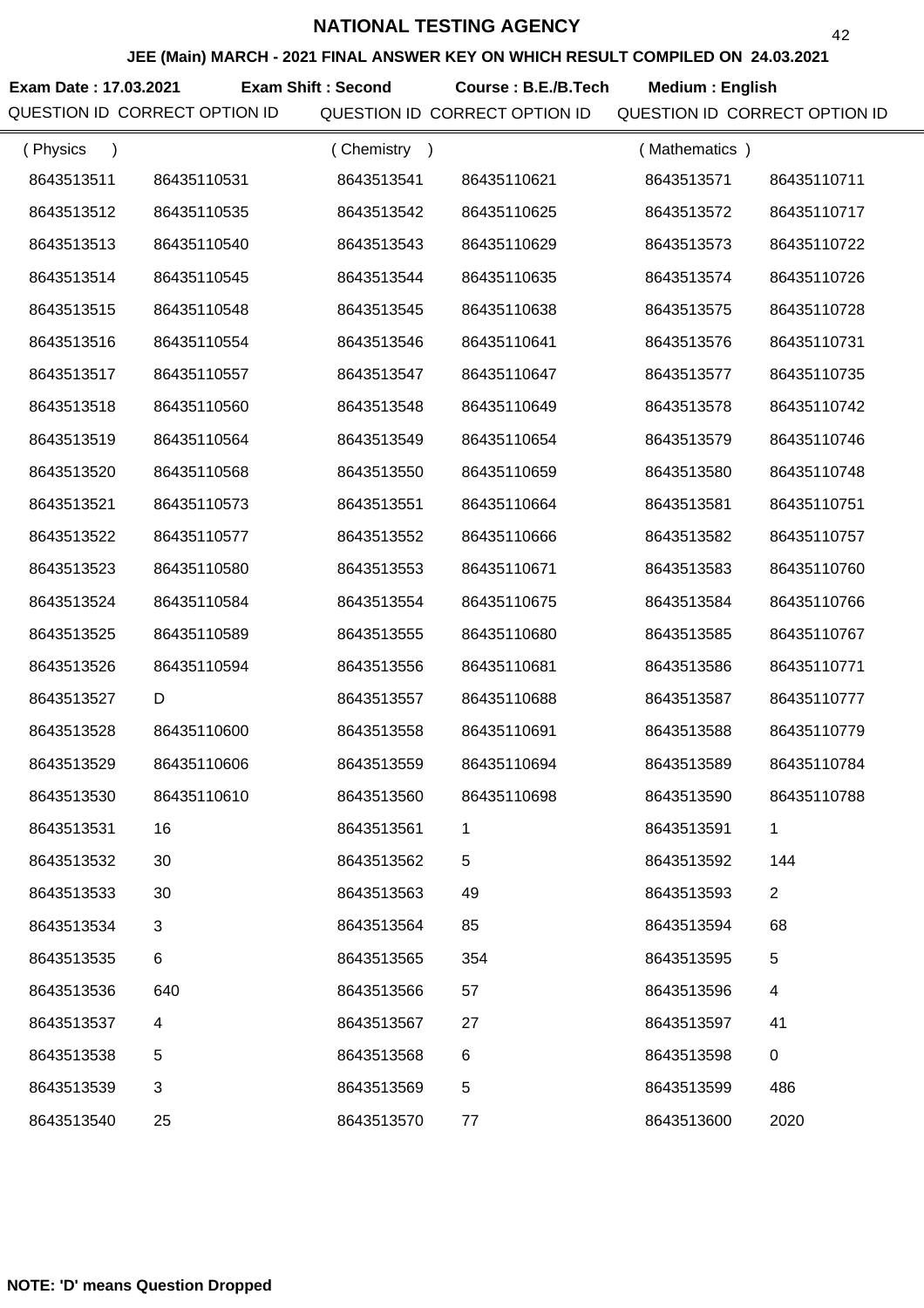**JEE (Main) MARCH - 2021 FINAL ANSWER KEY ON WHICH RESULT COMPILED ON 24.03.2021**

**Exam Date : 17.03.2021 Exam Shift : Second Course : B.E./B.Tech Medium : Gujarati** 

| (Physics<br>$\lambda$ |             | (Chemistry) |             | (Mathematics) |                |
|-----------------------|-------------|-------------|-------------|---------------|----------------|
| 8643514051            | 86435112151 | 8643514081  | 86435112241 | 8643514111    | 86435112331    |
| 8643514052            | 86435112155 | 8643514082  | 86435112245 | 8643514112    | 86435112337    |
| 8643514053            | 86435112160 | 8643514083  | 86435112249 | 8643514113    | 86435112342    |
| 8643514054            | 86435112165 | 8643514084  | 86435112255 | 8643514114    | 86435112346    |
| 8643514055            | 86435112168 | 8643514085  | 86435112258 | 8643514115    | 86435112348    |
| 8643514056            | 86435112174 | 8643514086  | 86435112261 | 8643514116    | 86435112351    |
| 8643514057            | 86435112177 | 8643514087  | 86435112267 | 8643514117    | 86435112355    |
| 8643514058            | 86435112180 | 8643514088  | 86435112269 | 8643514118    | 86435112362    |
| 8643514059            | 86435112184 | 8643514089  | 86435112274 | 8643514119    | 86435112366    |
| 8643514060            | 86435112188 | 8643514090  | 86435112279 | 8643514120    | 86435112368    |
| 8643514061            | 86435112193 | 8643514091  | 86435112284 | 8643514121    | 86435112371    |
| 8643514062            | 86435112197 | 8643514092  | 86435112286 | 8643514122    | 86435112377    |
| 8643514063            | 86435112200 | 8643514093  | 86435112291 | 8643514123    | 86435112380    |
| 8643514064            | 86435112204 | 8643514094  | 86435112295 | 8643514124    | 86435112386    |
| 8643514065            | 86435112209 | 8643514095  | 86435112300 | 8643514125    | 86435112387    |
| 8643514066            | 86435112214 | 8643514096  | 86435112301 | 8643514126    | 86435112391    |
| 8643514067            | D           | 8643514097  | 86435112308 | 8643514127    | 86435112397    |
| 8643514068            | 86435112220 | 8643514098  | 86435112311 | 8643514128    | 86435112399    |
| 8643514069            | 86435112226 | 8643514099  | 86435112314 | 8643514129    | 86435112404    |
| 8643514070            | 86435112230 | 8643514100  | 86435112318 | 8643514130    | 86435112408    |
| 8643514071            | 16          | 8643514101  |             | 8643514131    |                |
| 8643514072            | 30          | 8643514102  | 5           | 8643514132    | 144            |
| 8643514073            | 30          | 8643514103  | 49          | 8643514133    | $\overline{2}$ |
| 8643514074            | 3           | 8643514104  | 85          | 8643514134    | 68             |
| 8643514075            | 6           | 8643514105  | 354         | 8643514135    | 5              |
| 8643514076            | 640         | 8643514106  | 57          | 8643514136    | 4              |
| 8643514077            | 4           | 8643514107  | 27          | 8643514137    | 41             |
| 8643514078            | 5           | 8643514108  | 6           | 8643514138    | 0              |
| 8643514079            | 3           | 8643514109  | 5           | 8643514139    | 486            |
| 8643514080            | 25          | 8643514110  | 77          | 8643514140    | 2020           |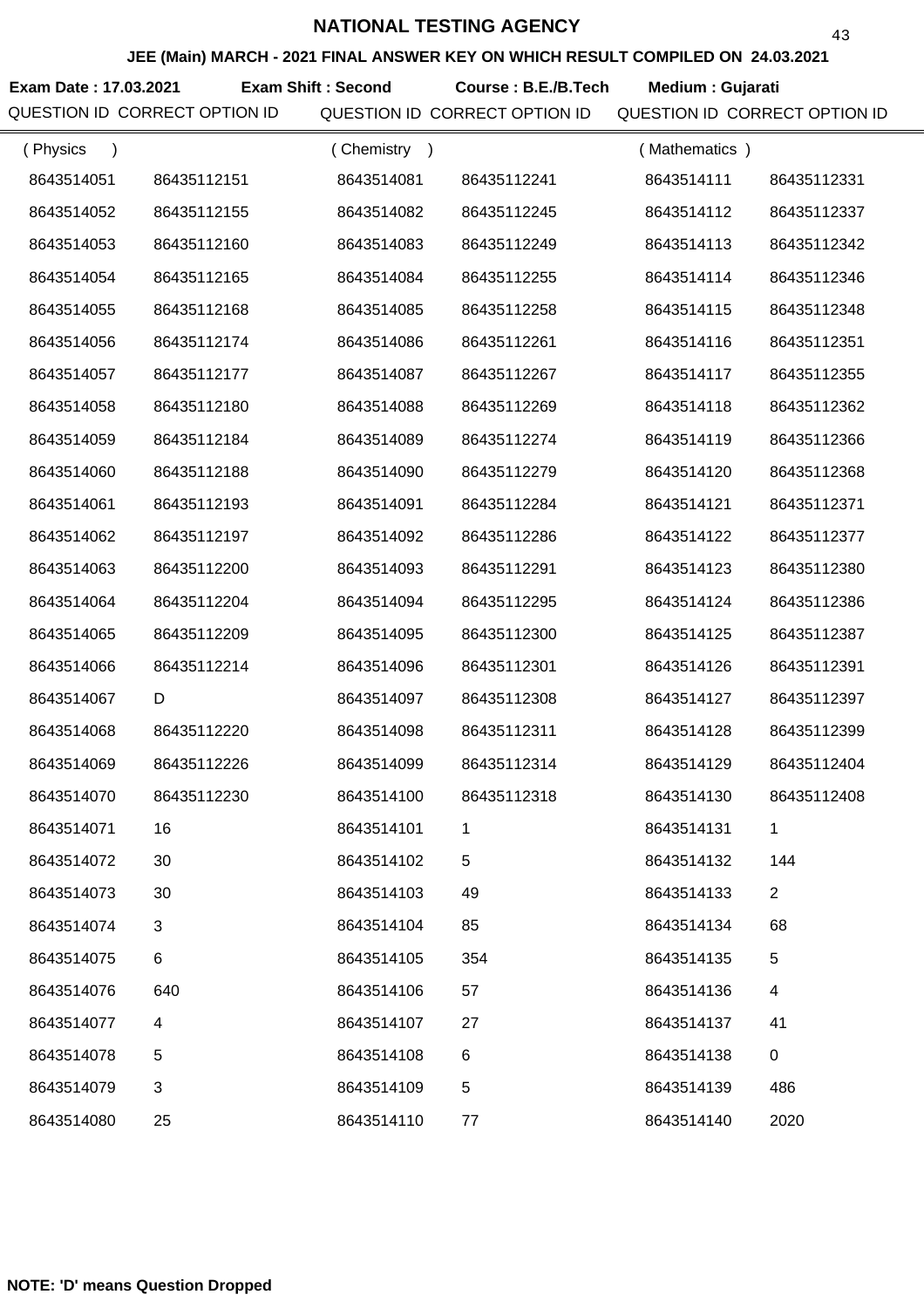**JEE (Main) MARCH - 2021 FINAL ANSWER KEY ON WHICH RESULT COMPILED ON 24.03.2021**

**Exam Date : 17.03.2021 Exam Shift : Second Course : B.E./B.Tech Medium : Hindi** 

| (Physics<br>$\lambda$ |             | (Chemistry<br>$\rightarrow$ |             | (Mathematics) |                |
|-----------------------|-------------|-----------------------------|-------------|---------------|----------------|
| 8643513871            | 86435111611 | 8643513901                  | 86435111701 | 8643513931    | 86435111791    |
| 8643513872            | 86435111615 | 8643513902                  | 86435111705 | 8643513932    | 86435111797    |
| 8643513873            | 86435111620 | 8643513903                  | 86435111709 | 8643513933    | 86435111802    |
| 8643513874            | 86435111625 | 8643513904                  | 86435111715 | 8643513934    | 86435111806    |
| 8643513875            | 86435111628 | 8643513905                  | 86435111718 | 8643513935    | 86435111808    |
| 8643513876            | 86435111634 | 8643513906                  | 86435111721 | 8643513936    | 86435111811    |
| 8643513877            | 86435111637 | 8643513907                  | 86435111727 | 8643513937    | 86435111815    |
| 8643513878            | 86435111640 | 8643513908                  | 86435111729 | 8643513938    | 86435111822    |
| 8643513879            | 86435111644 | 8643513909                  | 86435111734 | 8643513939    | 86435111826    |
| 8643513880            | 86435111648 | 8643513910                  | 86435111739 | 8643513940    | 86435111828    |
| 8643513881            | 86435111653 | 8643513911                  | 86435111744 | 8643513941    | 86435111831    |
| 8643513882            | 86435111657 | 8643513912                  | 86435111746 | 8643513942    | 86435111837    |
| 8643513883            | 86435111660 | 8643513913                  | 86435111751 | 8643513943    | 86435111840    |
| 8643513884            | 86435111664 | 8643513914                  | 86435111755 | 8643513944    | 86435111846    |
| 8643513885            | 86435111669 | 8643513915                  | 86435111760 | 8643513945    | 86435111847    |
| 8643513886            | 86435111674 | 8643513916                  | 86435111761 | 8643513946    | 86435111851    |
| 8643513887            | D           | 8643513917                  | 86435111768 | 8643513947    | 86435111857    |
| 8643513888            | 86435111680 | 8643513918                  | 86435111771 | 8643513948    | 86435111859    |
| 8643513889            | 86435111686 | 8643513919                  | 86435111774 | 8643513949    | 86435111864    |
| 8643513890            | 86435111690 | 8643513920                  | 86435111778 | 8643513950    | 86435111868    |
| 8643513891            | 16          | 8643513921                  |             | 8643513951    |                |
| 8643513892            | 30          | 8643513922                  | 5           | 8643513952    | 144            |
| 8643513893            | 30          | 8643513923                  | 49          | 8643513953    | $\overline{2}$ |
| 8643513894            | 3           | 8643513924                  | 85          | 8643513954    | 68             |
| 8643513895            | 6           | 8643513925                  | 354         | 8643513955    | 5              |
| 8643513896            | 640         | 8643513926                  | 57          | 8643513956    | 4              |
| 8643513897            | 4           | 8643513927                  | 27          | 8643513957    | 41             |
| 8643513898            | 5           | 8643513928                  | 6           | 8643513958    | $\pmb{0}$      |
| 8643513899            | 3           | 8643513929                  | 5           | 8643513959    | 486            |
| 8643513900            | 25          | 8643513930                  | 77          | 8643513960    | 2020           |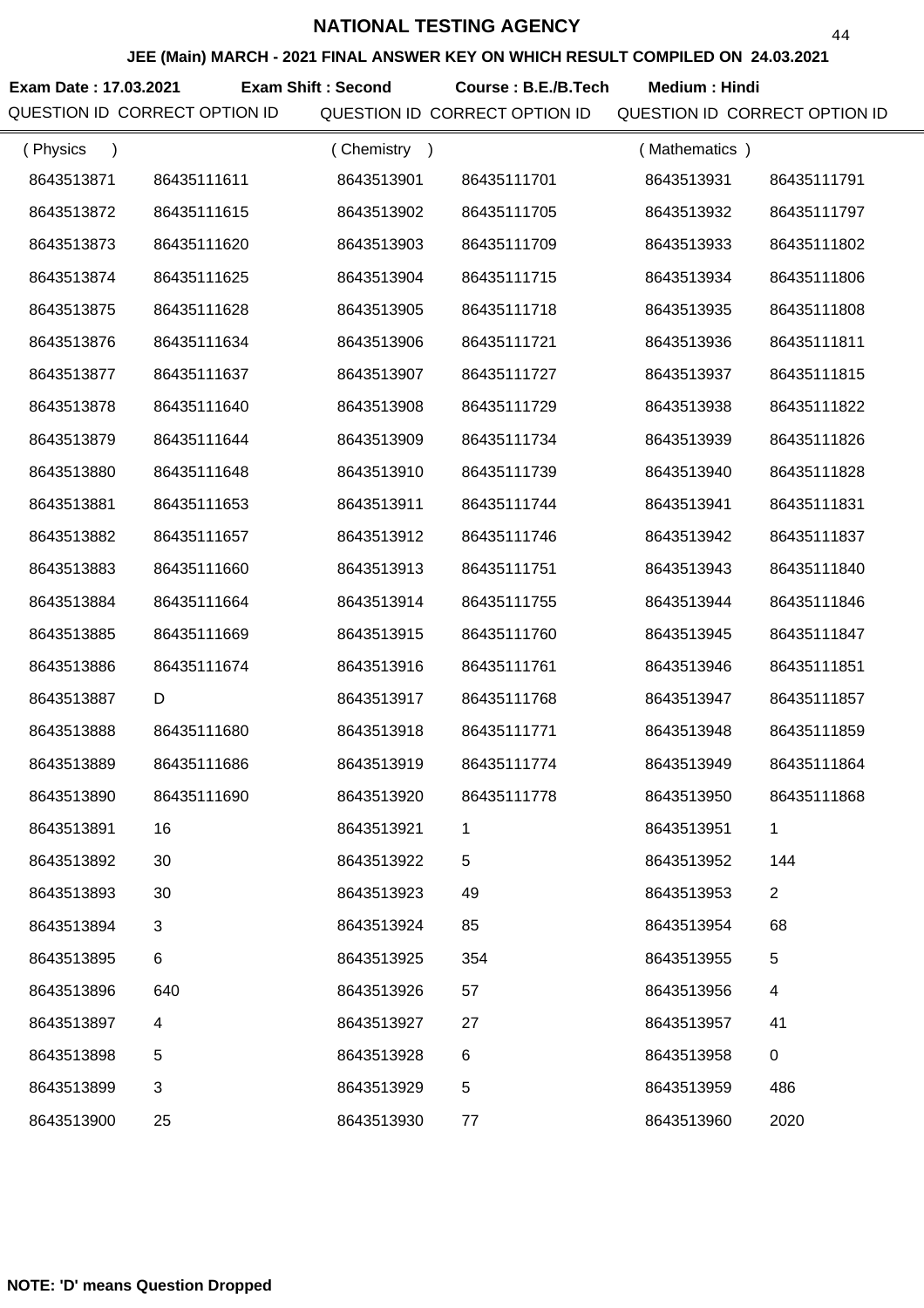**JEE (Main) MARCH - 2021 FINAL ANSWER KEY ON WHICH RESULT COMPILED ON 24.03.2021**

Exam Date : 17.03.2021 Exam Shift : Second Course : B.E./B.Tech Medium : Kannada

| (Physics<br>$\lambda$ |             | (Chemistry) |             | (Mathematics) |                |
|-----------------------|-------------|-------------|-------------|---------------|----------------|
| 8643514141            | 86435112421 | 8643514171  | 86435112511 | 8643514201    | 86435112601    |
| 8643514142            | 86435112425 | 8643514172  | 86435112515 | 8643514202    | 86435112607    |
| 8643514143            | 86435112430 | 8643514173  | 86435112519 | 8643514203    | 86435112612    |
| 8643514144            | 86435112435 | 8643514174  | 86435112525 | 8643514204    | 86435112616    |
| 8643514145            | 86435112438 | 8643514175  | 86435112528 | 8643514205    | 86435112618    |
| 8643514146            | 86435112444 | 8643514176  | 86435112531 | 8643514206    | 86435112621    |
| 8643514147            | 86435112447 | 8643514177  | 86435112537 | 8643514207    | 86435112625    |
| 8643514148            | 86435112450 | 8643514178  | 86435112539 | 8643514208    | 86435112632    |
| 8643514149            | 86435112454 | 8643514179  | 86435112544 | 8643514209    | 86435112636    |
| 8643514150            | 86435112458 | 8643514180  | 86435112549 | 8643514210    | 86435112638    |
| 8643514151            | 86435112463 | 8643514181  | 86435112554 | 8643514211    | 86435112641    |
| 8643514152            | 86435112467 | 8643514182  | 86435112556 | 8643514212    | 86435112647    |
| 8643514153            | 86435112470 | 8643514183  | 86435112561 | 8643514213    | 86435112650    |
| 8643514154            | 86435112474 | 8643514184  | 86435112565 | 8643514214    | 86435112656    |
| 8643514155            | 86435112479 | 8643514185  | 86435112570 | 8643514215    | 86435112657    |
| 8643514156            | 86435112484 | 8643514186  | 86435112571 | 8643514216    | 86435112661    |
| 8643514157            | D           | 8643514187  | 86435112578 | 8643514217    | 86435112667    |
| 8643514158            | 86435112490 | 8643514188  | 86435112581 | 8643514218    | 86435112669    |
| 8643514159            | 86435112496 | 8643514189  | 86435112584 | 8643514219    | 86435112674    |
| 8643514160            | 86435112500 | 8643514190  | 86435112588 | 8643514220    | 86435112678    |
| 8643514161            | 16          | 8643514191  |             | 8643514221    |                |
| 8643514162            | 30          | 8643514192  | 5           | 8643514222    | 144            |
| 8643514163            | 30          | 8643514193  | 49          | 8643514223    | $\overline{2}$ |
| 8643514164            | 3           | 8643514194  | 85          | 8643514224    | 68             |
| 8643514165            | 6           | 8643514195  | 354         | 8643514225    | 5              |
| 8643514166            | 640         | 8643514196  | 57          | 8643514226    | 4              |
| 8643514167            | 4           | 8643514197  | 27          | 8643514227    | 41             |
| 8643514168            | 5           | 8643514198  | 6           | 8643514228    | $\pmb{0}$      |
| 8643514169            | 3           | 8643514199  | 5           | 8643514229    | 486            |
| 8643514170            | 25          | 8643514200  | 77          | 8643514230    | 2020           |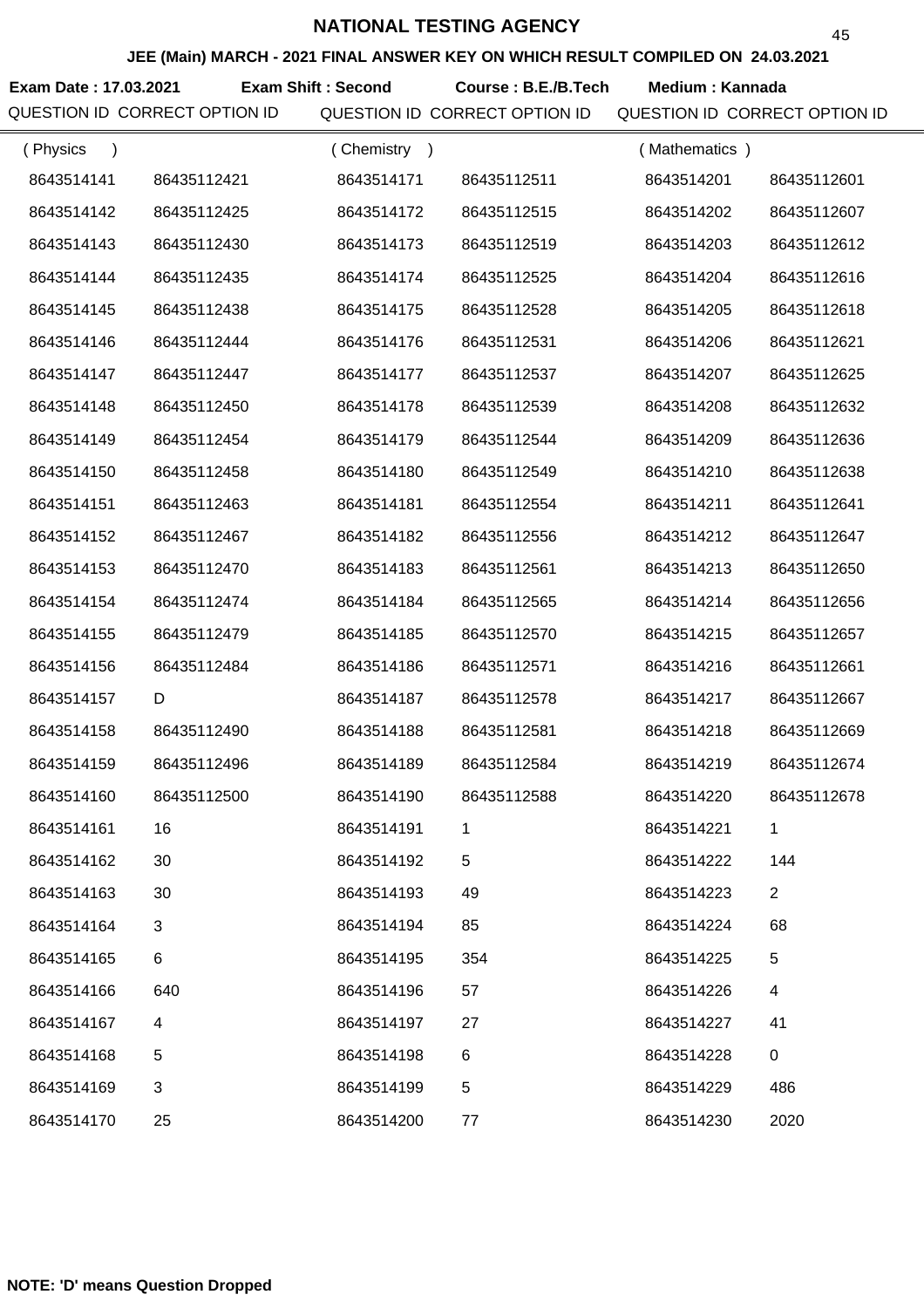**JEE (Main) MARCH - 2021 FINAL ANSWER KEY ON WHICH RESULT COMPILED ON 24.03.2021**

**Exam Date : 17.03.2021 Exam Shift : Second Course : B.E./B.Tech Medium : Malayalam** 

QUESTION ID CORRECT OPTION ID QUESTION ID CORRECT OPTION ID QUESTION ID CORRECT OPTION ID

46

| (Physics<br>$\lambda$ |             | (Chemistry)<br>$\rightarrow$ |             | (Mathematics) |                |
|-----------------------|-------------|------------------------------|-------------|---------------|----------------|
| 8643513691            | 86435111071 | 8643513721                   | 86435111161 | 8643513751    | 86435111251    |
| 8643513692            | 86435111075 | 8643513722                   | 86435111165 | 8643513752    | 86435111257    |
| 8643513693            | 86435111080 | 8643513723                   | 86435111169 | 8643513753    | 86435111262    |
| 8643513694            | 86435111085 | 8643513724                   | 86435111175 | 8643513754    | 86435111266    |
| 8643513695            | 86435111088 | 8643513725                   | 86435111178 | 8643513755    | 86435111268    |
| 8643513696            | 86435111094 | 8643513726                   | 86435111181 | 8643513756    | 86435111271    |
| 8643513697            | 86435111097 | 8643513727                   | 86435111187 | 8643513757    | 86435111275    |
| 8643513698            | 86435111100 | 8643513728                   | 86435111189 | 8643513758    | 86435111282    |
| 8643513699            | 86435111104 | 8643513729                   | 86435111194 | 8643513759    | 86435111286    |
| 8643513700            | 86435111108 | 8643513730                   | 86435111199 | 8643513760    | 86435111288    |
| 8643513701            | 86435111113 | 8643513731                   | 86435111204 | 8643513761    | 86435111291    |
| 8643513702            | 86435111117 | 8643513732                   | 86435111206 | 8643513762    | 86435111297    |
| 8643513703            | 86435111120 | 8643513733                   | 86435111211 | 8643513763    | 86435111300    |
| 8643513704            | 86435111124 | 8643513734                   | 86435111215 | 8643513764    | 86435111306    |
| 8643513705            | 86435111129 | 8643513735                   | 86435111220 | 8643513765    | 86435111307    |
| 8643513706            | 86435111134 | 8643513736                   | 86435111221 | 8643513766    | 86435111311    |
| 8643513707            | D           | 8643513737                   | 86435111228 | 8643513767    | 86435111317    |
| 8643513708            | 86435111140 | 8643513738                   | 86435111231 | 8643513768    | 86435111319    |
| 8643513709            | 86435111146 | 8643513739                   | 86435111234 | 8643513769    | 86435111324    |
| 8643513710            | 86435111150 | 8643513740                   | 86435111238 | 8643513770    | 86435111328    |
| 8643513711            | 16          | 8643513741                   |             | 8643513771    |                |
| 8643513712            | 30          | 8643513742                   | 5           | 8643513772    | 144            |
| 8643513713            | 30          | 8643513743                   | 49          | 8643513773    | $\overline{2}$ |
| 8643513714            | 3           | 8643513744                   | 85          | 8643513774    | 68             |
| 8643513715            | 6           | 8643513745                   | 354         | 8643513775    | 5              |
| 8643513716            | 640         | 8643513746                   | 57          | 8643513776    | 4              |
| 8643513717            | 4           | 8643513747                   | 27          | 8643513777    | 41             |
| 8643513718            | 5           | 8643513748                   | 6           | 8643513778    | 0              |
| 8643513719            | 3           | 8643513749                   | 5           | 8643513779    | 486            |
| 8643513720            | 25          | 8643513750                   | 77          | 8643513780    | 2020           |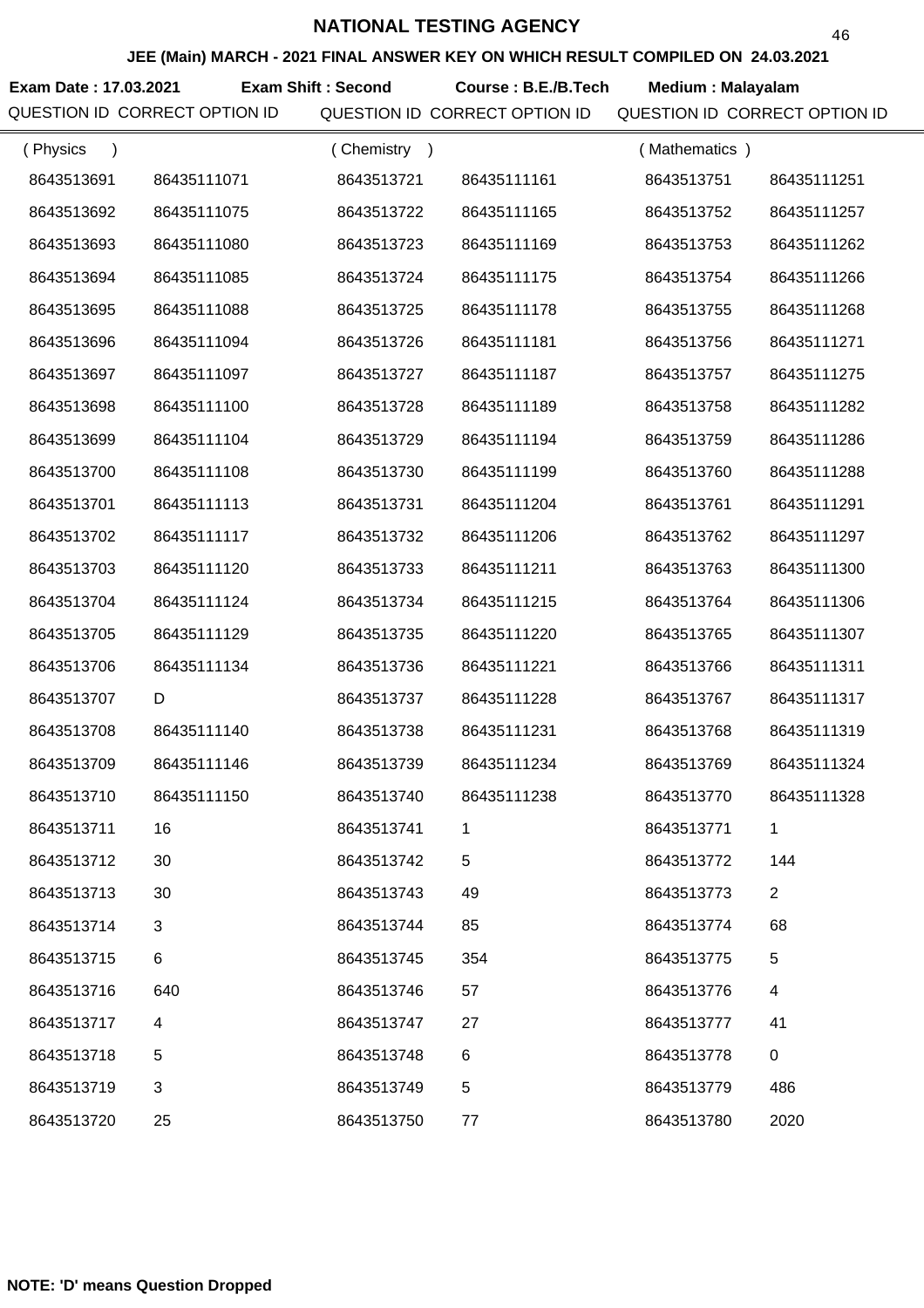**JEE (Main) MARCH - 2021 FINAL ANSWER KEY ON WHICH RESULT COMPILED ON 24.03.2021**

**Exam Date : 17.03.2021 Course : B.E./B.Tech Medium : Marathi Exam Shift : Second**

QUESTION ID CORRECT OPTION ID QUESTION ID CORRECT OPTION ID QUESTION ID CORRECT OPTION ID

47

| (Physics   |             | (Chemistry) |             | (Mathematics) |                |
|------------|-------------|-------------|-------------|---------------|----------------|
| 8643514231 | 86435112691 | 8643514261  | 86435112781 | 8643514291    | 86435112871    |
| 8643514232 | 86435112695 | 8643514262  | 86435112785 | 8643514292    | 86435112877    |
| 8643514233 | 86435112700 | 8643514263  | 86435112789 | 8643514293    | 86435112882    |
| 8643514234 | 86435112705 | 8643514264  | 86435112795 | 8643514294    | 86435112886    |
| 8643514235 | 86435112708 | 8643514265  | 86435112798 | 8643514295    | 86435112888    |
| 8643514236 | 86435112714 | 8643514266  | 86435112801 | 8643514296    | 86435112891    |
| 8643514237 | 86435112717 | 8643514267  | 86435112807 | 8643514297    | 86435112895    |
| 8643514238 | 86435112720 | 8643514268  | 86435112809 | 8643514298    | 86435112902    |
| 8643514239 | 86435112724 | 8643514269  | 86435112814 | 8643514299    | 86435112906    |
| 8643514240 | 86435112728 | 8643514270  | 86435112819 | 8643514300    | 86435112908    |
| 8643514241 | 86435112733 | 8643514271  | 86435112824 | 8643514301    | 86435112911    |
| 8643514242 | 86435112737 | 8643514272  | 86435112826 | 8643514302    | 86435112917    |
| 8643514243 | 86435112740 | 8643514273  | 86435112831 | 8643514303    | 86435112920    |
| 8643514244 | 86435112744 | 8643514274  | 86435112835 | 8643514304    | 86435112926    |
| 8643514245 | 86435112749 | 8643514275  | 86435112840 | 8643514305    | 86435112927    |
| 8643514246 | 86435112754 | 8643514276  | 86435112841 | 8643514306    | 86435112931    |
| 8643514247 | D           | 8643514277  | 86435112848 | 8643514307    | 86435112937    |
| 8643514248 | 86435112760 | 8643514278  | 86435112851 | 8643514308    | 86435112939    |
| 8643514249 | 86435112766 | 8643514279  | 86435112854 | 8643514309    | 86435112944    |
| 8643514250 | 86435112770 | 8643514280  | 86435112858 | 8643514310    | 86435112948    |
| 8643514251 | 16          | 8643514281  |             | 8643514311    |                |
| 8643514252 | 30          | 8643514282  | 5           | 8643514312    | 144            |
| 8643514253 | 30          | 8643514283  | 49          | 8643514313    | $\overline{2}$ |
| 8643514254 | 3           | 8643514284  | 85          | 8643514314    | 68             |
| 8643514255 | 6           | 8643514285  | 354         | 8643514315    | 5              |
| 8643514256 | 640         | 8643514286  | 57          | 8643514316    | 4              |
| 8643514257 | 4           | 8643514287  | 27          | 8643514317    | 41             |
| 8643514258 | 5           | 8643514288  | 6           | 8643514318    | $\pmb{0}$      |
| 8643514259 | 3           | 8643514289  | 5           | 8643514319    | 486            |
| 8643514260 | 25          | 8643514290  | 77          | 8643514320    | 2020           |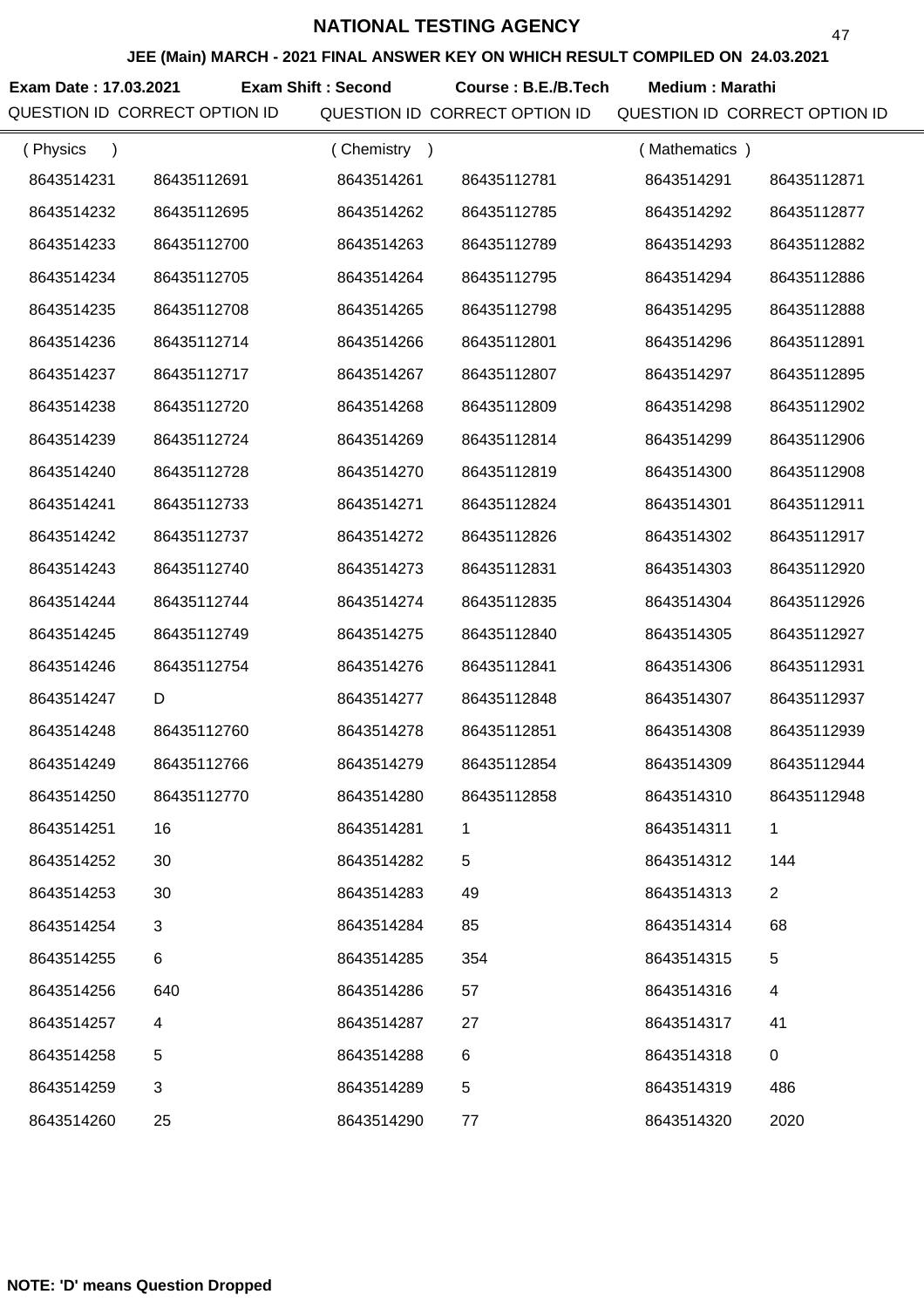**JEE (Main) MARCH - 2021 FINAL ANSWER KEY ON WHICH RESULT COMPILED ON 24.03.2021**

**Exam Date : 17.03.2021 Exam Shift : Second Course : B.E./B.Tech Medium : Odia** 

| (Physics<br>$\lambda$ |             | Chemistry<br>$\rightarrow$ |             | (Mathematics) |                |
|-----------------------|-------------|----------------------------|-------------|---------------|----------------|
| 8643514321            | 86435112961 | 8643514351                 | 86435113051 | 8643514381    | 86435113141    |
| 8643514322            | 86435112965 | 8643514352                 | 86435113055 | 8643514382    | 86435113147    |
| 8643514323            | 86435112970 | 8643514353                 | 86435113059 | 8643514383    | 86435113152    |
| 8643514324            | 86435112975 | 8643514354                 | 86435113065 | 8643514384    | 86435113156    |
| 8643514325            | 86435112978 | 8643514355                 | 86435113068 | 8643514385    | 86435113158    |
| 8643514326            | 86435112984 | 8643514356                 | 86435113071 | 8643514386    | 86435113161    |
| 8643514327            | 86435112987 | 8643514357                 | 86435113077 | 8643514387    | 86435113165    |
| 8643514328            | 86435112990 | 8643514358                 | 86435113079 | 8643514388    | 86435113172    |
| 8643514329            | 86435112994 | 8643514359                 | 86435113084 | 8643514389    | 86435113176    |
| 8643514330            | 86435112998 | 8643514360                 | 86435113089 | 8643514390    | 86435113178    |
| 8643514331            | 86435113003 | 8643514361                 | 86435113094 | 8643514391    | 86435113181    |
| 8643514332            | 86435113007 | 8643514362                 | 86435113096 | 8643514392    | 86435113187    |
| 8643514333            | 86435113010 | 8643514363                 | 86435113101 | 8643514393    | 86435113190    |
| 8643514334            | 86435113014 | 8643514364                 | 86435113105 | 8643514394    | 86435113196    |
| 8643514335            | 86435113019 | 8643514365                 | 86435113110 | 8643514395    | 86435113197    |
| 8643514336            | 86435113024 | 8643514366                 | 86435113111 | 8643514396    | 86435113201    |
| 8643514337            | D           | 8643514367                 | 86435113118 | 8643514397    | 86435113207    |
| 8643514338            | 86435113030 | 8643514368                 | 86435113121 | 8643514398    | 86435113209    |
| 8643514339            | 86435113036 | 8643514369                 | 86435113124 | 8643514399    | 86435113214    |
| 8643514340            | 86435113040 | 8643514370                 | 86435113128 | 8643514400    | 86435113218    |
| 8643514341            | 16          | 8643514371                 |             | 8643514401    |                |
| 8643514342            | 30          | 8643514372                 | 5           | 8643514402    | 144            |
| 8643514343            | 30          | 8643514373                 | 49          | 8643514403    | $\overline{2}$ |
| 8643514344            | 3           | 8643514374                 | 85          | 8643514404    | 68             |
| 8643514345            | 6           | 8643514375                 | 354         | 8643514405    | 5              |
| 8643514346            | 640         | 8643514376                 | 57          | 8643514406    | 4              |
| 8643514347            | 4           | 8643514377                 | 27          | 8643514407    | 41             |
| 8643514348            | 5           | 8643514378                 | 6           | 8643514408    | $\mathbf 0$    |
| 8643514349            | 3           | 8643514379                 | 5           | 8643514409    | 486            |
| 8643514350            | 25          | 8643514380                 | 77          | 8643514410    | 2020           |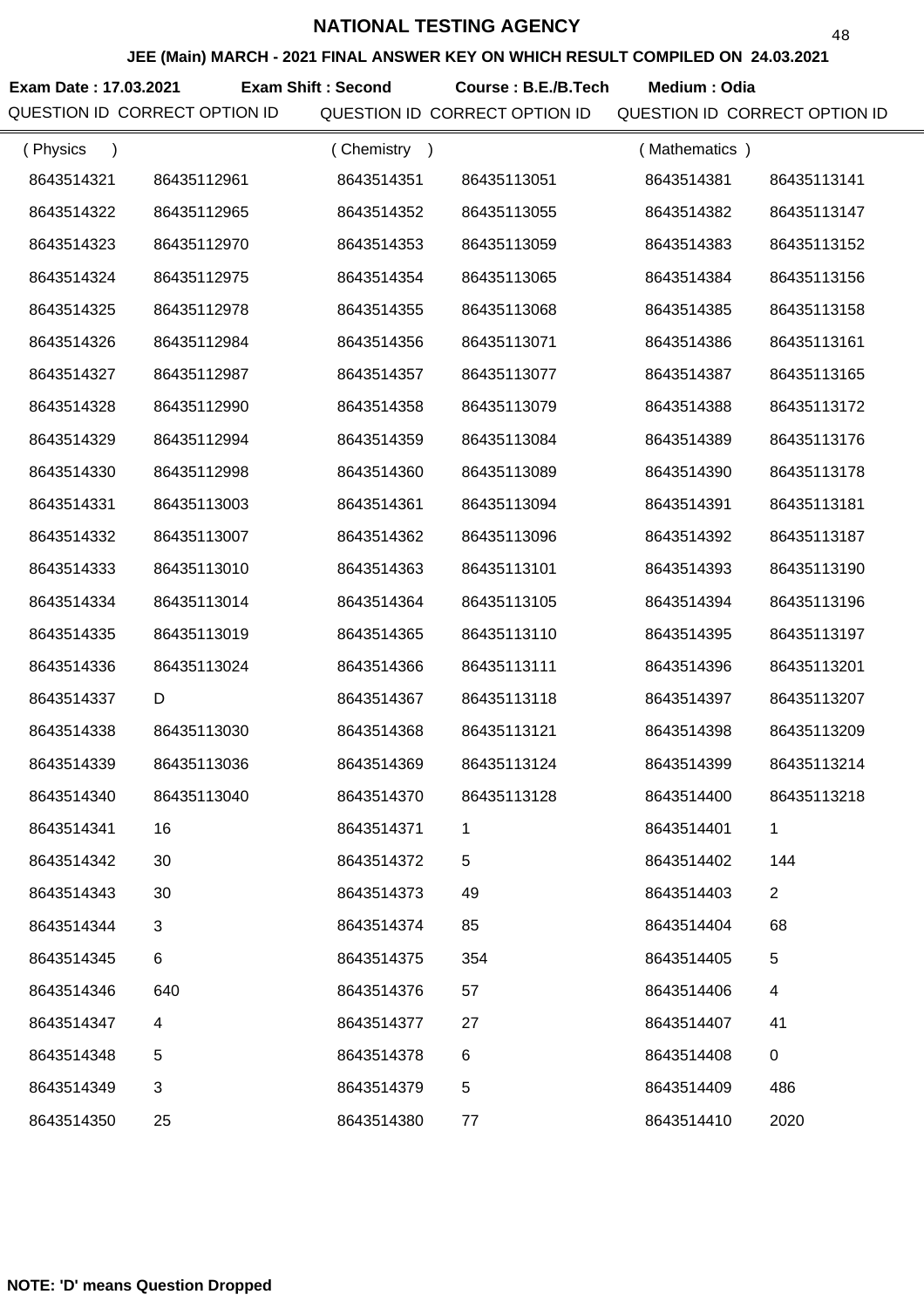**JEE (Main) MARCH - 2021 FINAL ANSWER KEY ON WHICH RESULT COMPILED ON 24.03.2021**

**Exam Date : 17.03.2021 Course : B.E./B.Tech Medium : Punjabi Exam Shift : Second**

| (Physics<br>$\lambda$ |             | (Chemistry) |             | (Mathematics) |                |
|-----------------------|-------------|-------------|-------------|---------------|----------------|
| 8643514411            | 86435113231 | 8643514441  | 86435113321 | 8643514471    | 86435113411    |
| 8643514412            | 86435113235 | 8643514442  | 86435113325 | 8643514472    | 86435113417    |
| 8643514413            | 86435113240 | 8643514443  | 86435113329 | 8643514473    | 86435113422    |
| 8643514414            | 86435113245 | 8643514444  | 86435113335 | 8643514474    | 86435113426    |
| 8643514415            | 86435113248 | 8643514445  | 86435113338 | 8643514475    | 86435113428    |
| 8643514416            | 86435113254 | 8643514446  | 86435113341 | 8643514476    | 86435113431    |
| 8643514417            | 86435113257 | 8643514447  | 86435113347 | 8643514477    | 86435113435    |
| 8643514418            | 86435113260 | 8643514448  | 86435113349 | 8643514478    | 86435113442    |
| 8643514419            | 86435113264 | 8643514449  | 86435113354 | 8643514479    | 86435113446    |
| 8643514420            | 86435113268 | 8643514450  | 86435113359 | 8643514480    | 86435113448    |
| 8643514421            | 86435113273 | 8643514451  | 86435113364 | 8643514481    | 86435113451    |
| 8643514422            | 86435113277 | 8643514452  | 86435113366 | 8643514482    | 86435113457    |
| 8643514423            | 86435113280 | 8643514453  | 86435113371 | 8643514483    | 86435113460    |
| 8643514424            | 86435113284 | 8643514454  | 86435113375 | 8643514484    | 86435113466    |
| 8643514425            | 86435113289 | 8643514455  | 86435113380 | 8643514485    | 86435113467    |
| 8643514426            | 86435113294 | 8643514456  | 86435113381 | 8643514486    | 86435113471    |
| 8643514427            | D           | 8643514457  | 86435113388 | 8643514487    | 86435113477    |
| 8643514428            | 86435113300 | 8643514458  | 86435113391 | 8643514488    | 86435113479    |
| 8643514429            | 86435113306 | 8643514459  | 86435113394 | 8643514489    | 86435113484    |
| 8643514430            | 86435113310 | 8643514460  | 86435113398 | 8643514490    | 86435113488    |
| 8643514431            | 16          | 8643514461  |             | 8643514491    |                |
| 8643514432            | 30          | 8643514462  | 5           | 8643514492    | 144            |
| 8643514433            | 30          | 8643514463  | 49          | 8643514493    | $\overline{2}$ |
| 8643514434            | 3           | 8643514464  | 85          | 8643514494    | 68             |
| 8643514435            | 6           | 8643514465  | 354         | 8643514495    | 5              |
| 8643514436            | 640         | 8643514466  | 57          | 8643514496    | 4              |
| 8643514437            | 4           | 8643514467  | 27          | 8643514497    | 41             |
| 8643514438            | 5           | 8643514468  | 6           | 8643514498    | 0              |
| 8643514439            | 3           | 8643514469  | 5           | 8643514499    | 486            |
| 8643514440            | 25          | 8643514470  | 77          | 8643514500    | 2020           |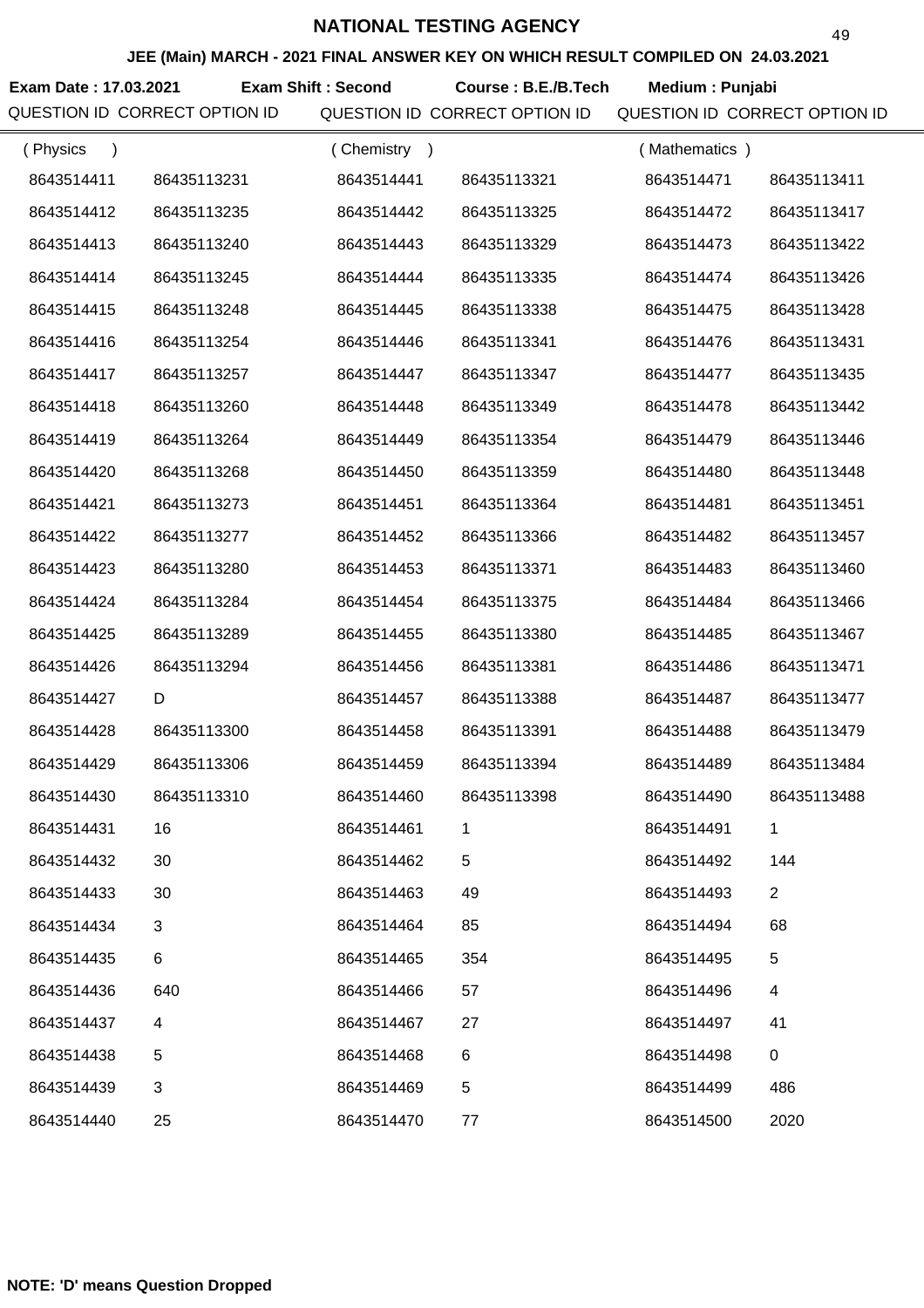**JEE (Main) MARCH - 2021 FINAL ANSWER KEY ON WHICH RESULT COMPILED ON 24.03.2021**

**Exam Date : 17.03.2021 Exam Shift : Second Course : B.E./B.Tech Medium : Tamil** 

| (Physics<br>$\lambda$ |             | (Chemistry)<br>$\rightarrow$ |             | (Mathematics) |                |
|-----------------------|-------------|------------------------------|-------------|---------------|----------------|
| 8643514501            | 86435113501 | 8643514531                   | 86435113591 | 8643514561    | 86435113681    |
| 8643514502            | 86435113505 | 8643514532                   | 86435113595 | 8643514562    | 86435113687    |
| 8643514503            | 86435113510 | 8643514533                   | 86435113599 | 8643514563    | 86435113692    |
| 8643514504            | 86435113515 | 8643514534                   | 86435113605 | 8643514564    | 86435113696    |
| 8643514505            | 86435113518 | 8643514535                   | 86435113608 | 8643514565    | 86435113698    |
| 8643514506            | 86435113524 | 8643514536                   | 86435113611 | 8643514566    | 86435113701    |
| 8643514507            | 86435113527 | 8643514537                   | 86435113617 | 8643514567    | 86435113705    |
| 8643514508            | 86435113530 | 8643514538                   | 86435113619 | 8643514568    | 86435113712    |
| 8643514509            | 86435113534 | 8643514539                   | 86435113624 | 8643514569    | 86435113716    |
| 8643514510            | 86435113538 | 8643514540                   | 86435113629 | 8643514570    | 86435113718    |
| 8643514511            | 86435113543 | 8643514541                   | 86435113634 | 8643514571    | 86435113721    |
| 8643514512            | 86435113547 | 8643514542                   | 86435113636 | 8643514572    | 86435113727    |
| 8643514513            | 86435113550 | 8643514543                   | 86435113641 | 8643514573    | 86435113730    |
| 8643514514            | 86435113554 | 8643514544                   | 86435113645 | 8643514574    | 86435113736    |
| 8643514515            | 86435113559 | 8643514545                   | 86435113650 | 8643514575    | 86435113737    |
| 8643514516            | 86435113564 | 8643514546                   | 86435113651 | 8643514576    | 86435113741    |
| 8643514517            | D           | 8643514547                   | 86435113658 | 8643514577    | 86435113747    |
| 8643514518            | 86435113570 | 8643514548                   | 86435113661 | 8643514578    | 86435113749    |
| 8643514519            | 86435113576 | 8643514549                   | 86435113664 | 8643514579    | 86435113754    |
| 8643514520            | 86435113580 | 8643514550                   | 86435113668 | 8643514580    | 86435113758    |
| 8643514521            | 16          | 8643514551                   |             | 8643514581    |                |
| 8643514522            | 30          | 8643514552                   | 5           | 8643514582    | 144            |
| 8643514523            | 30          | 8643514553                   | 49          | 8643514583    | $\overline{2}$ |
| 8643514524            | 3           | 8643514554                   | 85          | 8643514584    | 68             |
| 8643514525            | 6           | 8643514555                   | 354         | 8643514585    | 5              |
| 8643514526            | 640         | 8643514556                   | 57          | 8643514586    | 4              |
| 8643514527            | 4           | 8643514557                   | 27          | 8643514587    | 41             |
| 8643514528            | 5           | 8643514558                   | 6           | 8643514588    | $\pmb{0}$      |
| 8643514529            | 3           | 8643514559                   | 5           | 8643514589    | 486            |
| 8643514530            | 25          | 8643514560                   | 77          | 8643514590    | 2020           |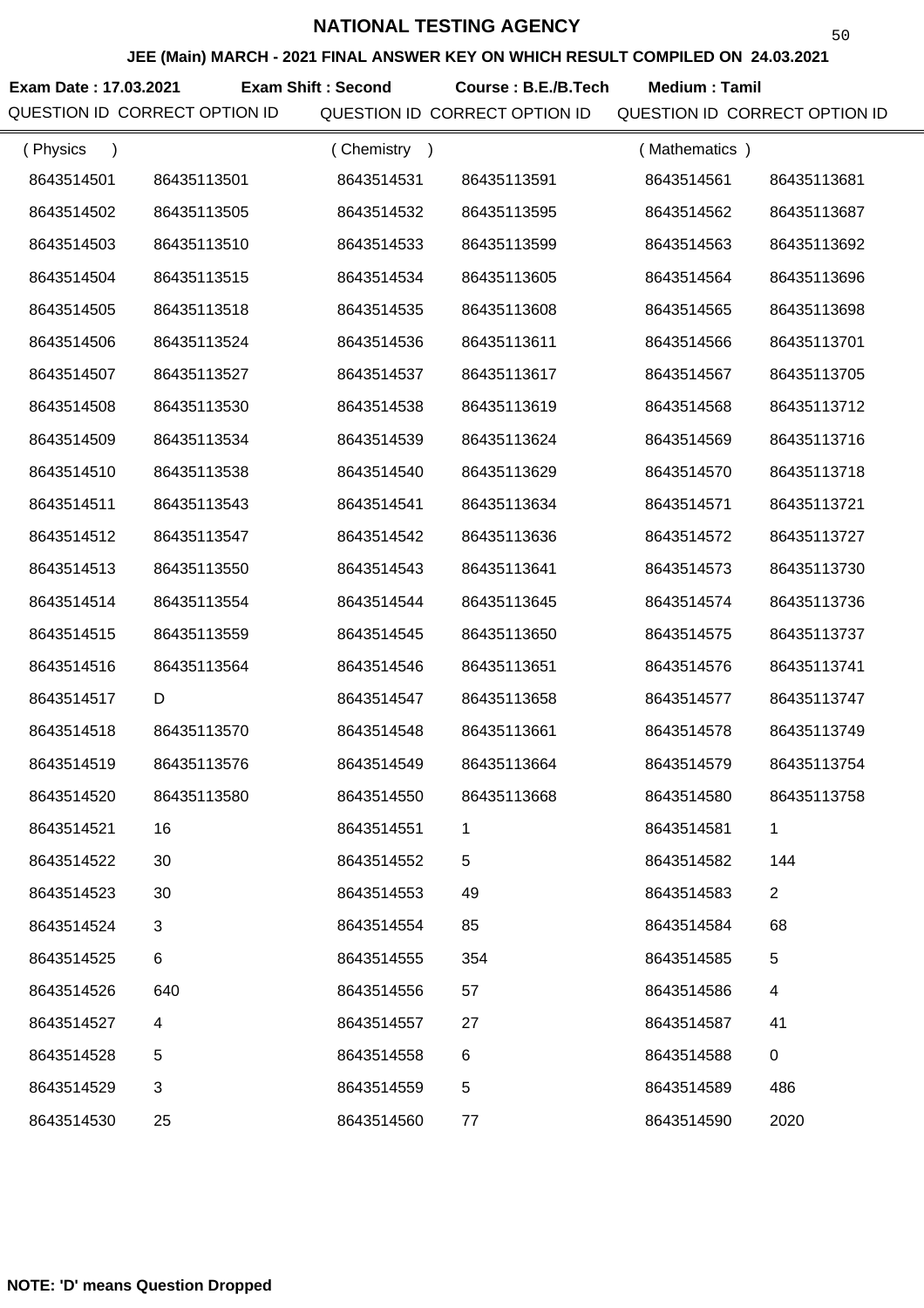**JEE (Main) MARCH - 2021 FINAL ANSWER KEY ON WHICH RESULT COMPILED ON 24.03.2021**

**Exam Date : 17.03.2021 Course : B.E./B.Tech Medium : Telugu Exam Shift : Second**

| (Physics<br>$\lambda$ |             | (Chemistry) |             | (Mathematics) |                |
|-----------------------|-------------|-------------|-------------|---------------|----------------|
| 8643513781            | 86435111341 | 8643513811  | 86435111431 | 8643513841    | 86435111521    |
| 8643513782            | 86435111345 | 8643513812  | 86435111435 | 8643513842    | 86435111527    |
| 8643513783            | 86435111350 | 8643513813  | 86435111439 | 8643513843    | 86435111532    |
| 8643513784            | 86435111355 | 8643513814  | 86435111445 | 8643513844    | 86435111536    |
| 8643513785            | 86435111358 | 8643513815  | 86435111448 | 8643513845    | 86435111538    |
| 8643513786            | 86435111364 | 8643513816  | 86435111451 | 8643513846    | 86435111541    |
| 8643513787            | 86435111367 | 8643513817  | 86435111457 | 8643513847    | 86435111545    |
| 8643513788            | 86435111370 | 8643513818  | 86435111459 | 8643513848    | 86435111552    |
| 8643513789            | 86435111374 | 8643513819  | 86435111464 | 8643513849    | 86435111556    |
| 8643513790            | 86435111378 | 8643513820  | 86435111469 | 8643513850    | 86435111558    |
| 8643513791            | 86435111383 | 8643513821  | 86435111474 | 8643513851    | 86435111561    |
| 8643513792            | 86435111387 | 8643513822  | 86435111476 | 8643513852    | 86435111567    |
| 8643513793            | 86435111390 | 8643513823  | 86435111481 | 8643513853    | 86435111570    |
| 8643513794            | 86435111394 | 8643513824  | 86435111485 | 8643513854    | 86435111576    |
| 8643513795            | 86435111399 | 8643513825  | 86435111490 | 8643513855    | 86435111577    |
| 8643513796            | 86435111404 | 8643513826  | 86435111491 | 8643513856    | 86435111581    |
| 8643513797            | D           | 8643513827  | 86435111498 | 8643513857    | 86435111587    |
| 8643513798            | 86435111410 | 8643513828  | 86435111501 | 8643513858    | 86435111589    |
| 8643513799            | 86435111416 | 8643513829  | 86435111504 | 8643513859    | 86435111594    |
| 8643513800            | 86435111420 | 8643513830  | 86435111508 | 8643513860    | 86435111598    |
| 8643513801            | 16          | 8643513831  |             | 8643513861    |                |
| 8643513802            | 30          | 8643513832  | 5           | 8643513862    | 144            |
| 8643513803            | 30          | 8643513833  | 49          | 8643513863    | $\overline{2}$ |
| 8643513804            | 3           | 8643513834  | 85          | 8643513864    | 68             |
| 8643513805            | 6           | 8643513835  | 354         | 8643513865    | 5              |
| 8643513806            | 640         | 8643513836  | 57          | 8643513866    | 4              |
| 8643513807            | 4           | 8643513837  | 27          | 8643513867    | 41             |
| 8643513808            | 5           | 8643513838  | 6           | 8643513868    | $\pmb{0}$      |
| 8643513809            | 3           | 8643513839  | 5           | 8643513869    | 486            |
| 8643513810            | 25          | 8643513840  | 77          | 8643513870    | 2020           |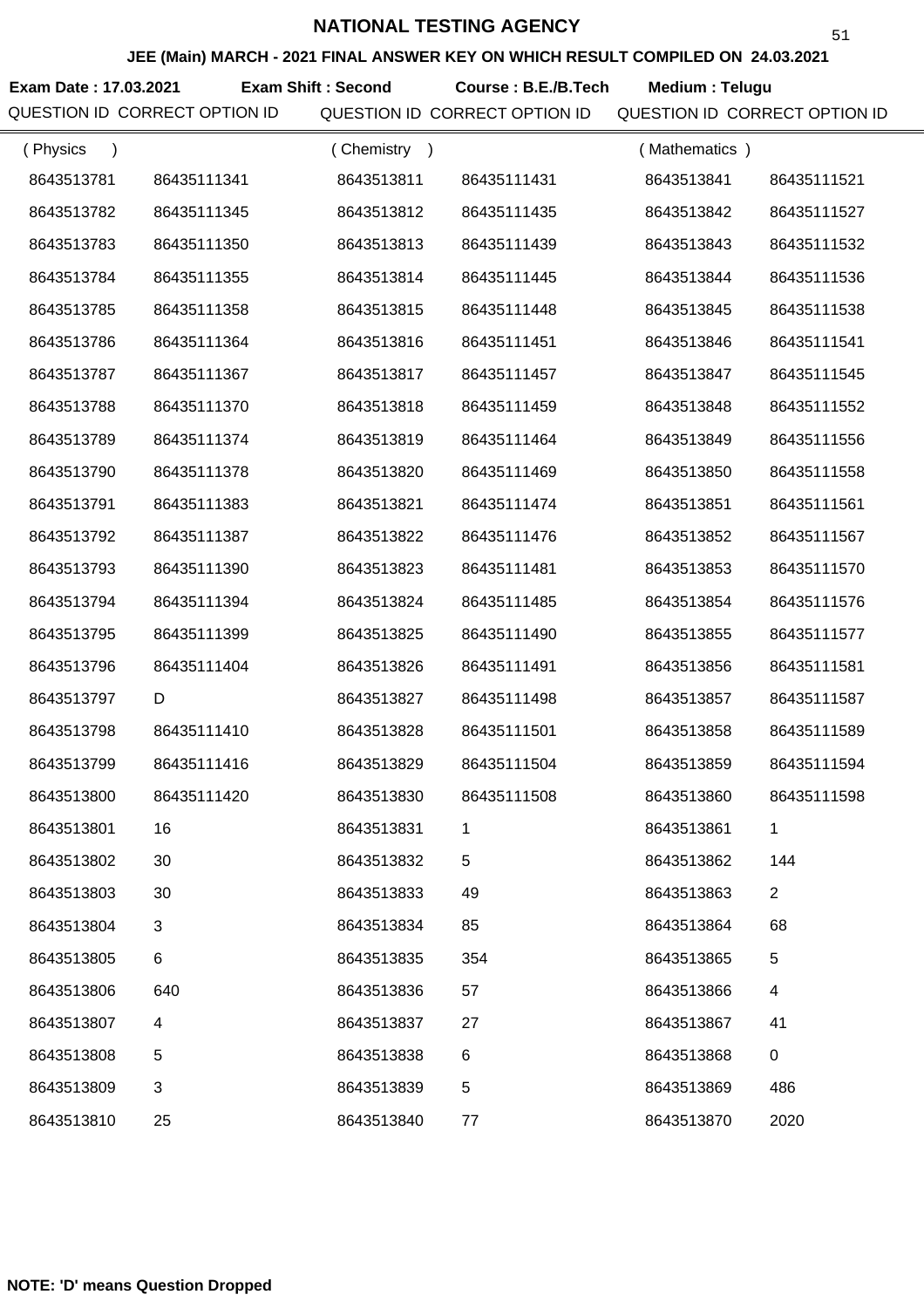**JEE (Main) MARCH - 2021 FINAL ANSWER KEY ON WHICH RESULT COMPILED ON 24.03.2021**

**Exam Date : 17.03.2021 Exam Shift : Second Course : B.E./B.Tech Medium : Urdu** 

| (Physics<br>$\lambda$ |             | (Chemistry) |             | (Mathematics) |                |
|-----------------------|-------------|-------------|-------------|---------------|----------------|
| 8643514591            | 86435113771 | 8643514621  | 86435113861 | 8643514651    | 86435113951    |
| 8643514592            | 86435113775 | 8643514622  | 86435113865 | 8643514652    | 86435113957    |
| 8643514593            | 86435113780 | 8643514623  | 86435113869 | 8643514653    | 86435113962    |
| 8643514594            | 86435113785 | 8643514624  | 86435113875 | 8643514654    | 86435113966    |
| 8643514595            | 86435113788 | 8643514625  | 86435113878 | 8643514655    | 86435113968    |
| 8643514596            | 86435113794 | 8643514626  | 86435113881 | 8643514656    | 86435113971    |
| 8643514597            | 86435113797 | 8643514627  | 86435113887 | 8643514657    | 86435113975    |
| 8643514598            | 86435113800 | 8643514628  | 86435113889 | 8643514658    | 86435113982    |
| 8643514599            | 86435113804 | 8643514629  | 86435113894 | 8643514659    | 86435113986    |
| 8643514600            | 86435113808 | 8643514630  | 86435113899 | 8643514660    | 86435113988    |
| 8643514601            | 86435113813 | 8643514631  | 86435113904 | 8643514661    | 86435113991    |
| 8643514602            | 86435113817 | 8643514632  | 86435113906 | 8643514662    | 86435113997    |
| 8643514603            | 86435113820 | 8643514633  | 86435113911 | 8643514663    | 86435114000    |
| 8643514604            | 86435113824 | 8643514634  | 86435113915 | 8643514664    | 86435114006    |
| 8643514605            | 86435113829 | 8643514635  | 86435113920 | 8643514665    | 86435114007    |
| 8643514606            | 86435113834 | 8643514636  | 86435113921 | 8643514666    | 86435114011    |
| 8643514607            | D           | 8643514637  | 86435113928 | 8643514667    | 86435114017    |
| 8643514608            | 86435113840 | 8643514638  | 86435113931 | 8643514668    | 86435114019    |
| 8643514609            | 86435113846 | 8643514639  | 86435113934 | 8643514669    | 86435114024    |
| 8643514610            | 86435113850 | 8643514640  | 86435113938 | 8643514670    | 86435114028    |
| 8643514611            | 16          | 8643514641  |             | 8643514671    |                |
| 8643514612            | 30          | 8643514642  | 5           | 8643514672    | 144            |
| 8643514613            | 30          | 8643514643  | 49          | 8643514673    | $\overline{2}$ |
| 8643514614            | 3           | 8643514644  | 85          | 8643514674    | 68             |
| 8643514615            | 6           | 8643514645  | 354         | 8643514675    | 5              |
| 8643514616            | 640         | 8643514646  | 57          | 8643514676    | 4              |
| 8643514617            | 4           | 8643514647  | 27          | 8643514677    | 41             |
| 8643514618            | 5           | 8643514648  | 6           | 8643514678    | 0              |
| 8643514619            | 3           | 8643514649  | 5           | 8643514679    | 486            |
| 8643514620            | 25          | 8643514650  | 77          | 8643514680    | 2020           |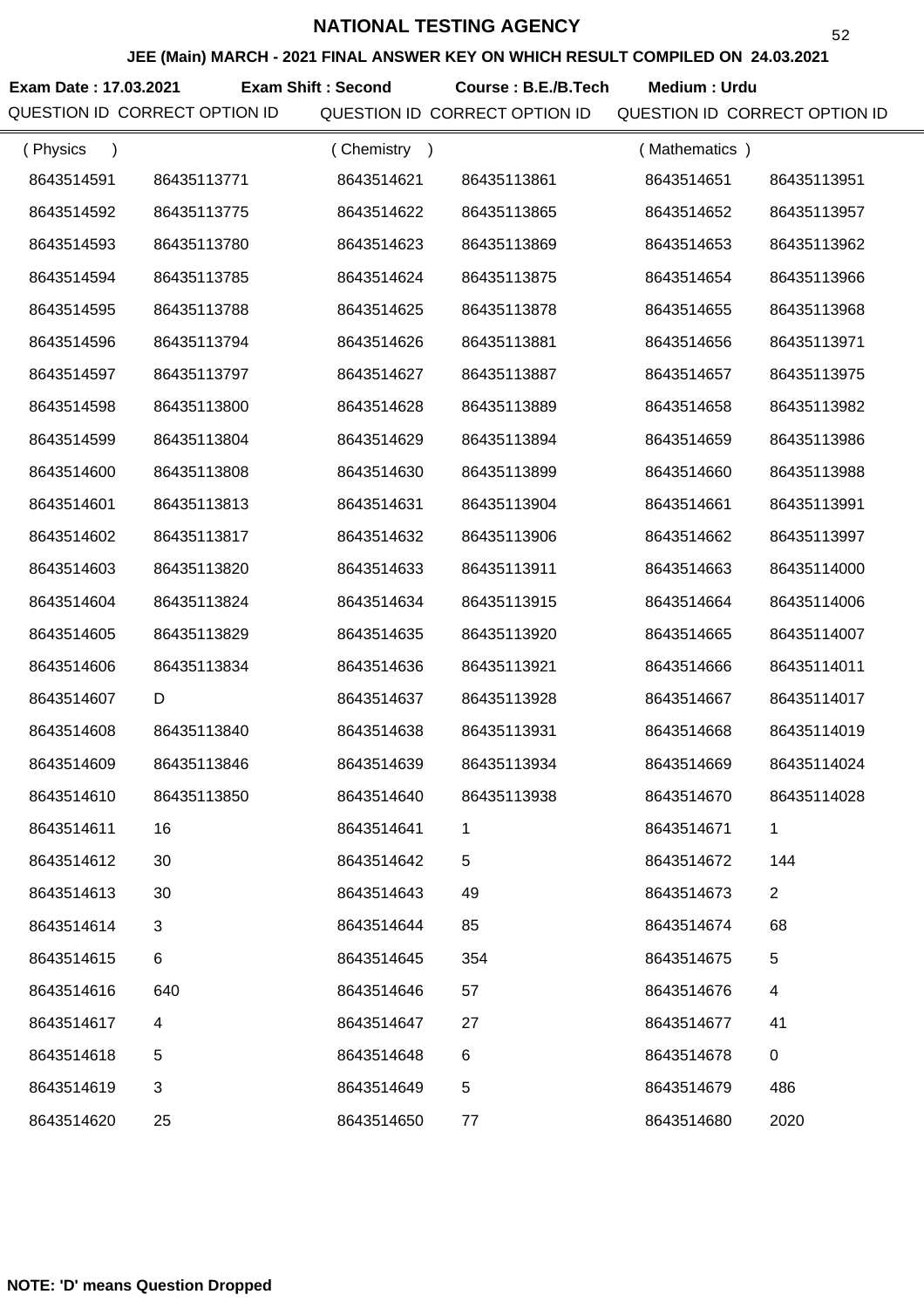**JEE (Main) MARCH - 2021 FINAL ANSWER KEY ON WHICH RESULT COMPILED ON 24.03.2021**

**Exam Date : 18.03.2021 Course : B.E./B.Tech Medium : Assamese Exam Shift : First**

| (Physics<br>$\lambda$ |             | (Chemistry) |             | (Mathematics) |               |
|-----------------------|-------------|-------------|-------------|---------------|---------------|
| 8643515311            | 86435115932 | 8643515341  | 86435116022 | 8643515371    | 86435116112   |
| 8643515312            | 86435115935 | 8643515342  | 86435116027 | 8643515372    | 86435116116   |
| 8643515313            | 86435115939 | 8643515343  | 86435116032 | 8643515373    | 86435116120   |
| 8643515314            | 86435115944 | 8643515344  | 86435116034 | 8643515374    | 86435116125   |
| 8643515315            | 86435115949 | 8643515345  | 86435116040 | 8643515375    | 86435116128   |
| 8643515316            | 86435115951 | 8643515346  | 86435116044 | 8643515376    | 86435116133   |
| 8643515317            | 86435115958 | 8643515347  | 86435116048 | 8643515377    | 86435116135   |
| 8643515318            | 86435115962 | 8643515348  | 86435116050 | 8643515378    | 86435116139   |
| 8643515319            | 86435115964 | 8643515349  | 86435116054 | 8643515379    | 86435116146   |
| 8643515320            | 86435115970 | 8643515350  | 86435116058 | 8643515380    | 86435116148   |
| 8643515321            | 86435115971 | 8643515351  | 86435116062 | 8643515381    | 86435116153   |
| 8643515322            | 86435115976 | 8643515352  | 86435116066 | 8643515382    | 86435116157   |
| 8643515323            | 86435115979 | 8643515353  | 86435116072 | 8643515383    | 86435116160   |
| 8643515324            | 86435115985 | 8643515354  | 86435116076 | 8643515384    | 86435116163   |
| 8643515325            | 86435115988 | 8643515355  | 86435116078 | 8643515385    | 86435116169   |
| 8643515326            | 86435115994 | 8643515356  | 86435116082 | 8643515386    | 86435116173   |
| 8643515327            | 86435115996 | 8643515357  | 86435116087 | 8643515387    | 86435116177   |
| 8643515328            | 86435115999 | 8643515358  | 86435116090 | 8643515388    | 86435116179   |
| 8643515329            | 86435116004 | 8643515359  | 86435116096 | 8643515389    | 86435116185   |
| 8643515330            | 86435116008 | 8643515360  | 86435116097 | 8643515390    | 86435116188   |
| 8643515331            | 100         | 8643515361  | 18          | 8643515391    | 6             |
| 8643515332            | 20          | 8643515362  | 15          | 8643515392    | 512           |
| 8643515333            | 70          | 8643515363  | 128         | 8643515393    | 4             |
| 8643515334            | 10          | 8643515364  | 50          | 8643515394    | 80            |
| 8643515335            | 6           | 8643515365  | 10          | 8643515395    | 28            |
| 8643515336            | 2           | 8643515366  | 45          | 8643515396    | 4             |
| 8643515337            | 5           | 8643515367  | 3           | 8643515397    | 35            |
| 8643515338            | 32          | 8643515368  | 3           | 8643515398    | 300           |
| 8643515339            | 161         | 8643515369  | 16          | 8643515399    | 4 or 16 or 64 |
| 8643515340            | 10          | 8643515370  | 3           | 8643515400    | 1             |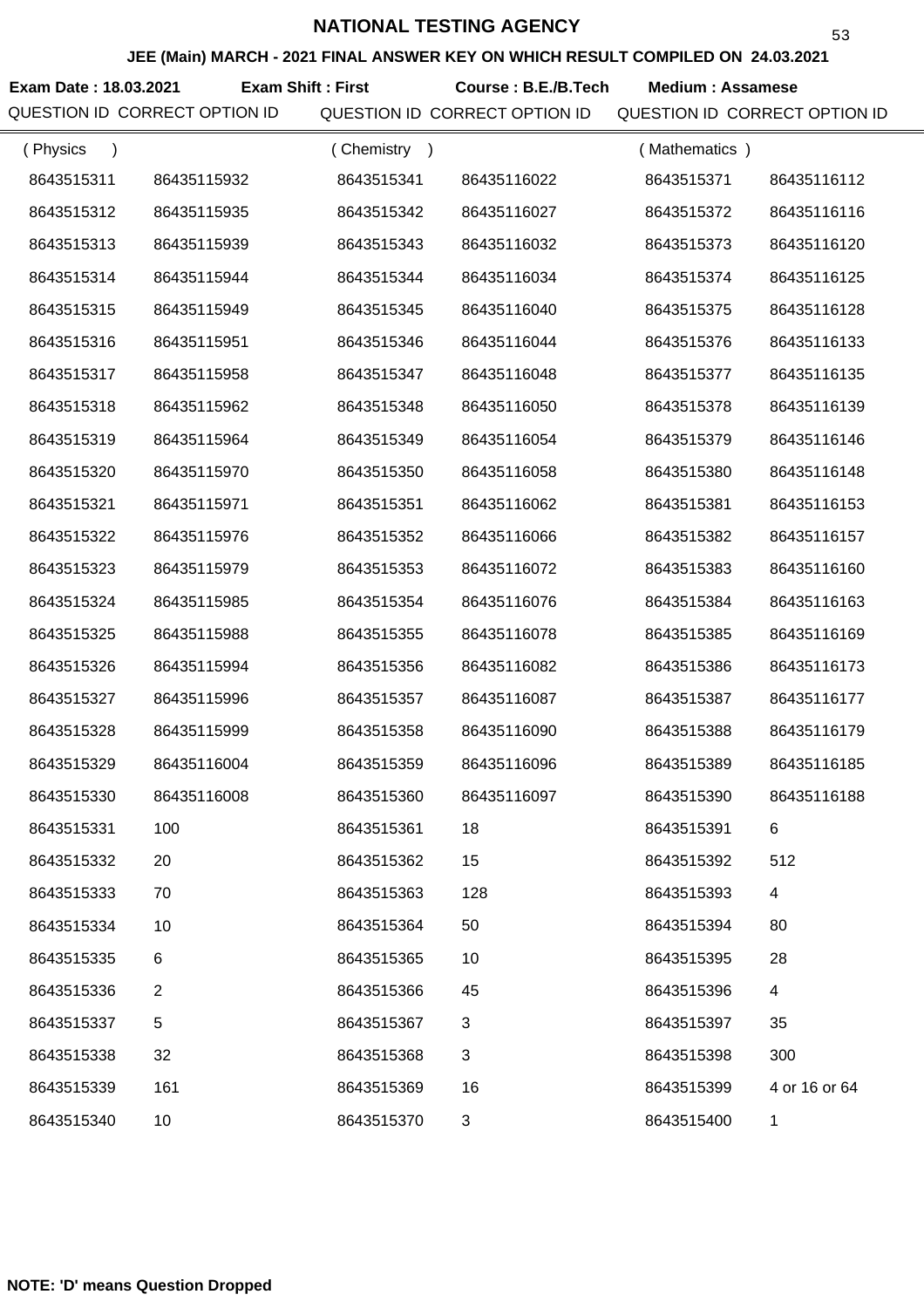**Exam Date : 18.03.2021 Course : B.E./B.Tech Medium : Bengali Exam Shift : First**

| (Physics<br>$\rightarrow$ |                | (Chemistry<br>$\rightarrow$ |             | (Mathematics) |               |
|---------------------------|----------------|-----------------------------|-------------|---------------|---------------|
| 8643514771                | 86435114312    | 8643514801                  | 86435114402 | 8643514831    | 86435114492   |
| 8643514772                | 86435114315    | 8643514802                  | 86435114407 | 8643514832    | 86435114496   |
| 8643514773                | 86435114319    | 8643514803                  | 86435114412 | 8643514833    | 86435114500   |
| 8643514774                | 86435114324    | 8643514804                  | 86435114414 | 8643514834    | 86435114505   |
| 8643514775                | 86435114329    | 8643514805                  | 86435114420 | 8643514835    | 86435114508   |
| 8643514776                | 86435114331    | 8643514806                  | 86435114424 | 8643514836    | 86435114513   |
| 8643514777                | 86435114338    | 8643514807                  | 86435114428 | 8643514837    | 86435114515   |
| 8643514778                | 86435114342    | 8643514808                  | 86435114430 | 8643514838    | 86435114519   |
| 8643514779                | 86435114344    | 8643514809                  | 86435114434 | 8643514839    | 86435114526   |
| 8643514780                | 86435114350    | 8643514810                  | 86435114438 | 8643514840    | 86435114528   |
| 8643514781                | 86435114351    | 8643514811                  | 86435114442 | 8643514841    | 86435114533   |
| 8643514782                | 86435114356    | 8643514812                  | 86435114446 | 8643514842    | 86435114537   |
| 8643514783                | 86435114359    | 8643514813                  | 86435114452 | 8643514843    | 86435114540   |
| 8643514784                | 86435114365    | 8643514814                  | 86435114456 | 8643514844    | 86435114543   |
| 8643514785                | 86435114368    | 8643514815                  | 86435114458 | 8643514845    | 86435114549   |
| 8643514786                | 86435114374    | 8643514816                  | 86435114462 | 8643514846    | 86435114553   |
| 8643514787                | 86435114376    | 8643514817                  | 86435114467 | 8643514847    | 86435114557   |
| 8643514788                | 86435114379    | 8643514818                  | 86435114470 | 8643514848    | 86435114559   |
| 8643514789                | 86435114384    | 8643514819                  | 86435114476 | 8643514849    | 86435114565   |
| 8643514790                | 86435114388    | 8643514820                  | 86435114477 | 8643514850    | 86435114568   |
| 8643514791                | 100            | 8643514821                  | 18          | 8643514851    | 6             |
| 8643514792                | 20             | 8643514822                  | 15          | 8643514852    | 512           |
| 8643514793                | 70             | 8643514823                  | 128         | 8643514853    | 4             |
| 8643514794                | 10             | 8643514824                  | 50          | 8643514854    | 80            |
| 8643514795                | 6              | 8643514825                  | 10          | 8643514855    | 28            |
| 8643514796                | $\overline{2}$ | 8643514826                  | 45          | 8643514856    | 4             |
| 8643514797                | 5              | 8643514827                  | 3           | 8643514857    | 35            |
| 8643514798                | 32             | 8643514828                  | 3           | 8643514858    | 300           |
| 8643514799                | 161            | 8643514829                  | 16          | 8643514859    | 4 or 16 or 64 |
| 8643514800                | 10             | 8643514830                  | 3           | 8643514860    | 1             |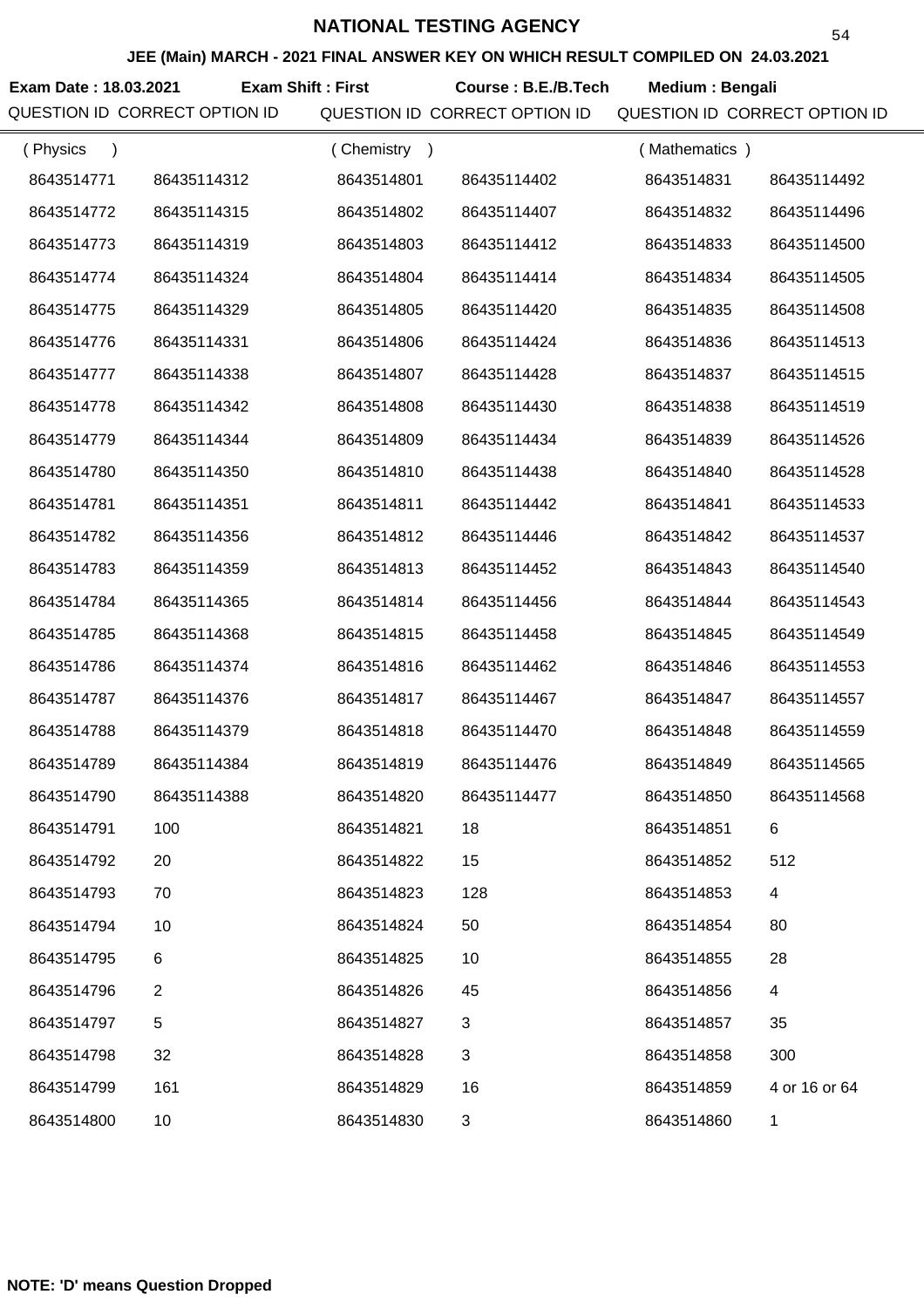**JEE (Main) MARCH - 2021 FINAL ANSWER KEY ON WHICH RESULT COMPILED ON 24.03.2021**

**Exam Date : 18.03.2021 Course : B.E./B.Tech Medium : English Exam Shift : First**

| (Physics<br>$\lambda$ |                | (Chemistry<br>$\rightarrow$ |             | (Mathematics) |               |
|-----------------------|----------------|-----------------------------|-------------|---------------|---------------|
| 8643514681            | 86435114042    | 8643514711                  | 86435114132 | 8643514741    | 86435114222   |
| 8643514682            | 86435114045    | 8643514712                  | 86435114137 | 8643514742    | 86435114226   |
| 8643514683            | 86435114049    | 8643514713                  | 86435114142 | 8643514743    | 86435114230   |
| 8643514684            | 86435114054    | 8643514714                  | 86435114144 | 8643514744    | 86435114235   |
| 8643514685            | 86435114059    | 8643514715                  | 86435114150 | 8643514745    | 86435114238   |
| 8643514686            | 86435114061    | 8643514716                  | 86435114154 | 8643514746    | 86435114243   |
| 8643514687            | 86435114068    | 8643514717                  | 86435114158 | 8643514747    | 86435114245   |
| 8643514688            | 86435114072    | 8643514718                  | 86435114160 | 8643514748    | 86435114249   |
| 8643514689            | 86435114074    | 8643514719                  | 86435114164 | 8643514749    | 86435114256   |
| 8643514690            | 86435114080    | 8643514720                  | 86435114168 | 8643514750    | 86435114258   |
| 8643514691            | 86435114081    | 8643514721                  | 86435114172 | 8643514751    | 86435114263   |
| 8643514692            | 86435114086    | 8643514722                  | 86435114176 | 8643514752    | 86435114267   |
| 8643514693            | 86435114089    | 8643514723                  | 86435114182 | 8643514753    | 86435114270   |
| 8643514694            | 86435114095    | 8643514724                  | 86435114186 | 8643514754    | 86435114273   |
| 8643514695            | 86435114098    | 8643514725                  | 86435114188 | 8643514755    | 86435114279   |
| 8643514696            | 86435114104    | 8643514726                  | 86435114192 | 8643514756    | 86435114283   |
| 8643514697            | 86435114106    | 8643514727                  | 86435114197 | 8643514757    | 86435114287   |
| 8643514698            | 86435114109    | 8643514728                  | 86435114200 | 8643514758    | 86435114289   |
| 8643514699            | 86435114114    | 8643514729                  | 86435114206 | 8643514759    | 86435114295   |
| 8643514700            | 86435114118    | 8643514730                  | 86435114207 | 8643514760    | 86435114298   |
| 8643514701            | 100            | 8643514731                  | 18          | 8643514761    | 6             |
| 8643514702            | 20             | 8643514732                  | 15          | 8643514762    | 512           |
| 8643514703            | 70             | 8643514733                  | 128         | 8643514763    | 4             |
| 8643514704            | 10             | 8643514734                  | 50          | 8643514764    | 80            |
| 8643514705            | 6              | 8643514735                  | 10          | 8643514765    | 28            |
| 8643514706            | $\overline{2}$ | 8643514736                  | 45          | 8643514766    | 4             |
| 8643514707            | 5              | 8643514737                  | 3           | 8643514767    | 35            |
| 8643514708            | 32             | 8643514738                  | 3           | 8643514768    | 300           |
| 8643514709            | 161            | 8643514739                  | 16          | 8643514769    | 4 or 16 or 64 |
| 8643514710            | 10             | 8643514740                  | 3           | 8643514770    | 1             |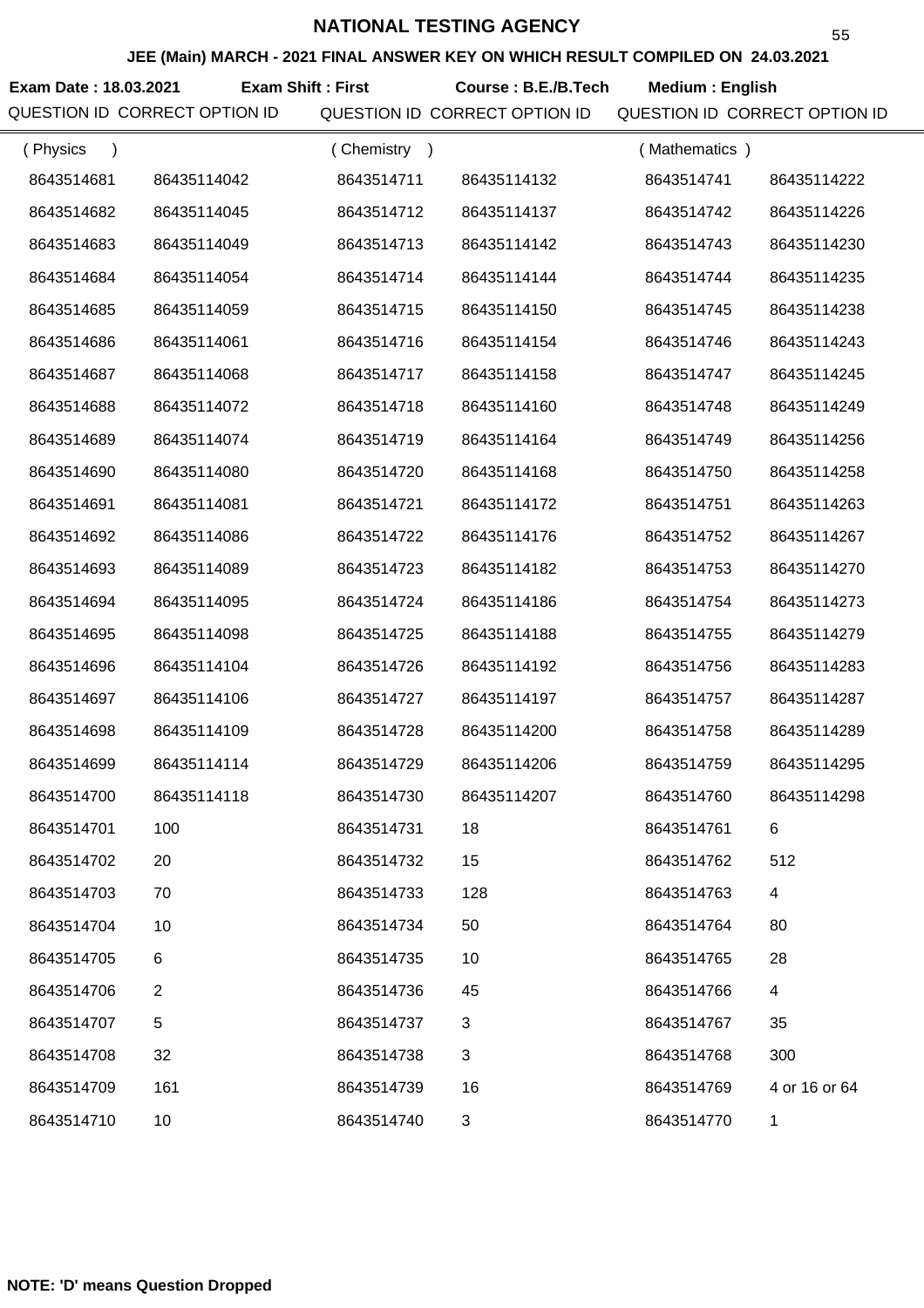**JEE (Main) MARCH - 2021 FINAL ANSWER KEY ON WHICH RESULT COMPILED ON 24.03.2021**

**Exam Date : 18.03.2021 Exam Shift : First Course : B.E./B.Tech Medium : Gujarati** 

| (Physics   |             | (Chemistry) |             | (Mathematics) |               |
|------------|-------------|-------------|-------------|---------------|---------------|
| 8643515401 | 86435116202 | 8643515431  | 86435116292 | 8643515461    | 86435116382   |
| 8643515402 | 86435116205 | 8643515432  | 86435116297 | 8643515462    | 86435116386   |
| 8643515403 | 86435116209 | 8643515433  | 86435116302 | 8643515463    | 86435116390   |
| 8643515404 | 86435116214 | 8643515434  | 86435116304 | 8643515464    | 86435116395   |
| 8643515405 | 86435116219 | 8643515435  | 86435116310 | 8643515465    | 86435116398   |
| 8643515406 | 86435116221 | 8643515436  | 86435116314 | 8643515466    | 86435116403   |
| 8643515407 | 86435116228 | 8643515437  | 86435116318 | 8643515467    | 86435116405   |
| 8643515408 | 86435116232 | 8643515438  | 86435116320 | 8643515468    | 86435116409   |
| 8643515409 | 86435116234 | 8643515439  | 86435116324 | 8643515469    | 86435116416   |
| 8643515410 | 86435116240 | 8643515440  | 86435116328 | 8643515470    | 86435116418   |
| 8643515411 | 86435116241 | 8643515441  | 86435116332 | 8643515471    | 86435116423   |
| 8643515412 | 86435116246 | 8643515442  | 86435116336 | 8643515472    | 86435116427   |
| 8643515413 | 86435116249 | 8643515443  | 86435116342 | 8643515473    | 86435116430   |
| 8643515414 | 86435116255 | 8643515444  | 86435116346 | 8643515474    | 86435116433   |
| 8643515415 | 86435116258 | 8643515445  | 86435116348 | 8643515475    | 86435116439   |
| 8643515416 | 86435116264 | 8643515446  | 86435116352 | 8643515476    | 86435116443   |
| 8643515417 | 86435116266 | 8643515447  | 86435116357 | 8643515477    | 86435116447   |
| 8643515418 | 86435116269 | 8643515448  | 86435116360 | 8643515478    | 86435116449   |
| 8643515419 | 86435116274 | 8643515449  | 86435116366 | 8643515479    | 86435116455   |
| 8643515420 | 86435116278 | 8643515450  | 86435116367 | 8643515480    | 86435116458   |
| 8643515421 | 100         | 8643515451  | 18          | 8643515481    | 6             |
| 8643515422 | 20          | 8643515452  | 15          | 8643515482    | 512           |
| 8643515423 | 70          | 8643515453  | 128         | 8643515483    | 4             |
| 8643515424 | 10          | 8643515454  | 50          | 8643515484    | 80            |
| 8643515425 | 6           | 8643515455  | 10          | 8643515485    | 28            |
| 8643515426 | 2           | 8643515456  | 45          | 8643515486    | 4             |
| 8643515427 | 5           | 8643515457  | 3           | 8643515487    | 35            |
| 8643515428 | 32          | 8643515458  | 3           | 8643515488    | 300           |
| 8643515429 | 161         | 8643515459  | 16          | 8643515489    | 4 or 16 or 64 |
| 8643515430 | 10          | 8643515460  | 3           | 8643515490    | $\mathbf{1}$  |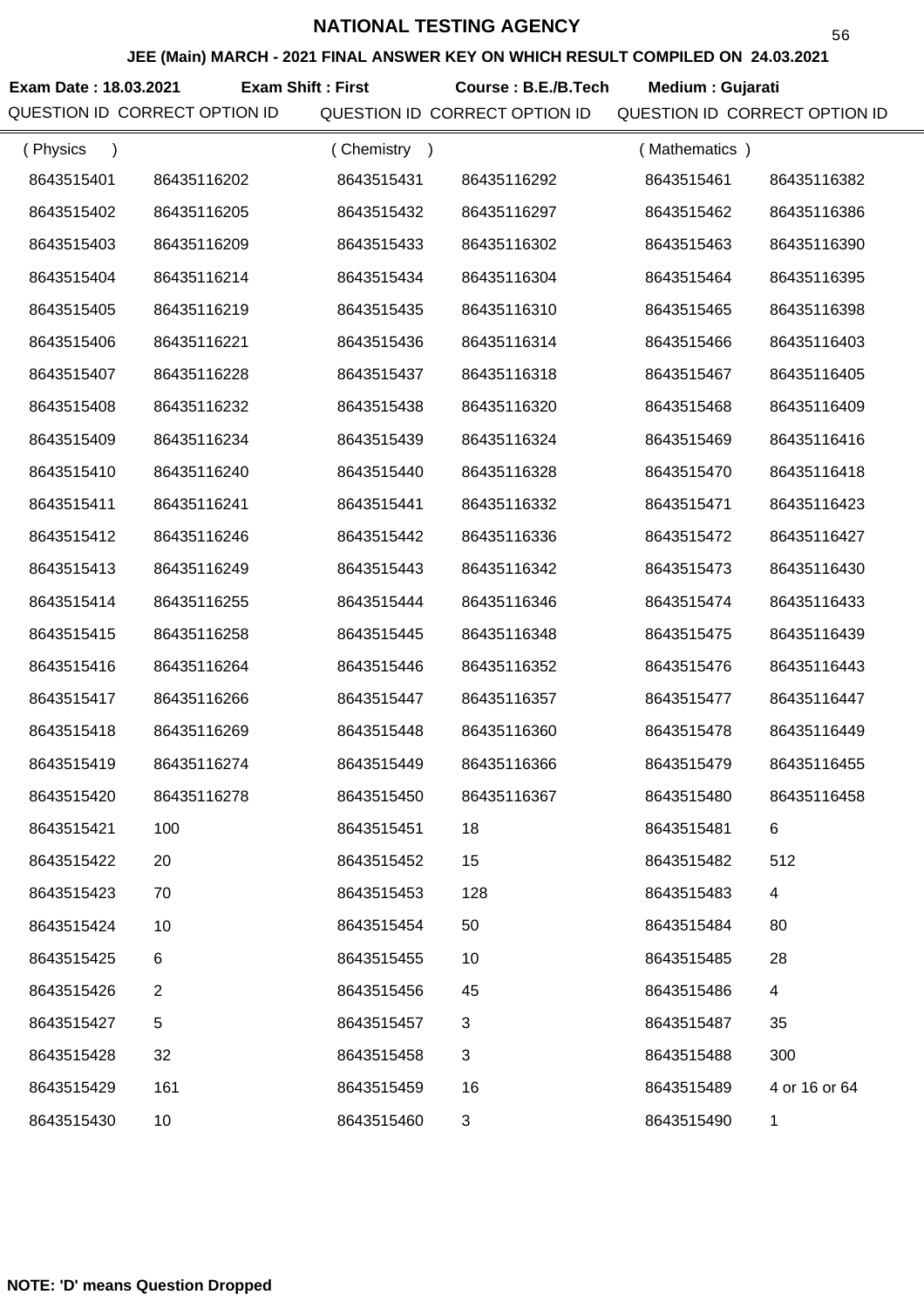**JEE (Main) MARCH - 2021 FINAL ANSWER KEY ON WHICH RESULT COMPILED ON 24.03.2021**

Exam Date : 18.03.2021 Exam Shift : First Course : B.E./B.Tech Medium : Hindi

| (Physics<br>$\lambda$ |                | (Chemistry) |             | (Mathematics) |               |
|-----------------------|----------------|-------------|-------------|---------------|---------------|
| 8643515131            | 86435115392    | 8643515161  | 86435115482 | 8643515191    | 86435115572   |
| 8643515132            | 86435115395    | 8643515162  | 86435115487 | 8643515192    | 86435115576   |
| 8643515133            | 86435115399    | 8643515163  | 86435115492 | 8643515193    | 86435115580   |
| 8643515134            | 86435115404    | 8643515164  | 86435115494 | 8643515194    | 86435115585   |
| 8643515135            | 86435115409    | 8643515165  | 86435115500 | 8643515195    | 86435115588   |
| 8643515136            | 86435115411    | 8643515166  | 86435115504 | 8643515196    | 86435115593   |
| 8643515137            | 86435115418    | 8643515167  | 86435115508 | 8643515197    | 86435115595   |
| 8643515138            | 86435115422    | 8643515168  | 86435115510 | 8643515198    | 86435115599   |
| 8643515139            | 86435115424    | 8643515169  | 86435115514 | 8643515199    | 86435115606   |
| 8643515140            | 86435115430    | 8643515170  | 86435115518 | 8643515200    | 86435115608   |
| 8643515141            | 86435115431    | 8643515171  | 86435115522 | 8643515201    | 86435115613   |
| 8643515142            | 86435115436    | 8643515172  | 86435115526 | 8643515202    | 86435115617   |
| 8643515143            | 86435115439    | 8643515173  | 86435115532 | 8643515203    | 86435115620   |
| 8643515144            | 86435115445    | 8643515174  | 86435115536 | 8643515204    | 86435115623   |
| 8643515145            | 86435115448    | 8643515175  | 86435115538 | 8643515205    | 86435115629   |
| 8643515146            | 86435115454    | 8643515176  | 86435115542 | 8643515206    | 86435115633   |
| 8643515147            | 86435115456    | 8643515177  | 86435115547 | 8643515207    | 86435115637   |
| 8643515148            | 86435115459    | 8643515178  | 86435115550 | 8643515208    | 86435115639   |
| 8643515149            | 86435115464    | 8643515179  | 86435115556 | 8643515209    | 86435115645   |
| 8643515150            | 86435115468    | 8643515180  | 86435115557 | 8643515210    | 86435115648   |
| 8643515151            | 100            | 8643515181  | 18          | 8643515211    | 6             |
| 8643515152            | 20             | 8643515182  | 15          | 8643515212    | 512           |
| 8643515153            | 70             | 8643515183  | 128         | 8643515213    | 4             |
| 8643515154            | 10             | 8643515184  | 50          | 8643515214    | 80            |
| 8643515155            | 6              | 8643515185  | 10          | 8643515215    | 28            |
| 8643515156            | $\overline{2}$ | 8643515186  | 45          | 8643515216    | 4             |
| 8643515157            | $\,$ 5 $\,$    | 8643515187  | 3           | 8643515217    | 35            |
| 8643515158            | 32             | 8643515188  | 3           | 8643515218    | 300           |
| 8643515159            | 161            | 8643515189  | 16          | 8643515219    | 4 or 16 or 64 |
| 8643515160            | 10             | 8643515190  | 3           | 8643515220    | 1             |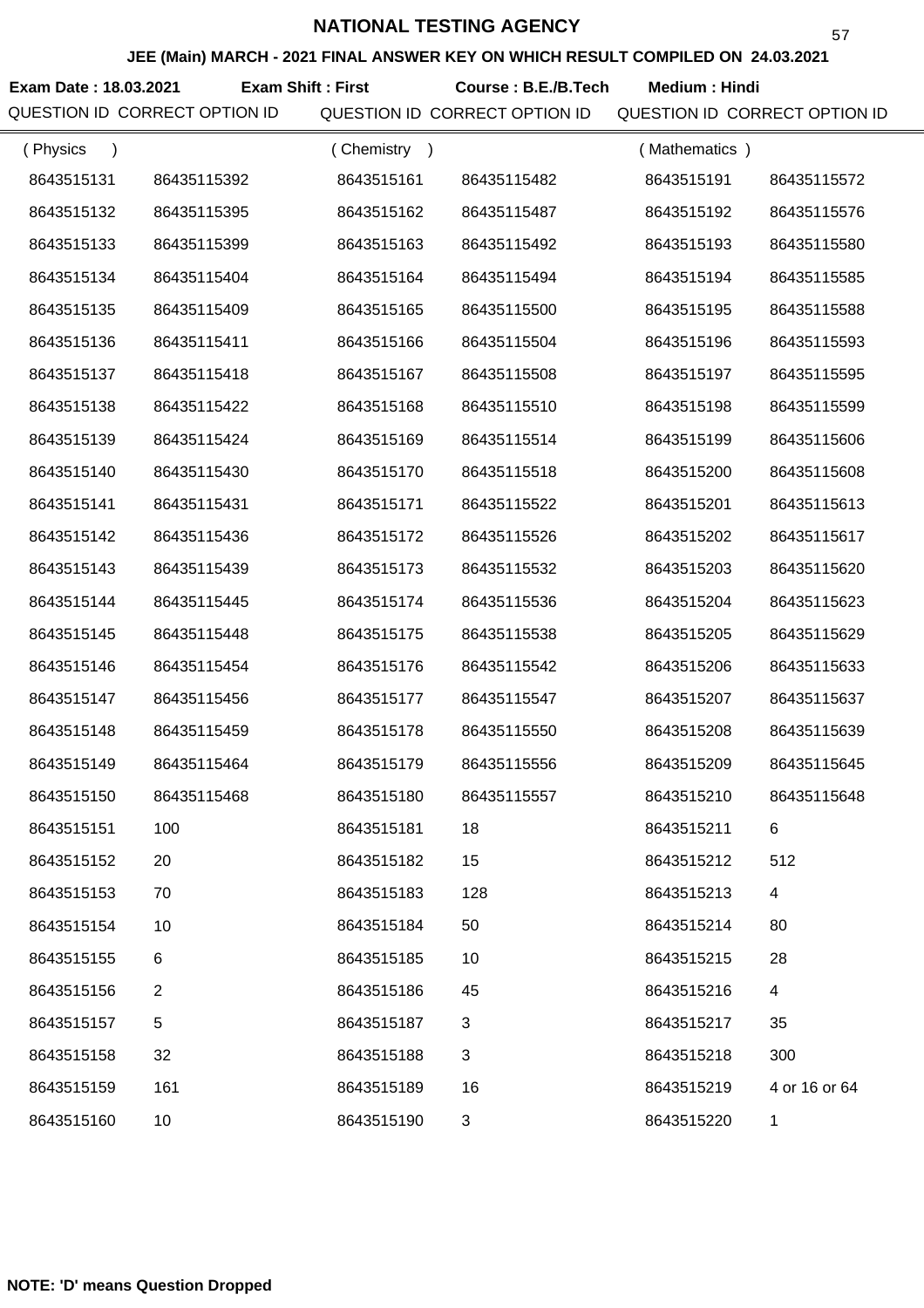**JEE (Main) MARCH - 2021 FINAL ANSWER KEY ON WHICH RESULT COMPILED ON 24.03.2021**

Exam Date : 18.03.2021 Exam Shift : First Course : B.E./B.Tech Medium : Kannada

| (Physics<br>$\lambda$ |             | (Chemistry)<br>$\rightarrow$ |             | (Mathematics) |               |
|-----------------------|-------------|------------------------------|-------------|---------------|---------------|
| 8643514861            | 86435114582 | 8643514891                   | 86435114672 | 8643514921    | 86435114762   |
| 8643514862            | 86435114585 | 8643514892                   | 86435114677 | 8643514922    | 86435114766   |
| 8643514863            | 86435114589 | 8643514893                   | 86435114682 | 8643514923    | 86435114770   |
| 8643514864            | 86435114594 | 8643514894                   | 86435114684 | 8643514924    | 86435114775   |
| 8643514865            | 86435114599 | 8643514895                   | 86435114690 | 8643514925    | 86435114778   |
| 8643514866            | 86435114601 | 8643514896                   | 86435114694 | 8643514926    | 86435114783   |
| 8643514867            | 86435114608 | 8643514897                   | 86435114698 | 8643514927    | 86435114785   |
| 8643514868            | 86435114612 | 8643514898                   | 86435114700 | 8643514928    | 86435114789   |
| 8643514869            | 86435114614 | 8643514899                   | 86435114704 | 8643514929    | 86435114796   |
| 8643514870            | 86435114620 | 8643514900                   | 86435114708 | 8643514930    | 86435114798   |
| 8643514871            | 86435114621 | 8643514901                   | 86435114712 | 8643514931    | 86435114803   |
| 8643514872            | 86435114626 | 8643514902                   | 86435114716 | 8643514932    | 86435114807   |
| 8643514873            | 86435114629 | 8643514903                   | 86435114722 | 8643514933    | 86435114810   |
| 8643514874            | 86435114635 | 8643514904                   | 86435114726 | 8643514934    | 86435114813   |
| 8643514875            | 86435114638 | 8643514905                   | 86435114728 | 8643514935    | 86435114819   |
| 8643514876            | 86435114644 | 8643514906                   | 86435114732 | 8643514936    | 86435114823   |
| 8643514877            | 86435114646 | 8643514907                   | 86435114737 | 8643514937    | 86435114827   |
| 8643514878            | 86435114649 | 8643514908                   | 86435114740 | 8643514938    | 86435114829   |
| 8643514879            | 86435114654 | 8643514909                   | 86435114746 | 8643514939    | 86435114835   |
| 8643514880            | 86435114658 | 8643514910                   | 86435114747 | 8643514940    | 86435114838   |
| 8643514881            | 100         | 8643514911                   | 18          | 8643514941    | 6             |
| 8643514882            | 20          | 8643514912                   | 15          | 8643514942    | 512           |
| 8643514883            | 70          | 8643514913                   | 128         | 8643514943    | 4             |
| 8643514884            | 10          | 8643514914                   | 50          | 8643514944    | 80            |
| 8643514885            | 6           | 8643514915                   | 10          | 8643514945    | 28            |
| 8643514886            | 2           | 8643514916                   | 45          | 8643514946    | 4             |
| 8643514887            | $\mathbf 5$ | 8643514917                   | 3           | 8643514947    | 35            |
| 8643514888            | 32          | 8643514918                   | 3           | 8643514948    | 300           |
| 8643514889            | 161         | 8643514919                   | 16          | 8643514949    | 4 or 16 or 64 |
| 8643514890            | 10          | 8643514920                   | 3           | 8643514950    | 1             |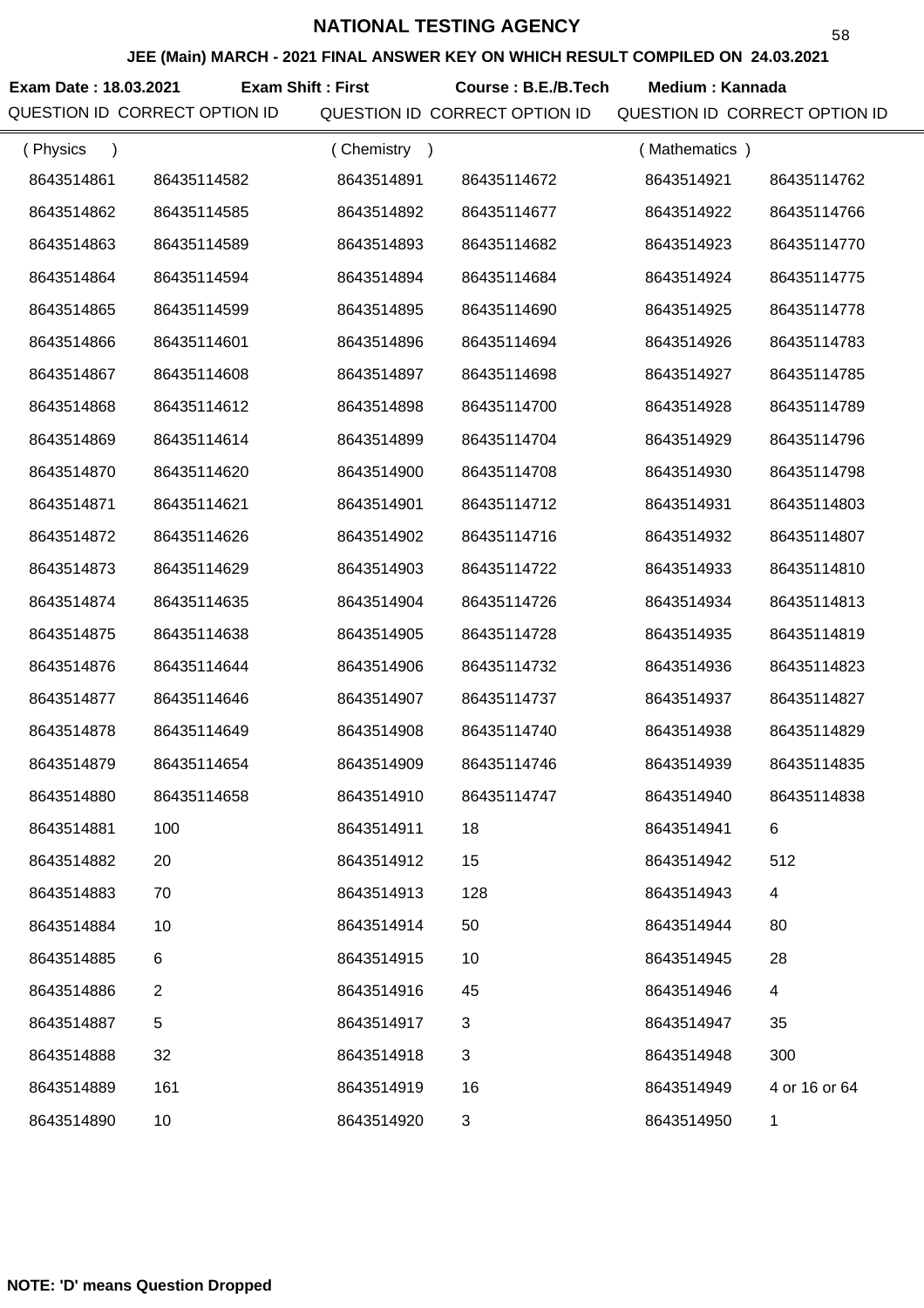**JEE (Main) MARCH - 2021 FINAL ANSWER KEY ON WHICH RESULT COMPILED ON 24.03.2021**

**Exam Date : 18.03.2021 Course : B.E./B.Tech Medium : Malayalam Exam Shift : First**

| (Physics<br>$\lambda$ |             | (Chemistry<br>$\rightarrow$ |             | (Mathematics) |               |
|-----------------------|-------------|-----------------------------|-------------|---------------|---------------|
| 8643515491            | 86435116472 | 8643515521                  | 86435116562 | 8643515551    | 86435116652   |
| 8643515492            | 86435116475 | 8643515522                  | 86435116567 | 8643515552    | 86435116656   |
| 8643515493            | 86435116479 | 8643515523                  | 86435116572 | 8643515553    | 86435116660   |
| 8643515494            | 86435116484 | 8643515524                  | 86435116574 | 8643515554    | 86435116665   |
| 8643515495            | 86435116489 | 8643515525                  | 86435116580 | 8643515555    | 86435116668   |
| 8643515496            | 86435116491 | 8643515526                  | 86435116584 | 8643515556    | 86435116673   |
| 8643515497            | 86435116498 | 8643515527                  | 86435116588 | 8643515557    | 86435116675   |
| 8643515498            | 86435116502 | 8643515528                  | 86435116590 | 8643515558    | 86435116679   |
| 8643515499            | 86435116504 | 8643515529                  | 86435116594 | 8643515559    | 86435116686   |
| 8643515500            | 86435116510 | 8643515530                  | 86435116598 | 8643515560    | 86435116688   |
| 8643515501            | 86435116511 | 8643515531                  | 86435116602 | 8643515561    | 86435116693   |
| 8643515502            | 86435116516 | 8643515532                  | 86435116606 | 8643515562    | 86435116697   |
| 8643515503            | 86435116519 | 8643515533                  | 86435116612 | 8643515563    | 86435116700   |
| 8643515504            | 86435116525 | 8643515534                  | 86435116616 | 8643515564    | 86435116703   |
| 8643515505            | 86435116528 | 8643515535                  | 86435116618 | 8643515565    | 86435116709   |
| 8643515506            | 86435116534 | 8643515536                  | 86435116622 | 8643515566    | 86435116713   |
| 8643515507            | 86435116536 | 8643515537                  | 86435116627 | 8643515567    | 86435116717   |
| 8643515508            | 86435116539 | 8643515538                  | 86435116630 | 8643515568    | 86435116719   |
| 8643515509            | 86435116544 | 8643515539                  | 86435116636 | 8643515569    | 86435116725   |
| 8643515510            | 86435116548 | 8643515540                  | 86435116637 | 8643515570    | 86435116728   |
| 8643515511            | 100         | 8643515541                  | 18          | 8643515571    | 6             |
| 8643515512            | 20          | 8643515542                  | 15          | 8643515572    | 512           |
| 8643515513            | 70          | 8643515543                  | 128         | 8643515573    | 4             |
| 8643515514            | 10          | 8643515544                  | 50          | 8643515574    | 80            |
| 8643515515            | 6           | 8643515545                  | 10          | 8643515575    | 28            |
| 8643515516            | 2           | 8643515546                  | 45          | 8643515576    | 4             |
| 8643515517            | 5           | 8643515547                  | 3           | 8643515577    | 35            |
| 8643515518            | 32          | 8643515548                  | 3           | 8643515578    | 300           |
| 8643515519            | 161         | 8643515549                  | 16          | 8643515579    | 4 or 16 or 64 |
| 8643515520            | 10          | 8643515550                  | 3           | 8643515580    | 1             |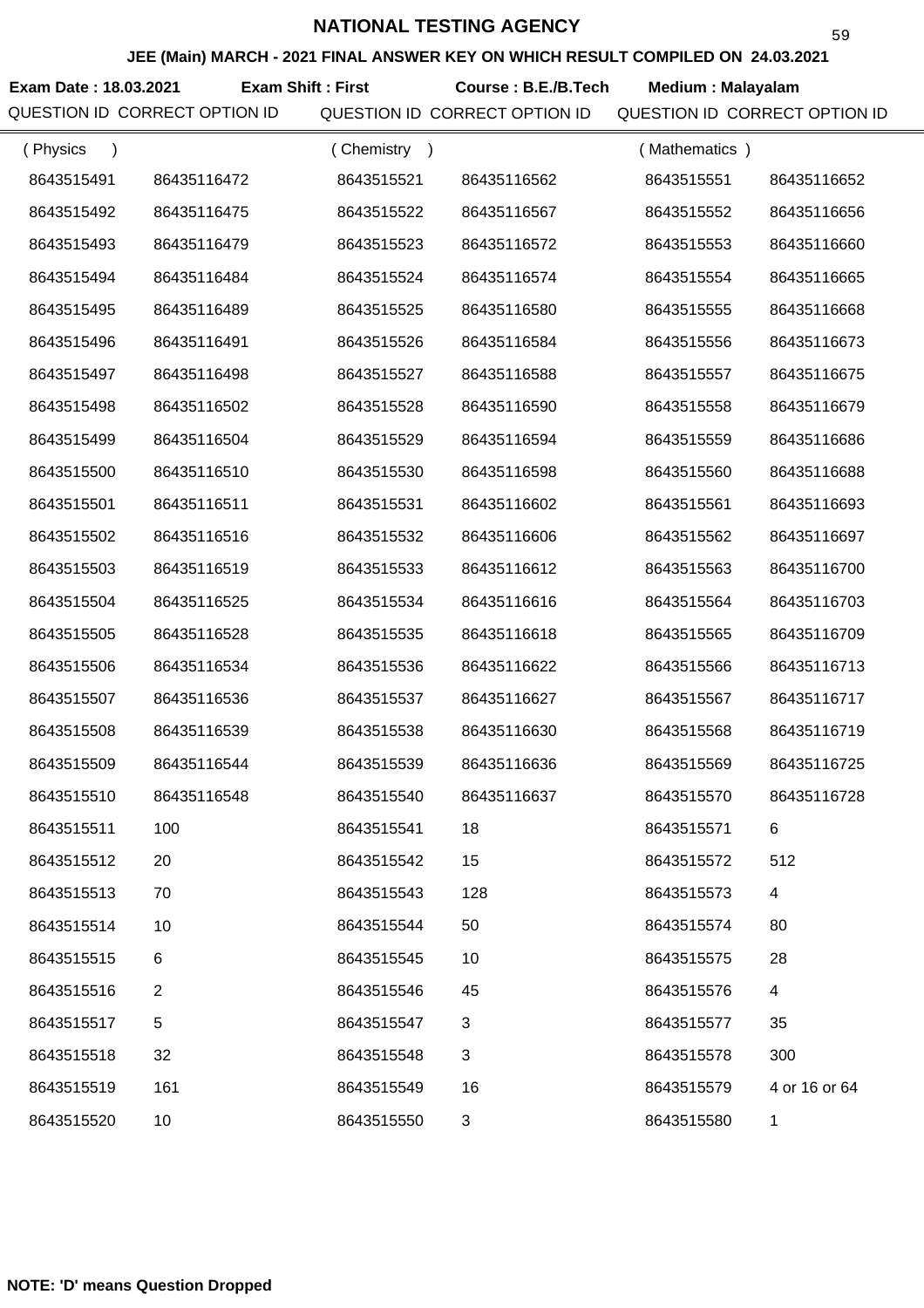**JEE (Main) MARCH - 2021 FINAL ANSWER KEY ON WHICH RESULT COMPILED ON 24.03.2021**

**Exam Date : 18.03.2021 Course : B.E./B.Tech Medium : Marathi Exam Shift : First**

| (Physics<br>$\lambda$ |                | (Chemistry)<br>$\rightarrow$ |             | (Mathematics) |               |
|-----------------------|----------------|------------------------------|-------------|---------------|---------------|
| 8643515221            | 86435115662    | 8643515251                   | 86435115752 | 8643515281    | 86435115842   |
| 8643515222            | 86435115665    | 8643515252                   | 86435115757 | 8643515282    | 86435115846   |
| 8643515223            | 86435115669    | 8643515253                   | 86435115762 | 8643515283    | 86435115850   |
| 8643515224            | 86435115674    | 8643515254                   | 86435115764 | 8643515284    | 86435115855   |
| 8643515225            | 86435115679    | 8643515255                   | 86435115770 | 8643515285    | 86435115858   |
| 8643515226            | 86435115681    | 8643515256                   | 86435115774 | 8643515286    | 86435115863   |
| 8643515227            | 86435115688    | 8643515257                   | 86435115778 | 8643515287    | 86435115865   |
| 8643515228            | 86435115692    | 8643515258                   | 86435115780 | 8643515288    | 86435115869   |
| 8643515229            | 86435115694    | 8643515259                   | 86435115784 | 8643515289    | 86435115876   |
| 8643515230            | 86435115700    | 8643515260                   | 86435115788 | 8643515290    | 86435115878   |
| 8643515231            | 86435115701    | 8643515261                   | 86435115792 | 8643515291    | 86435115883   |
| 8643515232            | 86435115706    | 8643515262                   | 86435115796 | 8643515292    | 86435115887   |
| 8643515233            | 86435115709    | 8643515263                   | 86435115802 | 8643515293    | 86435115890   |
| 8643515234            | 86435115715    | 8643515264                   | 86435115806 | 8643515294    | 86435115893   |
| 8643515235            | 86435115718    | 8643515265                   | 86435115808 | 8643515295    | 86435115899   |
| 8643515236            | 86435115724    | 8643515266                   | 86435115812 | 8643515296    | 86435115903   |
| 8643515237            | 86435115726    | 8643515267                   | 86435115817 | 8643515297    | 86435115907   |
| 8643515238            | 86435115729    | 8643515268                   | 86435115820 | 8643515298    | 86435115909   |
| 8643515239            | 86435115734    | 8643515269                   | 86435115826 | 8643515299    | 86435115915   |
| 8643515240            | 86435115738    | 8643515270                   | 86435115827 | 8643515300    | 86435115918   |
| 8643515241            | 100            | 8643515271                   | 18          | 8643515301    | 6             |
| 8643515242            | 20             | 8643515272                   | 15          | 8643515302    | 512           |
| 8643515243            | 70             | 8643515273                   | 128         | 8643515303    | 4             |
| 8643515244            | 10             | 8643515274                   | 50          | 8643515304    | 80            |
| 8643515245            | 6              | 8643515275                   | 10          | 8643515305    | 28            |
| 8643515246            | $\overline{2}$ | 8643515276                   | 45          | 8643515306    | 4             |
| 8643515247            | 5              | 8643515277                   | 3           | 8643515307    | 35            |
| 8643515248            | 32             | 8643515278                   | 3           | 8643515308    | 300           |
| 8643515249            | 161            | 8643515279                   | 16          | 8643515309    | 4 or 16 or 64 |
| 8643515250            | 10             | 8643515280                   | 3           | 8643515310    | 1             |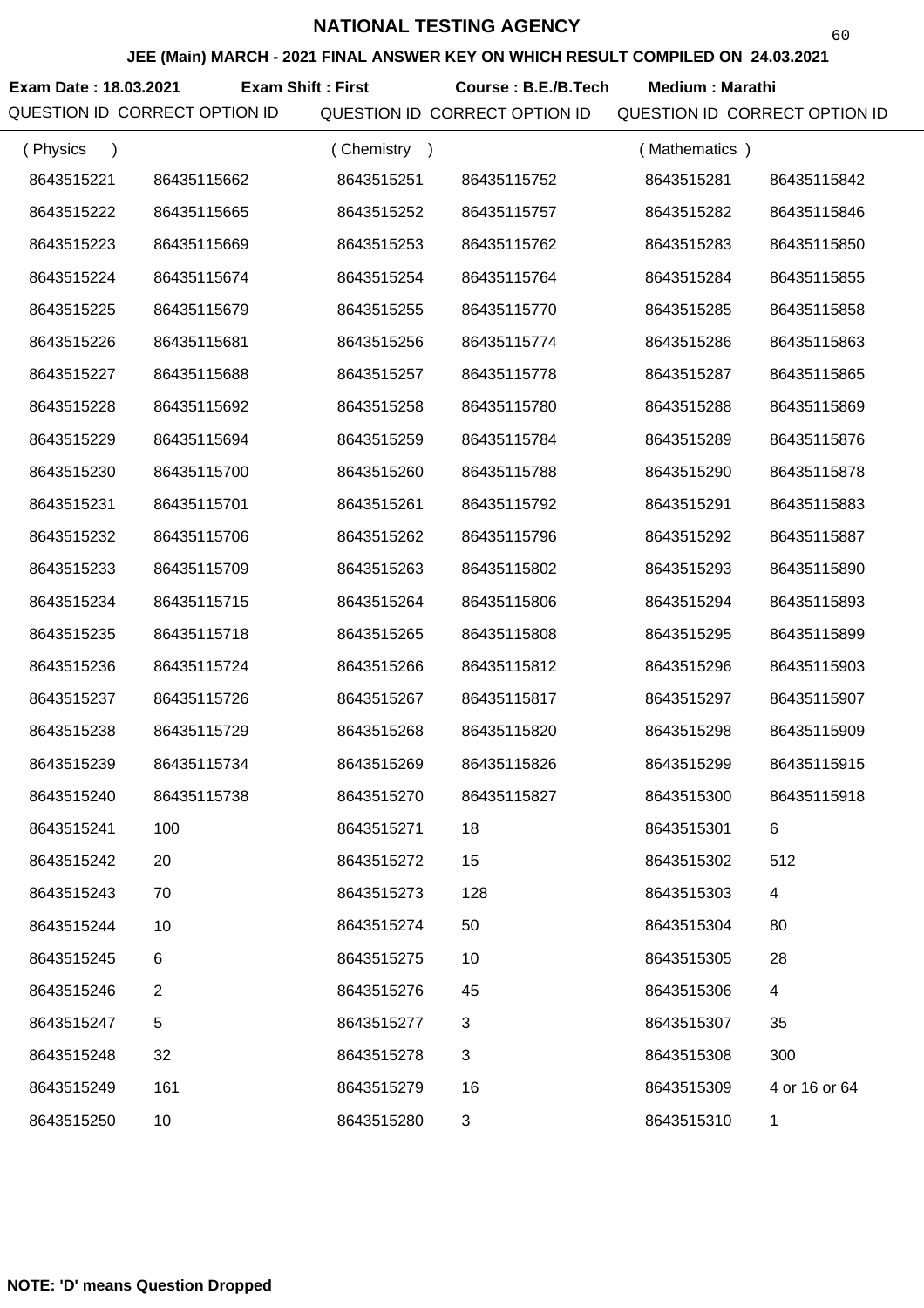**JEE (Main) MARCH - 2021 FINAL ANSWER KEY ON WHICH RESULT COMPILED ON 24.03.2021**

**Exam Date : 18.03.2021 Course : B.E./B.Tech Medium : Odia Exam Shift : First**

QUESTION ID CORRECT OPTION ID QUESTION ID CORRECT OPTION ID QUESTION ID CORRECT OPTION ID

61

| (Physics   |                | (Chemistry)<br>$\rightarrow$ |             | (Mathematics) |               |
|------------|----------------|------------------------------|-------------|---------------|---------------|
| 8643516661 | 86435119982    | 8643516691                   | 86435120072 | 8643516721    | 86435120162   |
| 8643516662 | 86435119985    | 8643516692                   | 86435120077 | 8643516722    | 86435120166   |
| 8643516663 | 86435119989    | 8643516693                   | 86435120082 | 8643516723    | 86435120170   |
| 8643516664 | 86435119994    | 8643516694                   | 86435120084 | 8643516724    | 86435120175   |
| 8643516665 | 86435119999    | 8643516695                   | 86435120090 | 8643516725    | 86435120178   |
| 8643516666 | 86435120001    | 8643516696                   | 86435120094 | 8643516726    | 86435120183   |
| 8643516667 | 86435120008    | 8643516697                   | 86435120098 | 8643516727    | 86435120185   |
| 8643516668 | 86435120012    | 8643516698                   | 86435120100 | 8643516728    | 86435120189   |
| 8643516669 | 86435120014    | 8643516699                   | 86435120104 | 8643516729    | 86435120196   |
| 8643516670 | 86435120020    | 8643516700                   | 86435120108 | 8643516730    | 86435120198   |
| 8643516671 | 86435120021    | 8643516701                   | 86435120112 | 8643516731    | 86435120203   |
| 8643516672 | 86435120026    | 8643516702                   | 86435120116 | 8643516732    | 86435120207   |
| 8643516673 | 86435120029    | 8643516703                   | 86435120122 | 8643516733    | 86435120210   |
| 8643516674 | 86435120035    | 8643516704                   | 86435120126 | 8643516734    | 86435120213   |
| 8643516675 | 86435120038    | 8643516705                   | 86435120128 | 8643516735    | 86435120219   |
| 8643516676 | 86435120044    | 8643516706                   | 86435120132 | 8643516736    | 86435120223   |
| 8643516677 | 86435120046    | 8643516707                   | 86435120137 | 8643516737    | 86435120227   |
| 8643516678 | 86435120049    | 8643516708                   | 86435120140 | 8643516738    | 86435120229   |
| 8643516679 | 86435120054    | 8643516709                   | 86435120146 | 8643516739    | 86435120235   |
| 8643516680 | 86435120058    | 8643516710                   | 86435120147 | 8643516740    | 86435120238   |
| 8643516681 | 100            | 8643516711                   | 18          | 8643516741    | 6             |
| 8643516682 | 20             | 8643516712                   | 15          | 8643516742    | 512           |
| 8643516683 | 70             | 8643516713                   | 128         | 8643516743    | 4             |
| 8643516684 | 10             | 8643516714                   | 50          | 8643516744    | 80            |
| 8643516685 | 6              | 8643516715                   | 10          | 8643516745    | 28            |
| 8643516686 | $\overline{2}$ | 8643516716                   | 45          | 8643516746    | 4             |
| 8643516687 | 5              | 8643516717                   | 3           | 8643516747    | 35            |
| 8643516688 | 32             | 8643516718                   | 3           | 8643516748    | 300           |
| 8643516689 | 161            | 8643516719                   | 16          | 8643516749    | 4 or 16 or 64 |
| 8643516690 | 10             | 8643516720                   | 3           | 8643516750    | 1             |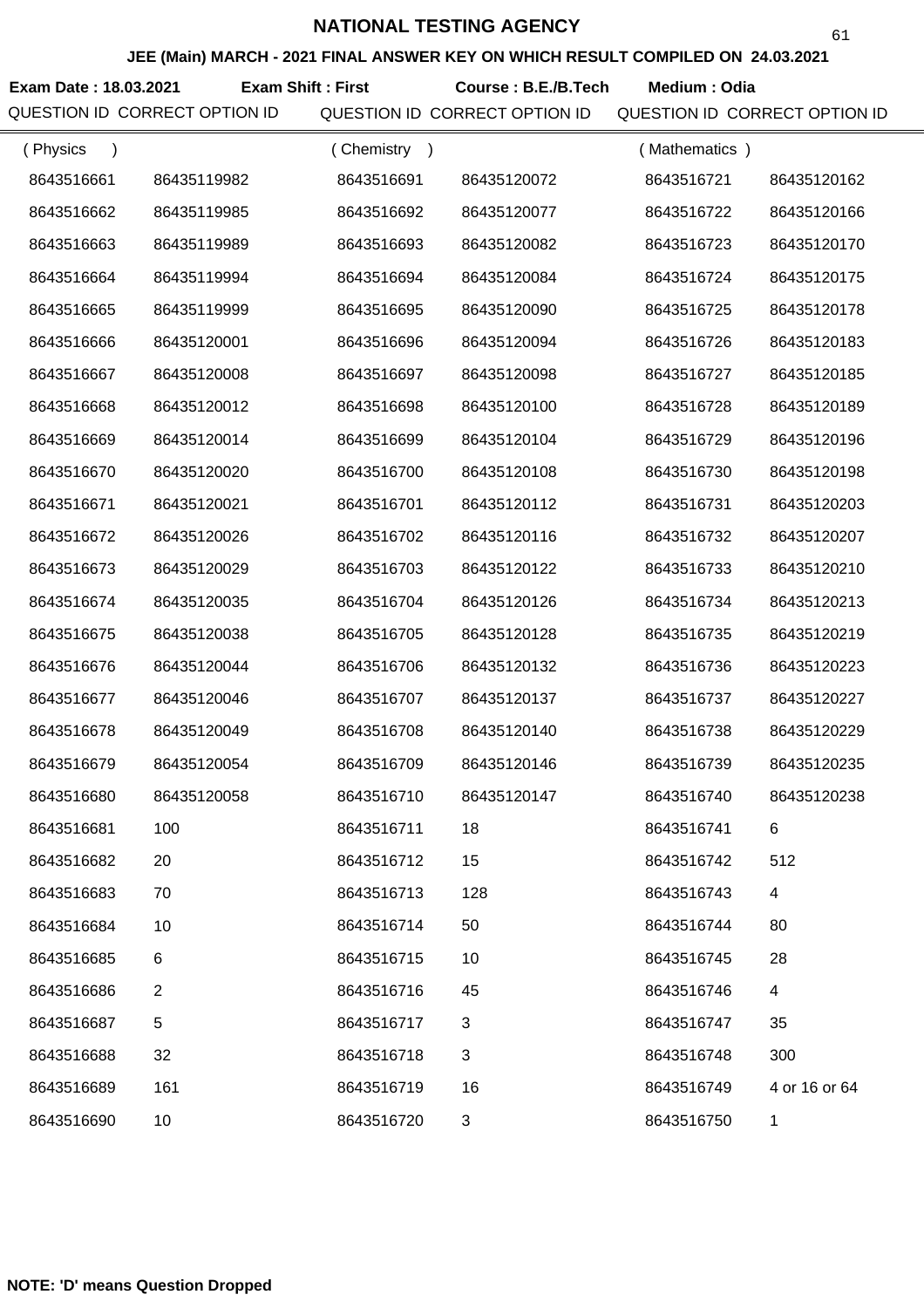**JEE (Main) MARCH - 2021 FINAL ANSWER KEY ON WHICH RESULT COMPILED ON 24.03.2021**

**Exam Date : 18.03.2021 Course : B.E./B.Tech Medium : Punjabi Exam Shift : First**

| (Physics<br>$\lambda$ |                | (Chemistry) |             | (Mathematics) |               |
|-----------------------|----------------|-------------|-------------|---------------|---------------|
| 8643514951            | 86435114852    | 8643514981  | 86435114942 | 8643515011    | 86435115032   |
| 8643514952            | 86435114855    | 8643514982  | 86435114947 | 8643515012    | 86435115036   |
| 8643514953            | 86435114859    | 8643514983  | 86435114952 | 8643515013    | 86435115040   |
| 8643514954            | 86435114864    | 8643514984  | 86435114954 | 8643515014    | 86435115045   |
| 8643514955            | 86435114869    | 8643514985  | 86435114960 | 8643515015    | 86435115048   |
| 8643514956            | 86435114871    | 8643514986  | 86435114964 | 8643515016    | 86435115053   |
| 8643514957            | 86435114878    | 8643514987  | 86435114968 | 8643515017    | 86435115055   |
| 8643514958            | 86435114882    | 8643514988  | 86435114970 | 8643515018    | 86435115059   |
| 8643514959            | 86435114884    | 8643514989  | 86435114974 | 8643515019    | 86435115066   |
| 8643514960            | 86435114890    | 8643514990  | 86435114978 | 8643515020    | 86435115068   |
| 8643514961            | 86435114891    | 8643514991  | 86435114982 | 8643515021    | 86435115073   |
| 8643514962            | 86435114896    | 8643514992  | 86435114986 | 8643515022    | 86435115077   |
| 8643514963            | 86435114899    | 8643514993  | 86435114992 | 8643515023    | 86435115080   |
| 8643514964            | 86435114905    | 8643514994  | 86435114996 | 8643515024    | 86435115083   |
| 8643514965            | 86435114908    | 8643514995  | 86435114998 | 8643515025    | 86435115089   |
| 8643514966            | 86435114914    | 8643514996  | 86435115002 | 8643515026    | 86435115093   |
| 8643514967            | 86435114916    | 8643514997  | 86435115007 | 8643515027    | 86435115097   |
| 8643514968            | 86435114919    | 8643514998  | 86435115010 | 8643515028    | 86435115099   |
| 8643514969            | 86435114924    | 8643514999  | 86435115016 | 8643515029    | 86435115105   |
| 8643514970            | 86435114928    | 8643515000  | 86435115017 | 8643515030    | 86435115108   |
| 8643514971            | 100            | 8643515001  | 18          | 8643515031    |               |
| 8643514972            | 20             | 8643515002  | 15          | 8643515032    | 512           |
| 8643514973            | 70             | 8643515003  | 128         | 8643515033    | 4             |
| 8643514974            | 10             | 8643515004  | 50          | 8643515034    | 80            |
| 8643514975            | 6              | 8643515005  | 10          | 8643515035    | 28            |
| 8643514976            | $\overline{2}$ | 8643515006  | 45          | 8643515036    | 4             |
| 8643514977            | 5              | 8643515007  | 3           | 8643515037    | 35            |
| 8643514978            | 32             | 8643515008  | 3           | 8643515038    | 300           |
| 8643514979            | 161            | 8643515009  | 16          | 8643515039    | 4 or 16 or 64 |
| 8643514980            | 10             | 8643515010  | 3           | 8643515040    | 1             |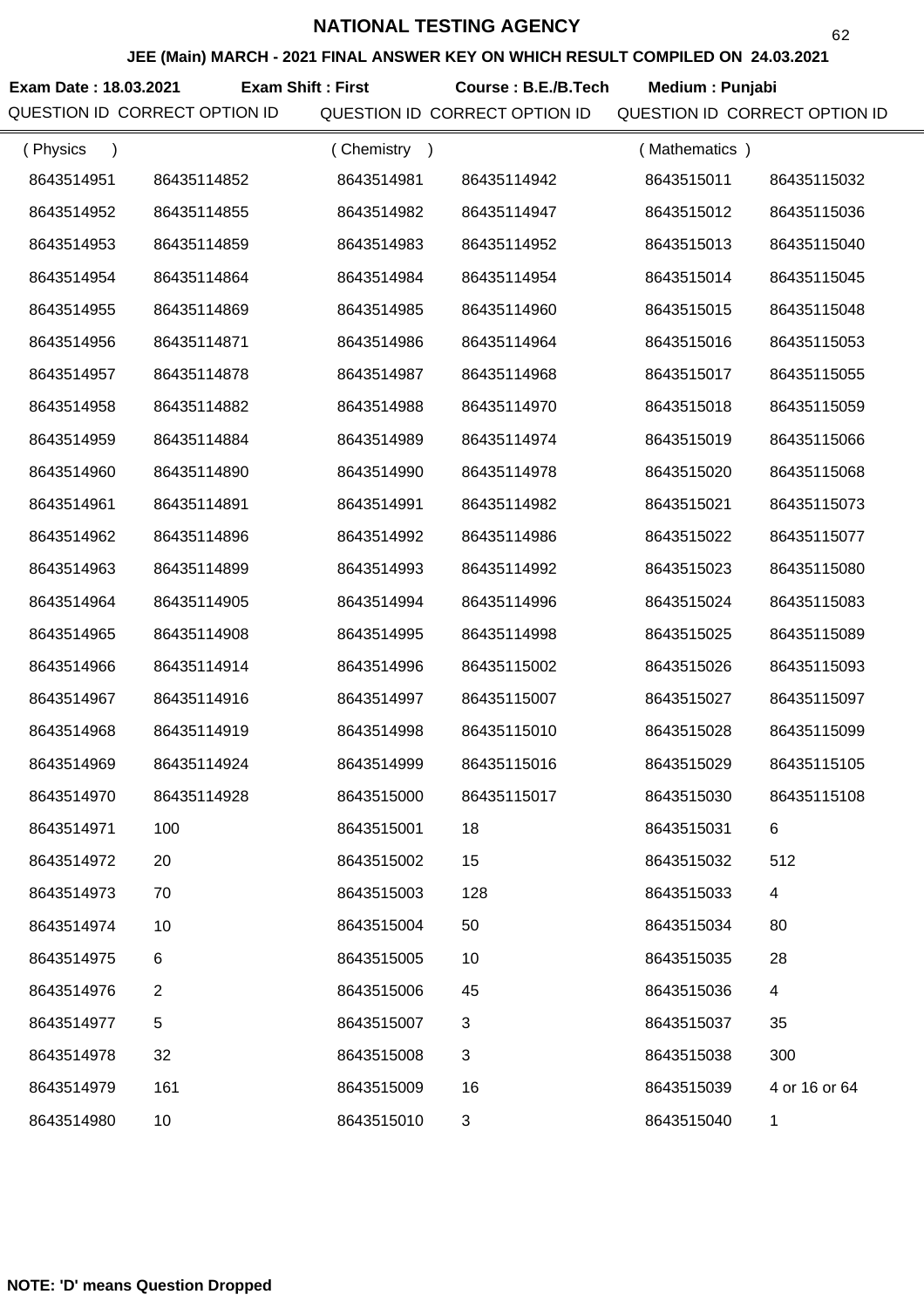**JEE (Main) MARCH - 2021 FINAL ANSWER KEY ON WHICH RESULT COMPILED ON 24.03.2021**

**Exam Date : 18.03.2021 Course : B.E./B.Tech Medium : Tamil Exam Shift : First**

| (Physics<br>$\lambda$ |              | Chemistry<br>$\rightarrow$ |             | (Mathematics) |               |
|-----------------------|--------------|----------------------------|-------------|---------------|---------------|
| 8643516841            | 86435120522  | 8643516871                 | 86435120612 | 8643516901    | 86435120702   |
| 8643516842            | 86435120525  | 8643516872                 | 86435120617 | 8643516902    | 86435120706   |
| 8643516843            | 86435120529  | 8643516873                 | 86435120622 | 8643516903    | 86435120710   |
| 8643516844            | 86435120534  | 8643516874                 | 86435120624 | 8643516904    | 86435120715   |
| 8643516845            | 86435120539  | 8643516875                 | 86435120630 | 8643516905    | 86435120718   |
| 8643516846            | 86435120541  | 8643516876                 | 86435120634 | 8643516906    | 86435120723   |
| 8643516847            | 86435120548  | 8643516877                 | 86435120638 | 8643516907    | 86435120725   |
| 8643516848            | 86435120552  | 8643516878                 | 86435120640 | 8643516908    | 86435120729   |
| 8643516849            | 86435120554  | 8643516879                 | 86435120644 | 8643516909    | 86435120736   |
| 8643516850            | 86435120560  | 8643516880                 | 86435120648 | 8643516910    | 86435120738   |
| 8643516851            | 86435120561  | 8643516881                 | 86435120652 | 8643516911    | 86435120743   |
| 8643516852            | 86435120566  | 8643516882                 | 86435120656 | 8643516912    | 86435120747   |
| 8643516853            | 86435120569  | 8643516883                 | 86435120662 | 8643516913    | 86435120750   |
| 8643516854            | 86435120575  | 8643516884                 | 86435120666 | 8643516914    | 86435120753   |
| 8643516855            | 86435120578  | 8643516885                 | 86435120668 | 8643516915    | 86435120759   |
| 8643516856            | 86435120584  | 8643516886                 | 86435120672 | 8643516916    | 86435120763   |
| 8643516857            | 86435120586  | 8643516887                 | 86435120677 | 8643516917    | 86435120767   |
| 8643516858            | 86435120589  | 8643516888                 | 86435120680 | 8643516918    | 86435120769   |
| 8643516859            | 86435120594  | 8643516889                 | 86435120686 | 8643516919    | 86435120775   |
| 8643516860            | 86435120598  | 8643516890                 | 86435120687 | 8643516920    | 86435120778   |
| 8643516861            | 100          | 8643516891                 | 18          | 8643516921    |               |
| 8643516862            | 20           | 8643516892                 | 15          | 8643516922    | 512           |
| 8643516863            | 70           | 8643516893                 | 128         | 8643516923    | 4             |
| 8643516864            | 10           | 8643516894                 | 50          | 8643516924    | 80            |
| 8643516865            | 6            | 8643516895                 | 10          | 8643516925    | 28            |
| 8643516866            | $\mathbf{2}$ | 8643516896                 | 45          | 8643516926    | 4             |
| 8643516867            | 5            | 8643516897                 | 3           | 8643516927    | 35            |
| 8643516868            | 32           | 8643516898                 | 3           | 8643516928    | 300           |
| 8643516869            | 161          | 8643516899                 | 16          | 8643516929    | 4 or 16 or 64 |
| 8643516870            | 10           | 8643516900                 | 3           | 8643516930    | 1             |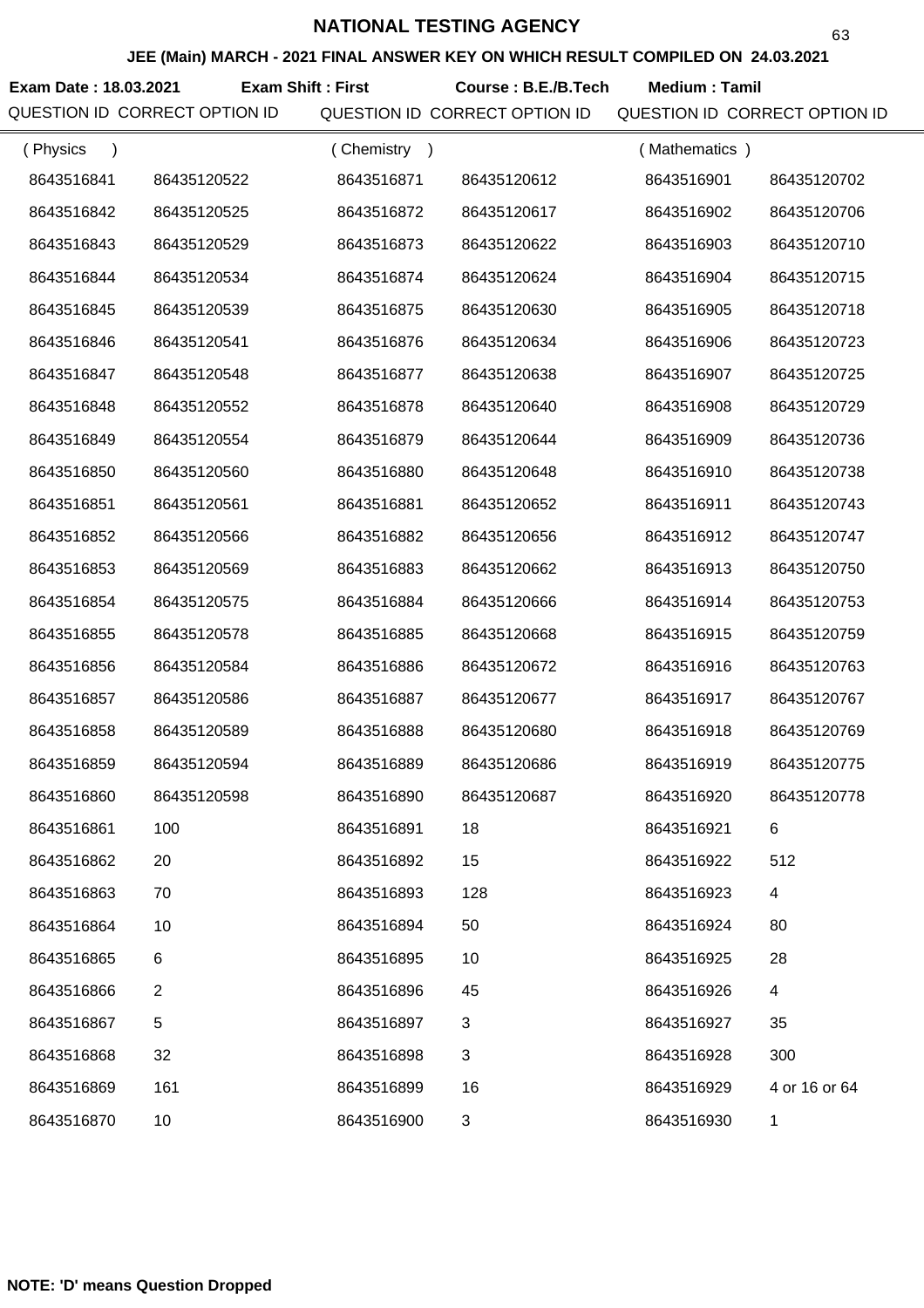**JEE (Main) MARCH - 2021 FINAL ANSWER KEY ON WHICH RESULT COMPILED ON 24.03.2021**

**Exam Date : 18.03.2021 Course : B.E./B.Tech Medium : Telugu Exam Shift : First**

| (Physics<br>$\lambda$ |                | (Chemistry) |             | (Mathematics) |               |
|-----------------------|----------------|-------------|-------------|---------------|---------------|
| 8643515041            | 86435115122    | 8643515071  | 86435115212 | 8643515101    | 86435115302   |
| 8643515042            | 86435115125    | 8643515072  | 86435115217 | 8643515102    | 86435115306   |
| 8643515043            | 86435115129    | 8643515073  | 86435115222 | 8643515103    | 86435115310   |
| 8643515044            | 86435115134    | 8643515074  | 86435115224 | 8643515104    | 86435115315   |
| 8643515045            | 86435115139    | 8643515075  | 86435115230 | 8643515105    | 86435115318   |
| 8643515046            | 86435115141    | 8643515076  | 86435115234 | 8643515106    | 86435115323   |
| 8643515047            | 86435115148    | 8643515077  | 86435115238 | 8643515107    | 86435115325   |
| 8643515048            | 86435115152    | 8643515078  | 86435115240 | 8643515108    | 86435115329   |
| 8643515049            | 86435115154    | 8643515079  | 86435115244 | 8643515109    | 86435115336   |
| 8643515050            | 86435115160    | 8643515080  | 86435115248 | 8643515110    | 86435115338   |
| 8643515051            | 86435115161    | 8643515081  | 86435115252 | 8643515111    | 86435115343   |
| 8643515052            | 86435115166    | 8643515082  | 86435115256 | 8643515112    | 86435115347   |
| 8643515053            | 86435115169    | 8643515083  | 86435115262 | 8643515113    | 86435115350   |
| 8643515054            | 86435115175    | 8643515084  | 86435115266 | 8643515114    | 86435115353   |
| 8643515055            | 86435115178    | 8643515085  | 86435115268 | 8643515115    | 86435115359   |
| 8643515056            | 86435115184    | 8643515086  | 86435115272 | 8643515116    | 86435115363   |
| 8643515057            | 86435115186    | 8643515087  | 86435115277 | 8643515117    | 86435115367   |
| 8643515058            | 86435115189    | 8643515088  | 86435115280 | 8643515118    | 86435115369   |
| 8643515059            | 86435115194    | 8643515089  | 86435115286 | 8643515119    | 86435115375   |
| 8643515060            | 86435115198    | 8643515090  | 86435115287 | 8643515120    | 86435115378   |
| 8643515061            | 100            | 8643515091  | 18          | 8643515121    | 6             |
| 8643515062            | 20             | 8643515092  | 15          | 8643515122    | 512           |
| 8643515063            | 70             | 8643515093  | 128         | 8643515123    | 4             |
| 8643515064            | 10             | 8643515094  | 50          | 8643515124    | 80            |
| 8643515065            | 6              | 8643515095  | 10          | 8643515125    | 28            |
| 8643515066            | $\overline{2}$ | 8643515096  | 45          | 8643515126    | 4             |
| 8643515067            | $\,$ 5 $\,$    | 8643515097  | 3           | 8643515127    | 35            |
| 8643515068            | 32             | 8643515098  | 3           | 8643515128    | 300           |
| 8643515069            | 161            | 8643515099  | 16          | 8643515129    | 4 or 16 or 64 |
| 8643515070            | 10             | 8643515100  | 3           | 8643515130    | 1             |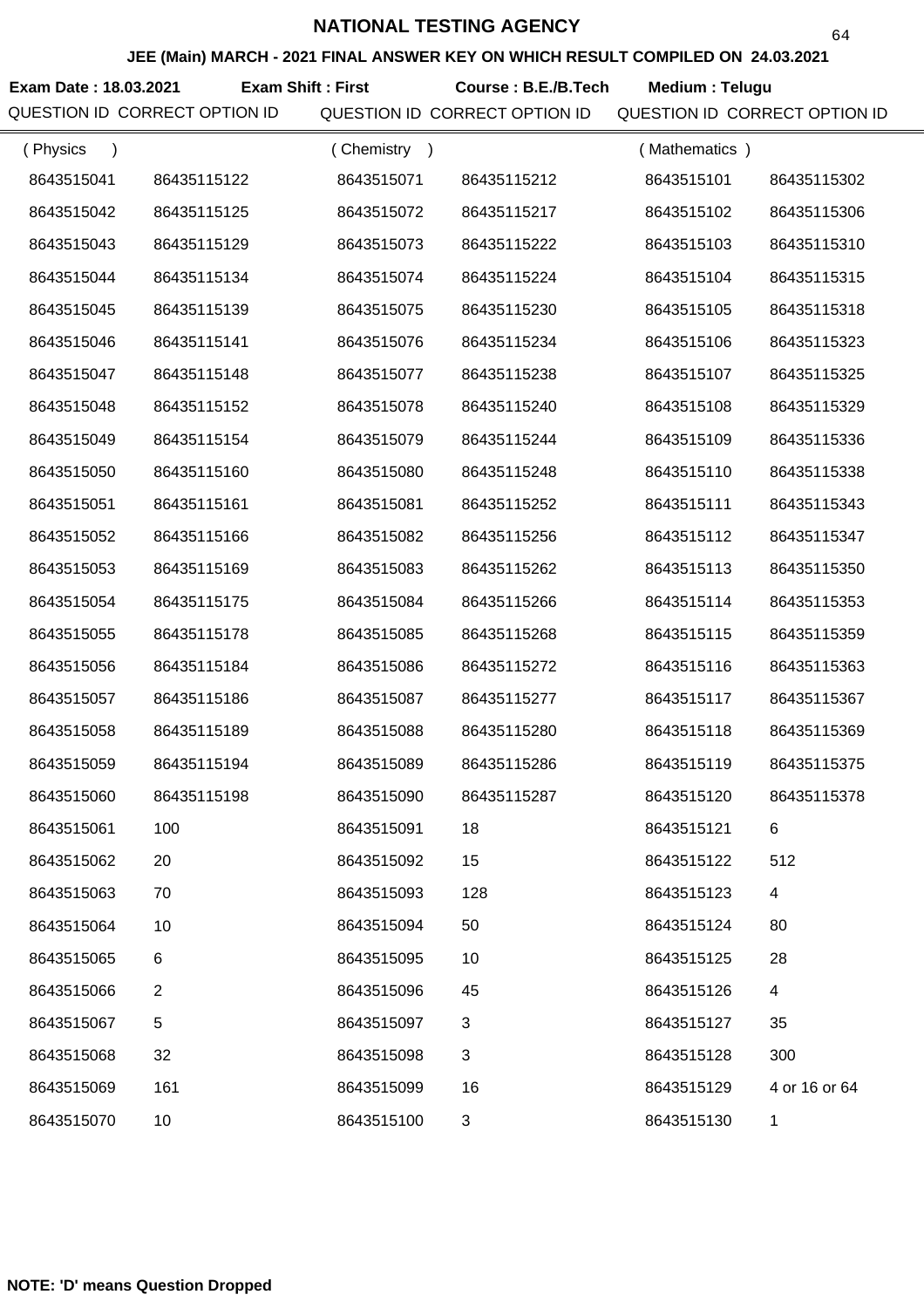**JEE (Main) MARCH - 2021 FINAL ANSWER KEY ON WHICH RESULT COMPILED ON 24.03.2021**

**Exam Date : 18.03.2021 Course : B.E./B.Tech Medium : Urdu Exam Shift : First**

| (Physics   |                | Chemistry<br>$\rightarrow$ |             | (Mathematics) |               |
|------------|----------------|----------------------------|-------------|---------------|---------------|
| 8643516751 | 86435120252    | 8643516781                 | 86435120342 | 8643516811    | 86435120432   |
| 8643516752 | 86435120255    | 8643516782                 | 86435120347 | 8643516812    | 86435120436   |
| 8643516753 | 86435120259    | 8643516783                 | 86435120352 | 8643516813    | 86435120440   |
| 8643516754 | 86435120264    | 8643516784                 | 86435120354 | 8643516814    | 86435120445   |
| 8643516755 | 86435120269    | 8643516785                 | 86435120360 | 8643516815    | 86435120448   |
| 8643516756 | 86435120271    | 8643516786                 | 86435120364 | 8643516816    | 86435120453   |
| 8643516757 | 86435120278    | 8643516787                 | 86435120368 | 8643516817    | 86435120455   |
| 8643516758 | 86435120282    | 8643516788                 | 86435120370 | 8643516818    | 86435120459   |
| 8643516759 | 86435120284    | 8643516789                 | 86435120374 | 8643516819    | 86435120466   |
| 8643516760 | 86435120290    | 8643516790                 | 86435120378 | 8643516820    | 86435120468   |
| 8643516761 | 86435120291    | 8643516791                 | 86435120382 | 8643516821    | 86435120473   |
| 8643516762 | 86435120296    | 8643516792                 | 86435120386 | 8643516822    | 86435120477   |
| 8643516763 | 86435120299    | 8643516793                 | 86435120392 | 8643516823    | 86435120480   |
| 8643516764 | 86435120305    | 8643516794                 | 86435120396 | 8643516824    | 86435120483   |
| 8643516765 | 86435120308    | 8643516795                 | 86435120398 | 8643516825    | 86435120489   |
| 8643516766 | 86435120314    | 8643516796                 | 86435120402 | 8643516826    | 86435120493   |
| 8643516767 | 86435120316    | 8643516797                 | 86435120407 | 8643516827    | 86435120497   |
| 8643516768 | 86435120319    | 8643516798                 | 86435120410 | 8643516828    | 86435120499   |
| 8643516769 | 86435120324    | 8643516799                 | 86435120416 | 8643516829    | 86435120505   |
| 8643516770 | 86435120328    | 8643516800                 | 86435120417 | 8643516830    | 86435120508   |
| 8643516771 | 100            | 8643516801                 | 18          | 8643516831    | 6             |
| 8643516772 | 20             | 8643516802                 | 15          | 8643516832    | 512           |
| 8643516773 | 70             | 8643516803                 | 128         | 8643516833    | 4             |
| 8643516774 | 10             | 8643516804                 | 50          | 8643516834    | 80            |
| 8643516775 | 6              | 8643516805                 | 10          | 8643516835    | 28            |
| 8643516776 | $\overline{2}$ | 8643516806                 | 45          | 8643516836    | 4             |
| 8643516777 | $\mathbf 5$    | 8643516807                 | 3           | 8643516837    | 35            |
| 8643516778 | 32             | 8643516808                 | 3           | 8643516838    | 300           |
| 8643516779 | 161            | 8643516809                 | 16          | 8643516839    | 4 or 16 or 64 |
| 8643516780 | 10             | 8643516810                 | 3           | 8643516840    | 1             |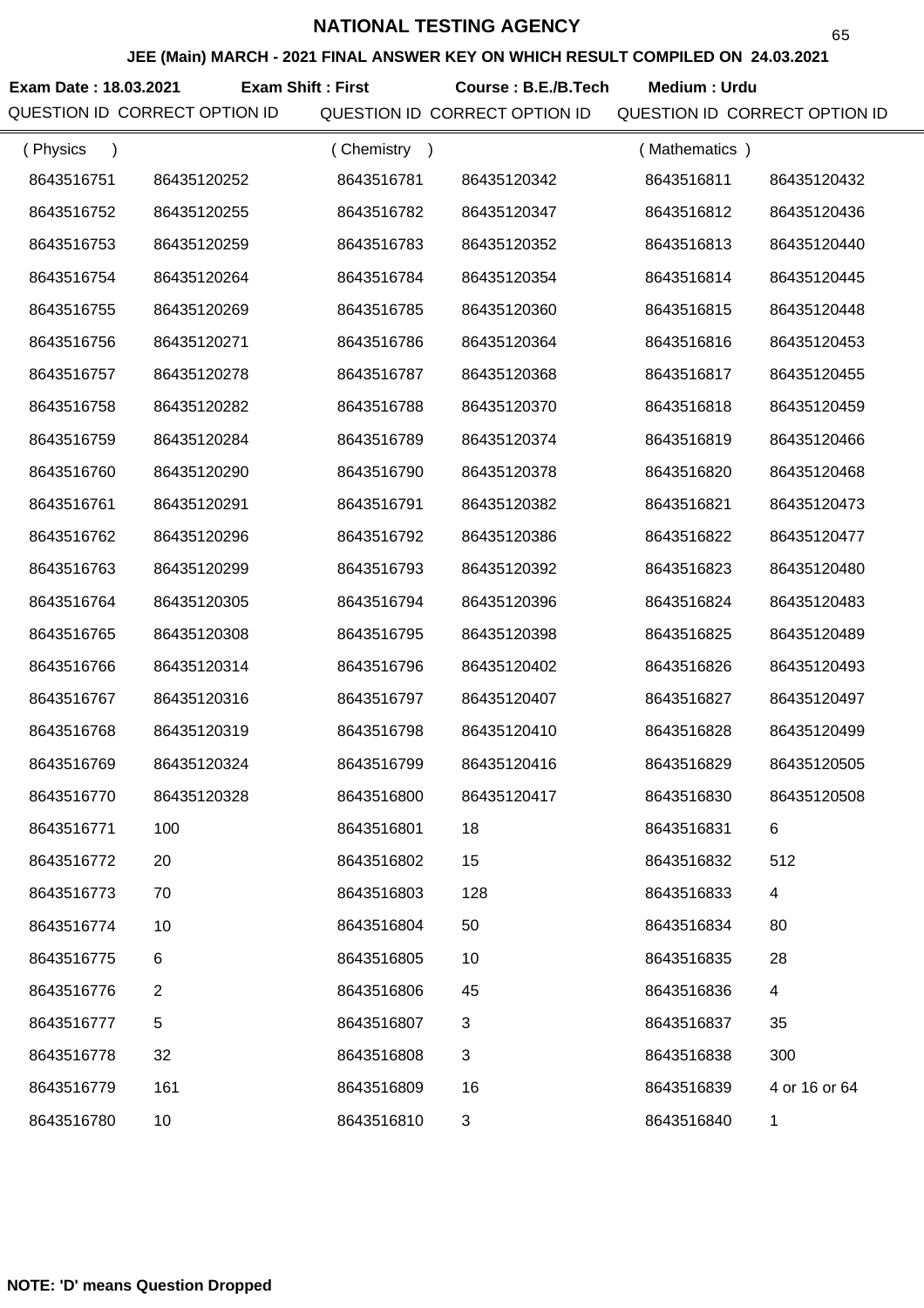**JEE (Main) MARCH - 2021 FINAL ANSWER KEY ON WHICH RESULT COMPILED ON 24.03.2021**

**Exam Date : 18.03.2021 Exam Shift : Second Course : B.E./B.Tech Medium : Assamese** 

| (Physics<br>$\lambda$ |             | (Chemistry<br>$\rightarrow$ |                | (Mathematics) |                |
|-----------------------|-------------|-----------------------------|----------------|---------------|----------------|
| 8643515761            | 86435117281 | 8643515791                  | 86435117372    | 8643515821    | 86435117464    |
| 8643515762            | 86435117288 | 8643515792                  | 86435117378    | 8643515822    | 86435117467    |
| 8643515763            | 86435117291 | 8643515793                  | 86435117380    | 8643515823    | 86435117470    |
| 8643515764            | 86435117293 | 8643515794                  | 86435117383    | 8643515824    | 86435117474    |
| 8643515765            | 86435117300 | 8643515795                  | 86435117387    | 8643515825    | 86435117480    |
| 8643515766            | 86435117301 | 8643515796                  | 86435117393    | 8643515826    | 86435117482    |
| 8643515767            | 86435117305 | 8643515797                  | 86435117395    | 8643515827    | 86435117486    |
| 8643515768            | 86435117311 | 8643515798                  | 86435117402    | 8643515828    | 86435117490    |
| 8643515769            | 86435117313 | 8643515799                  | 86435117404    | 8643515829    | 86435117496    |
| 8643515770            | 86435117318 | 8643515800                  | 86435117407    | 8643515830    | 86435117500    |
| 8643515771            | 86435117323 | 8643515801                  | 86435117411    | 8643515831    | 86435117501    |
| 8643515772            | 86435117327 | 8643515802                  | 86435117417    | 8643515832    | 86435117508    |
| 8643515773            | 86435117329 | 8643515803                  | 86435117419    | 8643515833    | 86435117511    |
| 8643515774            | 86435117336 | 8643515804                  | 86435117426    | 8643515834    | 86435117513    |
| 8643515775            | 86435117340 | 8643515805                  | 86435117429    | 8643515835    | 86435117520    |
| 8643515776            | 86435117342 | 8643515806                  | 86435117434    | 8643515836    | 86435117522    |
| 8643515777            | 86435117348 | 8643515807                  | 86435117438    | 8643515837    | 86435117525    |
| 8643515778            | 86435117349 | 8643515808                  | 86435117442    | 8643515838    | 86435117532    |
| 8643515779            | 86435117355 | 8643515809                  | 86435117445    | 8643515839    | 86435117534    |
| 8643515780            | 86435117358 | 8643515810                  | 86435117447    | 8643515840    | 86435117537    |
| 8643515781            |             | 8643515811                  | 50             | 8643515841    | 0              |
| 8643515782            | 12          | 8643515812                  | $\overline{2}$ | 8643515842    | 6              |
| 8643515783            | 4           | 8643515813                  | 166            | 8643515843    | 210            |
| 8643515784            | 6           | 8643515814                  | 100            | 8643515844    | 160            |
| 8643515785            | 200         | 8643515815                  | 64             | 8643515845    | 8              |
| 8643515786            | 48          | 8643515816                  | 288            | 8643515846    | 4              |
| 8643515787            | 6           | 8643515817                  | 10             | 8643515847    | 38             |
| 8643515788            | 3           | 8643515818                  | 1              | 8643515848    | 1              |
| 8643515789            | 50          | 8643515819                  | 78             | 8643515849    | 19             |
| 8643515790            | 34          | 8643515820                  | $\overline{2}$ | 8643515850    | $\mathfrak{S}$ |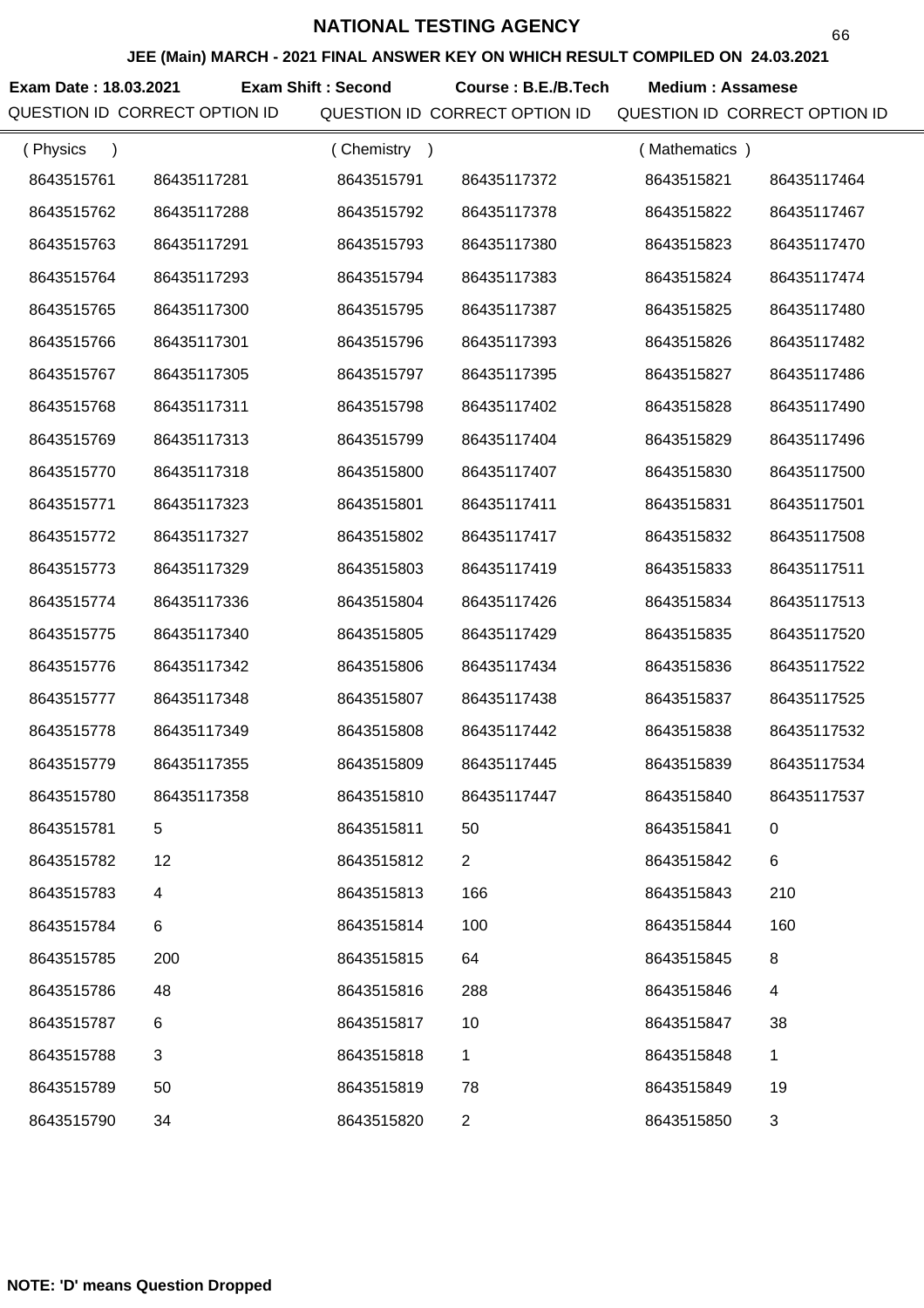**JEE (Main) MARCH - 2021 FINAL ANSWER KEY ON WHICH RESULT COMPILED ON 24.03.2021**

**Exam Date : 18.03.2021 Course : B.E./B.Tech Medium : Bengali Exam Shift : Second**

| (Physics   |             | Chemistry<br>$\rightarrow$ |                | (Mathematics) |             |
|------------|-------------|----------------------------|----------------|---------------|-------------|
| 8643515851 | 86435117551 | 8643515881                 | 86435117642    | 8643515911    | 86435117734 |
| 8643515852 | 86435117558 | 8643515882                 | 86435117648    | 8643515912    | 86435117737 |
| 8643515853 | 86435117561 | 8643515883                 | 86435117650    | 8643515913    | 86435117740 |
| 8643515854 | 86435117563 | 8643515884                 | 86435117653    | 8643515914    | 86435117744 |
| 8643515855 | 86435117570 | 8643515885                 | 86435117657    | 8643515915    | 86435117750 |
| 8643515856 | 86435117571 | 8643515886                 | 86435117663    | 8643515916    | 86435117752 |
| 8643515857 | 86435117575 | 8643515887                 | 86435117665    | 8643515917    | 86435117756 |
| 8643515858 | 86435117581 | 8643515888                 | 86435117672    | 8643515918    | 86435117760 |
| 8643515859 | 86435117583 | 8643515889                 | 86435117674    | 8643515919    | 86435117766 |
| 8643515860 | 86435117588 | 8643515890                 | 86435117677    | 8643515920    | 86435117770 |
| 8643515861 | 86435117593 | 8643515891                 | 86435117681    | 8643515921    | 86435117771 |
| 8643515862 | 86435117597 | 8643515892                 | 86435117687    | 8643515922    | 86435117778 |
| 8643515863 | 86435117599 | 8643515893                 | 86435117689    | 8643515923    | 86435117781 |
| 8643515864 | 86435117606 | 8643515894                 | 86435117696    | 8643515924    | 86435117783 |
| 8643515865 | 86435117610 | 8643515895                 | 86435117699    | 8643515925    | 86435117790 |
| 8643515866 | 86435117612 | 8643515896                 | 86435117704    | 8643515926    | 86435117792 |
| 8643515867 | 86435117618 | 8643515897                 | 86435117708    | 8643515927    | 86435117795 |
| 8643515868 | 86435117619 | 8643515898                 | 86435117712    | 8643515928    | 86435117802 |
| 8643515869 | 86435117625 | 8643515899                 | 86435117715    | 8643515929    | 86435117804 |
| 8643515870 | 86435117628 | 8643515900                 | 86435117717    | 8643515930    | 86435117807 |
| 8643515871 | 5           | 8643515901                 | 50             | 8643515931    |             |
| 8643515872 | 12          | 8643515902                 | $\overline{2}$ | 8643515932    | 6           |
| 8643515873 | 4           | 8643515903                 | 166            | 8643515933    | 210         |
| 8643515874 | 6           | 8643515904                 | 100            | 8643515934    | 160         |
| 8643515875 | 200         | 8643515905                 | 64             | 8643515935    | 8           |
| 8643515876 | 48          | 8643515906                 | 288            | 8643515936    | 4           |
| 8643515877 | 6           | 8643515907                 | 10             | 8643515937    | 38          |
| 8643515878 | 3           | 8643515908                 | 1              | 8643515938    | 1           |
| 8643515879 | 50          | 8643515909                 | 78             | 8643515939    | 19          |
| 8643515880 | 34          | 8643515910                 | $\overline{c}$ | 8643515940    | 3           |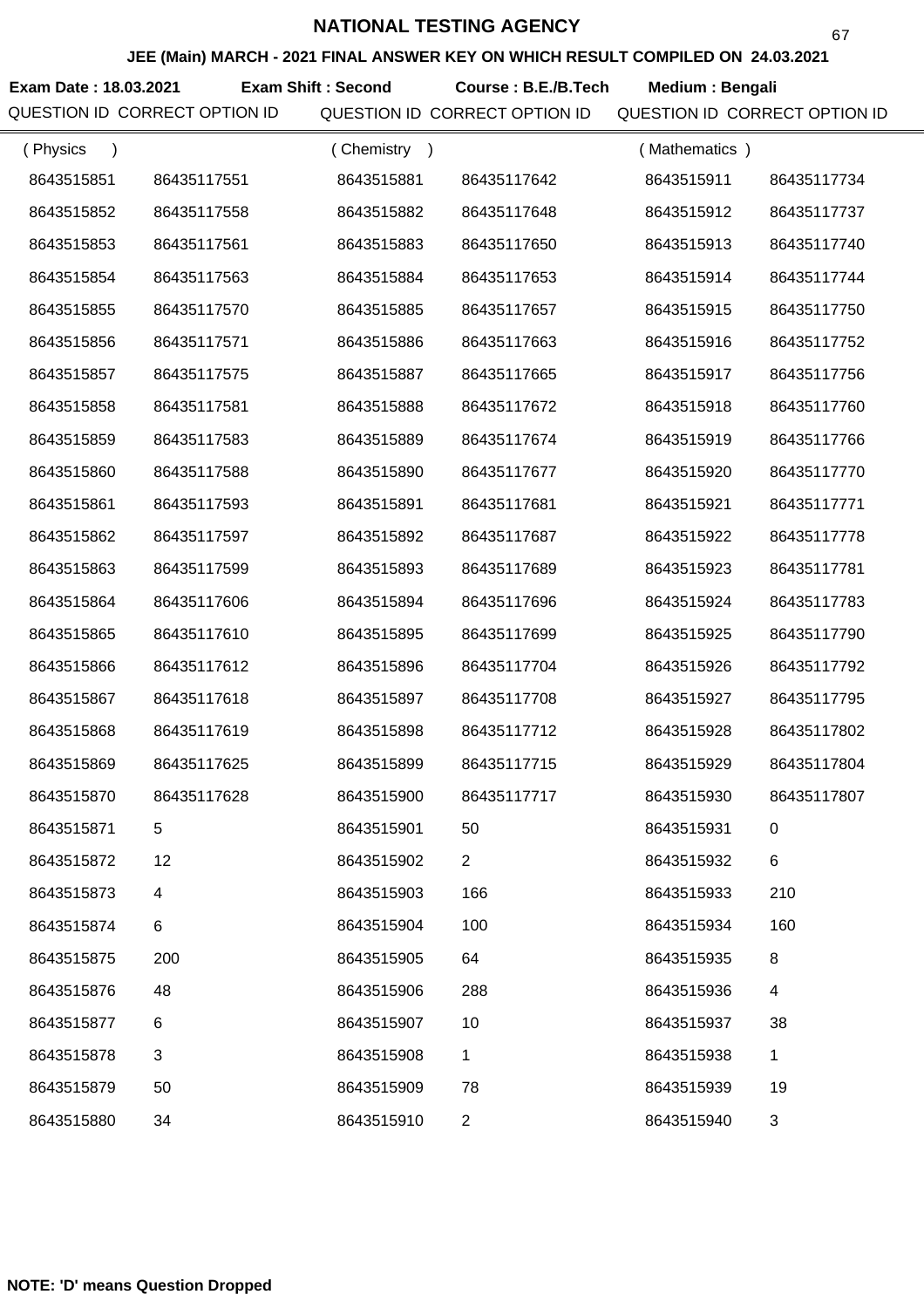**JEE (Main) MARCH - 2021 FINAL ANSWER KEY ON WHICH RESULT COMPILED ON 24.03.2021**

**Exam Date : 18.03.2021 Course : B.E./B.Tech Medium : English Exam Shift : Second**

| (Physics<br>$\lambda$ |             | (Chemistry)<br>$\rightarrow$ |                | (Mathematics) |                |
|-----------------------|-------------|------------------------------|----------------|---------------|----------------|
| 8643515581            | 86435116741 | 8643515611                   | 86435116832    | 8643515641    | 86435116924    |
| 8643515582            | 86435116748 | 8643515612                   | 86435116838    | 8643515642    | 86435116927    |
| 8643515583            | 86435116751 | 8643515613                   | 86435116840    | 8643515643    | 86435116930    |
| 8643515584            | 86435116753 | 8643515614                   | 86435116843    | 8643515644    | 86435116934    |
| 8643515585            | 86435116760 | 8643515615                   | 86435116847    | 8643515645    | 86435116940    |
| 8643515586            | 86435116761 | 8643515616                   | 86435116853    | 8643515646    | 86435116942    |
| 8643515587            | 86435116765 | 8643515617                   | 86435116855    | 8643515647    | 86435116946    |
| 8643515588            | 86435116771 | 8643515618                   | 86435116862    | 8643515648    | 86435116950    |
| 8643515589            | 86435116773 | 8643515619                   | 86435116864    | 8643515649    | 86435116956    |
| 8643515590            | 86435116778 | 8643515620                   | 86435116867    | 8643515650    | 86435116960    |
| 8643515591            | 86435116783 | 8643515621                   | 86435116871    | 8643515651    | 86435116961    |
| 8643515592            | 86435116787 | 8643515622                   | 86435116877    | 8643515652    | 86435116968    |
| 8643515593            | 86435116789 | 8643515623                   | 86435116879    | 8643515653    | 86435116971    |
| 8643515594            | 86435116796 | 8643515624                   | 86435116886    | 8643515654    | 86435116973    |
| 8643515595            | 86435116800 | 8643515625                   | 86435116889    | 8643515655    | 86435116980    |
| 8643515596            | 86435116802 | 8643515626                   | 86435116894    | 8643515656    | 86435116982    |
| 8643515597            | 86435116808 | 8643515627                   | 86435116898    | 8643515657    | 86435116985    |
| 8643515598            | 86435116809 | 8643515628                   | 86435116902    | 8643515658    | 86435116992    |
| 8643515599            | 86435116815 | 8643515629                   | 86435116905    | 8643515659    | 86435116994    |
| 8643515600            | 86435116818 | 8643515630                   | 86435116907    | 8643515660    | 86435116997    |
| 8643515601            | 5           | 8643515631                   | 50             | 8643515661    | 0              |
| 8643515602            | 12          | 8643515632                   | $\overline{2}$ | 8643515662    | 6              |
| 8643515603            | 4           | 8643515633                   | 166            | 8643515663    | 210            |
| 8643515604            | 6           | 8643515634                   | 100            | 8643515664    | 160            |
| 8643515605            | 200         | 8643515635                   | 64             | 8643515665    | 8              |
| 8643515606            | 48          | 8643515636                   | 288            | 8643515666    | 4              |
| 8643515607            | 6           | 8643515637                   | 10             | 8643515667    | 38             |
| 8643515608            | 3           | 8643515638                   | 1              | 8643515668    | 1              |
| 8643515609            | 50          | 8643515639                   | 78             | 8643515669    | 19             |
| 8643515610            | 34          | 8643515640                   | $\overline{2}$ | 8643515670    | $\mathfrak{S}$ |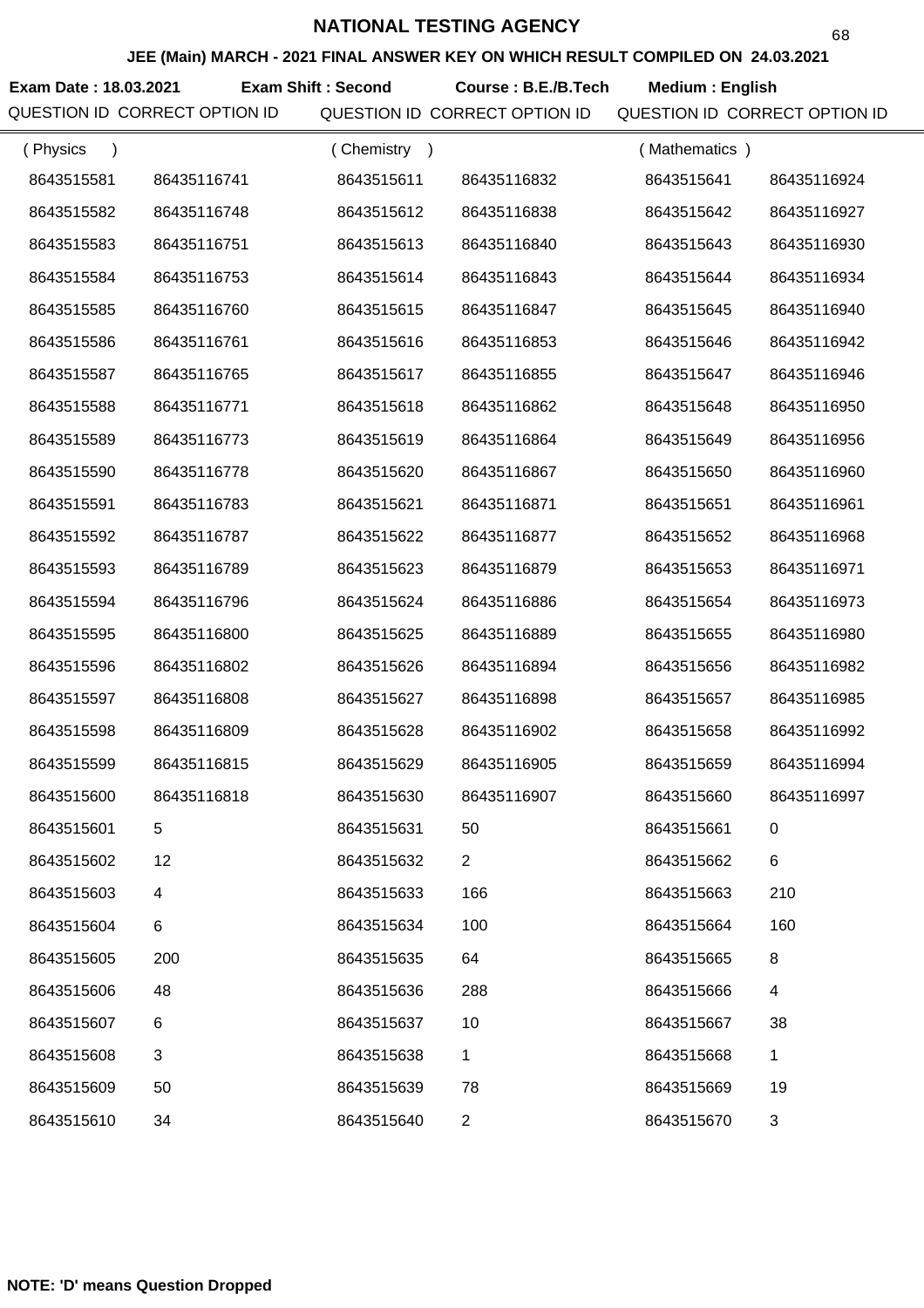**JEE (Main) MARCH - 2021 FINAL ANSWER KEY ON WHICH RESULT COMPILED ON 24.03.2021**

**Exam Date : 18.03.2021 Exam Shift : Second Course : B.E./B.Tech Medium : Gujarati** 

| (Physics   |             | Chemistry<br>$\rightarrow$ |                | (Mathematics) |             |
|------------|-------------|----------------------------|----------------|---------------|-------------|
| 8643515941 | 86435117821 | 8643515971                 | 86435117912    | 8643516001    | 86435118004 |
| 8643515942 | 86435117828 | 8643515972                 | 86435117918    | 8643516002    | 86435118007 |
| 8643515943 | 86435117831 | 8643515973                 | 86435117920    | 8643516003    | 86435118010 |
| 8643515944 | 86435117833 | 8643515974                 | 86435117923    | 8643516004    | 86435118014 |
| 8643515945 | 86435117840 | 8643515975                 | 86435117927    | 8643516005    | 86435118020 |
| 8643515946 | 86435117841 | 8643515976                 | 86435117933    | 8643516006    | 86435118022 |
| 8643515947 | 86435117845 | 8643515977                 | 86435117935    | 8643516007    | 86435118026 |
| 8643515948 | 86435117851 | 8643515978                 | 86435117942    | 8643516008    | 86435118030 |
| 8643515949 | 86435117853 | 8643515979                 | 86435117944    | 8643516009    | 86435118036 |
| 8643515950 | 86435117858 | 8643515980                 | 86435117947    | 8643516010    | 86435118040 |
| 8643515951 | 86435117863 | 8643515981                 | 86435117951    | 8643516011    | 86435118041 |
| 8643515952 | 86435117867 | 8643515982                 | 86435117957    | 8643516012    | 86435118048 |
| 8643515953 | 86435117869 | 8643515983                 | 86435117959    | 8643516013    | 86435118051 |
| 8643515954 | 86435117876 | 8643515984                 | 86435117966    | 8643516014    | 86435118053 |
| 8643515955 | 86435117880 | 8643515985                 | 86435117969    | 8643516015    | 86435118060 |
| 8643515956 | 86435117882 | 8643515986                 | 86435117974    | 8643516016    | 86435118062 |
| 8643515957 | 86435117888 | 8643515987                 | 86435117978    | 8643516017    | 86435118065 |
| 8643515958 | 86435117889 | 8643515988                 | 86435117982    | 8643516018    | 86435118072 |
| 8643515959 | 86435117895 | 8643515989                 | 86435117985    | 8643516019    | 86435118074 |
| 8643515960 | 86435117898 | 8643515990                 | 86435117987    | 8643516020    | 86435118077 |
| 8643515961 |             | 8643515991                 | 50             | 8643516021    |             |
| 8643515962 | 12          | 8643515992                 | $\overline{2}$ | 8643516022    | 6           |
| 8643515963 | 4           | 8643515993                 | 166            | 8643516023    | 210         |
| 8643515964 | 6           | 8643515994                 | 100            | 8643516024    | 160         |
| 8643515965 | 200         | 8643515995                 | 64             | 8643516025    | 8           |
| 8643515966 | 48          | 8643515996                 | 288            | 8643516026    | 4           |
| 8643515967 | 6           | 8643515997                 | 10             | 8643516027    | 38          |
| 8643515968 | 3           | 8643515998                 | 1              | 8643516028    | 1           |
| 8643515969 | 50          | 8643515999                 | 78             | 8643516029    | 19          |
| 8643515970 | 34          | 8643516000                 | $\overline{2}$ | 8643516030    | 3           |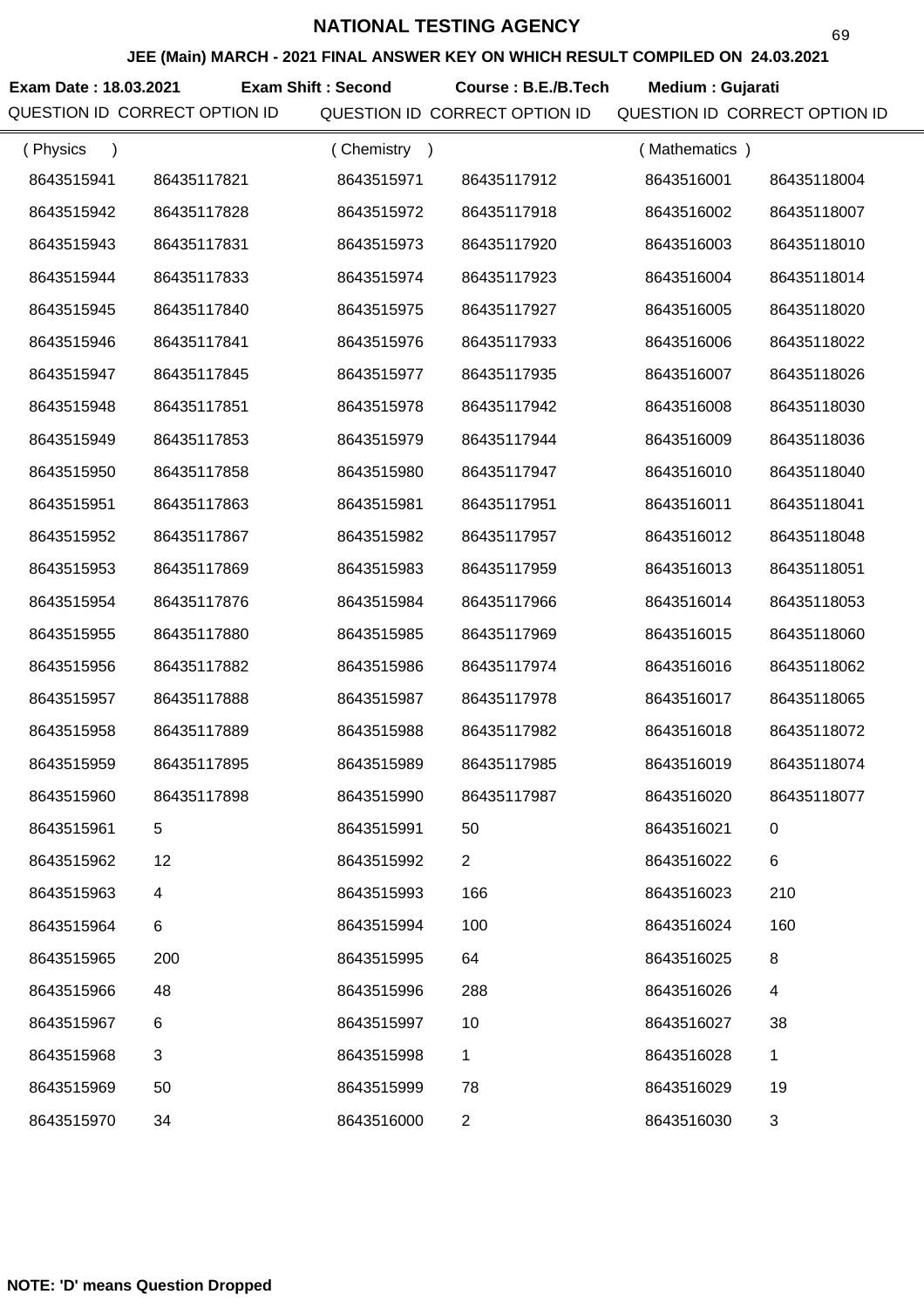**JEE (Main) MARCH - 2021 FINAL ANSWER KEY ON WHICH RESULT COMPILED ON 24.03.2021**

**Exam Date : 18.03.2021 Exam Shift : Second Course : B.E./B.Tech Medium : Hindi** 

| (Physics<br>$\lambda$ |             | (Chemistry<br>$\rightarrow$ |                | (Mathematics) |                |
|-----------------------|-------------|-----------------------------|----------------|---------------|----------------|
| 8643515671            | 86435117011 | 8643515701                  | 86435117102    | 8643515731    | 86435117194    |
| 8643515672            | 86435117018 | 8643515702                  | 86435117108    | 8643515732    | 86435117197    |
| 8643515673            | 86435117021 | 8643515703                  | 86435117110    | 8643515733    | 86435117200    |
| 8643515674            | 86435117023 | 8643515704                  | 86435117113    | 8643515734    | 86435117204    |
| 8643515675            | 86435117030 | 8643515705                  | 86435117117    | 8643515735    | 86435117210    |
| 8643515676            | 86435117031 | 8643515706                  | 86435117123    | 8643515736    | 86435117212    |
| 8643515677            | 86435117035 | 8643515707                  | 86435117125    | 8643515737    | 86435117216    |
| 8643515678            | 86435117041 | 8643515708                  | 86435117132    | 8643515738    | 86435117220    |
| 8643515679            | 86435117043 | 8643515709                  | 86435117134    | 8643515739    | 86435117226    |
| 8643515680            | 86435117048 | 8643515710                  | 86435117137    | 8643515740    | 86435117230    |
| 8643515681            | 86435117053 | 8643515711                  | 86435117141    | 8643515741    | 86435117231    |
| 8643515682            | 86435117057 | 8643515712                  | 86435117147    | 8643515742    | 86435117238    |
| 8643515683            | 86435117059 | 8643515713                  | 86435117149    | 8643515743    | 86435117241    |
| 8643515684            | 86435117066 | 8643515714                  | 86435117156    | 8643515744    | 86435117243    |
| 8643515685            | 86435117070 | 8643515715                  | 86435117159    | 8643515745    | 86435117250    |
| 8643515686            | 86435117072 | 8643515716                  | 86435117164    | 8643515746    | 86435117252    |
| 8643515687            | 86435117078 | 8643515717                  | 86435117168    | 8643515747    | 86435117255    |
| 8643515688            | 86435117079 | 8643515718                  | 86435117172    | 8643515748    | 86435117262    |
| 8643515689            | 86435117085 | 8643515719                  | 86435117175    | 8643515749    | 86435117264    |
| 8643515690            | 86435117088 | 8643515720                  | 86435117177    | 8643515750    | 86435117267    |
| 8643515691            |             | 8643515721                  | 50             | 8643515751    | 0              |
| 8643515692            | 12          | 8643515722                  | $\overline{2}$ | 8643515752    | 6              |
| 8643515693            | 4           | 8643515723                  | 166            | 8643515753    | 210            |
| 8643515694            | 6           | 8643515724                  | 100            | 8643515754    | 160            |
| 8643515695            | 200         | 8643515725                  | 64             | 8643515755    | 8              |
| 8643515696            | 48          | 8643515726                  | 288            | 8643515756    | 4              |
| 8643515697            | $\,6$       | 8643515727                  | 10             | 8643515757    | 38             |
| 8643515698            | 3           | 8643515728                  | 1              | 8643515758    | 1              |
| 8643515699            | 50          | 8643515729                  | 78             | 8643515759    | 19             |
| 8643515700            | 34          | 8643515730                  | $\overline{2}$ | 8643515760    | $\mathfrak{S}$ |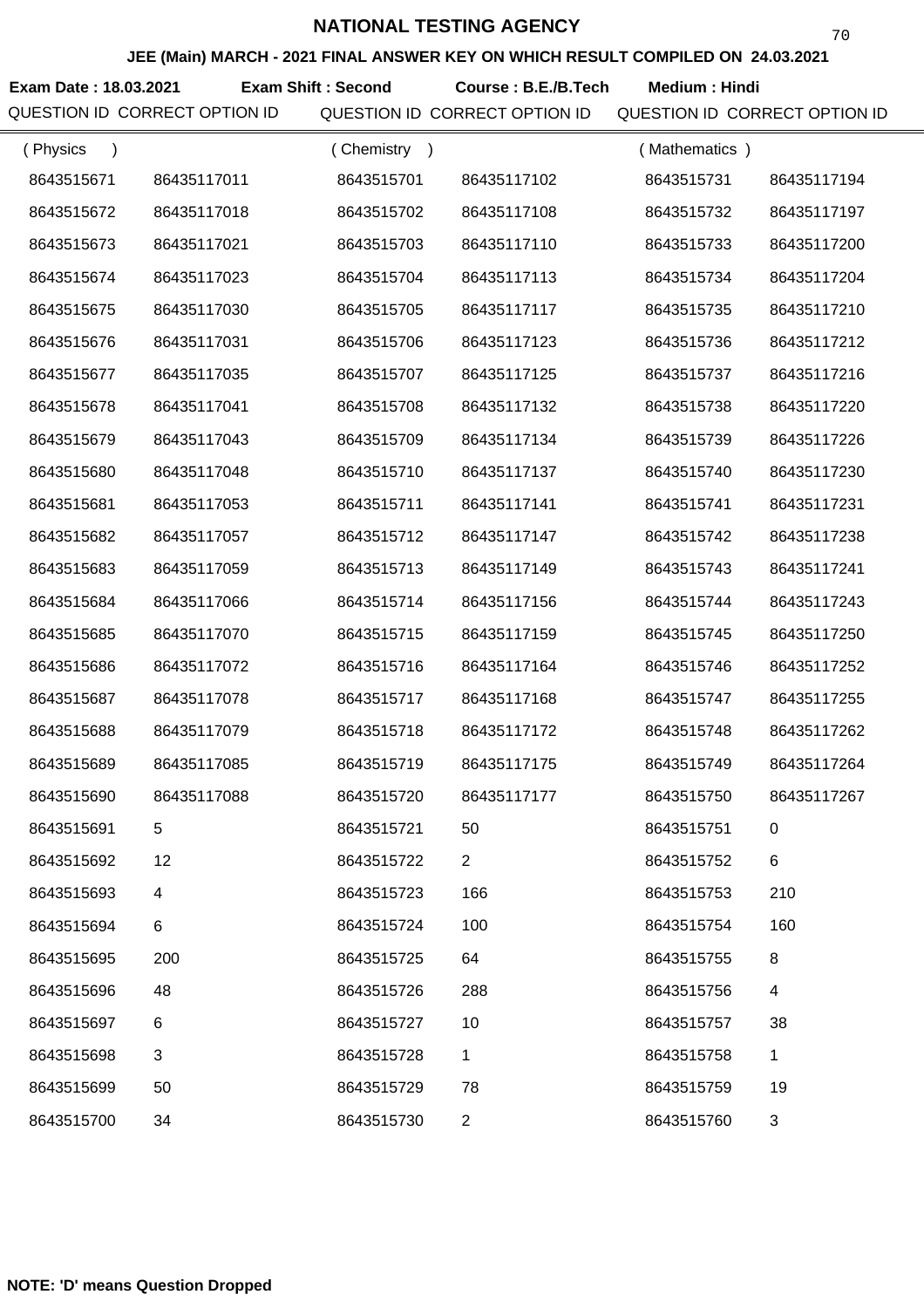**JEE (Main) MARCH - 2021 FINAL ANSWER KEY ON WHICH RESULT COMPILED ON 24.03.2021**

Exam Date : 18.03.2021 Exam Shift : Second Course : B.E./B.Tech Medium : Kannada

| (Physics<br>$\lambda$ |             | Chemistry<br>$\rightarrow$ |                | (Mathematics) |             |
|-----------------------|-------------|----------------------------|----------------|---------------|-------------|
| 8643516031            | 86435118091 | 8643516061                 | 86435118182    | 8643516091    | 86435118274 |
| 8643516032            | 86435118098 | 8643516062                 | 86435118188    | 8643516092    | 86435118277 |
| 8643516033            | 86435118101 | 8643516063                 | 86435118190    | 8643516093    | 86435118280 |
| 8643516034            | 86435118103 | 8643516064                 | 86435118193    | 8643516094    | 86435118284 |
| 8643516035            | 86435118110 | 8643516065                 | 86435118197    | 8643516095    | 86435118290 |
| 8643516036            | 86435118111 | 8643516066                 | 86435118203    | 8643516096    | 86435118292 |
| 8643516037            | 86435118115 | 8643516067                 | 86435118205    | 8643516097    | 86435118296 |
| 8643516038            | 86435118121 | 8643516068                 | 86435118212    | 8643516098    | 86435118300 |
| 8643516039            | 86435118123 | 8643516069                 | 86435118214    | 8643516099    | 86435118306 |
| 8643516040            | 86435118128 | 8643516070                 | 86435118217    | 8643516100    | 86435118310 |
| 8643516041            | 86435118133 | 8643516071                 | 86435118221    | 8643516101    | 86435118311 |
| 8643516042            | 86435118137 | 8643516072                 | 86435118227    | 8643516102    | 86435118318 |
| 8643516043            | 86435118139 | 8643516073                 | 86435118229    | 8643516103    | 86435118321 |
| 8643516044            | 86435118146 | 8643516074                 | 86435118236    | 8643516104    | 86435118323 |
| 8643516045            | 86435118150 | 8643516075                 | 86435118239    | 8643516105    | 86435118330 |
| 8643516046            | 86435118152 | 8643516076                 | 86435118244    | 8643516106    | 86435118332 |
| 8643516047            | 86435118158 | 8643516077                 | 86435118248    | 8643516107    | 86435118335 |
| 8643516048            | 86435118159 | 8643516078                 | 86435118252    | 8643516108    | 86435118342 |
| 8643516049            | 86435118165 | 8643516079                 | 86435118255    | 8643516109    | 86435118344 |
| 8643516050            | 86435118168 | 8643516080                 | 86435118257    | 8643516110    | 86435118347 |
| 8643516051            |             | 8643516081                 | 50             | 8643516111    |             |
| 8643516052            | 12          | 8643516082                 | $\overline{2}$ | 8643516112    | 6           |
| 8643516053            | 4           | 8643516083                 | 166            | 8643516113    | 210         |
| 8643516054            | 6           | 8643516084                 | 100            | 8643516114    | 160         |
| 8643516055            | 200         | 8643516085                 | 64             | 8643516115    | 8           |
| 8643516056            | 48          | 8643516086                 | 288            | 8643516116    | 4           |
| 8643516057            | 6           | 8643516087                 | 10             | 8643516117    | 38          |
| 8643516058            | 3           | 8643516088                 | 1              | 8643516118    | 1           |
| 8643516059            | 50          | 8643516089                 | 78             | 8643516119    | 19          |
| 8643516060            | 34          | 8643516090                 | $\overline{2}$ | 8643516120    | 3           |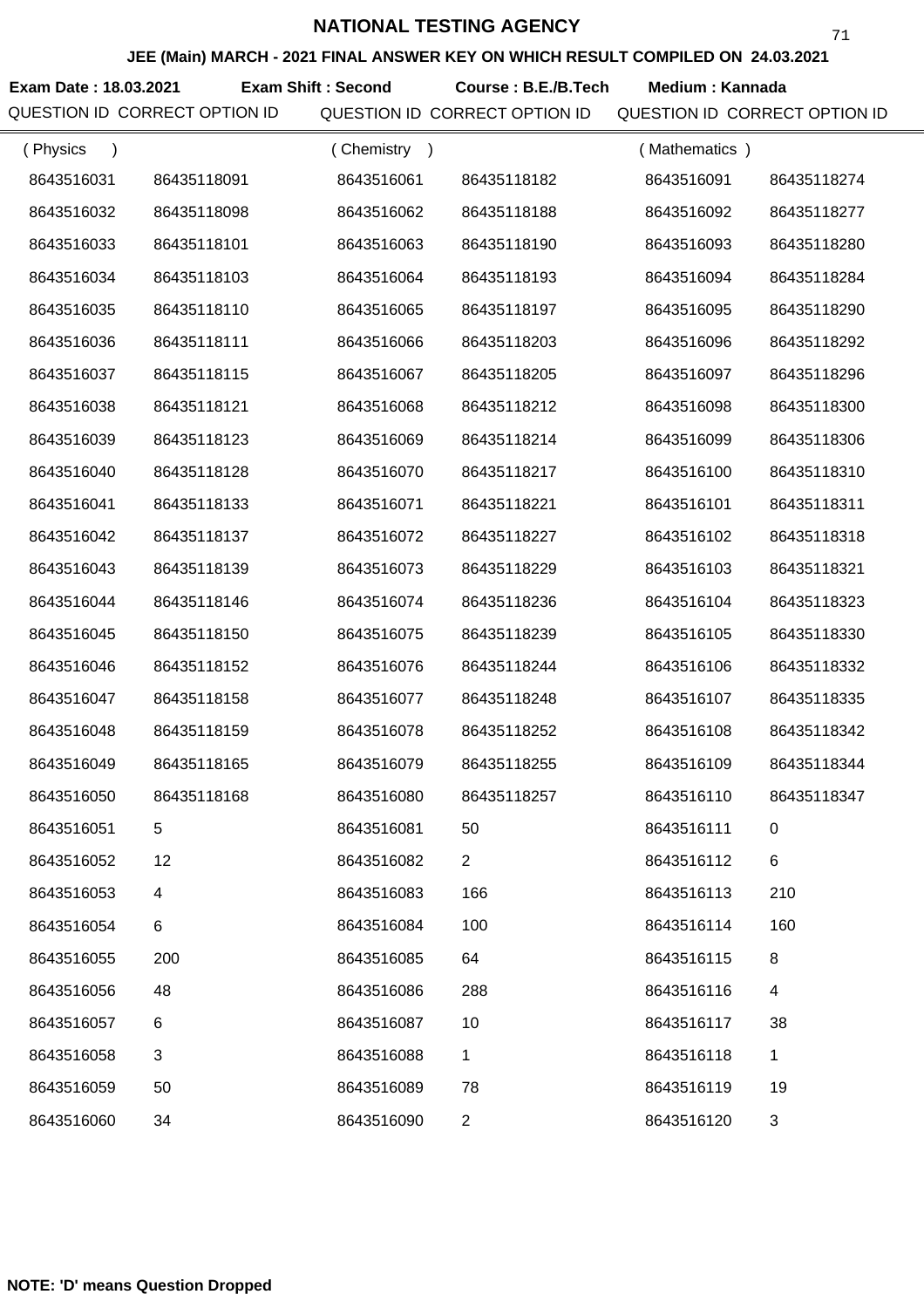**JEE (Main) MARCH - 2021 FINAL ANSWER KEY ON WHICH RESULT COMPILED ON 24.03.2021**

**Exam Date : 18.03.2021 Exam Shift : Second Course : B.E./B.Tech Medium : Malayalam** 

| (Physics<br>$\lambda$ |             | (Chemistry)<br>$\rightarrow$ |                | (Mathematics) |                |
|-----------------------|-------------|------------------------------|----------------|---------------|----------------|
| 8643516301            | 86435118901 | 8643516331                   | 86435118992    | 8643516361    | 86435119084    |
| 8643516302            | 86435118908 | 8643516332                   | 86435118998    | 8643516362    | 86435119087    |
| 8643516303            | 86435118911 | 8643516333                   | 86435119000    | 8643516363    | 86435119090    |
| 8643516304            | 86435118913 | 8643516334                   | 86435119003    | 8643516364    | 86435119094    |
| 8643516305            | 86435118920 | 8643516335                   | 86435119007    | 8643516365    | 86435119100    |
| 8643516306            | 86435118921 | 8643516336                   | 86435119013    | 8643516366    | 86435119102    |
| 8643516307            | 86435118925 | 8643516337                   | 86435119015    | 8643516367    | 86435119106    |
| 8643516308            | 86435118931 | 8643516338                   | 86435119022    | 8643516368    | 86435119110    |
| 8643516309            | 86435118933 | 8643516339                   | 86435119024    | 8643516369    | 86435119116    |
| 8643516310            | 86435118938 | 8643516340                   | 86435119027    | 8643516370    | 86435119120    |
| 8643516311            | 86435118943 | 8643516341                   | 86435119031    | 8643516371    | 86435119121    |
| 8643516312            | 86435118947 | 8643516342                   | 86435119037    | 8643516372    | 86435119128    |
| 8643516313            | 86435118949 | 8643516343                   | 86435119039    | 8643516373    | 86435119131    |
| 8643516314            | 86435118956 | 8643516344                   | 86435119046    | 8643516374    | 86435119133    |
| 8643516315            | 86435118960 | 8643516345                   | 86435119049    | 8643516375    | 86435119140    |
| 8643516316            | 86435118962 | 8643516346                   | 86435119054    | 8643516376    | 86435119142    |
| 8643516317            | 86435118968 | 8643516347                   | 86435119058    | 8643516377    | 86435119145    |
| 8643516318            | 86435118969 | 8643516348                   | 86435119062    | 8643516378    | 86435119152    |
| 8643516319            | 86435118975 | 8643516349                   | 86435119065    | 8643516379    | 86435119154    |
| 8643516320            | 86435118978 | 8643516350                   | 86435119067    | 8643516380    | 86435119157    |
| 8643516321            | 5           | 8643516351                   | 50             | 8643516381    | 0              |
| 8643516322            | 12          | 8643516352                   | $\overline{2}$ | 8643516382    | 6              |
| 8643516323            | 4           | 8643516353                   | 166            | 8643516383    | 210            |
| 8643516324            | 6           | 8643516354                   | 100            | 8643516384    | 160            |
| 8643516325            | 200         | 8643516355                   | 64             | 8643516385    | 8              |
| 8643516326            | 48          | 8643516356                   | 288            | 8643516386    | 4              |
| 8643516327            | 6           | 8643516357                   | 10             | 8643516387    | 38             |
| 8643516328            | 3           | 8643516358                   | 1              | 8643516388    | 1              |
| 8643516329            | 50          | 8643516359                   | 78             | 8643516389    | 19             |
| 8643516330            | 34          | 8643516360                   | $\overline{2}$ | 8643516390    | $\mathfrak{S}$ |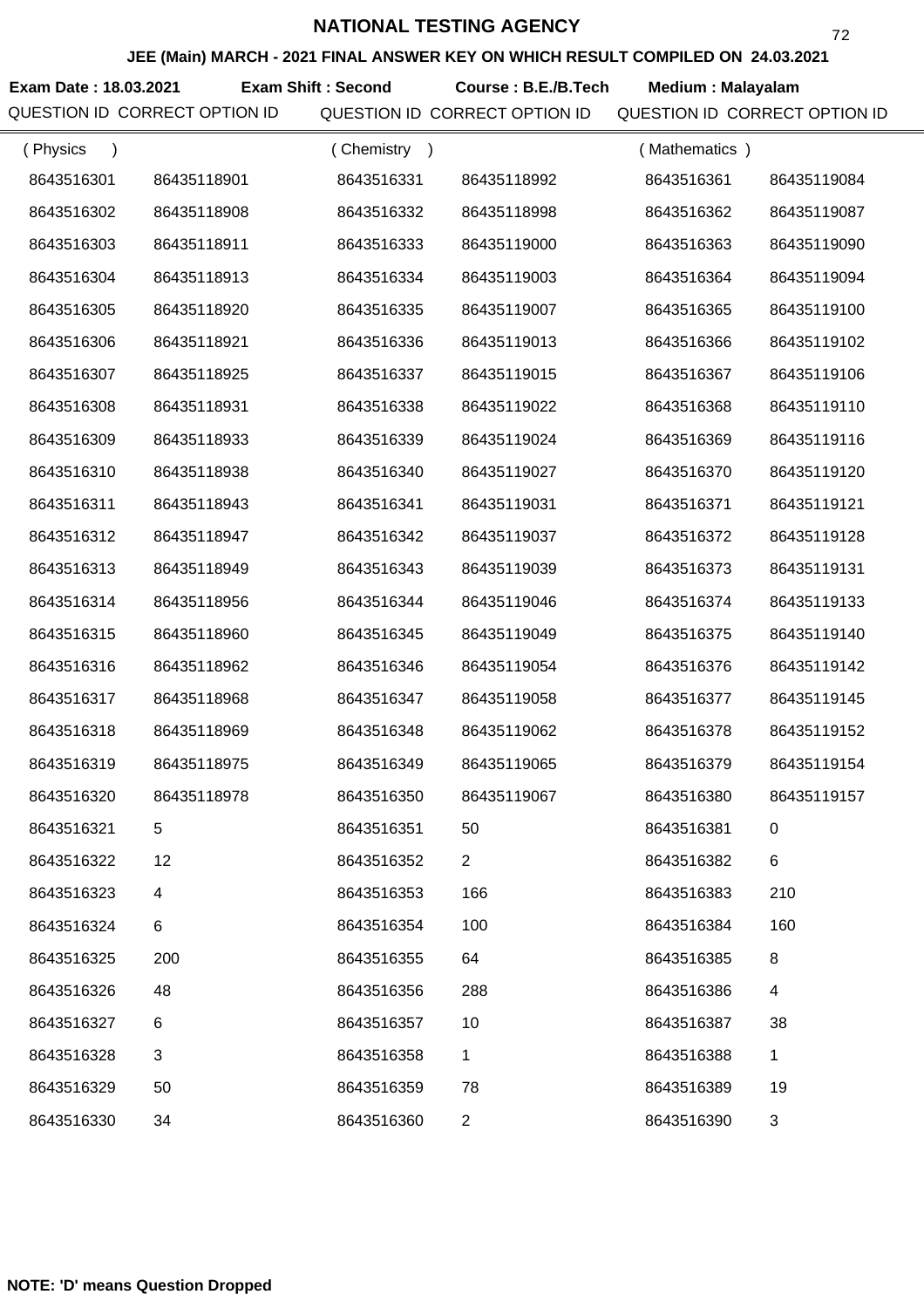**JEE (Main) MARCH - 2021 FINAL ANSWER KEY ON WHICH RESULT COMPILED ON 24.03.2021**

**Exam Date : 18.03.2021 Course : B.E./B.Tech Medium : Marathi Exam Shift : Second**

| (Physics   |             | (Chemistry) |                | (Mathematics) |             |
|------------|-------------|-------------|----------------|---------------|-------------|
| 8643516121 | 86435118361 | 8643516151  | 86435118452    | 8643516181    | 86435118544 |
| 8643516122 | 86435118368 | 8643516152  | 86435118458    | 8643516182    | 86435118547 |
| 8643516123 | 86435118371 | 8643516153  | 86435118460    | 8643516183    | 86435118550 |
| 8643516124 | 86435118373 | 8643516154  | 86435118463    | 8643516184    | 86435118554 |
| 8643516125 | 86435118380 | 8643516155  | 86435118467    | 8643516185    | 86435118560 |
| 8643516126 | 86435118381 | 8643516156  | 86435118473    | 8643516186    | 86435118562 |
| 8643516127 | 86435118385 | 8643516157  | 86435118475    | 8643516187    | 86435118566 |
| 8643516128 | 86435118391 | 8643516158  | 86435118482    | 8643516188    | 86435118570 |
| 8643516129 | 86435118393 | 8643516159  | 86435118484    | 8643516189    | 86435118576 |
| 8643516130 | 86435118398 | 8643516160  | 86435118487    | 8643516190    | 86435118580 |
| 8643516131 | 86435118403 | 8643516161  | 86435118491    | 8643516191    | 86435118581 |
| 8643516132 | 86435118407 | 8643516162  | 86435118497    | 8643516192    | 86435118588 |
| 8643516133 | 86435118409 | 8643516163  | 86435118499    | 8643516193    | 86435118591 |
| 8643516134 | 86435118416 | 8643516164  | 86435118506    | 8643516194    | 86435118593 |
| 8643516135 | 86435118420 | 8643516165  | 86435118509    | 8643516195    | 86435118600 |
| 8643516136 | 86435118422 | 8643516166  | 86435118514    | 8643516196    | 86435118602 |
| 8643516137 | 86435118428 | 8643516167  | 86435118518    | 8643516197    | 86435118605 |
| 8643516138 | 86435118429 | 8643516168  | 86435118522    | 8643516198    | 86435118612 |
| 8643516139 | 86435118435 | 8643516169  | 86435118525    | 8643516199    | 86435118614 |
| 8643516140 | 86435118438 | 8643516170  | 86435118527    | 8643516200    | 86435118617 |
| 8643516141 |             | 8643516171  | 50             | 8643516201    |             |
| 8643516142 | 12          | 8643516172  | $\overline{2}$ | 8643516202    | $\,6$       |
| 8643516143 | 4           | 8643516173  | 166            | 8643516203    | 210         |
| 8643516144 | 6           | 8643516174  | 100            | 8643516204    | 160         |
| 8643516145 | 200         | 8643516175  | 64             | 8643516205    | 8           |
| 8643516146 | 48          | 8643516176  | 288            | 8643516206    | 4           |
| 8643516147 | 6           | 8643516177  | 10             | 8643516207    | 38          |
| 8643516148 | 3           | 8643516178  | 1              | 8643516208    | 1           |
| 8643516149 | 50          | 8643516179  | 78             | 8643516209    | 19          |
| 8643516150 | 34          | 8643516180  | $\overline{2}$ | 8643516210    | 3           |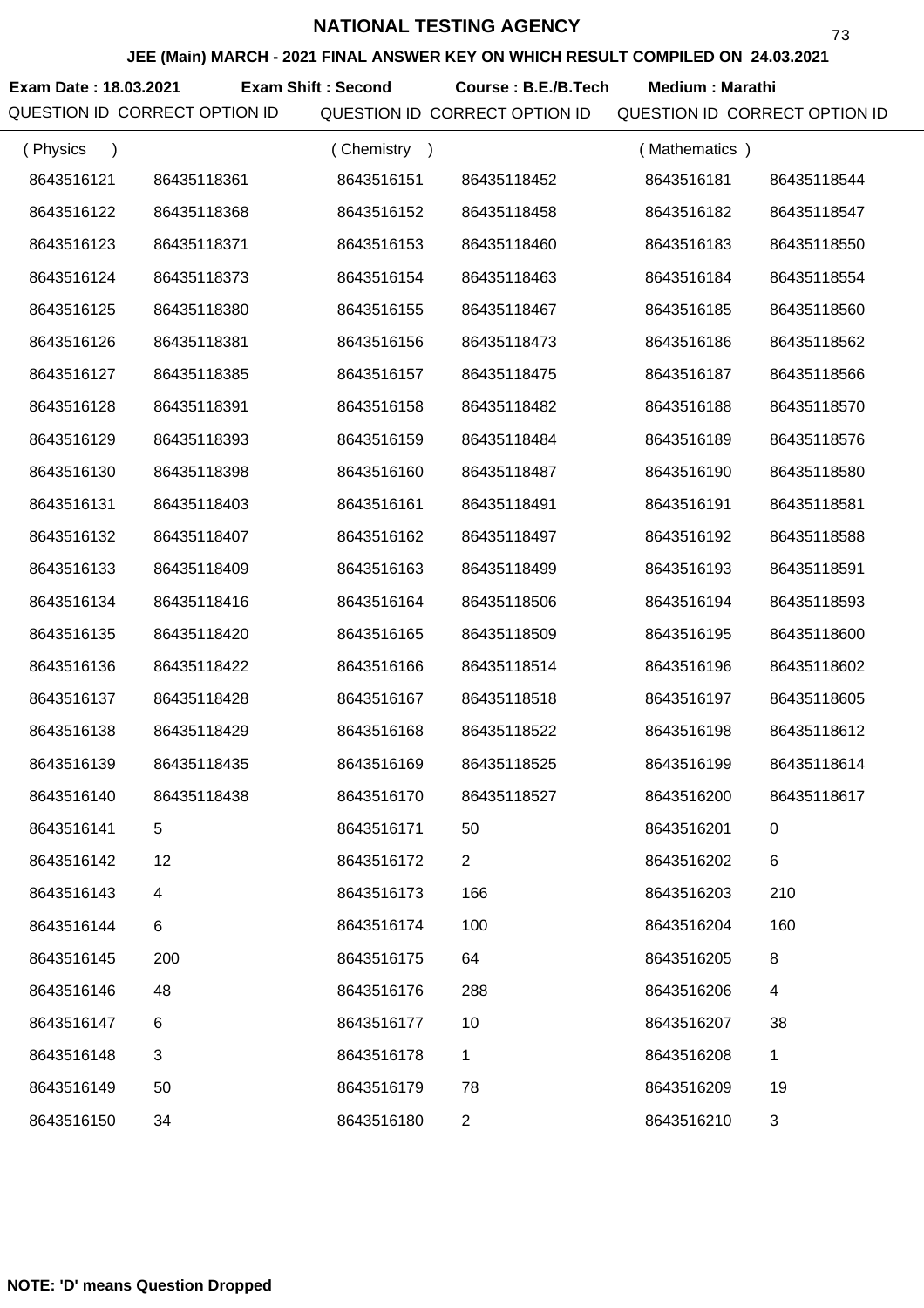**JEE (Main) MARCH - 2021 FINAL ANSWER KEY ON WHICH RESULT COMPILED ON 24.03.2021**

Exam Date : 18.03.2021 Exam Shift : Second Course : B.E./B.Tech Medium : Odia

| (Physics<br>$\lambda$ |             | (Chemistry) |                | (Mathematics) |             |
|-----------------------|-------------|-------------|----------------|---------------|-------------|
| 8643516481            | 86435119441 | 8643516511  | 86435119532    | 8643516541    | 86435119624 |
| 8643516482            | 86435119448 | 8643516512  | 86435119538    | 8643516542    | 86435119627 |
| 8643516483            | 86435119451 | 8643516513  | 86435119540    | 8643516543    | 86435119630 |
| 8643516484            | 86435119453 | 8643516514  | 86435119543    | 8643516544    | 86435119634 |
| 8643516485            | 86435119460 | 8643516515  | 86435119547    | 8643516545    | 86435119640 |
| 8643516486            | 86435119461 | 8643516516  | 86435119553    | 8643516546    | 86435119642 |
| 8643516487            | 86435119465 | 8643516517  | 86435119555    | 8643516547    | 86435119646 |
| 8643516488            | 86435119471 | 8643516518  | 86435119562    | 8643516548    | 86435119650 |
| 8643516489            | 86435119473 | 8643516519  | 86435119564    | 8643516549    | 86435119656 |
| 8643516490            | 86435119478 | 8643516520  | 86435119567    | 8643516550    | 86435119660 |
| 8643516491            | 86435119483 | 8643516521  | 86435119571    | 8643516551    | 86435119661 |
| 8643516492            | 86435119487 | 8643516522  | 86435119577    | 8643516552    | 86435119668 |
| 8643516493            | 86435119489 | 8643516523  | 86435119579    | 8643516553    | 86435119671 |
| 8643516494            | 86435119496 | 8643516524  | 86435119586    | 8643516554    | 86435119673 |
| 8643516495            | 86435119500 | 8643516525  | 86435119589    | 8643516555    | 86435119680 |
| 8643516496            | 86435119502 | 8643516526  | 86435119594    | 8643516556    | 86435119682 |
| 8643516497            | 86435119508 | 8643516527  | 86435119598    | 8643516557    | 86435119685 |
| 8643516498            | 86435119509 | 8643516528  | 86435119602    | 8643516558    | 86435119692 |
| 8643516499            | 86435119515 | 8643516529  | 86435119605    | 8643516559    | 86435119694 |
| 8643516500            | 86435119518 | 8643516530  | 86435119607    | 8643516560    | 86435119697 |
| 8643516501            | 5           | 8643516531  | 50             | 8643516561    |             |
| 8643516502            | 12          | 8643516532  | $\overline{2}$ | 8643516562    | $\,6$       |
| 8643516503            | 4           | 8643516533  | 166            | 8643516563    | 210         |
| 8643516504            | 6           | 8643516534  | 100            | 8643516564    | 160         |
| 8643516505            | 200         | 8643516535  | 64             | 8643516565    | 8           |
| 8643516506            | 48          | 8643516536  | 288            | 8643516566    | 4           |
| 8643516507            | 6           | 8643516537  | 10             | 8643516567    | 38          |
| 8643516508            | 3           | 8643516538  | 1              | 8643516568    | 1           |
| 8643516509            | 50          | 8643516539  | 78             | 8643516569    | 19          |
| 8643516510            | 34          | 8643516540  | $\overline{c}$ | 8643516570    | 3           |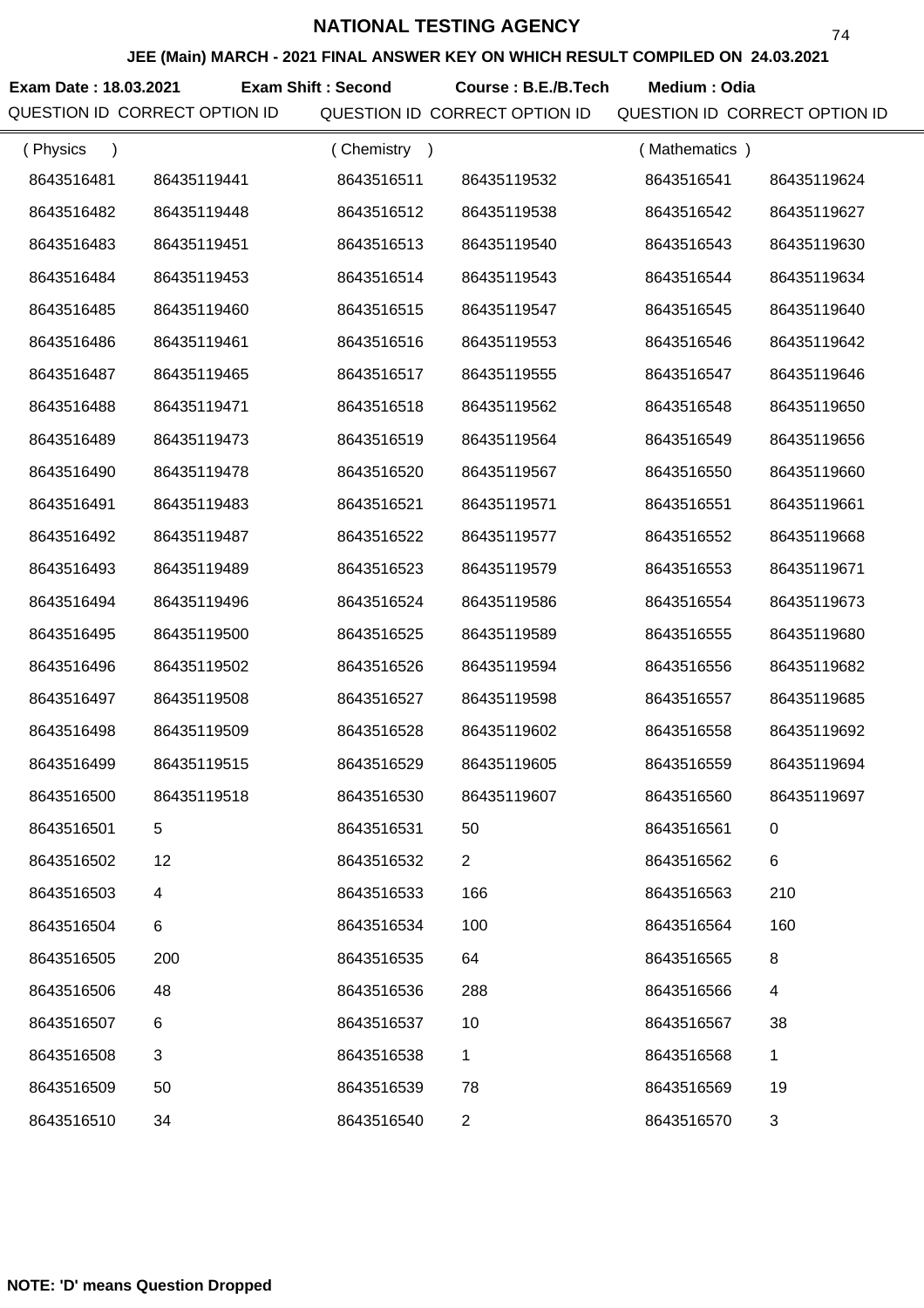**JEE (Main) MARCH - 2021 FINAL ANSWER KEY ON WHICH RESULT COMPILED ON 24.03.2021**

**Exam Date : 18.03.2021 Course : B.E./B.Tech Medium : Punjabi Exam Shift : Second**

| (Physics<br>$\lambda$ |                          | Chemistry<br>$\rightarrow$ |                | (Mathematics) |             |
|-----------------------|--------------------------|----------------------------|----------------|---------------|-------------|
| 8643516571            | 86435119711              | 8643516601                 | 86435119802    | 8643516631    | 86435119894 |
| 8643516572            | 86435119718              | 8643516602                 | 86435119808    | 8643516632    | 86435119897 |
| 8643516573            | 86435119721              | 8643516603                 | 86435119810    | 8643516633    | 86435119900 |
| 8643516574            | 86435119723              | 8643516604                 | 86435119813    | 8643516634    | 86435119904 |
| 8643516575            | 86435119730              | 8643516605                 | 86435119817    | 8643516635    | 86435119910 |
| 8643516576            | 86435119731              | 8643516606                 | 86435119823    | 8643516636    | 86435119912 |
| 8643516577            | 86435119735              | 8643516607                 | 86435119825    | 8643516637    | 86435119916 |
| 8643516578            | 86435119741              | 8643516608                 | 86435119832    | 8643516638    | 86435119920 |
| 8643516579            | 86435119743              | 8643516609                 | 86435119834    | 8643516639    | 86435119926 |
| 8643516580            | 86435119748              | 8643516610                 | 86435119837    | 8643516640    | 86435119930 |
| 8643516581            | 86435119753              | 8643516611                 | 86435119841    | 8643516641    | 86435119931 |
| 8643516582            | 86435119757              | 8643516612                 | 86435119847    | 8643516642    | 86435119938 |
| 8643516583            | 86435119759              | 8643516613                 | 86435119849    | 8643516643    | 86435119941 |
| 8643516584            | 86435119766              | 8643516614                 | 86435119856    | 8643516644    | 86435119943 |
| 8643516585            | 86435119770              | 8643516615                 | 86435119859    | 8643516645    | 86435119950 |
| 8643516586            | 86435119772              | 8643516616                 | 86435119864    | 8643516646    | 86435119952 |
| 8643516587            | 86435119778              | 8643516617                 | 86435119868    | 8643516647    | 86435119955 |
| 8643516588            | 86435119779              | 8643516618                 | 86435119872    | 8643516648    | 86435119962 |
| 8643516589            | 86435119785              | 8643516619                 | 86435119875    | 8643516649    | 86435119964 |
| 8643516590            | 86435119788              | 8643516620                 | 86435119877    | 8643516650    | 86435119967 |
| 8643516591            | 5                        | 8643516621                 | 50             | 8643516651    |             |
| 8643516592            | 12                       | 8643516622                 | $\overline{2}$ | 8643516652    | $\,6$       |
| 8643516593            | $\overline{\mathcal{A}}$ | 8643516623                 | 166            | 8643516653    | 210         |
| 8643516594            | 6                        | 8643516624                 | 100            | 8643516654    | 160         |
| 8643516595            | 200                      | 8643516625                 | 64             | 8643516655    | 8           |
| 8643516596            | 48                       | 8643516626                 | 288            | 8643516656    | 4           |
| 8643516597            | 6                        | 8643516627                 | 10             | 8643516657    | 38          |
| 8643516598            | 3                        | 8643516628                 | 1              | 8643516658    | 1           |
| 8643516599            | 50                       | 8643516629                 | 78             | 8643516659    | 19          |
| 8643516600            | 34                       | 8643516630                 | $\overline{c}$ | 8643516660    | 3           |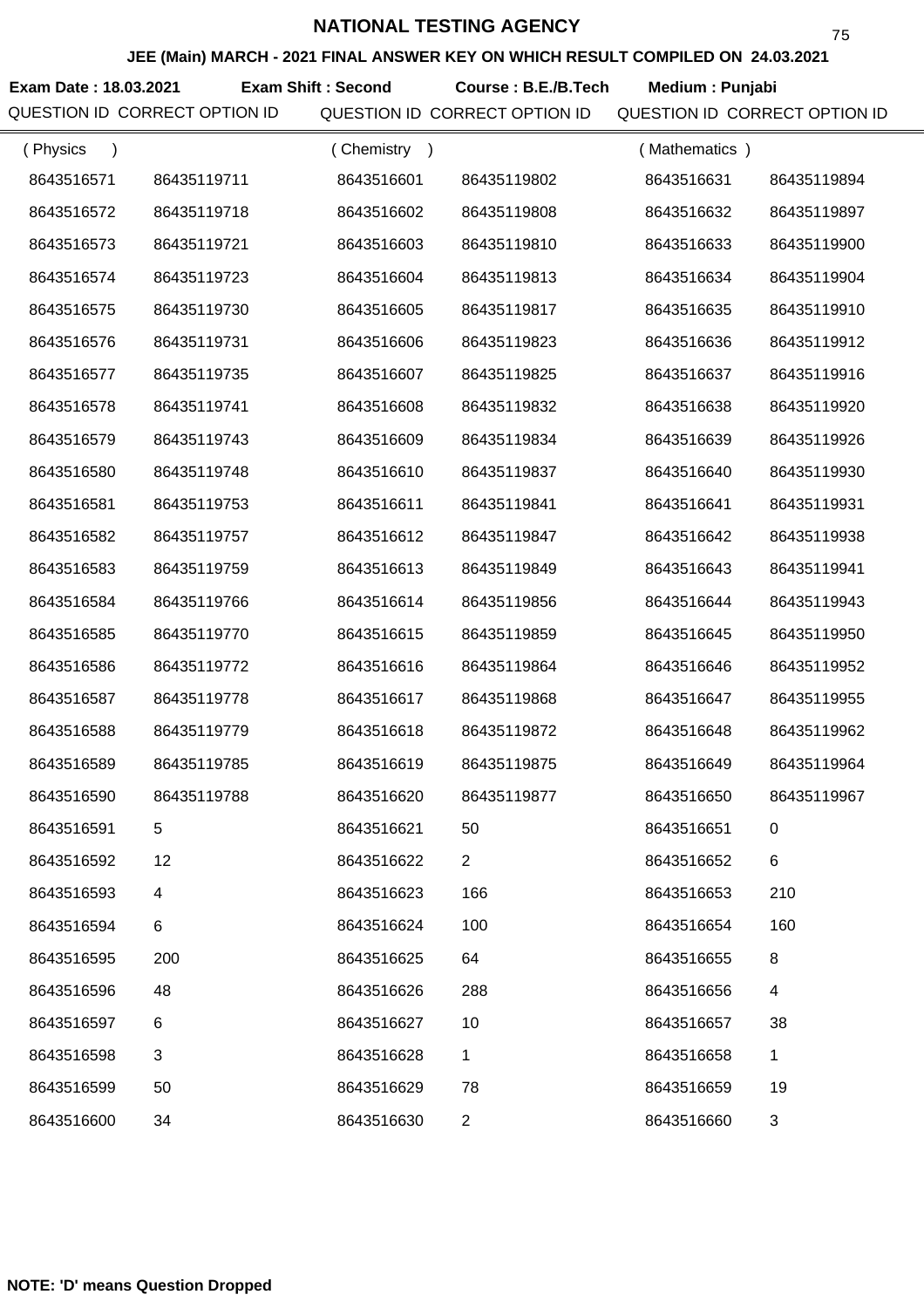**JEE (Main) MARCH - 2021 FINAL ANSWER KEY ON WHICH RESULT COMPILED ON 24.03.2021**

**Exam Date : 18.03.2021 Course : B.E./B.Tech Medium : Tamil Exam Shift : Second**

QUESTION ID CORRECT OPTION ID QUESTION ID CORRECT OPTION ID QUESTION ID CORRECT OPTION ID

76

| (Physics   |             | (Chemistry) |                | (Mathematics) |                |
|------------|-------------|-------------|----------------|---------------|----------------|
| 8643516391 | 86435119171 | 8643516421  | 86435119262    | 8643516451    | 86435119354    |
| 8643516392 | 86435119178 | 8643516422  | 86435119268    | 8643516452    | 86435119357    |
| 8643516393 | 86435119181 | 8643516423  | 86435119270    | 8643516453    | 86435119360    |
| 8643516394 | 86435119183 | 8643516424  | 86435119273    | 8643516454    | 86435119364    |
| 8643516395 | 86435119190 | 8643516425  | 86435119277    | 8643516455    | 86435119370    |
| 8643516396 | 86435119191 | 8643516426  | 86435119283    | 8643516456    | 86435119372    |
| 8643516397 | 86435119195 | 8643516427  | 86435119285    | 8643516457    | 86435119376    |
| 8643516398 | 86435119201 | 8643516428  | 86435119292    | 8643516458    | 86435119380    |
| 8643516399 | 86435119203 | 8643516429  | 86435119294    | 8643516459    | 86435119386    |
| 8643516400 | 86435119208 | 8643516430  | 86435119297    | 8643516460    | 86435119390    |
| 8643516401 | 86435119213 | 8643516431  | 86435119301    | 8643516461    | 86435119391    |
| 8643516402 | 86435119217 | 8643516432  | 86435119307    | 8643516462    | 86435119398    |
| 8643516403 | 86435119219 | 8643516433  | 86435119309    | 8643516463    | 86435119401    |
| 8643516404 | 86435119226 | 8643516434  | 86435119316    | 8643516464    | 86435119403    |
| 8643516405 | 86435119230 | 8643516435  | 86435119319    | 8643516465    | 86435119410    |
| 8643516406 | 86435119232 | 8643516436  | 86435119324    | 8643516466    | 86435119412    |
| 8643516407 | 86435119238 | 8643516437  | 86435119328    | 8643516467    | 86435119415    |
| 8643516408 | 86435119239 | 8643516438  | 86435119332    | 8643516468    | 86435119422    |
| 8643516409 | 86435119245 | 8643516439  | 86435119335    | 8643516469    | 86435119424    |
| 8643516410 | 86435119248 | 8643516440  | 86435119337    | 8643516470    | 86435119427    |
| 8643516411 | 5           | 8643516441  | 50             | 8643516471    |                |
| 8643516412 | 12          | 8643516442  | $\overline{2}$ | 8643516472    | 6              |
| 8643516413 | 4           | 8643516443  | 166            | 8643516473    | 210            |
| 8643516414 | 6           | 8643516444  | 100            | 8643516474    | 160            |
| 8643516415 | 200         | 8643516445  | 64             | 8643516475    | 8              |
| 8643516416 | 48          | 8643516446  | 288            | 8643516476    | 4              |
| 8643516417 | 6           | 8643516447  | 10             | 8643516477    | 38             |
| 8643516418 | 3           | 8643516448  | 1              | 8643516478    | 1              |
| 8643516419 | 50          | 8643516449  | 78             | 8643516479    | 19             |
| 8643516420 | 34          | 8643516450  | $\overline{c}$ | 8643516480    | $\mathfrak{S}$ |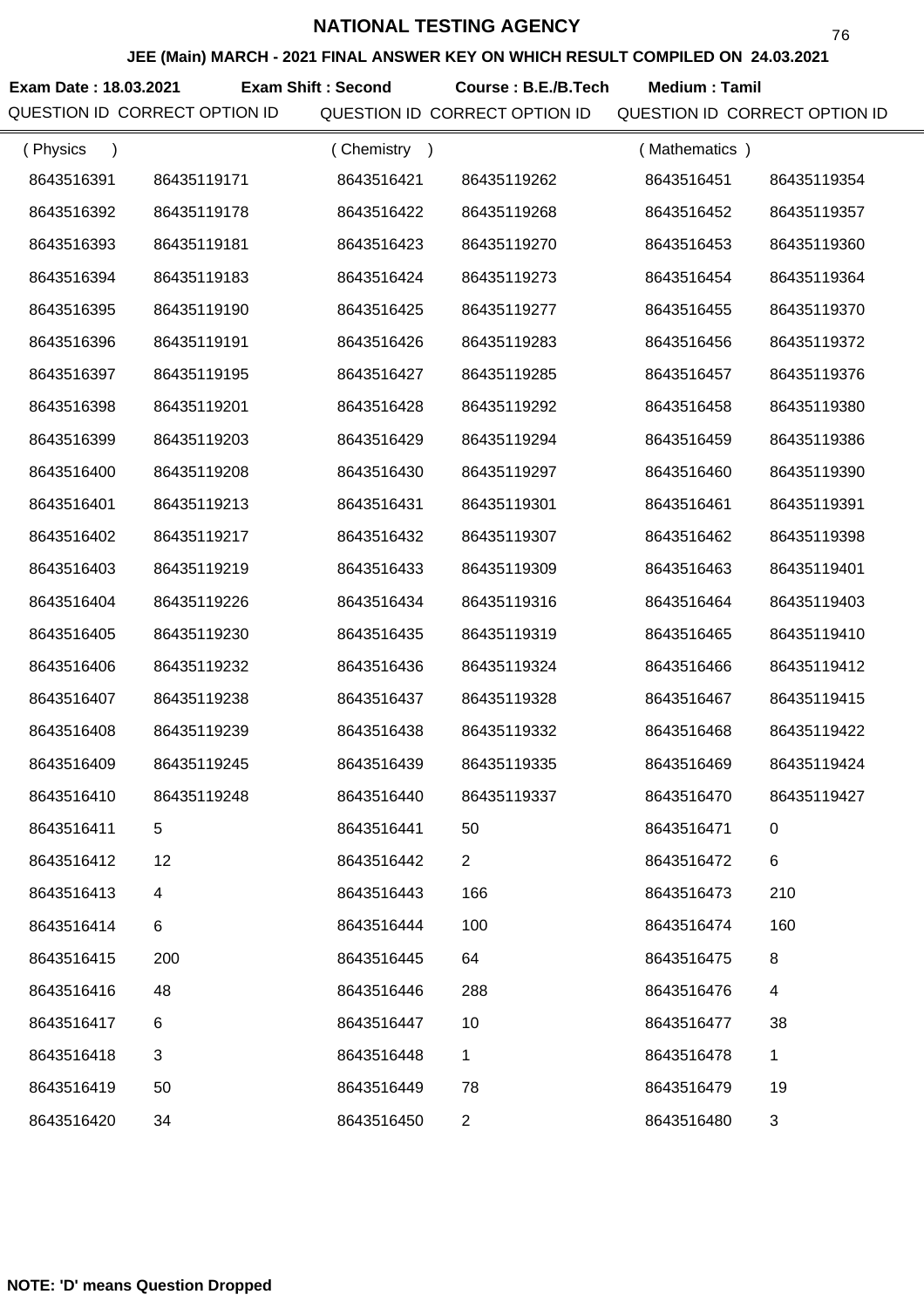**JEE (Main) MARCH - 2021 FINAL ANSWER KEY ON WHICH RESULT COMPILED ON 24.03.2021**

Exam Date : 18.03.2021 Exam Shift : Second Course : B.E./B.Tech Medium : Telugu

QUESTION ID CORRECT OPTION ID QUESTION ID CORRECT OPTION ID QUESTION ID CORRECT OPTION ID

77

| (Physics   |             | (Chemistry) |                | (Mathematics) |                |
|------------|-------------|-------------|----------------|---------------|----------------|
| 8643516211 | 86435118631 | 8643516241  | 86435118722    | 8643516271    | 86435118814    |
| 8643516212 | 86435118638 | 8643516242  | 86435118728    | 8643516272    | 86435118817    |
| 8643516213 | 86435118641 | 8643516243  | 86435118730    | 8643516273    | 86435118820    |
| 8643516214 | 86435118643 | 8643516244  | 86435118733    | 8643516274    | 86435118824    |
| 8643516215 | 86435118650 | 8643516245  | 86435118737    | 8643516275    | 86435118830    |
| 8643516216 | 86435118651 | 8643516246  | 86435118743    | 8643516276    | 86435118832    |
| 8643516217 | 86435118655 | 8643516247  | 86435118745    | 8643516277    | 86435118836    |
| 8643516218 | 86435118661 | 8643516248  | 86435118752    | 8643516278    | 86435118840    |
| 8643516219 | 86435118663 | 8643516249  | 86435118754    | 8643516279    | 86435118846    |
| 8643516220 | 86435118668 | 8643516250  | 86435118757    | 8643516280    | 86435118850    |
| 8643516221 | 86435118673 | 8643516251  | 86435118761    | 8643516281    | 86435118851    |
| 8643516222 | 86435118677 | 8643516252  | 86435118767    | 8643516282    | 86435118858    |
| 8643516223 | 86435118679 | 8643516253  | 86435118769    | 8643516283    | 86435118861    |
| 8643516224 | 86435118686 | 8643516254  | 86435118776    | 8643516284    | 86435118863    |
| 8643516225 | 86435118690 | 8643516255  | 86435118779    | 8643516285    | 86435118870    |
| 8643516226 | 86435118692 | 8643516256  | 86435118784    | 8643516286    | 86435118872    |
| 8643516227 | 86435118698 | 8643516257  | 86435118788    | 8643516287    | 86435118875    |
| 8643516228 | 86435118699 | 8643516258  | 86435118792    | 8643516288    | 86435118882    |
| 8643516229 | 86435118705 | 8643516259  | 86435118795    | 8643516289    | 86435118884    |
| 8643516230 | 86435118708 | 8643516260  | 86435118797    | 8643516290    | 86435118887    |
| 8643516231 | 5           | 8643516261  | 50             | 8643516291    |                |
| 8643516232 | 12          | 8643516262  | $\overline{2}$ | 8643516292    | 6              |
| 8643516233 | 4           | 8643516263  | 166            | 8643516293    | 210            |
| 8643516234 | 6           | 8643516264  | 100            | 8643516294    | 160            |
| 8643516235 | 200         | 8643516265  | 64             | 8643516295    | 8              |
| 8643516236 | 48          | 8643516266  | 288            | 8643516296    | 4              |
| 8643516237 | 6           | 8643516267  | 10             | 8643516297    | 38             |
| 8643516238 | 3           | 8643516268  | 1              | 8643516298    | 1              |
| 8643516239 | 50          | 8643516269  | 78             | 8643516299    | 19             |
| 8643516240 | 34          | 8643516270  | $\overline{c}$ | 8643516300    | $\mathfrak{S}$ |